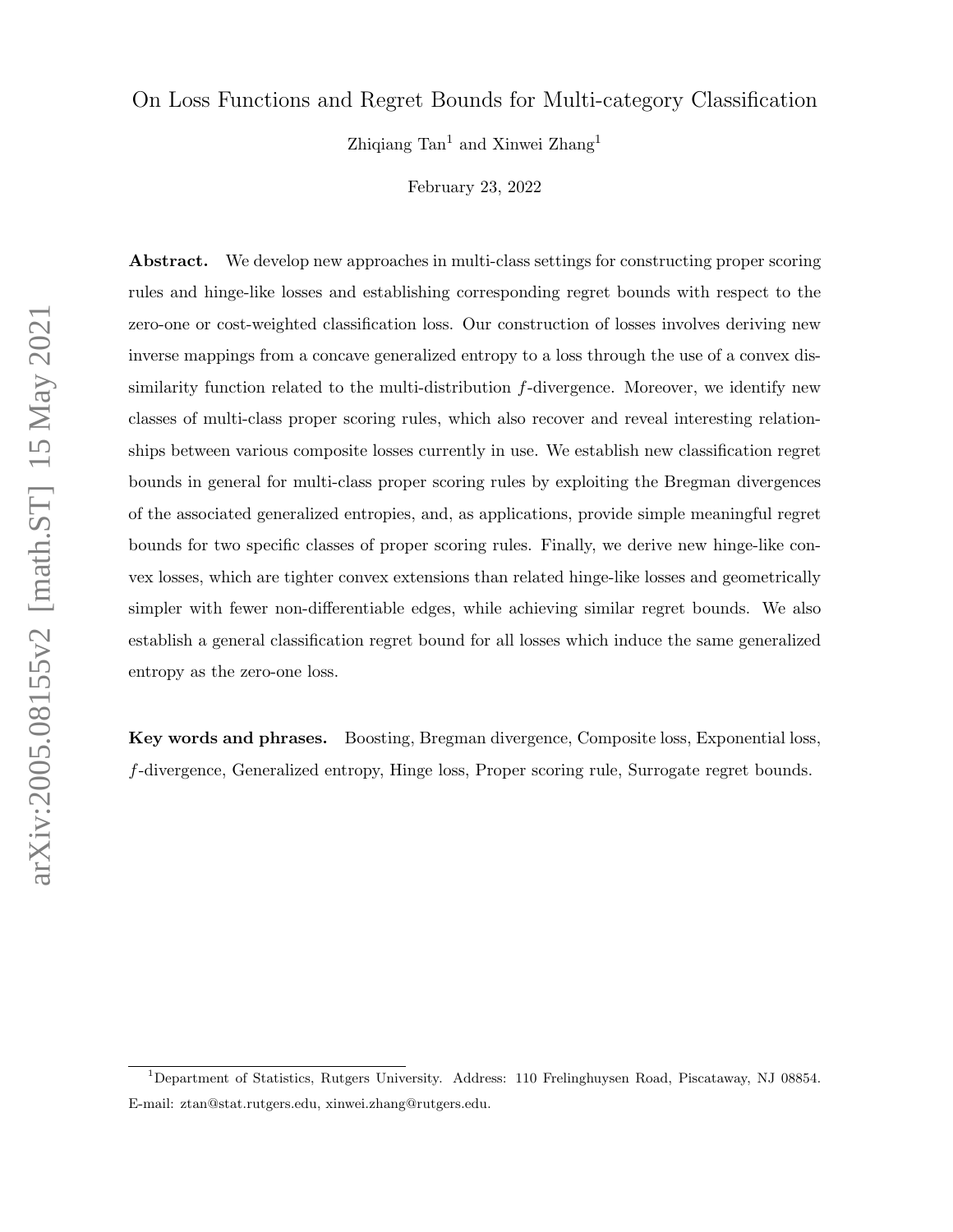# 1 Introduction

Multi-category classification has been extensively studied in machine learning and statistics. For concreteness, let  $\{(X_i, Y_i) : i = 1, \ldots, n\}$  be training data generated from a certain probability distribution on  $(X, Y)$ , where X is a covariate or feature vector and Y is a class label, with possible values from 1 to  $m \geq 2$ . Various learning methods are developed in the form of minimizing an empirical risk function,

<span id="page-1-0"></span>
$$
\hat{R}_L(\alpha) = \frac{1}{n} \sum_{i=1}^n L(Y_i, \alpha(X_i)),\tag{1}
$$

where  $L(y, \alpha(x))$  is a loss function, and  $\alpha(x)$  is a vector-valued function of covariates, taken from a potentially rich family of functions, for example, reproducing kernel Hilbert spaces or neural networks. For convenience,  $\alpha(x)$  is called an action function, following the terminology of decision theory [\(DeGroot, 1962;](#page-38-0) Grünwald and Dawid, 2004). The performance of  $\alpha(x)$  is typically evaluated by the zero-one risk on test data,

<span id="page-1-1"></span>
$$
E\{L^{20}(Y_0, \tilde{\alpha}(X_0))\},\tag{2}
$$

where  $(X_0, Y_0)$  is a new observation, independent of training data, and  $\tilde{\alpha}(x)$  is either  $\alpha(x)$  or an m-dimensional vector converted from  $\alpha(x)$ , and  $L^{z\alpha}(y, \tilde{\alpha}(x))$  is the zero-one loss, defined as 0 if the yth component of  $\tilde{\alpha}(x)$  is a maximum and 1 otherwise. Due to discontinuity, using  $L^{20}$  directly as L in [\(1\)](#page-1-0) is computationally intractable. Hence the loss L used in (1) is also referred to as a surrogate loss for  $L^{zo}$ .

It is helpful to distinguish two types of loss functions L commonly used for training in [\(1\)](#page-1-0). One type of losses, called scoring rules, involves an action defined as a probability vector  $q(x) : \mathcal{X} \to \Delta_m$ , where X is the covariate space and  $\Delta_m$  is the probability simplex with m categories [\(Savage, 1971;](#page-39-1) [Buja et al., 2005\)](#page-38-1). The elements of  $q(x)$  can be interpreted as class probabilities. Typically, the probability vector  $q(x)$  is parameterized in terms of a real vector  $h(x)$  as  $q^{h}(x)$ , via an invertible link such as the multinomial logistic (or softmax) link. The resulting loss  $L(y, q^h(x))$  is then called a composite loss, with  $h(x)$  as an action function [\(Williamson et al., 2016\)](#page-40-0). It is often desired to combine a proper scoring rule, which ensures infinite-sample consistency of probability estimation (see Section [2.2\)](#page-6-0), with a link function  $q<sup>h</sup>$ such that  $L(y, q^h(x))$  is convex in h. In multi-class settings, composite losses satisfying these properties include the standard likelihood loss and two variants of exponential losses related to boosting [\(Zou et al., 2008;](#page-40-1) [Mukherjee and Schapire, 2013\)](#page-39-2), all combined with the multinomial logistic link.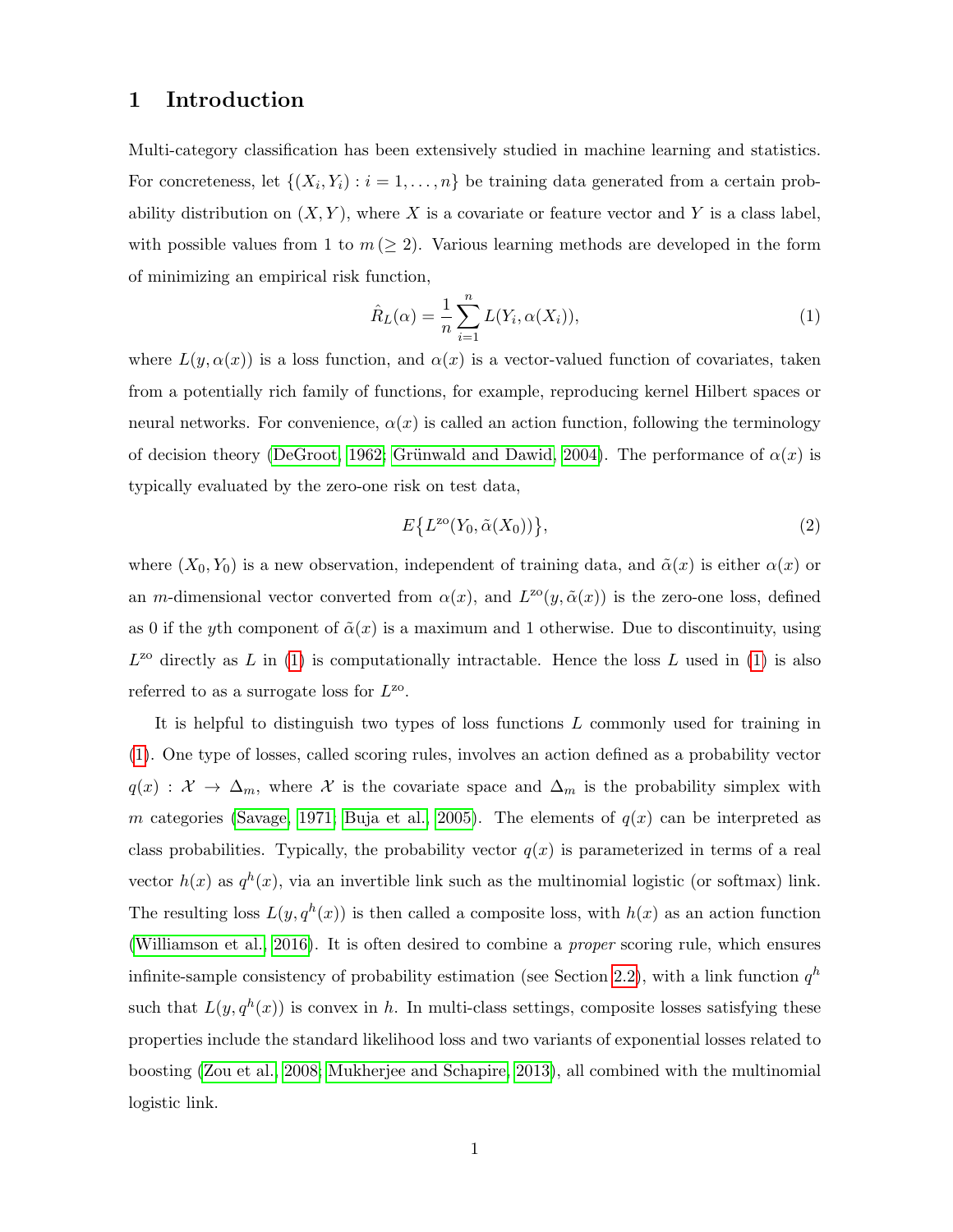Another type of losses involves an action defined as a real vector,  $\alpha(x): \mathcal{X} \to \mathbb{R}^m$ , where the elements of  $\alpha(x)$ , loosely called margins, can be interpreted as relative measures of association of x with the m classes. Although a composite loss  $L(y, q^h(x))$  based on a scoring rule can be considered with  $h(x)$  as a margin vector, it is mainly of interest to include in this type hingelike losses, where the margins are designed not to be directly mapped to probability vectors. The hinge loss is originally related to support vector machines in two-class settings. This loss,  $L^{\text{hin}}(y, \tau(x))$ , is known to be convex in its action  $\tau$ , and achieve classification calibration (or infinite-sample classification consistency), which means that a minimizer of the hinge loss in the population version leads to a Bayes rule minimizing the zero-one risk [\(2\)](#page-1-1) [\(Lin, 2002;](#page-39-3) [Zhang, 2004b;](#page-40-2) [Bartlett et al., 2006\)](#page-38-2). There are various extensions of the hinge loss to multiclass settings. The hinge-like losses in [Lee et al.](#page-39-4) [\(2004\)](#page-39-4) and [Duchi et al.](#page-38-3) [\(2018\)](#page-38-3) are shown to achieve classification calibration, whereas those in [Weston and Watkins](#page-40-3) [\(1998\)](#page-40-3) and [Crammer](#page-38-4) [and Singer](#page-38-4) [\(2001\)](#page-38-4) fail to achieve such a property [\(Zhang, 2004a;](#page-40-4) [Tewari and Bartlett, 2007\)](#page-40-5).

Classification calibration is also called Fisher consistency, although it is appropriate to distinguish two types of Fisher consistency, in parallel to the two types of losses above: Fisher probability consistency as satisfied by a proper scoring rule or Fisher classification consistency as achieved by a hinge-like loss. In general, Fisher probability consistency (or properness) implies classification consistency, but not vice versa [\(Williamson et al., 2016\)](#page-40-0). On the other hand, there are interesting results indicating that only hinge-like losses are (classification) consistent with respect to the zero-one loss when both an action function and a data quantizer are estimated [\(Nguyen et al., 2009;](#page-39-5) [Duchi et al., 2018\)](#page-38-3).

The purpose of this article is broadly two-fold: first constructing new multi-class losses while studying existing ones, and second establishing corresponding classification regret bounds. Our development in both directions is facilitated by the concept of a generalized entropy, defined as the minimum Bayes risk for a loss (Grünwald and Dawid, 2004). In particular, our construction of losses (including proper scoring rules and hinge-like losses) involves deriving inverse mappings from a (concave) generalized entropy to a loss through a (convex) dissimilarity function f, which is motivated by the multi-distribution f-divergence (Györfi and Nemetz, [1978;](#page-39-6) García-García and Williamson, 2012). Moreover, our regret bounds for proper scoring rules are directly determined by the Bregman divergence of the associated generalized entropy. Finally, we provide a general characterization of losses with the same generalized entropy as the zero-one loss and establish a general classification regret bound for all such losses, beyond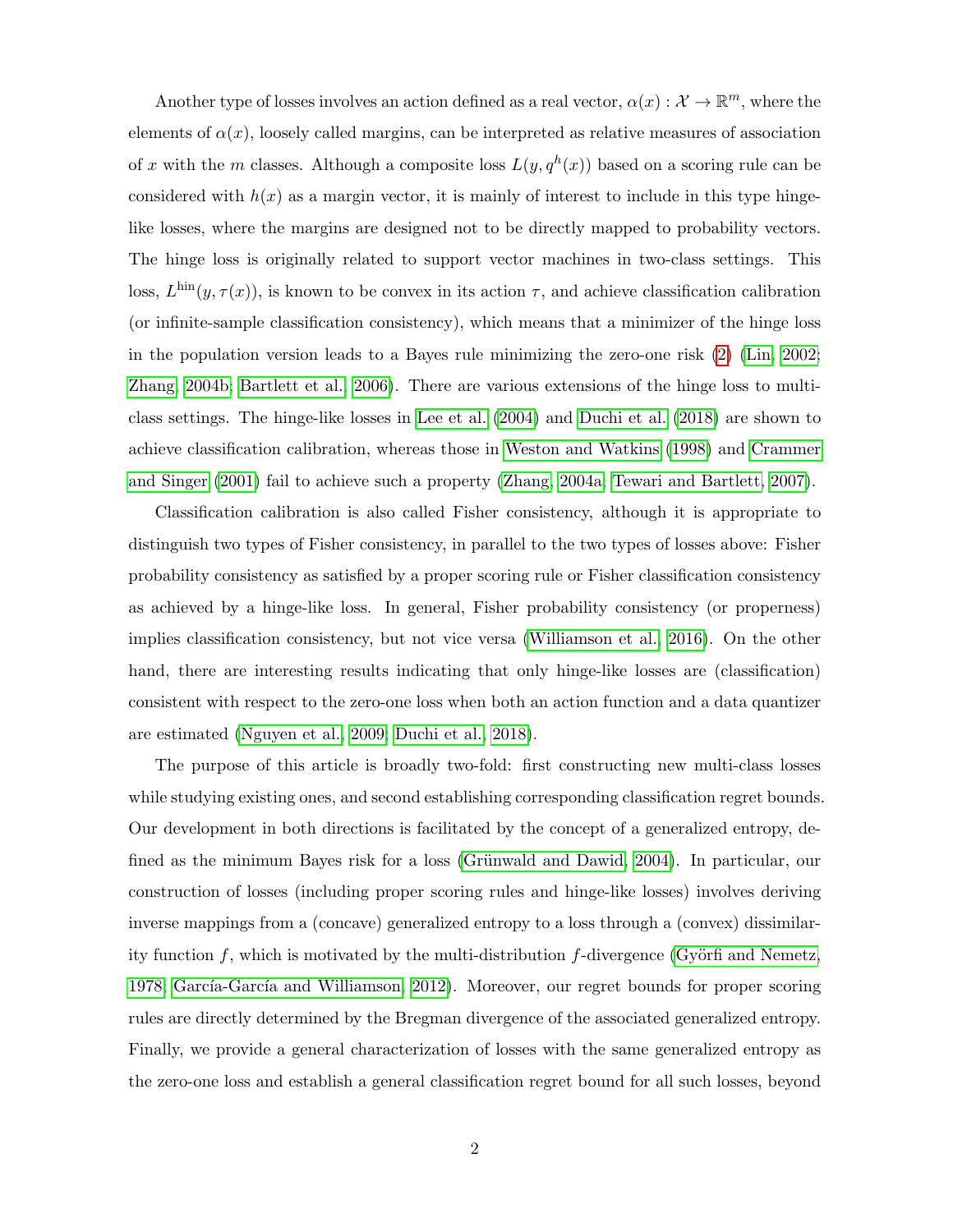the hinge-like losses specifically constructed.

Summary of main results. We develop a new general representation of proper scoring rules based on a dissimilarity function  $f$  directly related to the multi-distribution  $f$ -divergence (Propositions [2](#page-12-0)[–3\)](#page-13-0). The general representation is then employed to derive two new classes of proper scoring rules: multi-class pairwise losses corresponding an additive dissimilarity function f and multi-class simultaneous losses with non-additive dissimilarity functions corresponding to generalized entropies defined as  $L_\beta$  norms (Section [4\)](#page-14-0). These two classes of losses not only reveal interesting relationships between the likelihood and exponential losses mentioned above, but also lead to specific new losses including a pairwise likelihood loss distinct from the standard likelihood loss.

We propose a novel approach for constructing hinge-like, convex losses in multi-class settings: we first derive a new loss with actions restricted to the probability simplex  $\Delta_m$  and its generalized entropy identical to that of the zero-one or cost-weighted classification loss (Proposition [1;](#page-11-0) Lemma [3\)](#page-20-0), and then we find a convex extension of the loss such that its actions are defined on  $\mathbb{R}^m$  and its generalized entropy remains unchanged. As a result, we derive two new hinge-like losses (Propositions [5–](#page-21-0)[6\)](#page-23-0), related to [Lee et al.](#page-39-4) [\(2004\)](#page-39-4) and [Duchi et al.](#page-38-3) [\(2018\)](#page-38-3) respectively. In each case, our new loss and the existing one admit the same generalized entropy and coincide with each other for actions restricted to  $\Delta_m$ , but our loss is uniformly lower (hence a tighter extension outside the probability simplex) and geometrically simpler with fewer non-differentiable edges.

We establish classification regret bounds not only for multi-class proper scoring rules in general (Section [6\)](#page-29-0), but also for our new hinge-like losses (Proposition [7\)](#page-25-0) and more broadly all losses with the same generalized entropy as the zero-one loss (Proposition [9\)](#page-28-0). In each case, a regret bound compares the regret of the loss studied with that of the zero-one or cost-weighted classification loss and implies that classification calibration is achieved with a quantitative guarantee. As applications in the first case, we derive simple meaningful regret bounds for two specific classes of proper scoring rules including the standard likelihood loss and the pairwise likelihood and exponential losses (Proposition [10\)](#page-31-0).

Related work. There is an extensive literature on multi-category classification including and beyond the special case of binary classification. We discuss directly related work to ours, in addition to those mentioned above. An inverse mapping from a generalized entropy to a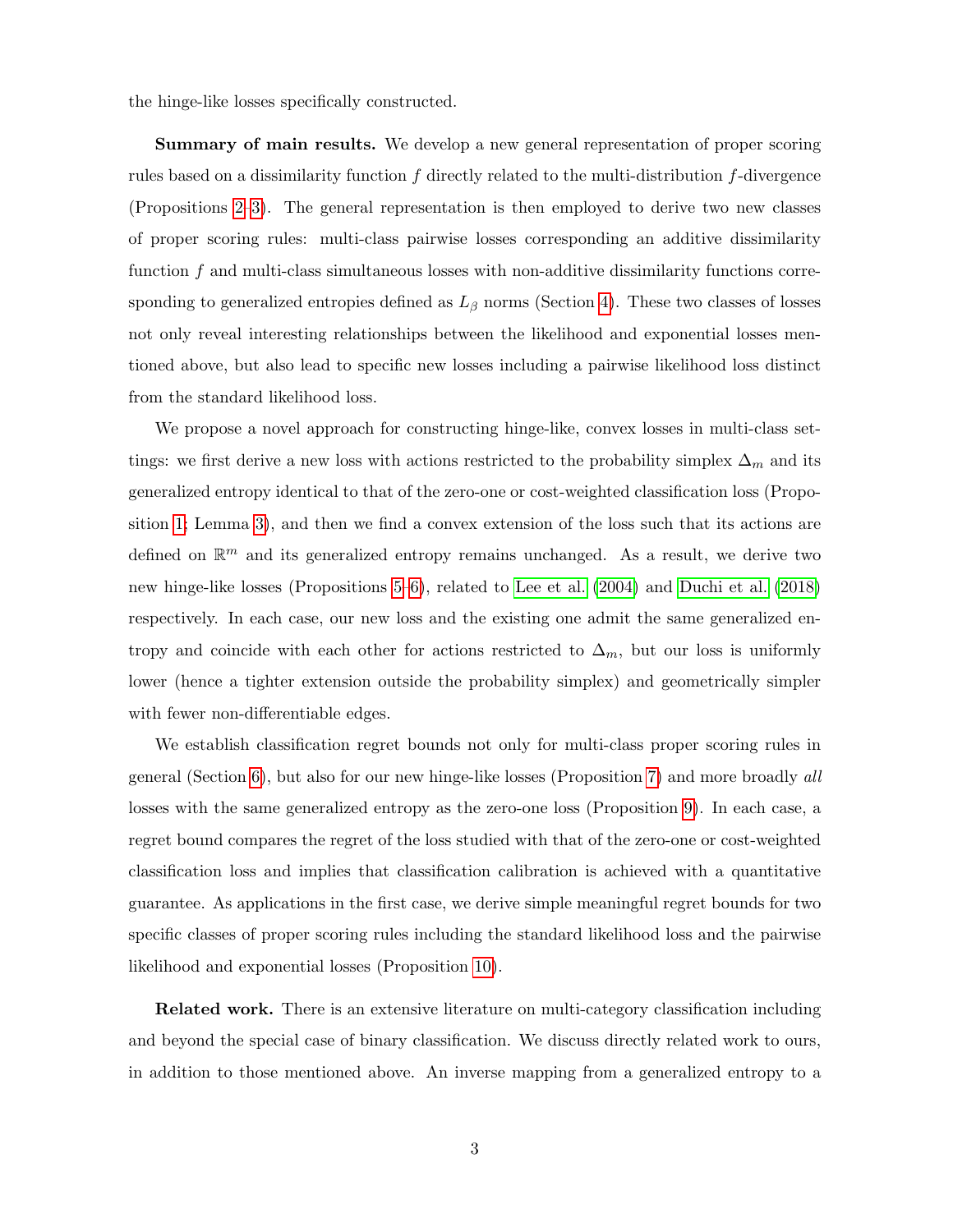proper scoring rule can be seen in the canonical representation of proper scoring rules [\(Savage,](#page-39-1) [1971;](#page-39-1) [Gneiting and Raftery, 2007\)](#page-38-6). This and related representations are extensively used in the design and study of composite binary losses [\(Buja et al., 2005;](#page-38-1) [Reid and Williamson, 2011\)](#page-39-7) and composite multi-class losses [\(Williamson et al., 2016\)](#page-40-0).

Recently, an inverse mapping is constructed by [Duchi et al.](#page-38-3) [\(2018\)](#page-38-3) from a generalized entropy to a convex loss with actions in  $\mathbb{R}^m$ , hence different from the canonical representation of proper scoring rules. Our construction of losses is in a similar direction as [Duchi et al.](#page-38-3)  $(2018)$ , but operates explicitly through a dissimilarity function f. Our approach is applicable to handling both proper scoring rules and hinge-like losses and leads to interesting new findings. In particular, using an additive function f provides a convenient, general extension of twoclass proper scoring rules to multi-class settings. By comparison, using an additive generalized entropy does not seem to achieve a similar effect. Moreover, our inverse mapping in terms of f are applied to discover new hinge-like losses, by first identifying a hinge-like loss on the probability simplex and then constructing a convex extension. The hinge-like losses in [Lee](#page-39-4) [et al.](#page-39-4) [\(2004\)](#page-39-4) and [Duchi et al.](#page-38-3) [\(2018\)](#page-38-3) are also such convex extensions. This point of view enriches our understanding of multi-class hinge-like losses.

Our new regret bounds for proper scoring rules generalize two-class results in [Reid and](#page-39-7) [Williamson](#page-39-7) [\(2011\)](#page-39-7), Section 7.1, to multi-class settings, by carefully exploiting the Bregman representation for the regret of a proper scoring rule together with a novel bound on the regret of the zero-one or cost-weighted classification loss (Lemmas [5–](#page-34-0)[6\)](#page-35-0). Such a generalization seems to be previously unnoticed (cf. [Williamson et al., 2016\)](#page-40-0). These classification regret bounds provide a quantitative guarantee on classification calibration, a qualitative property studied in [Zhang](#page-40-4) [\(2004a\)](#page-40-4), [Steinwart](#page-40-6) [\(2007\)](#page-40-6), and [Tewari and Bartlett](#page-40-5) [\(2007\)](#page-40-5) among others. Although two-class regret bounds can be obtained more generally for all margin-based losses similarly as for proper scoring rules [\(Zhang, 2004b;](#page-40-2) [Bartlett et al., 2006;](#page-38-2) [Scott, 2012\)](#page-40-7), such results seem to rely on simplification due to two classes.

Our regret bounds for the new hinge-like losses are similar to those in [Duchi et al.](#page-38-3) [\(2018\)](#page-38-3). However, we also establish in general that all losses with the same generalized entropy as the zero-one loss achieve a regret bound which ensures classification calibration. Hence our result provides a more concrete sufficient condition for achieving classification calibration than in [Tewari and Bartlett](#page-40-5) [\(2007\)](#page-40-5). Recently, necessary and sufficient conditions are obtained for classification calibration while allowing prediction labels to differ from the original class labels,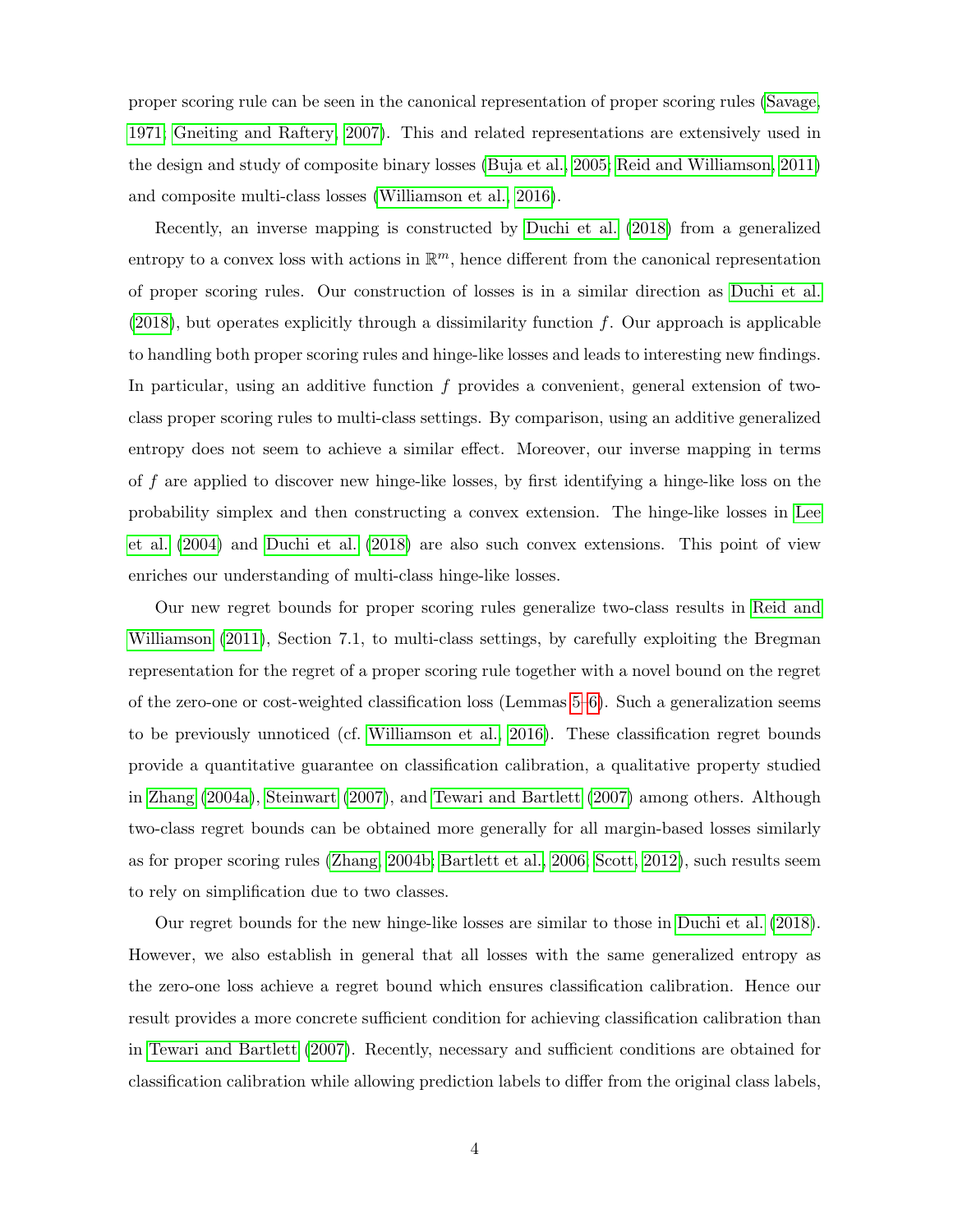for example, using a refrain option [\(Ramaswamy and Agarwal, 2016\)](#page-39-8). It is interesting to study possible extensions in that direction.

**Notation.** Denote  $\overline{\mathbb{R}} = \mathbb{R} \cup \{\infty\}, \mathbb{R}_+ = \{b \in \mathbb{R} : b \geq 0\}, \text{ and } \overline{\mathbb{R}}_+ = \{b \in \overline{\mathbb{R}} : b \geq 0\}.$  For  $m \geq 2$ , denote  $[m]$  as the set  $\{1, \ldots, m\}$ ,  $1_m$  as the  $m \times 1$  vector of all ones,  $I_m$  as the  $m \times m$ identity matrix, and  $\Delta_m$  as the probability simplex  $\{q \in \mathbb{R}^m_+ : \mathbb{1}^m_m q = 1\}$ . For  $j \in [m]$ , a basis vector  $e_j \in \Delta_m$  is defined such that its jth element is 1 and the remaining elements are 0. The indicator function  $1\{\cdot\}$  is defined as 1 if the argument is true or 0 otherwise.

# 2 Background

We provide a selective review of basic concepts and results which are instrumental to our subsequent development. See Grünwald and Dawid [\(2004\)](#page-39-0), [Buja et al.](#page-38-1) [\(2005\)](#page-38-1), [Gneiting and](#page-38-6) [Raftery](#page-38-6) [\(2007\)](#page-38-6), and [Duchi et al.](#page-38-3) [\(2018\)](#page-38-3) among others for more information.

### <span id="page-5-1"></span>2.1 Losses, risks and entropies

Consider the population version of the multi-category classification problem. Let  $X \in \mathcal{X}$  be a vector of observed covariates or features, but  $Y \in [m]$  an unobserved class label, where  $(X, Y)$ are generated from some joint probability distribution which can be assumed to be known unless otherwise noted. It is of interest to predict the value of  $Y$  based on  $X$  (i.e., assign  $X$  to one of the m classes). The prediction can be performed using an action function  $\alpha(x): \mathcal{X} \to \mathcal{A}$ , and evaluated through a loss function  $L(y, \alpha(x))$  when the true label of x is y. Typically, an action in the space  $A$  is a vector whose components, as probabilities or margins, measure the strengths of association with the  $m$  classes. The risk or expected loss of the action function  $\alpha(x)$  is

<span id="page-5-0"></span>
$$
R_L(\alpha) = E(L(Y, \alpha(X))) = E\left\{\sum_{j=1}^m \pi_j(X)L(j, \alpha(X))\right\},\tag{3}
$$

where  $\pi_j(x) = P(Y = j | X = x)$ , the conditional probability of class j given covariates x, and the second expectation is taken over the marginal distribution of  $X$  only.

From another perspective, the preceding problem can also be formulated as a Bayesian experiment with m probability distributions  $(P_1, \ldots, P_m)$  on X, corresponding to the within-class distributions of covariates [\(DeGroot, 1962\)](#page-38-0). Denote by  $p_j(x)$  the density function of  $P_j$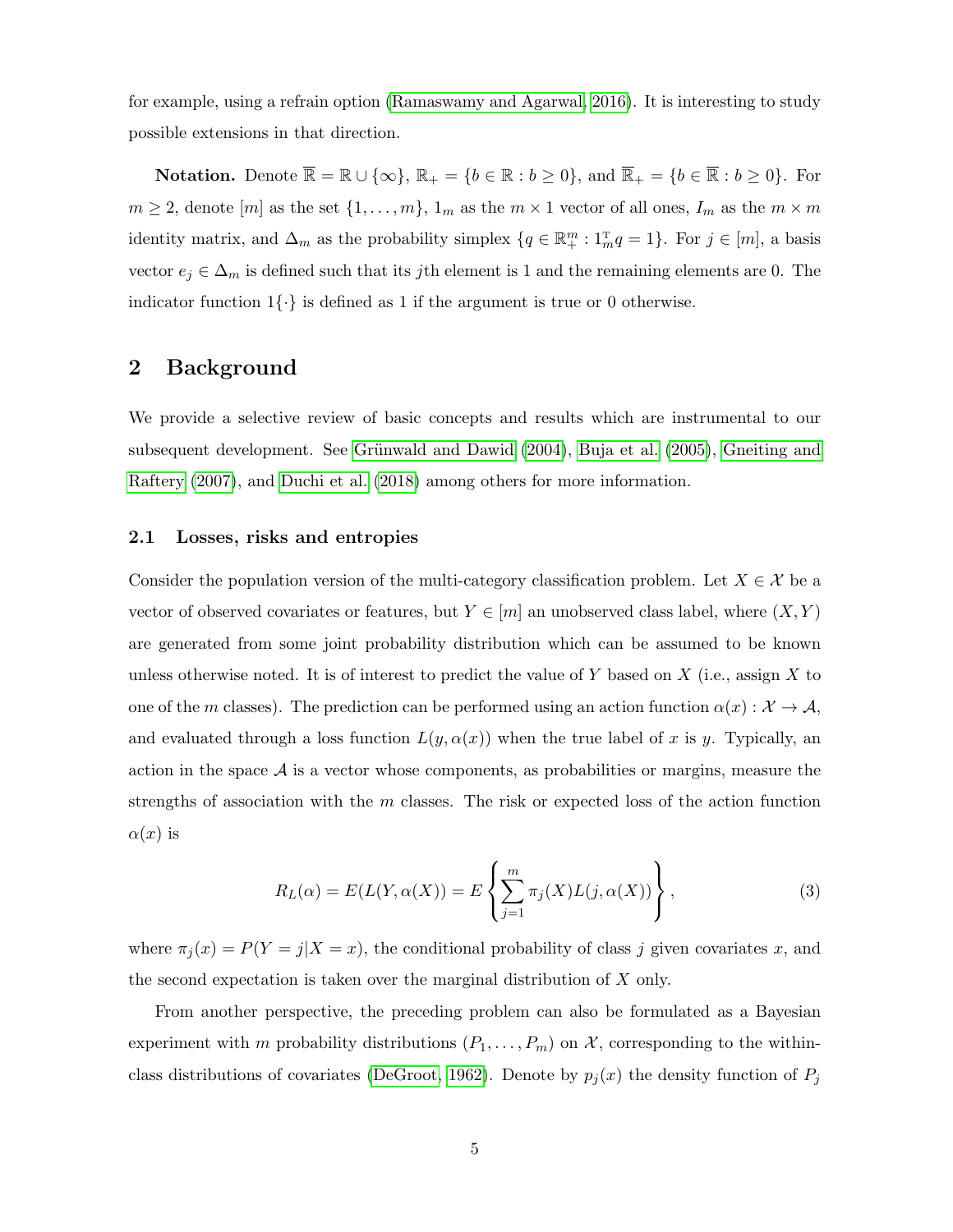with respect to a baseline measure  $\mu$ . Given a label  $Y = j$  (regarded as an m-valued parameter), the random variable X is drawn from the distribution  $P_j$ . Let  $\pi^0 = (\pi_1^0, \ldots, \pi_m^0)$ <sup>T</sup>  $\in \Delta_m$ be the prior probabilities of  $Y$ , corresponding to the marginal class probabilities. Then the posterior probabilities of Y given  $X = x$  are  $\pi_j(x) = \pi_j^0 p_j(x) / {\sum_{k=1}^m \pi_k^0 p_k(x)}$ , the same as the conditional class probabilities given covariates mentioned above. In this context,  $R_L(\alpha)$  is also called the Bayes risk of  $\alpha(x)$ . By standard Bayes theory (García-García and Williamson, [2012,](#page-38-5) Eq. (5)), the minimum Bayes risk, or even shortened as the Bayes risk, can be obtained as

<span id="page-6-1"></span>
$$
\inf_{\alpha(x):\mathcal{X}\to\mathcal{A}} R_L(\alpha) = E\{H_L(\pi(X))\},\tag{4}
$$

where  $\alpha(x): \mathcal{X} \to \mathcal{A}$  can be any measurable function,  $\pi(x) = (\pi_1(x), \ldots, \pi_m(x))^T$ , and  $H_L$  is a function defined on  $\Delta_m$  such that for  $\eta = (\eta_1, \dots, \eta_m)^T \in \Delta_m$ ,

<span id="page-6-2"></span>
$$
H_L(\eta) = \inf_{\gamma \in \mathcal{A}} \left\{ \sum_{j=1}^m \eta_j L(j, \gamma) \right\},\tag{5}
$$

The function  $H_L$ , which is concave on  $\Delta_m$ , is called an uncertainty function [\(DeGroot, 1962\)](#page-38-0) or a generalized entropy associated with the loss  $L$  (Grünwald and Dawid, 2004).

A subtle point is that minimization in [\(4\)](#page-6-1) is over all measurable functions  $\alpha(x): \mathcal{X} \to \mathcal{A}$ , whereas minimization in [\(5\)](#page-6-2) is over all elements  $\gamma \in A$ . The generalized entropy  $H_L$  is merely a function on  $\Delta_m$ , induced by the loss  $L(j, \gamma)$  on  $[m] \times \mathcal{A}$ , where the covariate vector X is conditioned on (or lifted out). Similarly, the risk of an action  $\gamma \in \mathcal{A}$  is defined as  $R_L(\eta, \gamma) = \sum_{j=1}^m \eta_j L(j, \gamma)$ , and the regret of the action is defined as

<span id="page-6-3"></span>
$$
B_L(\eta, \gamma) = R_L(\eta, \gamma) - H_L(\eta), \qquad (6)
$$

where  $H_L(\eta) = \inf_{\gamma' \in \mathcal{A}} R_L(\eta, \gamma')$  by [\(5\)](#page-6-2). This simplification where the covariate vector X is lifted out is often useful when studying losses and regrets.

## <span id="page-6-0"></span>2.2 Scoring rules

A scoring rule is a particular type of loss  $L(j, q)$ , where its action q is a probability vector in  $\Delta_m$ , interpreted as the predicted class probabilities (Grünwald and Dawid, 2004). Sometimes, the expected loss,  $R_L(\eta, q) = \sum_{j=1}^m \eta_j L(j, q)$ , is also referred to as a scoring rule, for measuring the discrepancy between underlying and predicted probability vectors,  $\eta$  and q [\(Gneiting and](#page-38-6) [Raftery, 2007\)](#page-38-6).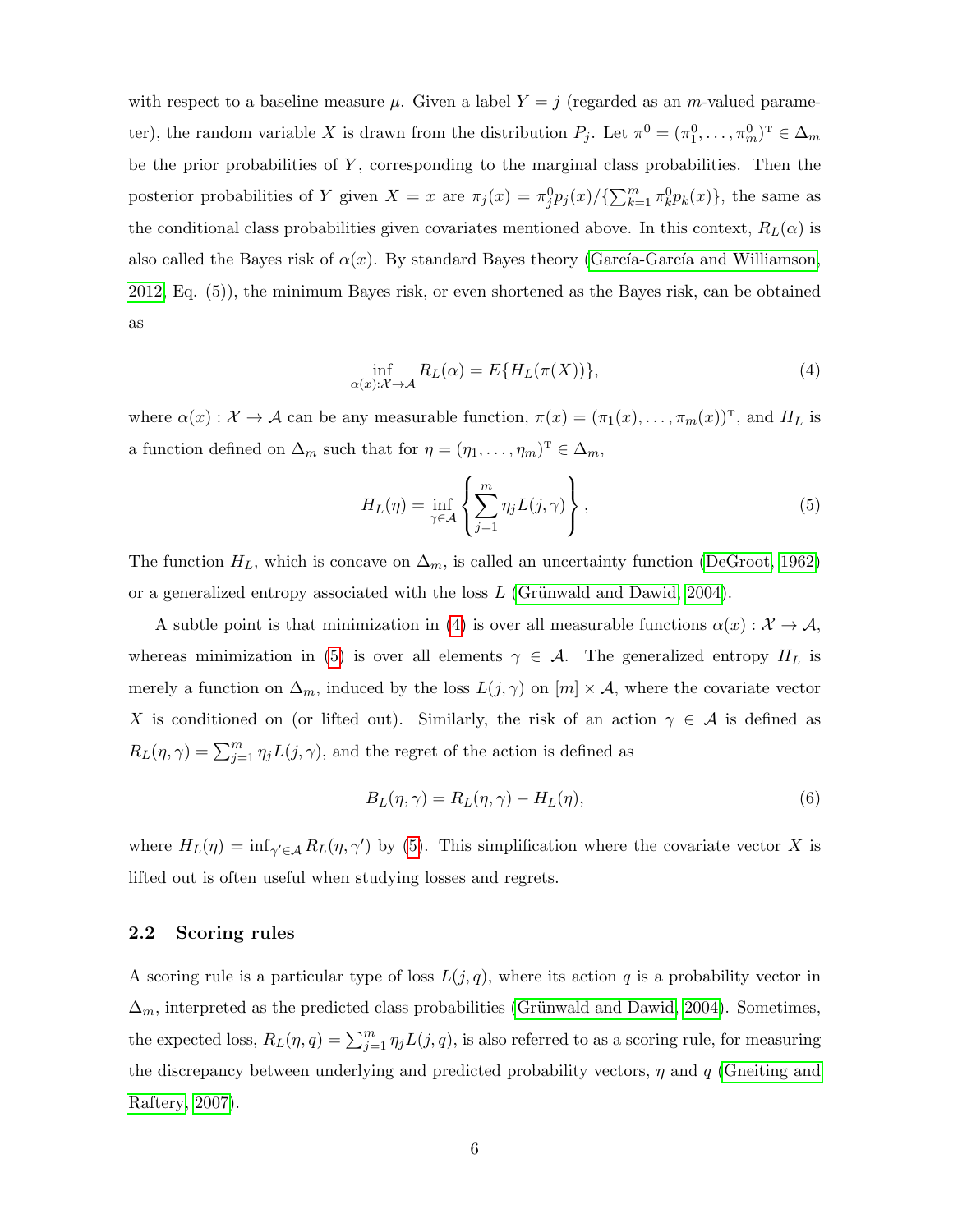A scoring rule  $L(j, q)$  is said to be proper if  $H_L(\eta) = R_L(\eta, \eta)$ , i.e.,

$$
R_L(\eta, \eta) \le R_L(\eta, q), \quad \eta, q \in \Delta_m.
$$

The rule is strictly proper if the inequality is strict for  $q \neq \eta$ . Hence for a proper scoring rule, the expected loss  $R_L(\eta, q)$  is minimized over  $q \in \Delta_m$  when  $q = \eta$ , the predicted probability vector coincides with the underlying probability vector. This condition is typically required for establishing large-sample consistency of (conditional) probability estimators (e.g., [Zhang,](#page-40-2) [2004b;](#page-40-2) [Buja et al., 2005\)](#page-38-1).

As shown in [Savage](#page-39-1) [\(1971\)](#page-39-1) and [Gneiting and Raftery](#page-38-6) [\(2007\)](#page-38-6), a proper scoring rule  $L(j, q)$ in general admits the following representation:

<span id="page-7-0"></span>
$$
R_L(\eta, q) = H_L(q) - (q - \eta)^T \partial H_L(q), \quad \eta, q \in \Delta_m,
$$
\n<sup>(7)</sup>

where  $-\partial H_L$  is a sub-gradient of the convex function  $-H_L$  on  $\mathbb{R}^m$ . Note that the generalized entropy  $H_L$  is evaluated at q, not  $\eta$ , in [\(7\)](#page-7-0). Then the regret in [\(6\)](#page-6-3) becomes

<span id="page-7-2"></span>
$$
B_L(\eta, q) = H_L(q) - H_L(\eta) - (q - \eta)^T \partial H_L(q), \qquad (8)
$$

which is the Bregman divergence from q to  $\eta$  associated with the convex function  $-H_L$ .

An important example of proper scoring rules is the logarithmic scoring rule [\(Good, 1952\)](#page-39-9),  $L(j,q) = -\log q_j$ . The corresponding expected loss is  $R_L(\eta, q) = -\sum_{j=1}^m \eta_j \log q_j$ , which is, up to scaling, the negative expected log-likelihood of the predicted probability vector  $q$  with the underlying probability vector  $\eta$  for multinomial data. The generalized entropy is  $H_L(\eta)$  =  $-\sum_{j=1}^m \eta_j \log \eta_j$ , the negative Shannon entropy. The regret is  $B_L(\eta, q) = \sum_{j=1}^m \eta_j \log(\eta_j/q_j)$ , the Kullback–Liebler divergence.

## <span id="page-7-3"></span>2.3 Classification losses

Consider the zero-one loss, formally defined as

$$
L^{z_0}(j,\gamma) = 1\{j \neq \operatorname{argmax}_{k \in [m]} \gamma_k\}, \quad j \in [m], \gamma \in \mathbb{R}^m,
$$

where, if not unique,  $\arg\max_{k\in[m]\gamma_k}$  can be fixed as the index of any maximum component of  $\gamma$ . As mentioned below [\(2\)](#page-1-1),  $L^{20}$  is typically used to evaluate performance, but not as the loss L for training, and the action  $\gamma$  can be transformed from the action of L. Nevertheless, the generalized entropy defined by [\(5\)](#page-6-2) with  $L = L^{z0}$  is

<span id="page-7-1"></span>
$$
H^{z0}(\eta) = 1 - \max_{k \in [m]} \eta_k, \quad \eta \in \Delta_m.
$$
 (9)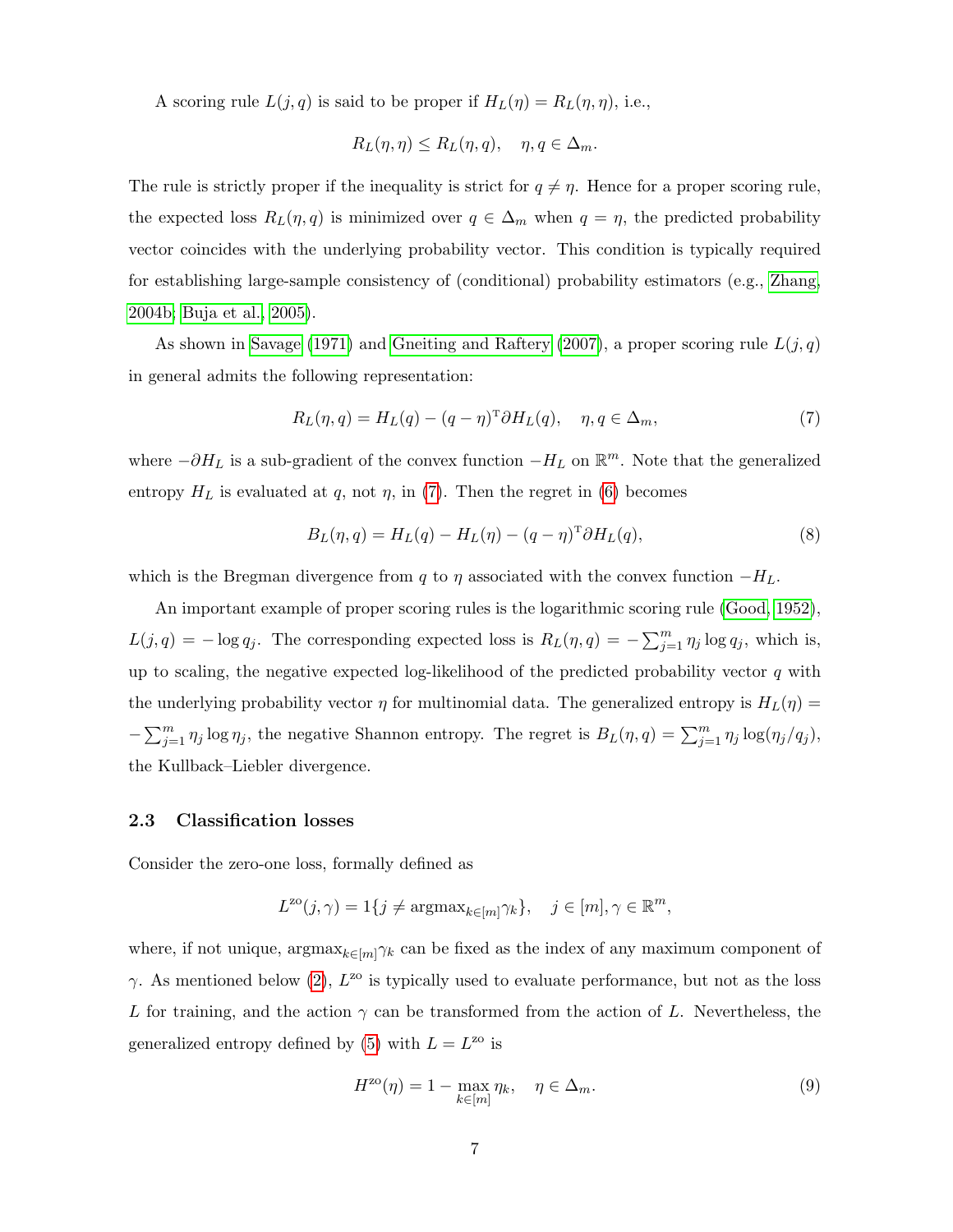This function is concave and continuous, but not everywhere differentiable.

In practice, there can be different costs of misclassification, depending on which classes are involved. For example, the cost of classifying a cancerous tumor as benign can be greater than in the other direction. Let  $C = (c_{jk})_{j,k \in [m]}$  be a cost matrix, where  $c_{jk} \geq 0$  indicates the cost of classifying class j as class k. For each  $j \in [m]$ , assume that  $c_{jj} = 0$  and  $c_{jk} > 0$  for some  $k \neq j$ . Consider the cost-weighted classification loss

$$
L^{cw}(j,\gamma) = c_{jk} \text{ if } k = \operatorname{argmax}_{l \in [m]} \gamma_l, \quad j \in [m], \gamma \in \mathbb{R}^m.
$$

As shown in [Duchi et al.](#page-38-3) [\(2018\)](#page-38-3), the generalized entropy defined by [\(5\)](#page-6-2) with  $L = L<sup>cw</sup>$  is

<span id="page-8-1"></span>
$$
H^{\text{cw}}(\eta) = \min_{k \in [m]} \eta^{\text{T}} C_k, \quad \eta \in \Delta_m,
$$
\n(10)

where  $C = (C_1, \ldots, C_m)$  is the column representation of C. The standard zero-one loss corresponds to the special choice  $C = 1_m 1_m^T - I_m$ .

An intermediate case is the class weighted classification loss,

$$
L^{\text{cw}0}(j,\gamma) = c_{j0} \mathbf{1}\{j \neq \text{argmax}_{k \in [m]} \gamma_k\}, \quad j \in [m], \gamma \in \mathbb{R}^m,
$$

where  $c_{j0} > 0$  is the cost associated with misclassification of class j. This loss is more general than the standard zero-one loss  $L^{20}$ , although a special case of the cost-weighted loss  $L^{cw}$  with  $C = C_0 \mathbb{1}_m^{\mathrm{T}} - \text{diag}(C_0)$ , where  $C_0 = (c_{10}, \ldots, c_{m0})^{\mathrm{T}}$ . The generalized entropy associated with  $L^{\text{cw0}}$  is  $H^{\text{cw0}}(\eta) = \eta^{\text{T}} C_0 - \max_{k \in [m]} \eta_k c_{k0}.$ 

## <span id="page-8-0"></span>2.4 Entropies and divergences

In [DeGroot'](#page-38-0)s [\(1962\)](#page-38-0) theory, any concave function H on  $\Delta_m$  can be used as an uncertainty function. The information of X about label ("parameter") Y is defined as the reduction of uncertainty (or entropy) from the prior to the posterior:

$$
I_H(X; \pi^0) = H(\pi^0) - E\{H(\pi(X))\},\
$$

which is nonnegative by the concavity of H. The information  $I_H(X; \pi^0)$  is closely related to the f-divergence between the multiple distributions  $(P_1, \ldots, P_m)$ , which is a generalization of the  $f$ -divergence between two distributions [\(Ali and Silvey, 1966;](#page-38-7) Csiszár, 1967) Heuristically, the more dissimilar  $(P_1, \ldots, P_m)$  are from each other, the more information about Y is obtained after observing X.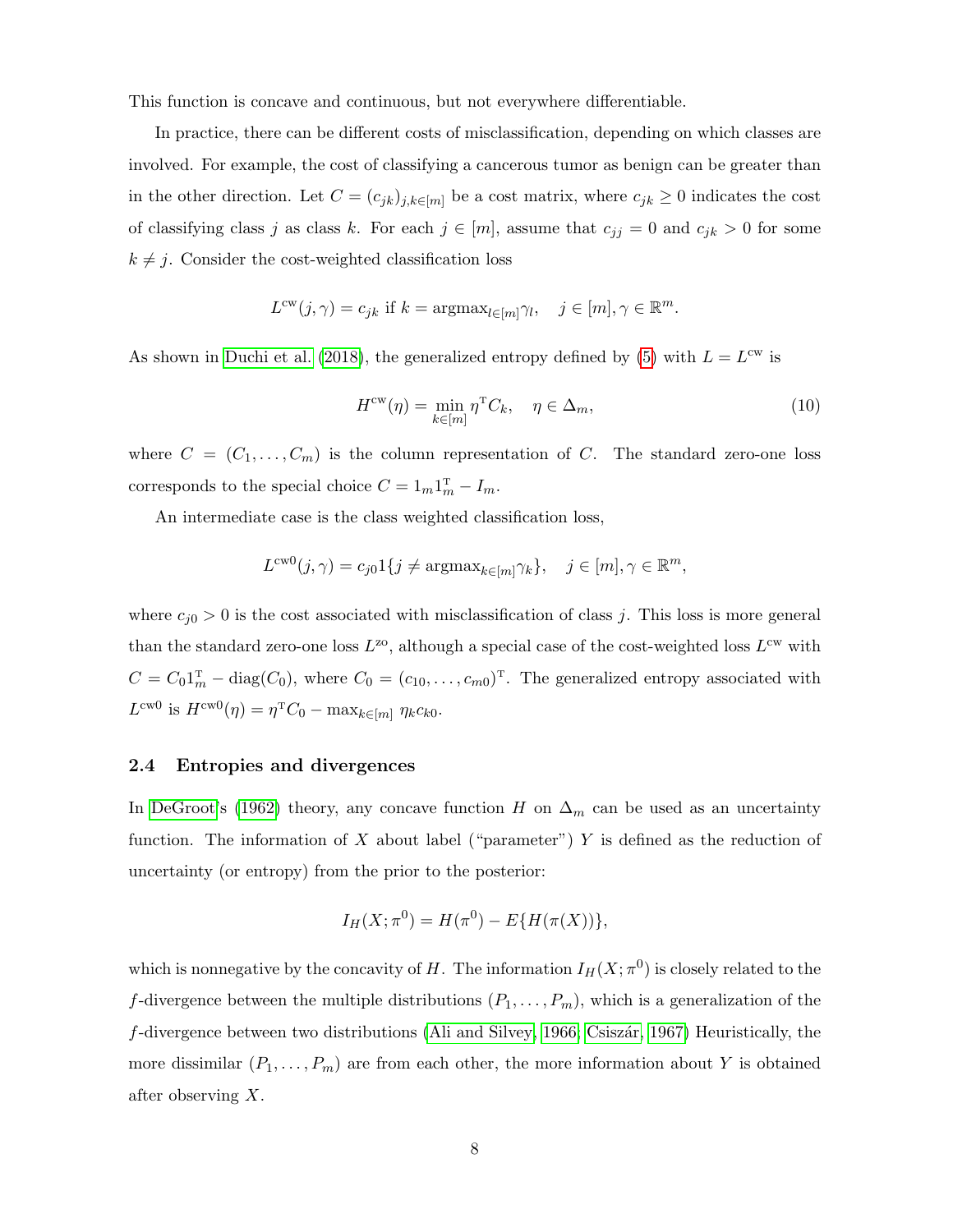For a convex function f on  $\overline{\mathbb{R}}_+^{m-1}$  with  $f(1_{m-1}) = 0$ , the f-divergence between  $(P_1, \ldots, P_{m-1})$ and  $P_m$  with densities  $(p_1, \ldots, p_{m-1})$  and  $p_m$  is

$$
D_f(P_{1:(m-1)}||P_m) = \frac{1}{m} \int f\left(\frac{p_1(x)}{p_m(x)}, \ldots, \frac{p_{m-1}(x)}{p_m(x)}\right) p_m(x) d\mu(x),
$$

which is nonnegative by the convexity of  $f$ . Compared with the standard definition of multi-way f-divergences (Györfi and Nemetz, 1978; [Duchi et al., 2018\)](#page-38-3), our definition above involves a rescaling factor  $m^{-1}$ , for notational simplicity in the later discussion; otherwise, for example, rescaling would be needed in Eqs. [\(14\)](#page-10-0) and [\(15\)](#page-10-1).

There is a one-to-one correspondence between the statistical information  $I_H(X; \pi^0)$  and multi-way  $f$ -divergences, as discussed in García-García and Williamson [\(2012\)](#page-38-5). For any prior probability  $\pi^0 \in \Delta_m$  and probability distributions  $(P_1, \ldots, P_m)$ , if a convex function f on  $\overline{\mathbb{R}}_{+}^{m-1}$  with  $f(1_{m-1})=0$  and a concave function H on  $\Delta_m$  are related such that for  $\eta=$  $(\eta_1, \ldots, \eta_m)^{\mathrm{T}} \in \Delta_n$ 

$$
H(\eta) = -\frac{\eta_m}{m\pi_m^0} f\left(\frac{\pi_m^0}{\pi_1^0} \frac{\eta_1}{\eta_m}, \dots, \frac{\pi_m^0}{\pi_{m-1}^0} \frac{\eta_{m-1}}{\eta_m}\right),\tag{11}
$$

then  $I_H(X; \pi^0) = D_f(P_{1:(m-1)} || P_m)$  or, because  $H(\pi^0) = -f(1_{m-1}) = 0$  here,

<span id="page-9-1"></span><span id="page-9-0"></span>
$$
-E\{H(\pi(X))\} = D_f(P_{1:(m-1)}||P_m),\tag{12}
$$

where the expectation is taken over  $X \sim \sum_{j=1}^{m} \pi_j^0 P_j$ .

# <span id="page-9-2"></span>3 Construction of losses

In practice, a learning method for classification involves minimization of [\(1\)](#page-1-0), an empirical version of the risk [\(3\)](#page-5-0) based on training data, with specific choices of a loss function  $L(y, \alpha)$ and a potentially rich family of action functions  $\alpha(x)$ . As suggested in Section [2.1,](#page-5-1) we study construction of the loss  $L(y, \alpha)$  as a function of a label y and a freely-varying action  $\alpha$ , with the dependency on covariates (or features) lifted out. As a result, we not only derive new general classes of losses, but also improve understanding of various existing losses as shown in Sections [4](#page-14-0)[–5.](#page-18-0) Nevertheless, the interplay between losses and function classes remains important, but challenging to study, for further research.

Equation [\(5\)](#page-6-2) is a mapping from a loss L to a generalized entropy  $H_L$ , which is in general many-to-one (i.e., different losses can lead to the same generalized entropy). [Duchi et al.](#page-38-3) [\(2018\)](#page-38-3) constructed an inverse mapping from a generalized entropy to a convex loss. For a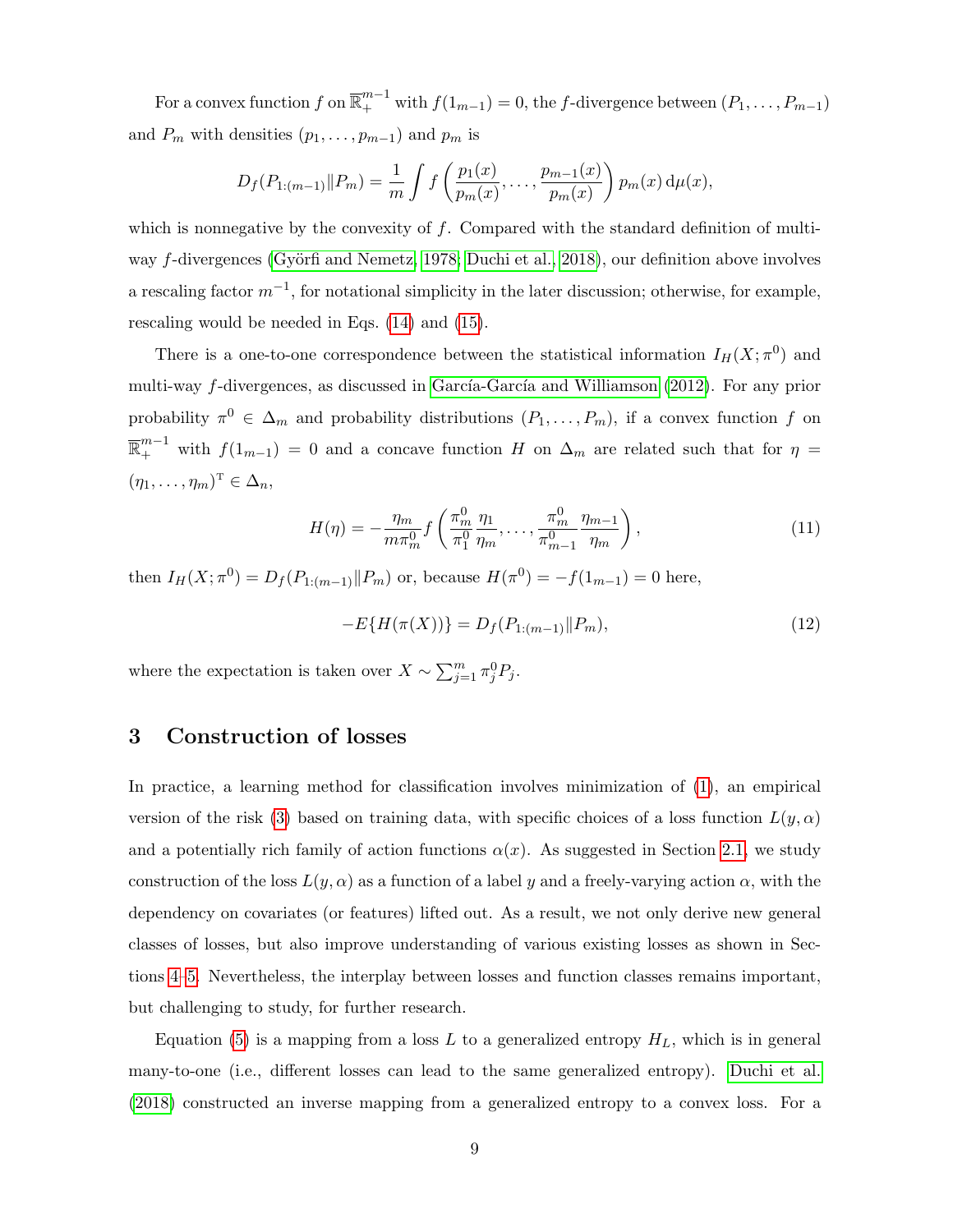closed, concave function H on  $\Delta_m$ , define a loss with action space  $\mathcal{A} = \mathbb{R}^m$  such that for  $\gamma = (\gamma_1, \ldots, \gamma_m)^{\mathrm{T}} \in \mathbb{R}^m$ ,

<span id="page-10-2"></span>
$$
L_H(j,\gamma) = -\gamma_j + (-H)^*(\gamma),\tag{13}
$$

where  $(-H)^*(\gamma) = \sup_{\eta \in \Delta_m} {\{\gamma^T \eta + H(\eta)\}}$ , the conjugate of  $-H$ . Then  $L_H(j, \gamma)$  is convex in  $\gamma$  and [\(5\)](#page-6-2) is satisfied with  $H_{L_H} = H$ , by [Duchi et al.](#page-38-3) [\(2018\)](#page-38-3), Proposition 3. Hence a convex loss is obtained for a concave function on  $\Delta_m$  to be the generalized entropy. Note that the loss  $L_H$  is over-parameterized, because  $(-H)^*(\gamma - b1_m) = -b + (-H)^*(\gamma)$  and hence  $L_H(j, \gamma - b1_m) = L_H(j, \gamma)$  for any constant  $b \in \mathbb{R}$ .

We derive a new mapping from generalized entropies to convex losses, by working with perspective-like functions related to multi-distribution f-divergences. First, there exists a one-to-one correspondence between concave functions H on  $\Delta_m$  and convex functions f on  $\overline{\mathbb{R}}_{+}^{m-1}$ . For a convex function f on  $\overline{\mathbb{R}}_{+}^{m-1}$ , define a function on  $\Delta_m$ :

<span id="page-10-0"></span>
$$
H_f(\eta) = -\eta_m f\left(\frac{\eta_1}{\eta_m}, \dots, \frac{\eta_{m-1}}{\eta_m}\right). \tag{14}
$$

Conversely, for a concave function H on  $\Delta_m$ , define a function on  $\overline{\mathbb{R}}_+^{m-1}$ :

<span id="page-10-1"></span>
$$
f_H(t) = -t_\bullet \, H\left(\frac{t_1}{t_\bullet}, \dots, \frac{t_{m-1}}{t_\bullet}, \frac{1}{t_\bullet}\right),\tag{15}
$$

where  $t = (t_1, \ldots, t_{m-1})^T$  and  $t_{\bullet} = 1 + \sum_{j=1}^{m-1} t_j$ . The mappings  $H_f$  and  $f_H$  are of a similar form to perspective functions associated with  $f$  and  $H$  respectively, although neither fits the standard definition of perspective functions [\(Boyd and Vandenberghe, 2004\)](#page-38-9).

<span id="page-10-3"></span>**Lemma 1** (García-García and Williamson 2012). For a convex function f on  $\overline{\mathbb{R}}^{m-1}_+$ , the function H<sub>f</sub> defined by [\(14\)](#page-10-0) is concave on  $\Delta_m$  such that [\(15\)](#page-10-1) is satisfied with  $f_{H_f} = f$ . Conversely, for a concave function H on  $\Delta_m$ , the function f<sub>H</sub> defined by [\(15\)](#page-10-1) is convex on  $\overline{\mathbb{R}}^{m-1}_+$  such that [\(14\)](#page-10-0) is satisfied with  $H_{f_H} = H$ . Moreover, it is preserved that  $H(1_m/m) =$  $-m^{-1}f(1_{m-1})$  under [\(14\)](#page-10-0) and [\(15\)](#page-10-1).

**Remark 1.** Equations [\(14\)](#page-10-0) and [\(15\)](#page-10-1) can be obtained as a special case of [\(11\)](#page-9-0) with  $\pi^0$  =  $1<sub>m</sub>/m$ , from García-García and Williamson [\(2012\)](#page-38-5). As mentioned in Section [2.4,](#page-8-0) [\(11\)](#page-9-0) is originally determined such that identity [\(12\)](#page-9-1) holds for linking the expected entropy and multiway f-divergences, which are, by definition, concerned with the covariates and within-class distributions. Nevertheless, our subsequent development is technically independent of this connection, because covariates are lifted out in our study. In other words, we merely use [\(14\)](#page-10-0)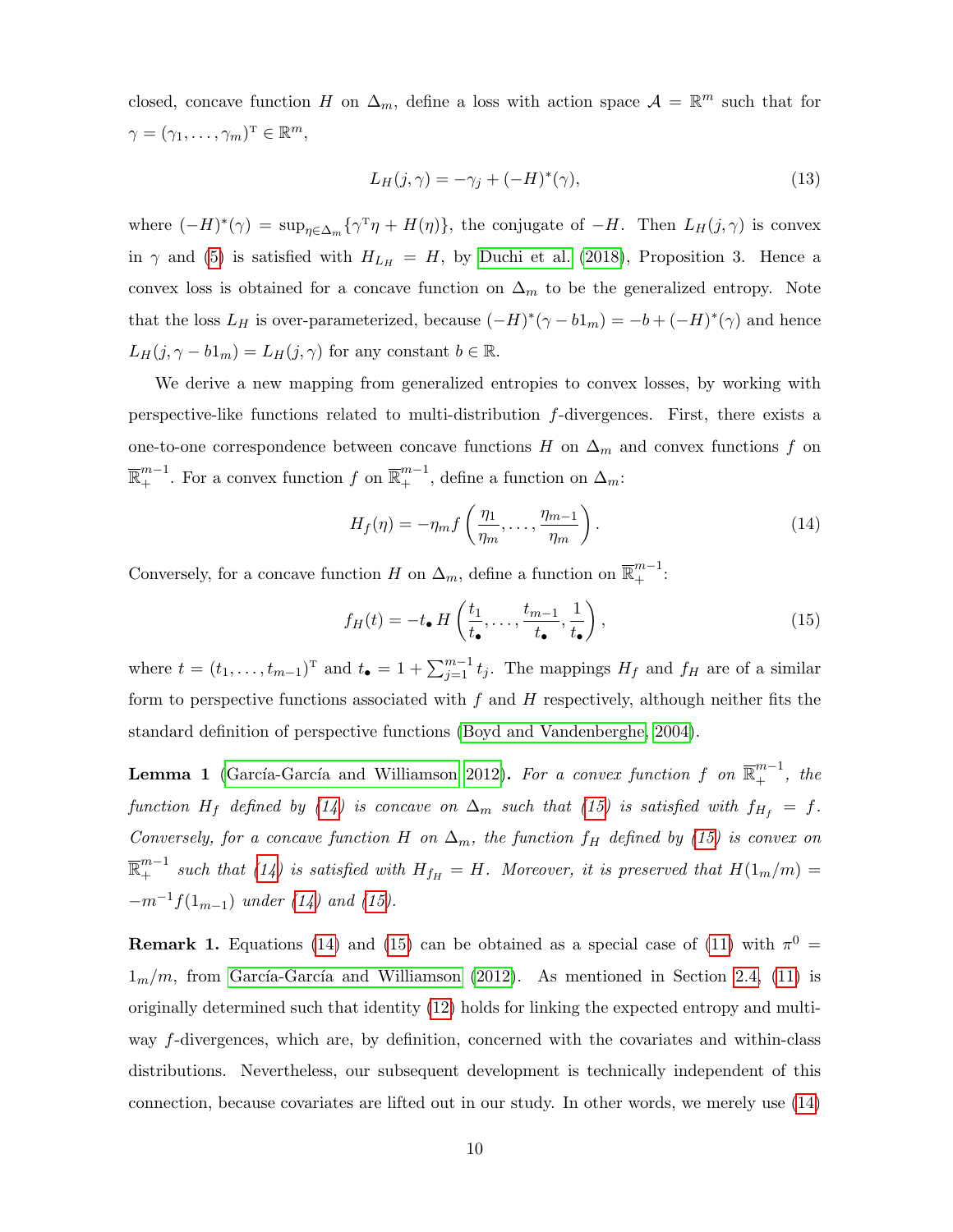and [\(15\)](#page-10-1) as convenient mappings between H and f. The usual restriction  $f(1_{m-1}) = 0$  used in f-divergences does not need to be imposed.

Our first main result shows a mapping from a convex function  $f$  to a convex loss  $L$  such that the concave function  $H_f$  is the generalized entropy associated with L.

<span id="page-11-0"></span>**Proposition 1.** For a closed, convex function f on  $\overline{\mathbb{R}}^{m-1}_+$ , define a loss with action space  $\mathcal{A} = \text{dom}(f^*)$  such that for  $s = (s_1, \ldots, s_{m-1})^T \in \text{dom}(f^*),$ 

<span id="page-11-1"></span>
$$
L_f(j, s) = \begin{cases} -s_j, & j \in [m-1], \\ f^*(s), & j = m, \end{cases}
$$
 (16)

where  $f^*(s) = \sup_{t \in \overline{\mathbb{R}}_+^{m-1}} \{s^{\mathrm{T}}t - f(t)\}$  and  $\text{dom}(f^*) = \{s \in \mathbb{R}_+^{m-1} : f^*(s) < \infty\}$ . Then  $L_f(j, s)$ is convex in s. Moreover, the concave function  $H_f$  defined by [\(14\)](#page-10-0) is the generalized entropy associated with  $L_f$ , that is, [\(5\)](#page-6-2) is satisfied with  $H_{L_f} = H_f$ .

**Proof.** For  $\eta \in \Delta_m$  and  $s \in \text{dom}(f^*)$ , the definition of  $L_f$  implies that  $\sum_{j=1}^m \eta_j L_f(j, s) =$  $-\sum_{j=1}^{m-1} \eta_j s_j + \eta_m f^*(s)$ . Hence

$$
\inf_{s \in \mathcal{A}} \left\{ \sum_{j=1}^m \eta_j L_f(j, s) \right\} = -\sup_{s \in \mathcal{A}} \left\{ \sum_{j=1}^{m-1} \eta_j s_j - \eta_m f^*(s) \right\}
$$
\n
$$
= -\eta_m \sup_{s \in \text{dom}(f^*)} \left\{ \sum_{j=1}^{m-1} \frac{\eta_j}{\eta_m} s_j - f^*(s) \right\} = -\eta_m f \left( \frac{\eta_1}{\eta_m}, \dots, \frac{\eta_{m-1}}{\eta_m} \right) = H_f(\eta),
$$

where the second last equality holds by Fenchel's conjugacy relationship.

Compared with [\(13\)](#page-10-2), Eq. [\(16\)](#page-11-1) together with [\(15\)](#page-10-1) presents an alternative approach for determining a convex loss  $L$  from a generalized entropy  $H$  through a dissimilarity function f. See Figure [1](#page-12-1) which illustrates various relationships discussed. For ease of interpretation, a convex function f on  $\overline{\mathbb{R}}_+^{m-1}$  can be called a dissimilarity function, similarly as a concave function H on  $\Delta_m$  can be a generalized entropy.

In spite of the one-to-one correspondence between entropy and dissimilarity functions H and f by  $(14)$  and  $(15)$ , we stress that the new loss  $(16)$  is in general distinct from  $(13)$ . An immediate difference, which is further discussed in Section [5,](#page-18-0) is that the action space for loss [\(16\)](#page-11-1), dom( $f^*$ ), can be a strict subset of  $\mathbb{R}^{m-1}$ , whereas the action space for loss [\(13\)](#page-10-2) is either  $\mathbb{R}^m$  with over-parametrization as noted above or  $\mathbb{R}^{m-1}$  with, for example,  $\gamma_m = 0$  fixed to remove over-parametrization. Moreover, loss [\(16\)](#page-11-1) can also be used to derive a new class of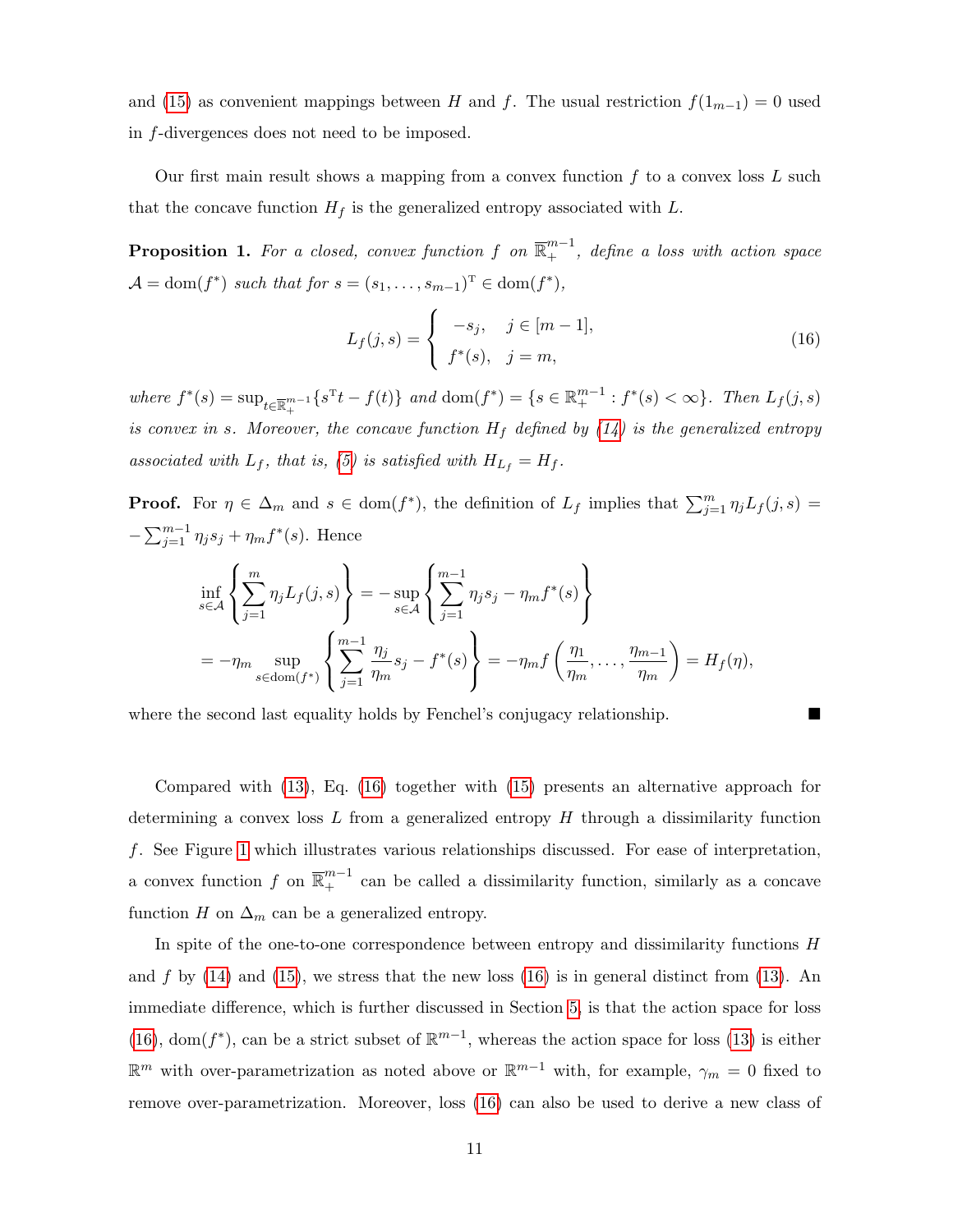

<span id="page-12-1"></span>Figure 1: Relations between loss  $L$ , generalized entropy  $H$ , and dissimilarity function  $f$ .

closed-form losses based on arbitrary convex functions  $f$  as shown in the following result and, as discussed in Section [5,](#page-18-0) to find novel multi-class, hinge-like losses related to the zero-one or cost-weighted classification loss.

<span id="page-12-0"></span>**Proposition 2.** For a closed, convex function f on  $\overline{\mathbb{R}}^{m-1}_+$ , define a loss with action space  $\mathcal{A} = \overline{\mathbb{R}}_+^{m-1}$  such that for  $u = (u_1, \ldots, u_{m-1})^T \in \overline{\mathbb{R}}_+^{m-1}$ ,

<span id="page-12-2"></span>
$$
L_{f2}(j, u) = \begin{cases} -\partial_j f(u), & j \in [m-1], \\ u^{\mathrm{T}} \partial f(u) - f(u), & j = m, \end{cases}
$$
\n(17)

where  $\partial f = (\partial_1 f, \dots, \partial_{m-1} f)^T$  is a sub-gradient of f, arbitrarily fixed (if needed). Then the concave function  $H_f$  defined by [\(14\)](#page-10-0) is the generalized entropy associated with  $L_{f2}$ , that is, [\(5\)](#page-6-2) is satisfied with  $H_{L_{f2}} = H_f$ .

**Proof (outline).** A basic idea is to use the parametrization  $s = \partial f(u)$  and Fenchel's conjugacy property  $f^*(s) = u^T s - f(u)$ , and then obtain the loss  $L_{f2}$  from  $L_f$  in Proposition [1.](#page-11-0) This argument gives a one-sided inequality for the desired equality [\(5\)](#page-6-2). A complete proof is provided in the Supplement.

Compared with loss [\(16\)](#page-11-1), the preceding loss [\(17\)](#page-12-2) is of a closed form without involving the conjugate  $f^*$ , which can be nontrivial to calculate. On the other hand, loss [\(17\)](#page-12-2) may not be convex in its action  $u$ . Nevertheless, it is often possible to choose a link function, for example,  $u^h = (u_1^h, \ldots, u_{m-1}^h)^T$  with  $u_j^h = \exp(h_j)$  such that  $L_{f2}(j, u^h)$  becomes convex in  $(h_1, \ldots, h_{m-1})$ . This link can be easily identified as the multinomial logistic link after reparameterizing  $(u_1, \ldots, u_{m-1})$  as probability ratios below.

The following result shows that a reparametrization of loss [\(17\)](#page-12-2) with actions defined as probability vectors in  $\Delta_m$  automatically yields a proper scoring rule. See Section [2.2](#page-6-0) for the related background on scoring rules. Together with the relationship between  $f$  and  $H$  by [\(14\)](#page-10-0)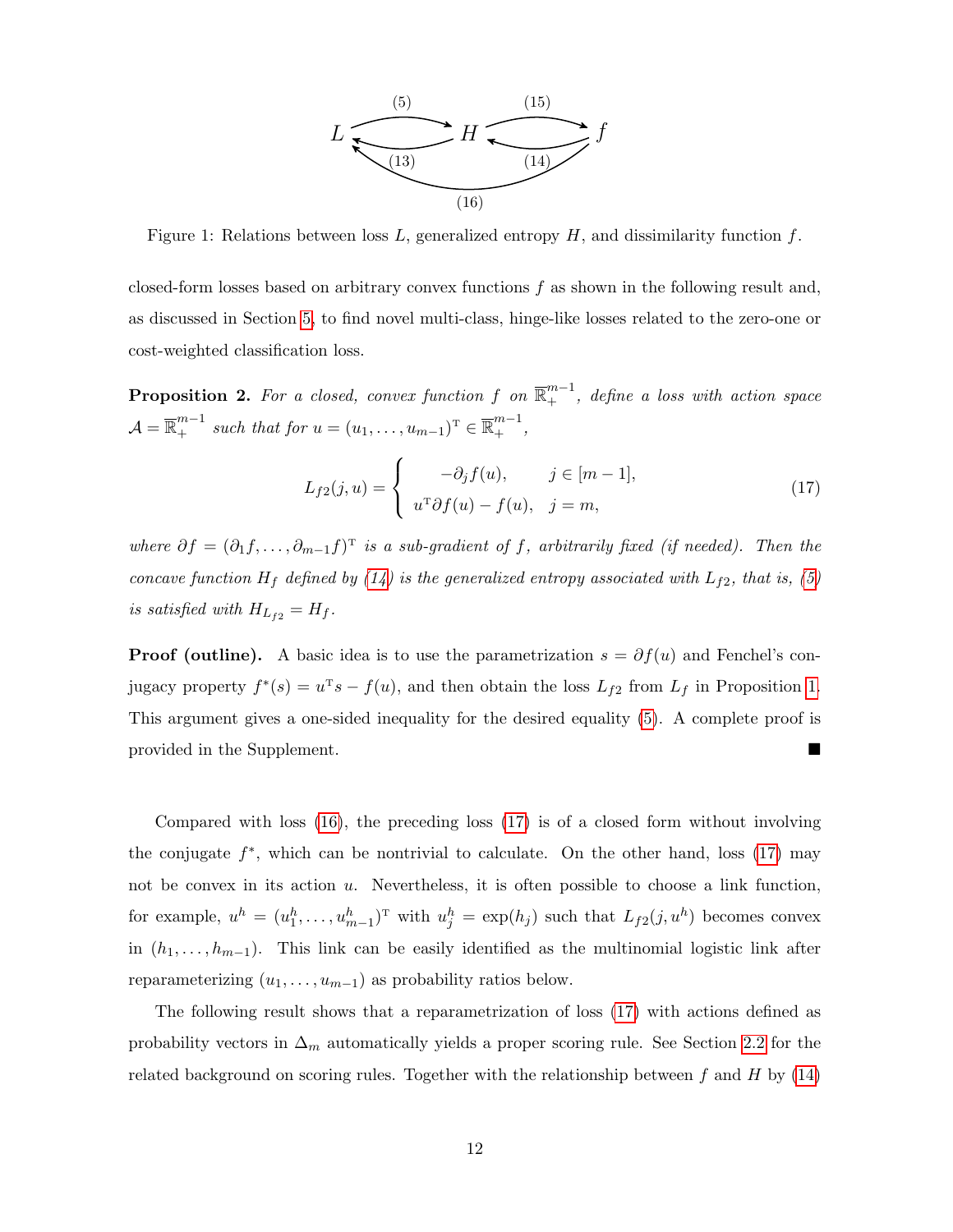and  $(15)$ , our construction gives a mapping from a dissimilarity function f or equivalently a generalized entropy  $H$  to a proper scoring rule.

<span id="page-13-0"></span>**Proposition 3.** For a closed, convex function f on  $\overline{\mathbb{R}}^{m-1}_+$ , define a loss with action space  $\mathcal{A} = \Delta_m$  such that for  $q = (q_1, \ldots, q_m)^T \in \Delta_m$ ,

<span id="page-13-2"></span>
$$
L_{f3}(j,q) = \begin{cases} -\partial_j f(u^q), & j \in [m-1], \\ u^{qT} \partial f(u^q) - f(u^q), & j = m, \end{cases}
$$
 (18)

where  $u^q = (q_1/q_m, \ldots, q_{m-1}/q_m)^T$ . Then  $L_{f3}$  is a proper scoring rule, with  $H_f$  defined by  $(14)$  as the generalized entropy, satisfying

$$
\inf_{q \in \Delta_m} \left\{ \sum_{j=1}^m \eta_j L_{f3}(j, q) \right\} = H_f(\eta) = \sum_{j=1}^m \eta_j L_{f3}(j, \eta).
$$

**Proof.** The generalized entropy from  $L_{f3}$  is  $H_f$ , due to Proposition [2](#page-12-0) and the one-to-one mapping  $u^q = (q_1/q_m, \ldots, q_{m-1}/q_m)^T$ . Then direct calculation shows that

$$
\sum_{j=1}^{m} \eta_j L_{f3}(j, \eta) = -\sum_{j=1}^{m-1} \eta_j \partial_j f(u^{\eta}) + \eta_m \left\{ \sum_{j=1}^{m-1} \frac{\eta_j}{\eta_m} \partial_j f(u^{\eta}) - f(u^{\eta}) \right\}
$$
  
=  $-\eta_m f(u^{\eta}) = H_f(\eta) = \inf_{q \in \Delta_m} \left\{ \sum_{j=1}^{m} \eta_j L_{f3}(j, q) \right\}.$ 

Hence  $L_{f3}$  is a proper scoring rule.

For completeness, the expected loss associated with  $L_{f_3}$  can be shown to satisfy the canon-ical representation [\(7\)](#page-7-0) with  $H_f$  defined by [\(14\)](#page-10-0):

<span id="page-13-1"></span>
$$
\sum_{j=1}^{m} \eta_j L_{f3}(j, q) = -\sum_{j=1}^{m-1} \eta_j \partial_j f(u^q) + \eta_m \left\{ \sum_{j=1}^{m-1} \frac{q_j}{q_m} \partial_j f(u^q) - f(u^q) \right\}
$$
  
=  $H_f(q) - \sum_{j=1}^{m} (q_j - \eta_j) \partial_j H_f(q)$ , (19)

where  $-\partial H_f = (-\partial_1 H_f, \dots, -\partial_m H_f)^T$  is the sub-gradient of  $-H_f$ . See the Supplement for a proof. Conversely, the loss  $L_{f3}$  can also be obtained by calculating the canonical representation [\(7\)](#page-7-0) for the concave function  $H_f$  in [\(14\)](#page-10-0) and then taking  $\eta$  to be a basis vector,  $e_1, \ldots, e_m$ , one by one in the resulting expression, which is on the left of the second equality in [\(19\)](#page-13-1). Moreover, by the necessity of the representation [\(7\)](#page-7-0), we see that  $L_{f_3}$  in [\(18\)](#page-13-2) is the only proper scoring rule with the generalized entropy  $H_f$ .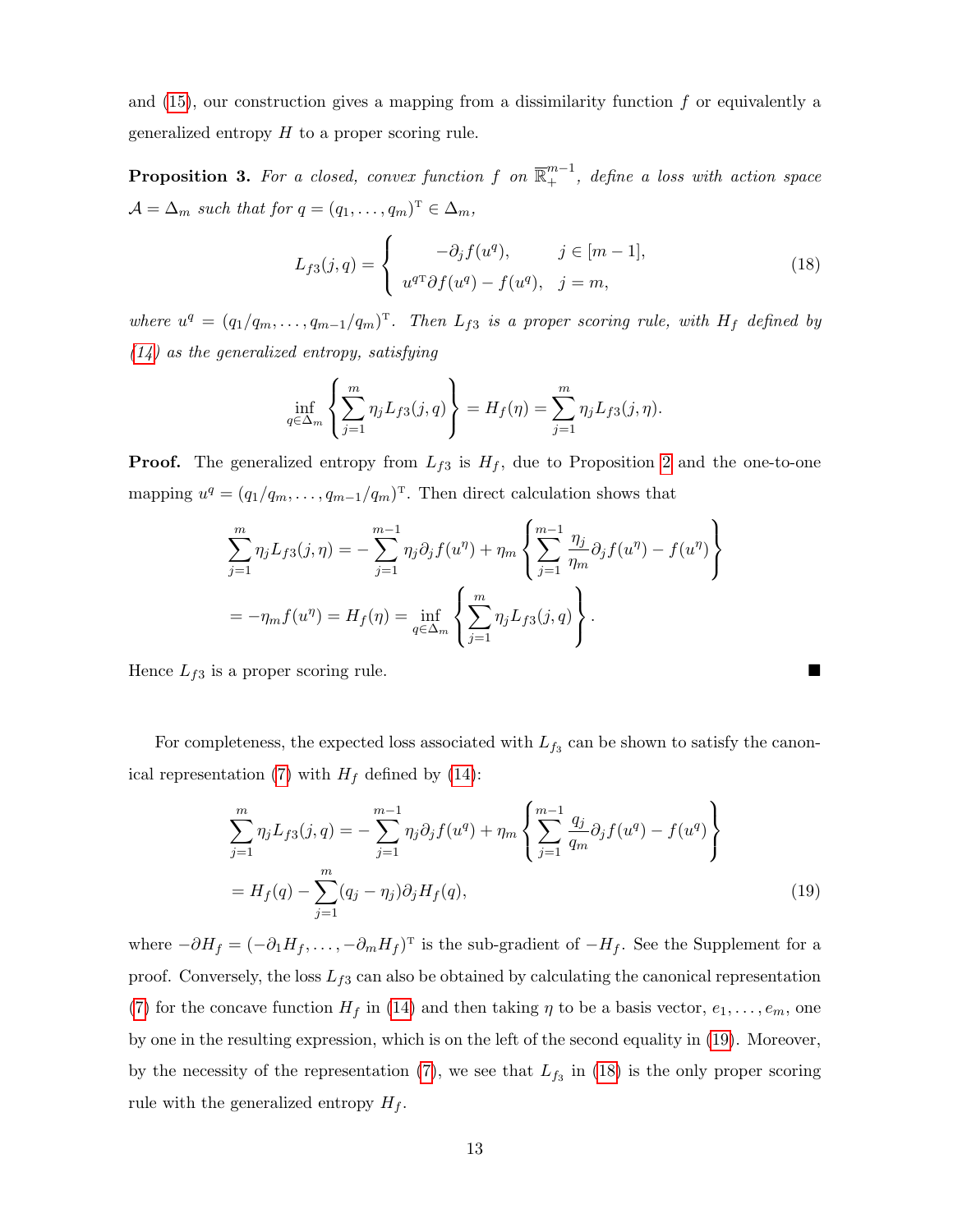**Corollary 1.** For a closed, convex function f on  $\overline{\mathbb{R}}^{m-1}$ , any proper scoring rule with  $H_f$ in [\(14\)](#page-10-0) as the generalized entropy can be expressed as  $L_{f3}$  in [\(18\)](#page-13-2), up to possible choices of sub-gradients of f,  $\{\partial_j f : j \in [m-1]\}.$ 

While the preceding use of the canonical representation [\(7\)](#page-7-0) seems straightforward, our development from Propositions [1](#page-11-0) to [3](#page-13-0) remains worthwhile. The proper scoring rule  $L_{f3}$  in  $(18)$  is of simple form, depending explicitly on a dissimilarity function f. Moreover, as shown in Section [5,](#page-18-0) Proposition [1](#page-11-0) can be further exploited to derive new convex losses which are related to classification losses but are not proper scoring rules.

# <span id="page-14-0"></span>4 Examples of proper scoring rules

We examine various examples of multi-class proper scoring rules, obtained from Proposition [3.](#page-13-0) In particular, it is of interest to study how commonly used two-class losses can be extended to multi-class ones. These examples lead to new multi-class proper scoring rules and shed new light on existing ones. See Section [5](#page-18-0) for a discussion of multi-class hinge-like losses related to zero-one classification losses, derived using Proposition [1.](#page-11-0)

**Two-class losses.** For two-class classification  $(m = 2)$  and a univariate convex function  $f_0$  on  $\overline{\mathbb{R}}_+$ , the proper scoring rule [\(18\)](#page-13-2) in Proposition [3](#page-13-0) reduces to

$$
L_{f_0}(j,q) = -\mathbb{1}_1(j)\partial f_0(u^q) + \mathbb{1}_2(j)\{u^q\partial f_0(u^q) - f(u^q)\}, \quad j = 1,2,
$$
\n(20)

where  $u^q = q_1/q_2$  for  $q = (q_1, q_2)^T \in \Delta_2$ ,  $\partial f_0$  denotes a sub-gradient of  $f_0$ , and  $\mathbb{1}_k(j)$  is an indicator defined as 1 if  $j = k$  or 0 otherwise. For a twice-differentiable function  $f_0$ , the gradient of the loss [\(20\)](#page-14-1) can be directly calculated as

<span id="page-14-2"></span><span id="page-14-1"></span>
$$
\frac{\mathrm{d}}{\mathrm{d}q_1} L_{f_0}(j,q) = -\{\mathbb{1}_1(j) - q_1\} w(q_1),\tag{21}
$$

where  $d/dq_1$  denotes a derivative taken with respect to  $q_1$  with  $q_2 = 1 - q_1$ , and the weight function  $w(q_1) = f_0''(u^q)/q_2^3$  with  $f_0''$  the second derivative of  $f_0$ . From [\(21\)](#page-14-2),  $L_{f_0}(j,q)$  can be put into an integral representation in terms of  $w(\cdot)$  and the cost-weighted binary classification loss [\(Schervish, 1989;](#page-40-8) [Buja et al., 2005;](#page-38-1) [Reid and Williamson, 2011\)](#page-39-7). The formula [\(20\)](#page-14-1) in terms of  $f_0$  differs from the integral representation or the canonical representation [\(7\)](#page-7-0), even though they can be transformed into each other.

For concreteness, consider the following examples of two-class losses: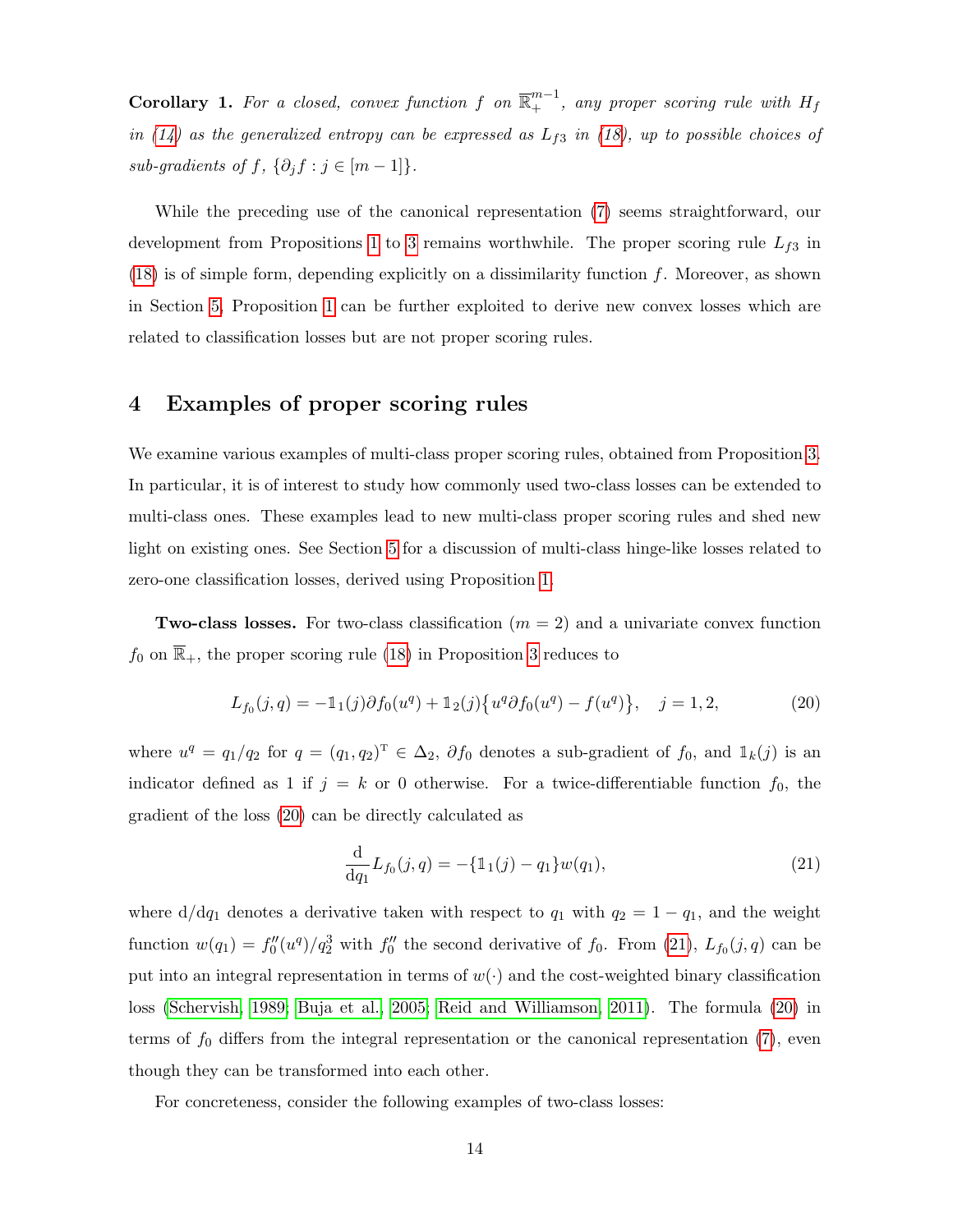- Likelihood loss:  $L_{\ell}(j, q) = -\log q_j$  with  $f_0 = t \log t (1 + t) \log(1 + t)$ ,
- Exponential loss:  $L_e(j, q) = 1_1(j)\sqrt{q_2/q_1} + 1_2(j)\sqrt{q_1/q_2}$  with  $f_0 = (\sqrt{t} 1)^2$ ,
- Calibration loss:  $L_c(j, q) = {\mathbb{1}(j)(q_2/q_1) + \mathbb{1}_2(j) \log(q_1/q_2)}$ /2 with  $f_0 = -(\log t)/2$ ,

where all the expressions for  $L(j, q)$  are up to additive constants in q. See Supplement Table S1 for further information. While the likelihood loss is tied to maximum likelihood estimation, the exponential loss is associated with boosting algorithms [\(Friedman et al., 2000;](#page-38-10) [Schapire](#page-40-9) [and Freund, 2012\)](#page-40-9). The calibration loss is studied in [Tan](#page-40-10) [\(2020\)](#page-40-10) for logistic regression, where the fitted probabilities are used for inverse probability weighting. See the Supplement for a discussion on convexity of these losses with a logistic link.

Remark 2. The loss [\(20\)](#page-14-1) was also derived in [Tan et al.](#page-40-11) [\(2019\)](#page-40-11) for training a discriminator in generative adversarial learning [\(Goodfellow et al., 2014;](#page-39-10) [Nowozin et al., 2016\)](#page-39-11). In that context, the loss for training a generator is, in a nonparametric limit, the negative Bayes risk from discrimination or the  $f_0$ -divergence by relationship [\(12\)](#page-9-1) with  $\pi^0 = \frac{1}{m}}/m$ ,

$$
D_{f_0}(P_1 \| P_2) = - \inf_{q(x): \mathcal{X} \to \Delta_2} E\{L_{f_0}(Y, q(X))\},\,
$$

where  $P_1$  is the data distribution represented by training data and  $P_2$  is the model distribution represented by simulated data from the generator. Hence the generator can be trained to minimize various  $f_0$ -divergences, including forward and reverse Kullback–Liebler and Hellinger divergences. See Supplement Table S1 in [Tan et al.](#page-40-11) [\(2019\)](#page-40-11).

Multi-class pairwise losses. There can be numerous choices for extending a two-class loss [\(20\)](#page-14-1) to multi-class ones, just as a univariate convex function  $f_0$  can be extended in multiple ways to multivariate ones. A simple approach is to use an additive extension,  $f(u_1, \ldots, u_{m-1}) = \sum_{k=1}^{m-1} f_0(u_k)$ . The corresponding loss [\(18\)](#page-13-2) is then

<span id="page-15-0"></span>
$$
L_{f_0}^{\text{pw},\text{a}}(j,q) = \sum_{k=1}^{m-1} \left[ -\mathbb{1}_k(j)\partial f_0(\frac{q_k}{q_m}) + \mathbb{1}_m(j) \left\{ \frac{q_k}{q_m} \partial f_0(\frac{q_k}{q_m}) - f_0(\frac{q_k}{q_m}) \right\} \right],\tag{22}
$$

Equivalently, the loss [\(22\)](#page-15-0) can be obtained by applying the two-class loss [\(20\)](#page-14-1) to a pair of classes, k and m, and summing up such pairwise losses for  $k \in [m-1]$ . In this sense, the loss [\(22\)](#page-15-0) can be interpreted as performing multi-class classification via pairwise comparison of each class  $k \in [m-1]$  with class m.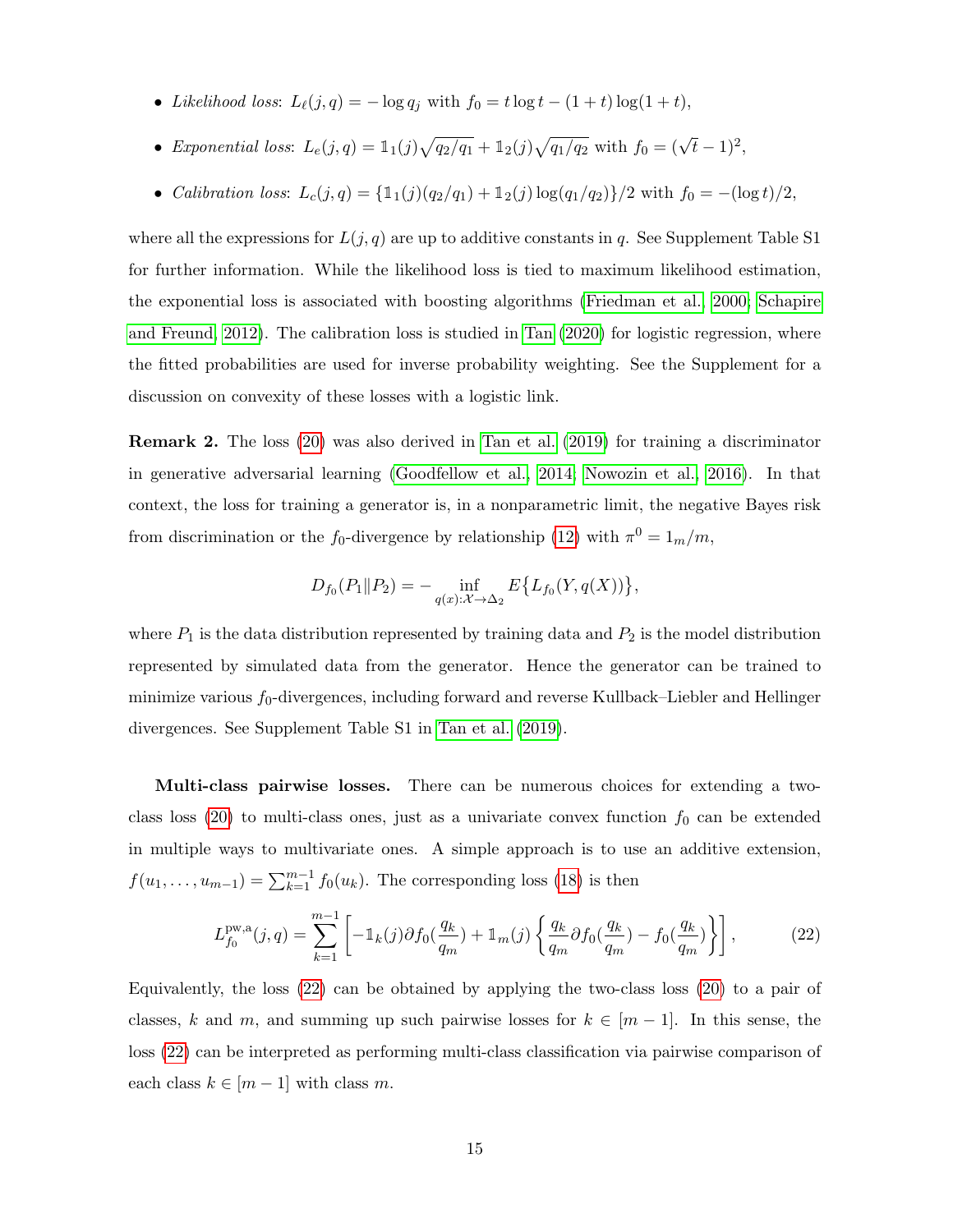The preceding loss  $(22)$  is asymmetric with class m compared with the remaining classes  $k \in [m-1]$ . A symmetrized version can be obtained by varying the choice of a base class and summing up the resulting losses as

$$
L_{f_0}^{\text{pw},\text{s}}(j,q) = \sum_{l,k \in [m], k \neq l} \left[ -\mathbb{1}_k(j)\partial f_0(\frac{q_k}{q_l}) + \mathbb{1}_l(j) \left\{ \frac{q_k}{q_l} \partial f_0(\frac{q_k}{q_l}) - f_0(\frac{q_k}{q_l}) \right\} \right]
$$
  
= 
$$
\sum_{k \in [m], k \neq j} \left\{ -\partial f_0(\frac{q_j}{q_k}) + \frac{q_k}{q_j} \partial f_0(\frac{q_k}{q_j}) - f_0(\frac{q_k}{q_j}) \right\}.
$$
 (23)

See the Supplement for a proof. The symmetrized loss [\(23\)](#page-16-0) can also be deduced from [\(18\)](#page-13-2) with the choice  $f(u_1, \ldots, u_{m-1}) = \sum_{l,k \in [m], k \neq l} u_l f_0(\frac{u_k}{u_l})$  $\frac{u_k}{u_l}$ , where  $u_m \equiv 1$ . In spite of the interpretation via pairwise comparison, our approach involves optimizing the loss  $(22)$  or  $(23)$  jointly over  $q \in \Delta_m$  using all m labels, and hence differs from the usual one-against-all or all-pairs approach, which performs binary classification with 2 reduced labels separately for multiple times. Further comparison of these approaches can be studied in future work.

Consider a multinomial logistic link  $q^h = (q_1^h, \ldots, q_m^h)^T$ , where  $h = (h_1, \ldots, h_m)^T$  and

<span id="page-16-1"></span><span id="page-16-0"></span>
$$
q_j^h = \frac{\exp(h_j)}{\sum_{k=1}^m \exp(h_k)}, \quad j \in [m].
$$
\n(24)

The link is a natural extension of the logistic link, because log ratios between  $(q_1, \ldots, q_m)$  are related to contrasts between  $(h_1, \ldots, h_m)$ . To remove over-parametrization, a restriction is often imposed such as  $h_m \equiv 0$  or  $\sum_{k=1}^m h_k \equiv 0$ . By the additive construction, the composite losses obtained from  $(22)$  and  $(23)$  can be easily shown to be convex in h whenever the two-class loss [\(20\)](#page-14-1) with a logistic link  $q_1^{h_0}/q_2^{h_0} = \exp(h_0)$  is convex in  $h_0$ .

For the two-class likelihood, exponential, and calibration losses above, the pairwise extensions [\(23\)](#page-16-0) can be calculated as follows:

- Pairwise likelihood loss:  $L_{\ell}^{\text{pw},\text{s}}$  $L_{\ell}^{\text{pw},\text{s}}(j,q) = 2\sum_{k \in [m], k \neq j} \log(1 + \frac{q_k}{q_j}),$
- Pairwise exponential loss:  $L_e^{\text{pw},\text{s}}(j,q) = 2\sum_{k \in [m], k \neq j} \sqrt{\frac{q_k}{q_j}}$ ,
- Multi-class calibration loss:  $L_c^{\text{pw},\text{s}}(j,q) = \sum_{k \in [m], k \neq j} \{ \log(\frac{q_k}{q_j}) + \frac{q_k}{q_j} \}/2$ ,

where additive constants in  $q$  are dropped for simplicity. See Supplement Table S1 for the expressions of the corresponding  $f, H$ , and gradients. By convexity of the associated twoclass composite losses [\(Buja et al., 2005\)](#page-38-1), we see that with the multinomial logistic link [\(24\)](#page-16-1), the three composite losses,  $L_{\ell}^{\text{pw},\text{s}}$  $L_{\ell}^{\text{pw},\text{s}}(j,q^h), L_{e}^{\text{pw},\text{s}}(j,q^h), \text{ and } L_{c}^{\text{pw},\text{s}}(j,q^h), \text{ are all convex in } h.$  In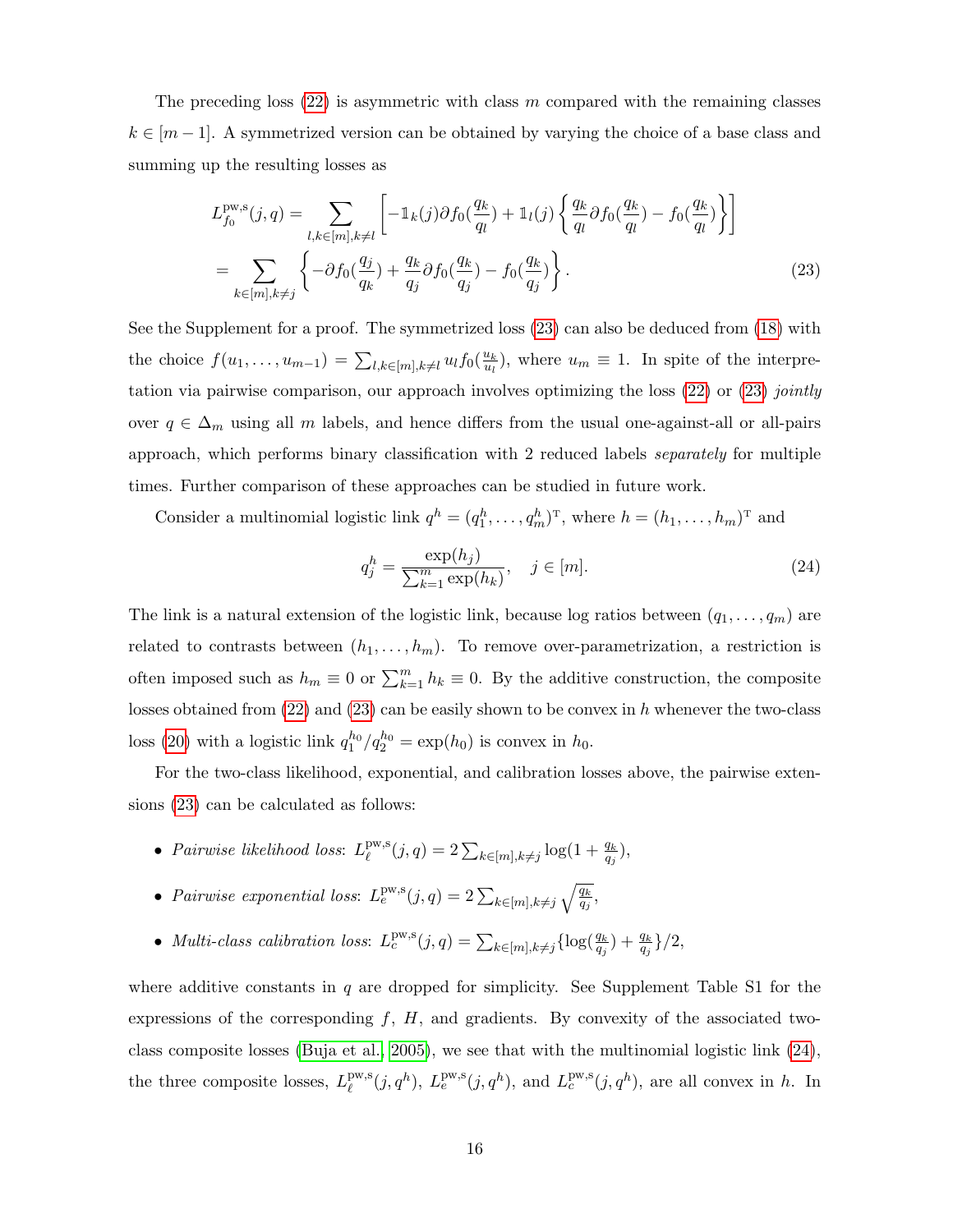particular, the pairwise exponential composite loss is

$$
L_e^{\text{pw},\text{s}}(j,q^h) = 2 \sum_{k \in [m], k \neq j} e^{(h_k - h_j)/2},
$$

which is associated with multi-class boosting algorithms AdaBoost.M2 [\(Freund and Schapire,](#page-38-11) [1997\)](#page-38-11) or AdaBoost.MR [\(Schapire and Singer, 1999\)](#page-40-12). See [Mukherjee and Schapire](#page-39-2) [\(2013\)](#page-39-2) for further study. The pairwise likelihood and calibration losses appear to be new. The pairwise likelihood loss, with  $m \geq 3$ , differs from the standard likelihood loss based on multinomial data, which will be discussed later. The multi-class calibration loss can be useful for inverse probability weighting with multi-valued treatments.

Multi-class simultaneous losses. Apparently, there exist various multi-class proper scoring rules, which cannot be expressed as pairwise losses [\(22\)](#page-15-0) or [\(23\)](#page-16-0) and hence will be referred to as simultaneous losses. A notable example as mentioned above is the standard likelihood loss (or the logarithmic scoring rule) for multinomial data,  $L(j, q) = -\log q_j$ . In fact, a large class of multi-class simultaneous losses can be defined with the generalized entropy in the form

$$
H_{\beta}(q) = \begin{cases} & \|q\|_{\beta}, \quad \text{if } \beta \in (0,1), \\ & -\|q\|_{\beta}, \quad \text{if } \beta \in (1,\infty), \end{cases}
$$

where  $||q||_{\beta} = {\sum_{j=1}^{m} q_j^{\beta}}$  $j_j^{\beta}$ <sup>1/β</sup> is the  $L_\beta$  norm. The corresponding dissimilarity function is  $f_{\beta}(t) = -\|\tilde{t}\|_{\beta}$  if  $\beta \in (0,1)$  or  $\|\tilde{t}\|_{\beta}$  if  $\beta \in (1,\infty)$ , where  $\tilde{t} = (t_1,\ldots,t_{m-1},1)^{\mathrm{T}}$ . The resulting scoring rule can be calculated by [\(18\)](#page-13-2) as

$$
L_{\beta}(j,q) = \begin{cases} (q_j/\|q\|_{\beta})^{\beta-1}, & \text{if } \beta \in (0,1), \\ -(q_j/\|q\|_{\beta})^{\beta-1}, & \text{if } \beta \in (1,\infty). \end{cases}
$$
 (25)

The case  $\beta > 1$  is called a pseudo-spherical score [\(Good, 1971;](#page-39-12) [Gneiting and Raftery, 2007\)](#page-38-6). The limiting case  $\beta \to 1$  is also known to yield the logarithmic score,  $L(j, q) = -\log q_j$ , after suitable rescaling. The case  $\beta \in (0,1)$  seems previously unstudied. There are also two additional limiting cases as  $\beta \to 0^+$  or  $\infty$ . See Supplement Table S1 for further details.

<span id="page-17-1"></span>**Proposition 4.** Define a rescaled version of  $H_\beta$  as

<span id="page-17-2"></span><span id="page-17-0"></span>
$$
H_{\beta}^{r}(q) = \frac{\|q\|_{\beta} - 1}{m^{1/\beta - 1} - 1},\tag{26}
$$

if  $\beta \in (0,1) \cup (1,\infty)$ , and  $H^r_{\beta}(q) = \lim_{\beta' \to \beta} H^r_{\beta}(q)$ , if  $\beta = 0,1,\infty$ . Then the following proper scoring rules are obtained.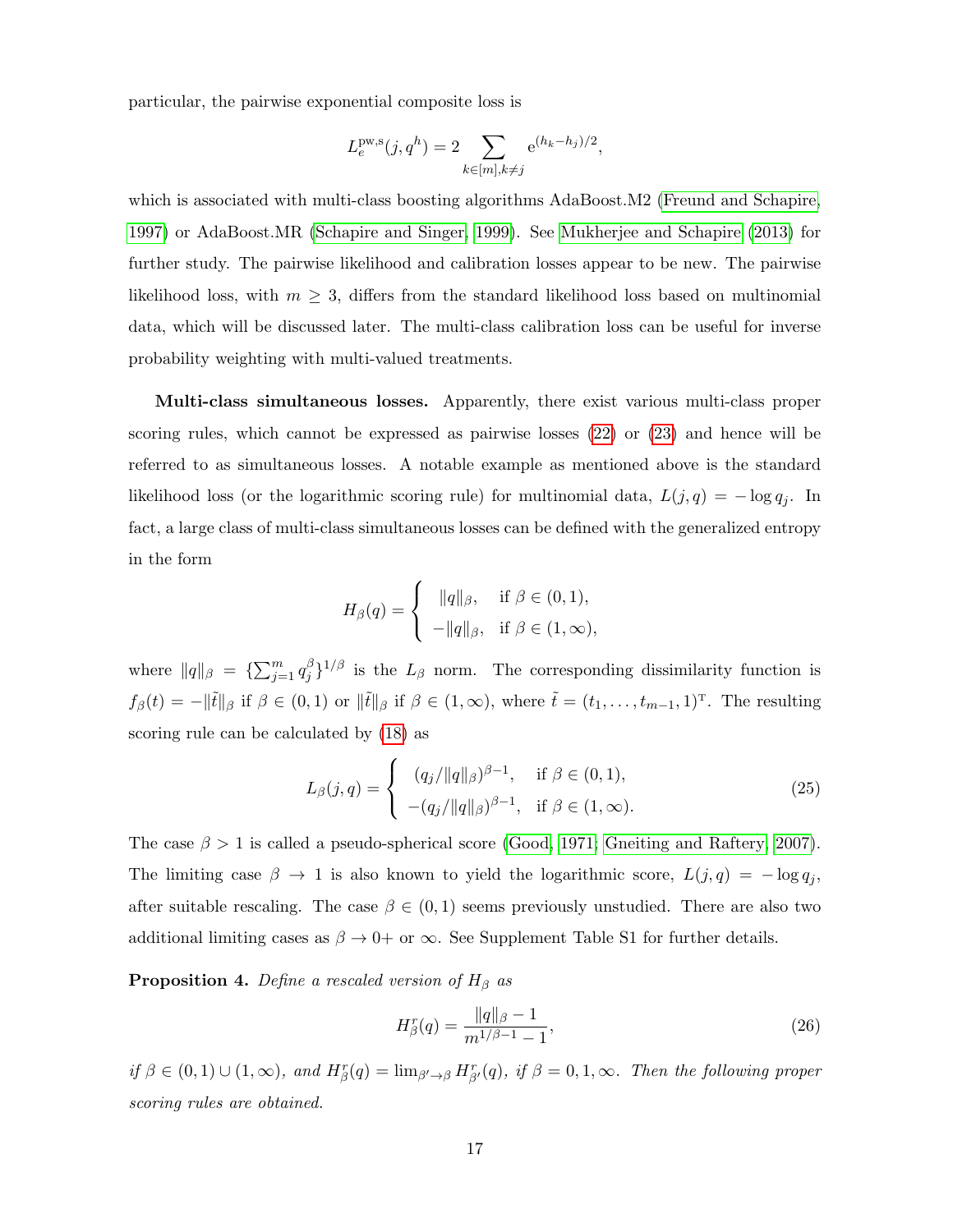- (i) Simultaneous exponential loss  $(\beta = 0)$ :  $L_0^r(j, q) = (\prod_{k=1}^m \frac{q_k}{q_i})$  $\frac{q_k}{q_j})^{1/m}$  corresponding to  $H^r_0(q)=0$  $m(\prod_{j=1}^m q_j)^{1/m}.$
- (ii) Pairwise exponential loss  $(\beta = 1/2)$ :  $L_{1/2}^r(j,q) = (m-1)^{-1} \sum_{k \in [m], k \neq j} \sqrt{\frac{q_k}{q_j}}$  corresponding to  $H_{\frac{1}{2}}^r(q) = (m-1)^{-1}(\|q\|_{\frac{1}{2}} - 1).$
- (iii) Multinomial likelihood loss  $(\beta = 1)$ :  $L_1^r(j,q) = -(\log m)^{-1} \log q_j$  corresponding to  $H_1^r(q) =$  $-(\log m)^{-1} \sum_{j=1}^{m} q_j \log q_j$ .
- (iv) Multi-class zero-one loss  $(\beta = \infty)$ :  $L^r_{\infty}(j, q) = (1 m^{-1})^{-1} \mathbb{1}\{j \neq \text{argmax}_{k \in [m]} q_k\}$  corresponding to  $H_{\infty}^r(q) = (1 - m^{-1})^{-1} (1 - \max_{j \in [m]} q_j).$

Moreover, with a multinomial logistic link [\(24\)](#page-16-1), the composite loss  $L^r_\beta(j, q^h)$  is convex in h if  $\beta \in [0, 1]$ , but non-convex in h if  $\beta > 1$ .

There are several interesting features. First, with a multinomial logistic link [\(24\)](#page-16-1), the scoring rule  $L_0^r(j, q)$  leads to a composite loss

$$
L_0^{\rm r}(j, q^h) = e^{\frac{1}{m} \sum_{k=1}^m (h_k - h_j)},
$$

which coincides with the exponential loss in [Zou et al.](#page-40-1) [\(2008\)](#page-40-1). For this reason,  $L_0^r(j, q)$  is called the simultaneous exponential loss. Moreover, the scoring rule  $L_{1/2}^{r}(j,q)$  yields, up to a multiplicative factor, the pairwise exponential loss  $L_e^{\text{pw},\text{s}}(j,q)$ , which is connected with the boosting algorithms in [Freund and Schapire](#page-38-11) [\(1997\)](#page-38-11) and [Schapire and Singer](#page-40-12) [\(1999\)](#page-40-12) as mentioned earlier. The logarithmic rule  $L_1^r(j, q)$  corresponds to the standard likelihood loss based on multinomial data. Finally, the loss  $L^r_\infty(j,q)$  obtained as  $\beta \to \infty$  recovers the zero-one loss, which is a proper scoring rule (although not strictly proper). Further research is desired to study relative merits of these losses.

# <span id="page-18-0"></span>5 Hinge-like losses

The purpose of this section is three-fold. We derive novel hinge-like, convex losses which induce the same generalized entropy as the zero-one, or more generally, cost-weighted classification loss in multi-class settings. Our hinge-like losses are uniformly lower (after suitable alignment) and geometrically simpler (with fewer non-differentiable ridges) than related hinge-like losses in [Lee et al.](#page-39-4) [\(2004\)](#page-39-4) and [Duchi et al.](#page-38-3) [\(2018\)](#page-38-3). Moreover, we show that similar classification regret bounds are achieved by our hinge-like losses and those in [Lee et al.](#page-39-4) [\(2004\)](#page-39-4) and [Duchi](#page-38-3)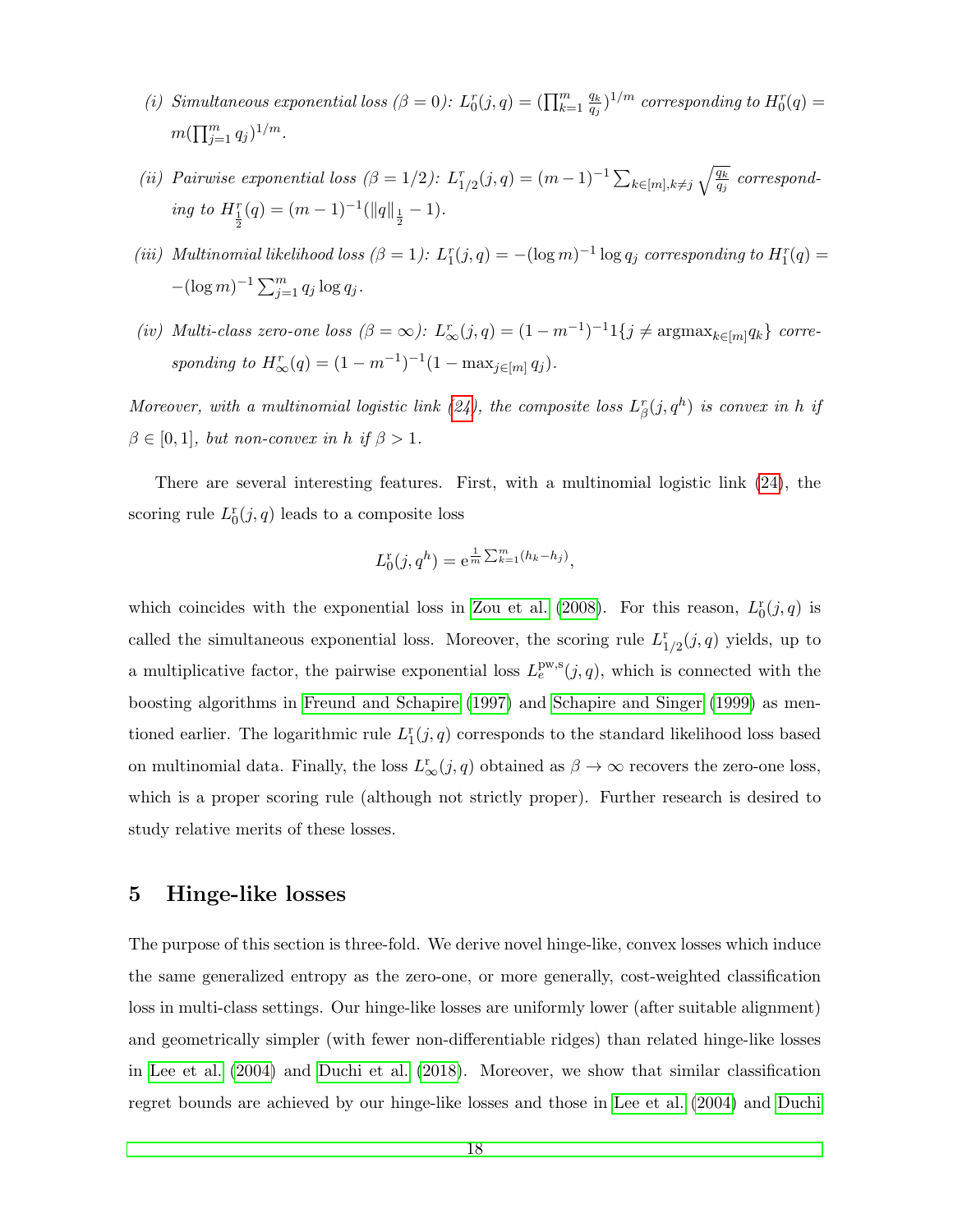

<span id="page-19-0"></span>Figure 2: Two-class hinge loss (left) and hinge-like loss in [Duchi et al.](#page-38-3) [\(2018\)](#page-38-3).

[et al.](#page-38-3) [\(2018\)](#page-38-3). These regret bounds give a quantitative guarantee on classification calibration as studied in [Zhang](#page-40-4) [\(2004a\)](#page-40-4) and [Tewari and Bartlett](#page-40-5) [\(2007\)](#page-40-5) among others. Finally, we provide a general characterization of losses with the same generalized entropy as the zero-one loss and establish a general classification regret bound for all such losses, beyond the hinge-like losses specifically constructed.

#### <span id="page-19-2"></span>5.1 Construction of hinge-like losses

While the proper scoring rules discussed in Section [4](#page-14-0) are based on Proposition [3,](#page-13-0) our construction of hinge-like losses relies on Proposition [1.](#page-11-0) To see the difference, it is helpful to consider the two-class setting. The generalized entropy for the zero-one loss is  $H^{z\alpha}(\eta) = \min(\eta_1, \eta_2)$ and the dissimilarity function is  $f^{z0}(t_1) = -\min(1, t_1)$ . For this choice of f, it remains valid to apply Proposition [3.](#page-13-0) With  $\partial f^{\text{zo}}(t_1) = -1\{t_1 \leq 1\}$ , the resulting loss can be shown to be  $L_{f3}(1,q) = 1\{q_1 \leq q_2\}$  and  $L_{f3}(2,q) = 1\{q_2 > q_1\}$ , which is just the zero-one loss with action  $q \in \Delta_2$ . Such a discontinuous loss is computationally intractable for training, even though it is a proper but not strictly proper scoring rule (consistently with Proposition [3\)](#page-13-0). In contrast, as illustrated in Figure [2,](#page-19-0) the popular hinge loss can be defined, for notational consistency with our later results, such that for  $\tau \in \mathbb{R}$ ,

<span id="page-19-1"></span>
$$
L^{\text{hin}}(1,\tau) = \max(0, 1 - \tau), \quad L^{\text{hin}}(2,\tau) = \max(0,\tau). \tag{27}
$$

which is continuous and convex in  $\tau$  and known to yield the same generalized entropy  $H^{z_0}$  as the zero-one loss (Nguyen et al. 2009). In the following, we show that Proposition [1](#page-11-0) can be leveraged to develop convex, hinge-like losses in multi-class settings.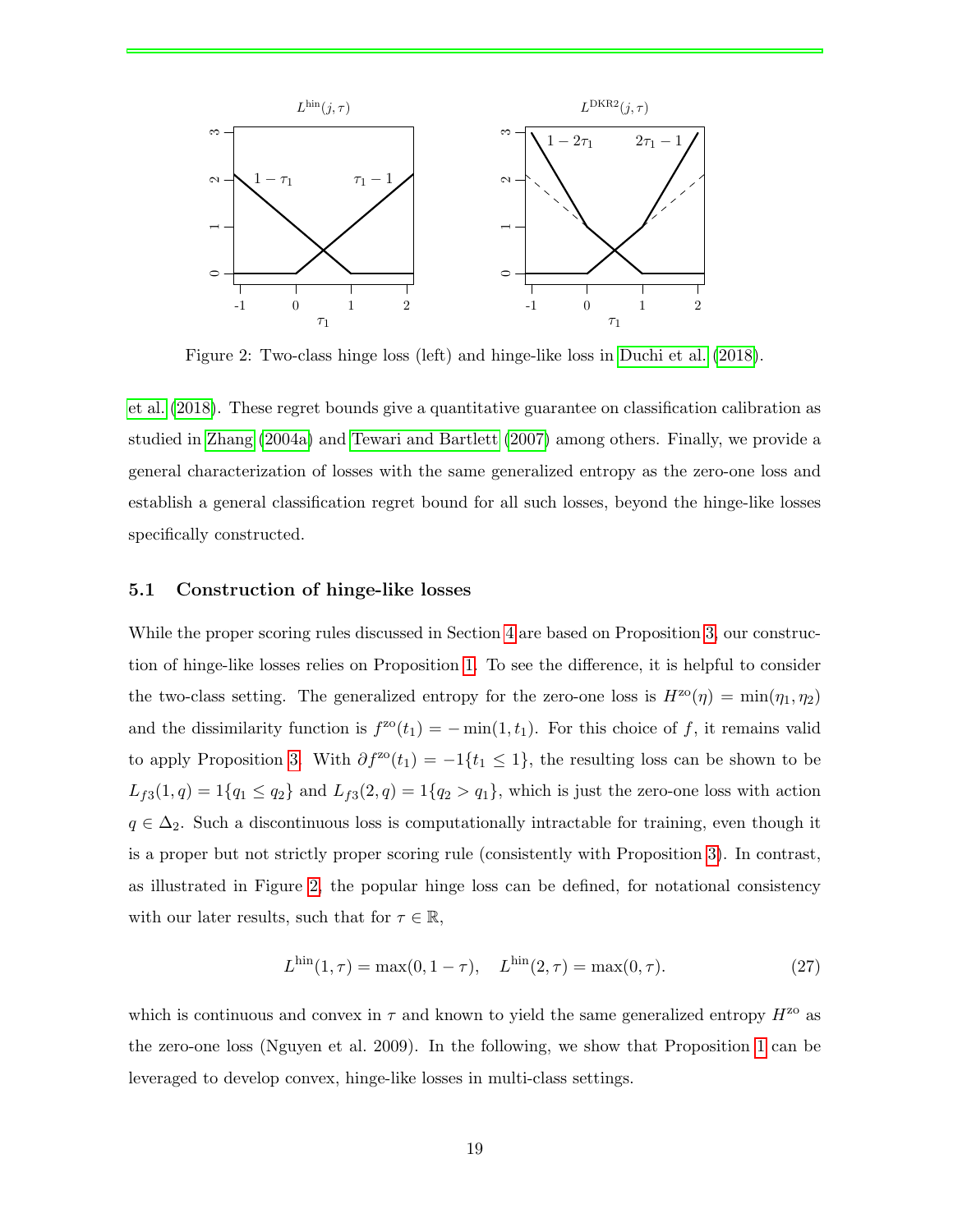Application of Proposition [1.](#page-11-0) Our application of Proposition [1](#page-11-0) is facilitated by the following lemma, which gives the conjugate function of the dissimilarity function  $f<sup>cw</sup>$ , corresponding to the generalized entropy  $H^{\text{cw}}$  in [\(10\)](#page-8-1) for the cost-weighted classification loss  $L^{\text{cw}}$ . By definition [\(15\)](#page-10-1), the dissimilarity function  $f<sup>cw</sup>$  can be calculated as

$$
f^{\text{cw}}(t) = -\min_{k \in [m]} C_k^{\text{T}} \tilde{t},
$$

where  $\tilde{t} = (t^{\mathrm{T}}, 1)^{\mathrm{T}} = (t_1, \ldots, t_{m-1}, 1)^{\mathrm{T}}$  and, as before,  $C = (C_1, \ldots, C_m)$  is a column representation of the cost matrix for the cost-weighted classification loss  $L^{\text{cw}}$ .

<span id="page-20-1"></span>**Lemma 2.** The conjugate of the convex function  $f^{cw}$  is

$$
f^{cw*}(s) = \min_{\{\lambda \in \Delta_m : s_j \le -(C\lambda)_j, j \in [m-1]\}} (C\lambda)_m,
$$

where  $(C\lambda)_j$  denotes the jth component of  $C\lambda$  for  $j \in [m]$ , and the minimum over an empty set is defined as  $\infty$ .

From Lemma [2,](#page-20-1) the domain of  $f^{cw*}$  is a strict subset of  $\mathbb{R}^{m-1}$ , a phenomenon mentioned earlier in the discussion of Proposition [1:](#page-11-0)

dom
$$
(f^{cw*})
$$
 = { $s \in \mathbb{R}^{m-1}$  :  $s_j \le -(C\lambda)_j$ ,  $j \in [m-1]$  for some  $\lambda \in \Delta_m$  }.

The following loss can be obtained from Proposition [1](#page-11-0) with the convex function  $f = f^{\text{cw}}$  and further simplification with a reparametrization  $s_j = -(C\lambda)_j$  for  $j \in [m-1]$ .

<span id="page-20-0"></span>**Lemma 3.** Define a loss with action space  $A = \Delta_m$  such that for  $\lambda \in \Delta_m$ ,

<span id="page-20-2"></span>
$$
L^{cw2}(j,\lambda) = \begin{cases} (C\lambda)_j, & j \in [m-1], \\ (C\lambda)_m, & j = m, \end{cases}
$$
 (28)

Then the loss  $L^{cw2}$  induces the same generalized entropy  $H^{cw}$  in [\(10\)](#page-8-1) as does the cost-weighted  $classification$  loss  $L^{cw}$ .

It is interesting that the loss  $L^{\text{cw2}}$  is defined with actions restricted to the probability simplex  $\Delta_m$ . But  $L^{\text{cw2}}$  is not a proper scoring rule, because in general

$$
\inf_{\lambda \in \Delta_m} \left\{ \sum_{j=1}^m \eta_j L^{\text{cw2}}(j, \lambda) \right\} = \inf_{\lambda \in \Delta_m} \eta^{\text{T}} C \lambda = \min_{k \in [m]} \eta^{\text{T}} C_k
$$
  

$$
\neq \eta^{\text{T}} C \eta = \sum_{j=1}^m \eta_j L^{\text{cw2}}(j, \eta).
$$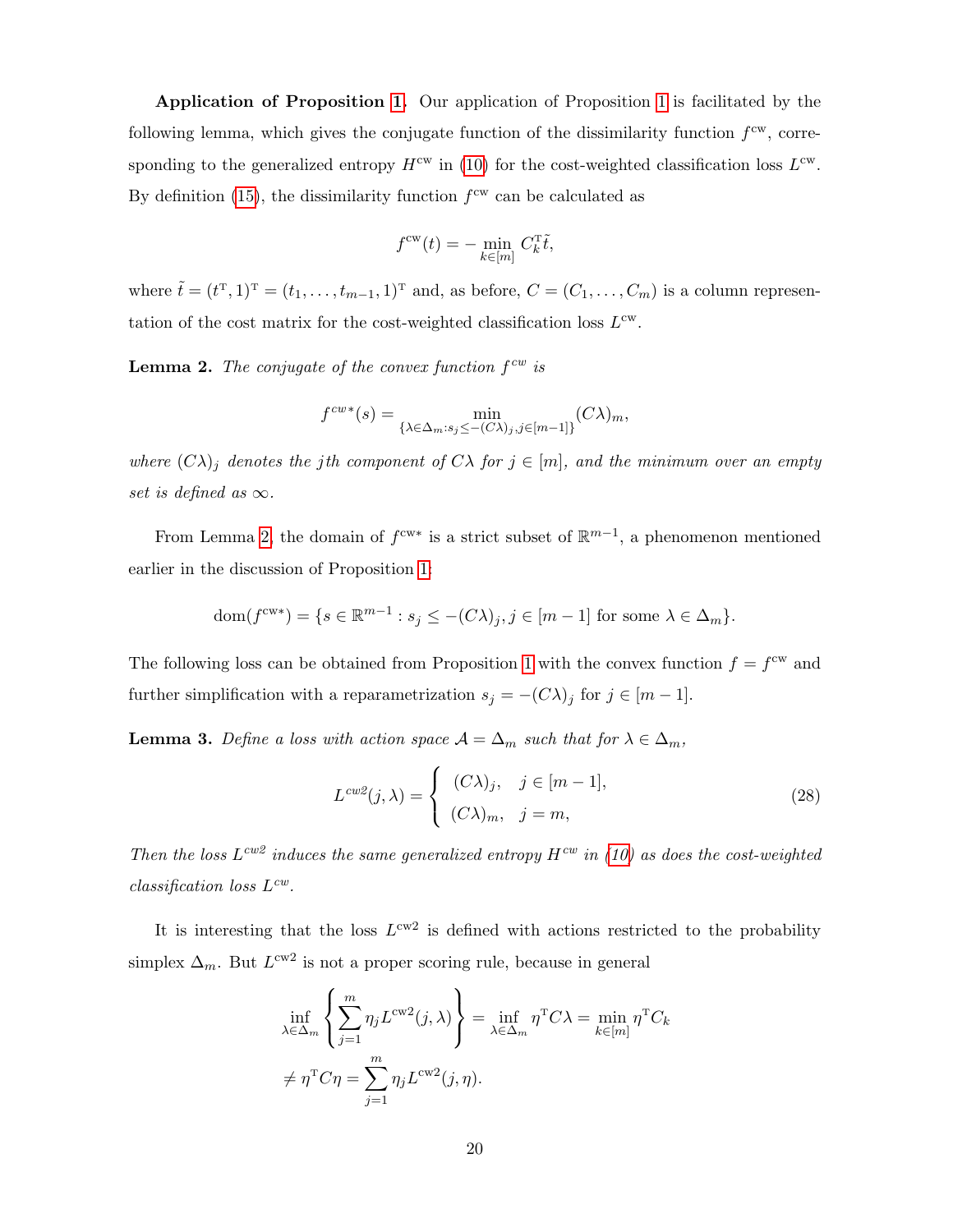by Lemma [3.](#page-20-0) In fact, the minimum risk in the first line is achieved by  $\lambda$  equal to a basis vector  $e_l \in \Delta_m$  such that  $\eta^T C_l = \min_{k \in [m]} \eta^T C_k$ .

Extension beyond the probability simplex. The loss  $L^{cw2}(j,\lambda)$  is convex (more precisely, linear!) in its action  $\lambda$  when restricted to  $\Delta_m$ . To handle this restriction, there are several possible approaches. One is to introduce a link function such as the multinomial logistic link  $\lambda^h = (\lambda_1^h, \ldots, \lambda_m^h)^T$ , where  $\lambda_j^h = \exp(h_j) / \sum_{k=1}^m \exp(h_k)$  with  $h = (h_1, \ldots, h_{m-1})^T$  $\mathbb{R}^{m-1}$  unrestricted and  $h_m = 0$  fixed. But the resulting loss  $L^{cw2}(j, \lambda^h)$  would be non-convex in h. Another approach is to define a trivial extension of  $L^{cw2}$  such that  $L^{cw2}(j,\lambda) = \infty$ whenever  $\lambda$  lies outside the restricted set  $\Delta_m$ . But for numerical implementation with this extension, either a link function such as the multinomial logistic link would still be needed, or the predicted action for a new observation is likely to lie outside the probability simplex  $\Delta_m$ , which then requires additional treatment. By comparison, our approach is to carefully construct an extension of  $L^{cw2}$  which remains convex in its action and induces the same generalized entropy  $H^{cw}$ , while avoiding the infinity value outside the restricted set  $\Delta_m$ .

The version of  $L^{cw2}$  in [\(28\)](#page-20-2) with  $C = 1_m 1_m^T - I_m$  as in the zero-one loss is

<span id="page-21-1"></span>
$$
L^{202}(j,\lambda) = 1 - \lambda_j, \quad j \in [m], \lambda \in \Delta_m.
$$
\n(29)

In the two-class setting, the hinge loss  $L^{\text{hin}}$  can be shown to be a desired convex extension of the loss  $L^{202}$ , considered a function of j and  $\lambda_1$ :

$$
L^{202}(1,\lambda) = 1 - \lambda_1, \quad L^{202}(2,\lambda) = \lambda_1, \quad \lambda_1 \in [0,1].
$$

See Figure [2](#page-19-0) for an illustration. In multi-class settings, our first extension of the loss  $L^{cw2}$  is as follows, related to the multi-class hinge-like loss in [Lee et al.](#page-39-4) [\(2004\)](#page-39-4).

<span id="page-21-0"></span>**Proposition 5.** Define a loss with action space  $A = \mathbb{R}^{m-1}$  such that for  $\tau \in \mathbb{R}^{m-1}$ ,

$$
L^{cw3}(j,\tau) = \begin{cases} c_{jm}(\tau_m^{(j)})_+ + \sum_{k \in [m-1], k \neq j} c_{jk}\tau_{k+}, & \text{if } j \in [m-1],\\ \sum_{k \in [m-1]} c_{mk}\tau_{k+}, & \text{if } j = m,\end{cases}
$$
(30)

where  $b_+ = \max(0, b)$  for  $b \in \mathbb{R}$ , and

<span id="page-21-3"></span><span id="page-21-2"></span>
$$
\tau_m^{(j)} = 1 - \tau_j - \sum_{k \in [m-1], k \neq j} \tau_{k+}, \quad j \in [m-1]. \tag{31}
$$

Then  $L^{cw3}(j,\tau)$  is convex in  $\tau$ , and coincides with  $L^{cw2}(j,\tilde{\tau})$  provided  $\tilde{\tau} \in \Delta_m$ , where  $\tilde{\tau} =$  $(\tau_1,\ldots,\tau_{m-1},1-\sum_{k=1}^{m-1}\tau_k)^{\mathrm{\scriptscriptstyle T}}$ . Moreover,  $L^{cw3}$  induces the same generalized entropy  $H^{cw}$  in [\(10\)](#page-8-1) as does the cost-weighted classification loss  $L^{cw}$ .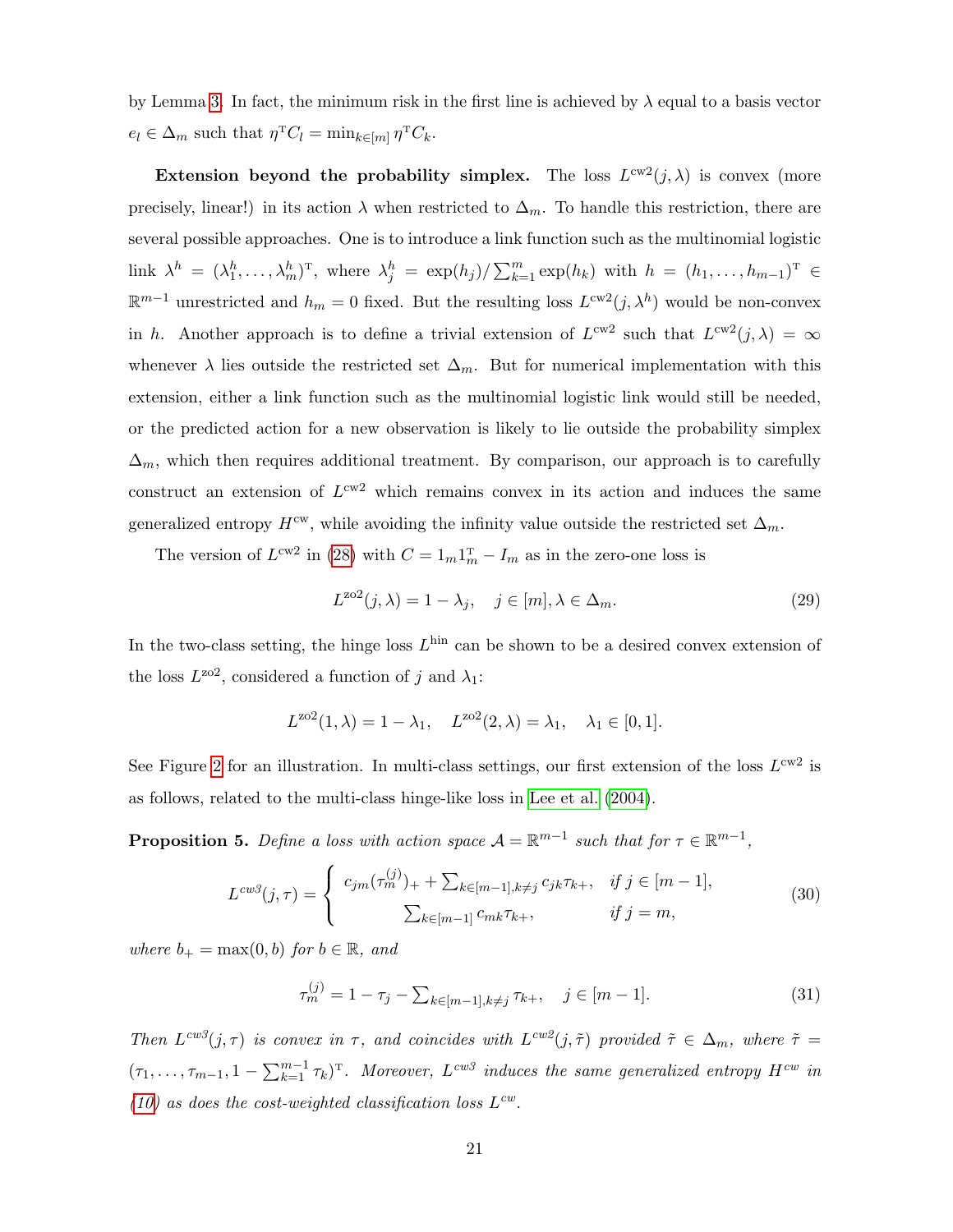

<span id="page-22-0"></span>Figure 3: Three-class hinge-like losses  $L^{\text{LLW2}}$  (top) and  $L^{\text{zo3}}$  (bottom). Regions separated by solid lines are associated with the function values indicated.

A special case of the loss  $L^{cw3}$  with the cost matrix  $C = 1_m 1_m^T - I_m$  as in the zero-one loss can be expressed such that for  $\tau = (\tau_1, \ldots, \tau_{m-1})^T \in \mathbb{R}^{m-1}$ ,

$$
L^{203}(j,\tau) = \begin{cases} \max\left(1 - \tau_j, \sum_{k \in [m-1], k \neq j} \tau_{k+}\right), & \text{if } j \in [m-1], \\ \sum_{k \in [m-1]} \tau_{k+}, & \text{if } j = m, \end{cases}
$$

where the summation over an empty set is defined as 0. Then  $L^{203}$  induces the same generalized entropy  $H^{z_0}$  in [\(9\)](#page-7-1) as does the zero-one loss  $L^{z_0}$ . In the two-class setting, the loss  $L^{z_0}$  can be easily seen to coincide with the hinge loss [\(27\)](#page-19-1).

We compare the new loss with the hinge-like loss in [Lee et al.](#page-39-4) [\(2004\)](#page-39-4) corresponding to the zero-one loss with  $C = 1_m 1_m^T - I_m$ , which is defined such that for  $\gamma \in \mathbb{R}^m$ ,

$$
L^{\text{LLW}}(j,\gamma) = \sum_{k \in [m], k \neq j} (1 + \gamma_k)_+, \quad j \in [m],
$$

subject to the restriction that  $\sum_{k=1}^{m} \gamma_k = 0$ . The general case of cost-weighted classification can be similarly discussed. To facilitate comparison, a reparametrization of the loss  $L^{\text{LLW}}$  can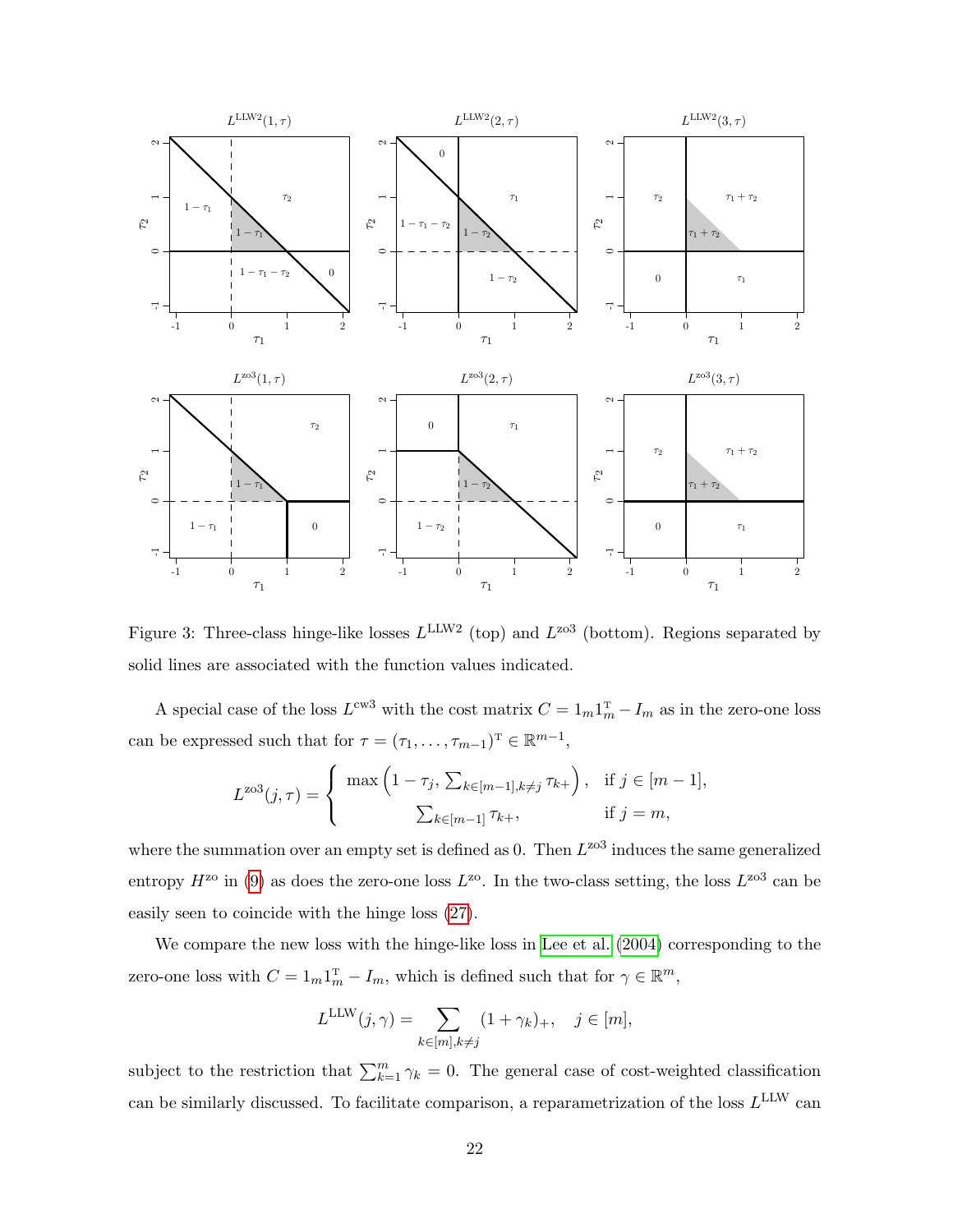be obtained such that for  $\tau \in \mathbb{R}^{m-1}$ ,

$$
L^{\text{LLW2}}(j,\tau) = \begin{cases} \sum_{k \in [m-1], k \neq j} \tau_{k+} + \left(1 - \sum_{k \in [m-1]} \tau_k\right)_+, & \text{if } j \in [m-1],\\ \sum_{k \in [m-1]} \tau_{k+}, & \text{if } j = m,\end{cases}
$$

In the Supplement, it is shown that  $L^{\text{LLW2}}(j, \tau) = L^{\text{LLW}}(j, \gamma)/m$  for  $j \in [m]$ , provided that  $\tau_k = (1 + \gamma_k)/m$  for  $k \in [m-1]$ . Figure [3](#page-22-0) illustrates the two losses  $L^{\text{zo3}}$  and  $L^{\text{LLW2}}$  in the three-class setting. The loss  $L^{203}$  is a tighter convex extension than  $L^{LLW2}$  from  $L^{202}$  in [\(29\)](#page-21-1), and  $L^{203}(j,\tau)$  is geometrically simpler with fewer non-differentiable ridges than  $L^{LLW2}(j,\tau)$ for  $j \in [m-1]$ . See the Supplement for further discussion.

There are various ways in which the loss  $L^{\text{cw2}}$  can be extended from the probability simplex  $\Delta_m$  to  $\mathbb{R}^m$ . We describe another extension, related to the multi-class hinge-like loss in [Duchi](#page-38-3) [et al.](#page-38-3) [\(2018\)](#page-38-3) associated with the zero-one loss. The general case of cost-weighted classification can be handled through the transformation [\(50\)](#page-34-1) in Section [6,](#page-29-0) although such a general construction is not discussed in [Duchi et al.](#page-38-3) [\(2018\)](#page-38-3).

<span id="page-23-0"></span>**Proposition 6.** Define a loss with action space  $A = \mathbb{R}^{m-1}$  such that for  $\tau \in \mathbb{R}^{m-1}$ ,

<span id="page-23-1"></span>
$$
L^{zo4}(j,\tau) = 1 - \tilde{\tau}_j + S^{(j)}_{\tau}, \quad j \in [m],
$$
\n(32)

where  $(\tilde{\tau}_1, \ldots, \tilde{\tau}_{m-1}) = (\tau_1, \ldots, \tau_{m-1}), \ \tilde{\tau}_m = 1 - \sum_{k=1}^{m-1} \tau_k$ , and for  $j \in [m],$ 

$$
S_{\tau}^{(j)} = \max \left\{0, \tilde{\tau}_j - 1, \frac{\tilde{\tau}_j + \tilde{\tau}_{j(1)} - 1}{2}, \dots, \frac{\tilde{\tau}_j + \tilde{\tau}_{j(1)} + \dots + \tilde{\tau}_{j(m-2)} - 1}{m-1}\right\},\,
$$

with  $\tilde{\tau}_{j(1)} \geq \ldots \geq \tilde{\tau}_{j(m-1)}$  the sorted components of  $\tilde{\tau} = (\tilde{\tau}_1, \ldots, \tilde{\tau}_m)^T$  excluding  $\tilde{\tau}_j$ . Then  $L^{zo4}(j,\tau)$  is convex in  $\tau$ , and coincides with  $L^{zo2}(j,\tilde{\tau})$  provided  $\tilde{\tau} \in \Delta_m$ . Moreover,  $L^{zo4}$ induces the same generalized entropy  $H^{zo}$  in [\(9\)](#page-7-1) as does the zero-one loss  $L^{zo}$ .

The hinge-like loss in [Duchi et al.](#page-38-3) [\(2018\)](#page-38-3) is defined such that for  $\gamma \in \mathbb{R}^m$ ,

$$
L^{\text{DKR}}(j,\gamma) = 1 - \gamma_j + S_{\gamma}, \quad j \in [m],
$$

where  $S_{\gamma} = \max\{\gamma_{(1)} - 1, \frac{\gamma_{(1)} + \gamma_{(2)} - 1}{2}\}$  $\frac{\gamma_{(2)}-1}{2}, \ldots, \frac{\gamma_{(1)}+\cdots+\gamma_{(m)}-1}{m}$  $\frac{\tau_{\gamma(m)}-1}{m}$ , and  $\gamma_{(1)} \geq \ldots \geq \gamma_{(m)}$  are the sorted components of  $\gamma \in \mathbb{R}^m$ . This loss is invariant to any translation in  $\gamma$ , that is,  $L^{DKR}(j, \gamma - b1_m) =$  $L^{DKR}(j,\gamma)$  for any  $b \in \mathbb{R}$ . It suffices to consider  $L^{DKR}(j,\gamma)$  subject to the restriction that  $\sum_{k=1}^{m} \gamma_k = 1$ , or equivalently consider the loss

$$
L^{\text{DKR2}}(j,\tau) = 1 - \tilde{\tau}_j + S_{\tau}, \quad j \in [m],
$$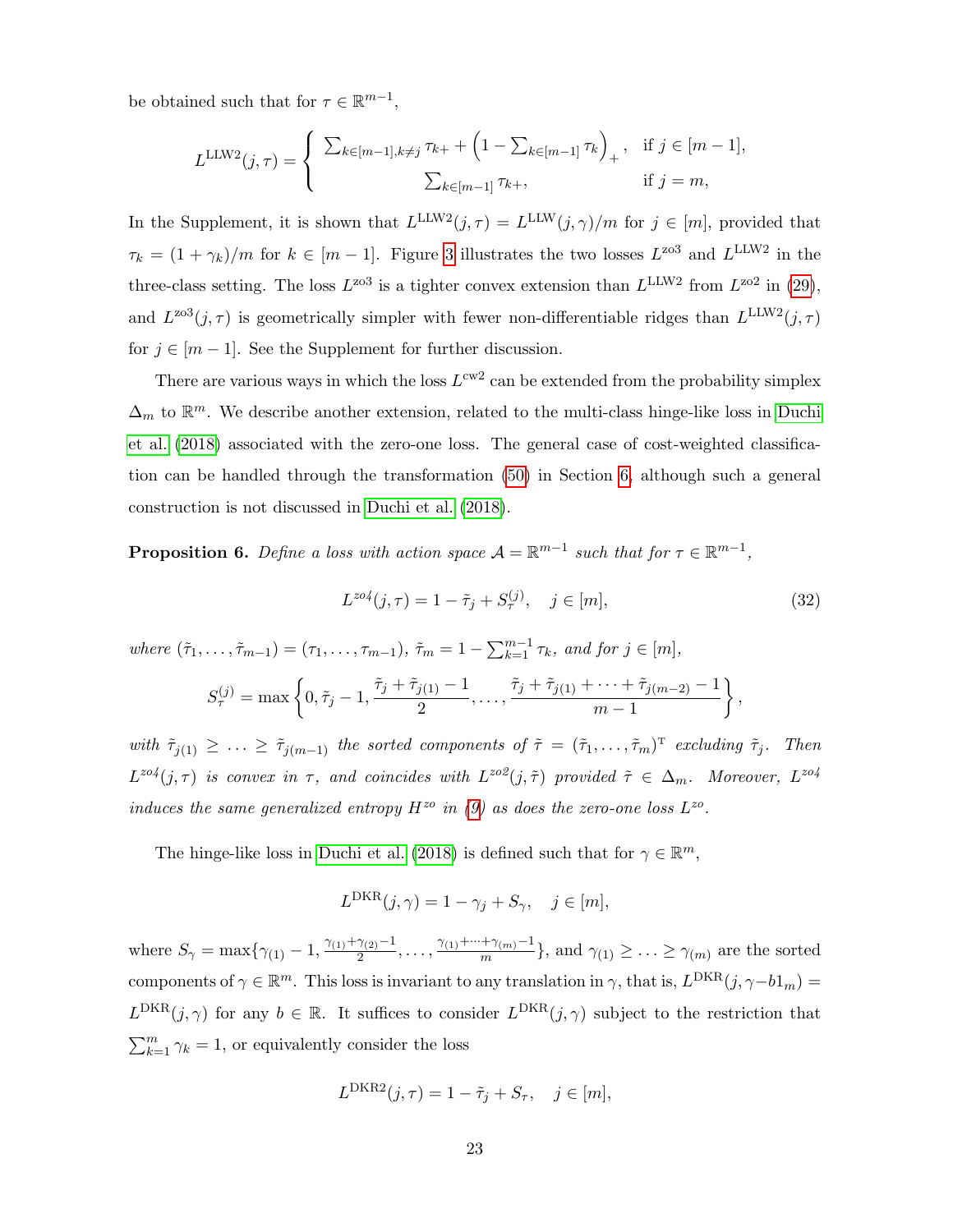

<span id="page-24-0"></span>Figure 4: Three-class hinge-like losses  $L^{DKR2}$  (top) and  $L^{zo4}$  (bottom). Regions separated by solid lines are associated with the function values indicated.

where 
$$
(\tilde{\tau}_1, ..., \tilde{\tau}_{m-1}) = (\tau_1, ..., \tau_{m-1}), \tilde{\tau}_m = 1 - \sum_{k=1}^{m-1} \tau_k
$$
, and  
\n
$$
S_{\tau} = \max \left\{ 0, \tilde{\tau}_{(1)} - 1, \frac{\tilde{\tau}_{(1)} + \tilde{\tau}_{(2)} - 1}{2}, \dots, \frac{\tilde{\tau}_{(1)} + \dots + \tilde{\tau}_{(m-1)} - 1}{m-1} \right\},
$$

with  $\tilde{\tau}_{(1)} \geq \ldots \geq \tilde{\tau}_{(m)}$  the sorted components of  $\tilde{\tau} = (\tilde{\tau}_1, \ldots, \tilde{\tau}_m)^{\mathrm{T}}$ . There does not seem to be a direct transformation between the two losses  $L^{204}$  and  $L^{DKR2}$ , in spite of their similar expressions. An illustration is provided by Figures [2](#page-19-0) and [4](#page-24-0) in two- and three-class settings. The loss  $L^{z04}$  is a tighter convex extension than  $L^{DKR2}$  from  $L^{z02}$  in [\(29\)](#page-21-1), and  $L^{z04}(j,\tau)$  is geometrically simpler with fewer non-differentiable ridges than  $L^{\text{LLW2}}(j, \tau)$  for  $j \in [m]$ . See the Supplement for further discussion.

#### <span id="page-24-1"></span>5.2 Regret bounds for hinge-like losses

The preceding section mainly focuses on constructing multi-class hinge-like losses which induce the generalized entropy  $L^{20}$  or  $H^{cw}$  as does the zero-one or cost-weighted classification loss,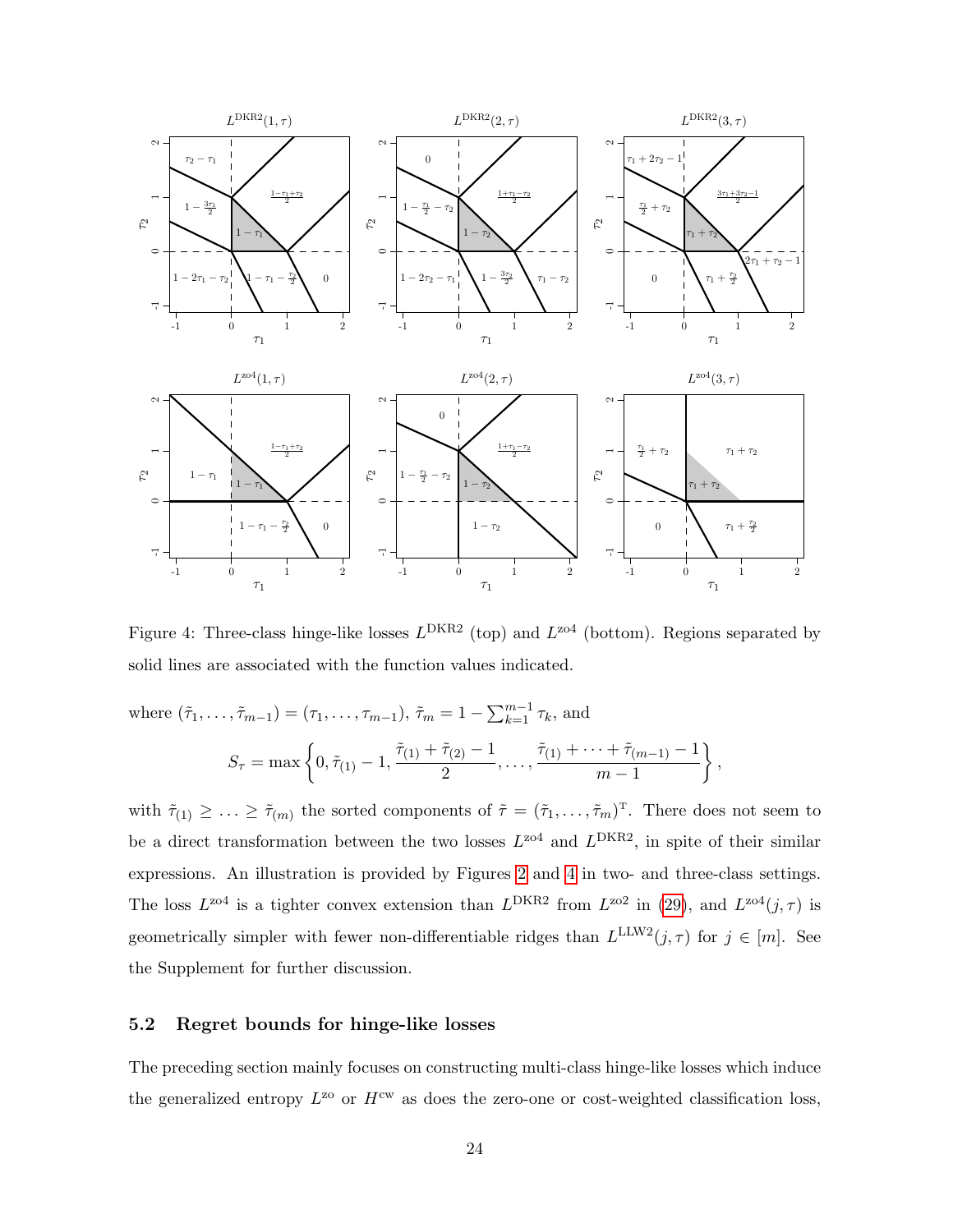while achieving certain desirable properties geometrically compared with hinge-like losses in [Lee et al.](#page-39-4) [\(2004\)](#page-39-4) and [Duchi et al.](#page-38-3) [\(2018\)](#page-38-3). Here we derive classification regret bounds, which compare the regrets of our hinge-like losses with those of the zero-one and cost-weighted losses, where the actions are take from those of the hinge-like losses by a prediction mapping. Such bounds provide a quantitative guarantee on classification calibration, a qualitative property which leads to infinite-sample classification consistency under suitable technical conditions [\(Zhang, 2004a;](#page-40-4) [Tewari and Bartlett, 2007\)](#page-40-5).

<span id="page-25-0"></span>**Proposition 7.** The following regret bounds hold for the hinge-like losses  $L^{cw3}$  and  $L^{zo4}$ .

(i) For  $\eta \in \Delta_m$  and  $\tau \in \mathbb{R}^{m-1}$ ,  $m^{-1}B_{L^{cw}}(\eta, \tau) \leq B_{L^{cw}}(\eta, \tau)$ , that is, 1 m  $\sqrt{ }$ J  $\mathcal{L}$  $\sum_{i=1}^{m}$  $j=1$  $\eta_j L^{cw}(j,\tau^\dagger) - H^{cw}(\eta)$  $\mathcal{L}$  $\mathcal{L}$ J  $\leq \sum_{n=1}^{m}$  $j=1$  $\eta_j L^{cw3}(j,\tau) - H_{L^{cw3}}(\eta),$  (33) where  $\tau^{\dagger} = (\tau_1, \ldots, \tau_{m-1}, 1 - \sum_{k=1}^{m-1} \tau_{k+})^{\mathrm{T}}$ .

(ii) For  $\eta \in \Delta_m$  and  $\tau \in \mathbb{R}^{m-1}$ ,  $m^{-1}B_{L^{z_o}}(\eta, \tilde{\tau}) \leq B_{L^{z_o}}(\eta, \tau)$ , that is,

<span id="page-25-2"></span><span id="page-25-1"></span>
$$
\frac{1}{m} \left\{ \sum_{j=1}^{m} \eta_j L^{zo}(j, \tilde{\tau}) - H^{zo}(\eta) \right\} \le \sum_{j=1}^{m} \eta_j L^{zo4}(j, \tau) - H_{L^{zo4}}(\eta), \tag{34}
$$

where  $\tilde{\tau} = (\tau_1, \ldots, \tau_{m-1}, 1 - \sum_{k=1}^{m-1} \tau_k)^{\mathrm{T}}$ .

The regret bounds [\(33\)](#page-25-1) and [\(34\)](#page-25-2) directly lead to classification calibration, which can be defined as follows, allowing a prediction mapping [\(Zhang, 2004a;](#page-40-4) [Tewari and Bartlett, 2007\)](#page-40-5). For a loss  $L(j, \gamma)$  with action space  $\mathcal{A}$ , let  $\sigma = (\sigma_1, \ldots, \sigma_m)^T : \mathcal{A} \to \mathbb{R}^m$  be a prediction mapping which carries an action in A to a vector in  $\mathbb{R}^m$ , to be used as the corresponding action in the zero-one or cost-weighted classification loss. The prediction mapping can be defined directly as the identity mapping,  $\sigma(\gamma) = \gamma$ , in the case of  $\mathcal{A} \subset \mathbb{R}^m$ , but needs to convert an action  $\gamma$ to a vector in  $\mathbb{R}^m$  in the case of  $\mathcal{A} \subset \mathbb{R}^{m-1}$ . A loss  $L(j,\gamma)$  with action space A and prediction mapping  $\sigma(\cdot)$  is said to be classification calibrated for the zero-one loss if for any  $\eta \in \Delta_m$  and  $k \in [m]$  with  $\eta_k < \max_{j \in [m]} \eta_j$ ,

<span id="page-25-3"></span>
$$
\inf_{\gamma \in \mathcal{A}} \left\{ \sum_{j=1}^{m} \eta_j L(j, \gamma) - H_L(\eta) : \sigma_k(\gamma) = \max_{j \in [m]} \sigma_j(\gamma) \right\} > 0.
$$
 (35)

For  $L = L^{\text{zo4}}$  and  $\sigma(\tau) = \tilde{\tau}$ , inequality [\(34\)](#page-25-2) implies that the left-hand side of [\(35\)](#page-25-3) is no smaller than  $(-\eta_k + \max_{j \in [m]} \eta_j)/m > 0$ . Hence  $L^{z04}$  is classification calibrated for the zero-one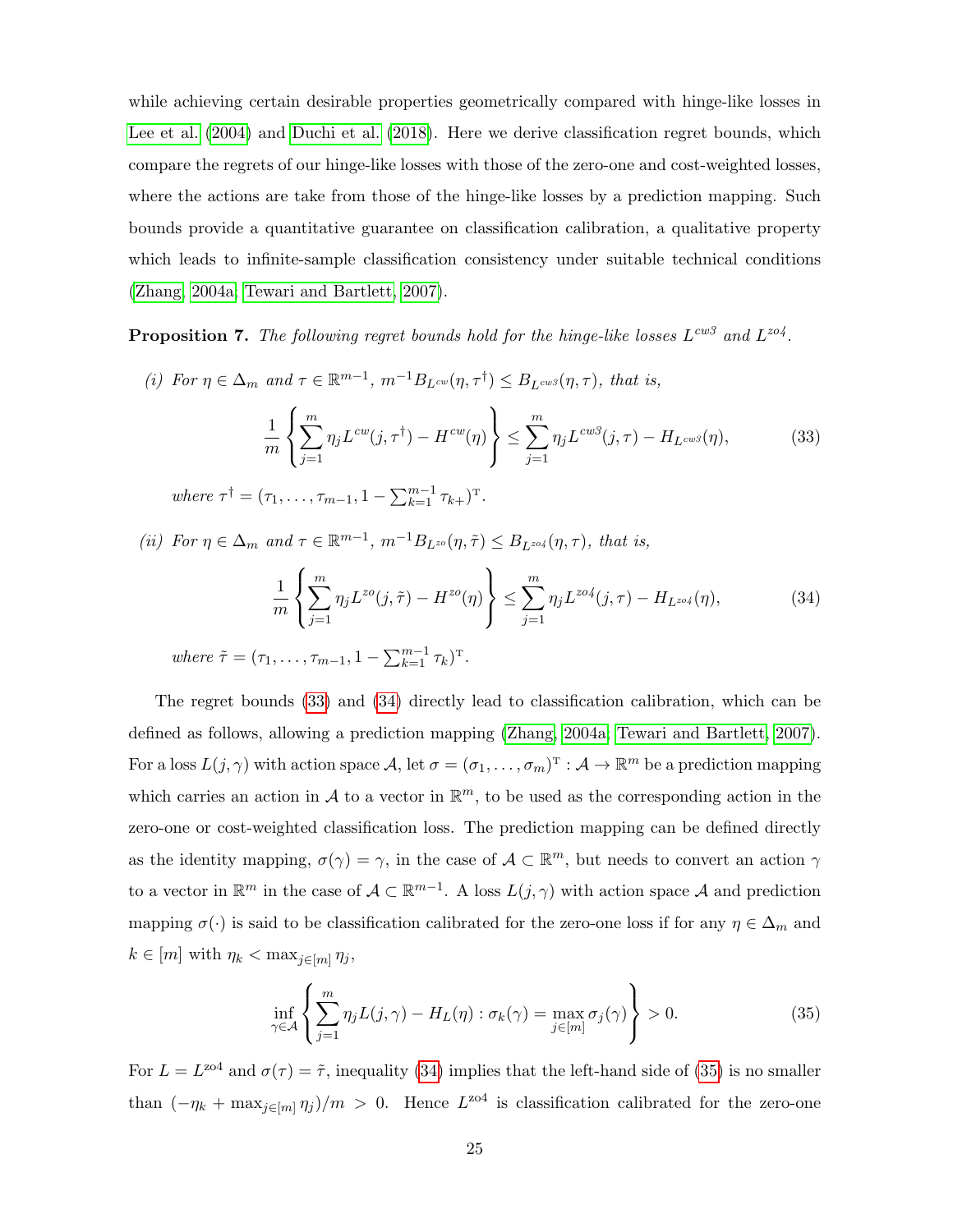

<span id="page-26-1"></span>Figure 5: Classification using the prediction mapping  $\tilde{\tau}$  (left) or  $\tau^{\dagger}$  (right), defined in Propo-sition [7,](#page-25-0) with  $\tau = (\tau_1, \tau_2) \in \mathbb{R}^2$  for  $m = 3$ . Each region separated by solid lines from others is classified by the index of a maximum component of  $\tilde{\tau}$  or  $\tau^{\dagger}$ .

loss. Similarly, a loss  $L(j, \gamma)$  with action space A and prediction mapping  $\sigma(\cdot)$  is said to be classification calibrated for cost-weighted classification with cost matrix C if for any  $\eta \in \Delta_m$ and  $k \in [m]$  with  $\eta^{\mathrm{T}} C_k > \max_{j \in [m]} \eta^{\mathrm{T}} C_j$ ,

<span id="page-26-0"></span>
$$
\inf_{\gamma \in \mathcal{A}} \left\{ \sum_{j=1}^{m} \eta_j L(j, \gamma) - H_L(\eta) : \sigma_k(\gamma) = \max_{j \in [m]} \sigma_j(\gamma) \right\} > 0.
$$
 (36)

For  $L = L^{cw3}$  and  $\sigma(\tau) = \tau^{\dagger}$ , inequality [\(33\)](#page-25-1) implies that the left-hand side of [\(36\)](#page-26-0) is no smaller than  $(\eta^T C_k - \min_{j \in [m]} \eta^T C_j)/m > 0$ . Hence the loss  $L^{cw3}$  is classification calibrated with  $\sigma(\tau) = \tau^{\dagger}$  for cost-weighted classification.

There is an interesting feature in the regret bound [\(33\)](#page-25-1) for  $L^{cw3}(j, \tau)$ , compared with the regret bound [\(34\)](#page-25-2) for  $L^{z04}(j, \tau)$ . The prediction mapping associated with the loss  $L^{cw3}(j, \tau)$ with  $\tau \in \mathbb{R}^{m-1}$  is  $\tau^{\dagger} = (\tau_1, \ldots, \tau_{m-1}, 1 - \sum_{k=1}^{m-1} \tau_{k+})^{\mathrm{T}}$ , whose components may sum to less than one, instead of  $\tilde{\tau} = (\tau_1, \ldots, \tau_{m-1}, 1 - \sum_{k=1}^{m-1} \tau_k)^T$ , whose components necessarily sum to one. Although this difference warrants further study, using  $\tau^{\dagger}$  instead of  $\tilde{\tau}$  for classification ensures that the predicted value for mth class,  $1 - \sum_{k=1}^{m-1} \tau_{k+}$ , is not affected by any negative components among  $(\tau_1, \ldots, \tau_{m-1})$ . For example, if  $m = 3$  and  $(\tau_1, \tau_2) = (.6, -.3)$ , then  $1 - \sum_{k=1}^{2} \tau_{k+} = .4$  but  $1 - \sum_{k=1}^{2} \tau_k = .7$ . Using  $\tau^{\dagger}$  means that class 1 is predicted, whereas using  $\tilde{\tau}$  means that class 3 is predicted, which seems to be artificially caused by the negative value of  $\tau_2$ . See Figure [5](#page-26-1) for an illustration and Proposition [9](#page-28-0) for an explanation.

The regret bounds [\(33\)](#page-25-1) and [\(34\)](#page-25-2) for the losses  $L^{\text{cw3}}$  and  $L^{\text{zo4}}$  are similar to those for the losses  $L^{\text{LLW2}}$  and  $L^{\text{DKR2}}$  in [Duchi et al.](#page-38-3) [\(2018\)](#page-38-3). In fact, the regret bound for  $L^{\text{LLW2}}$  in Duchi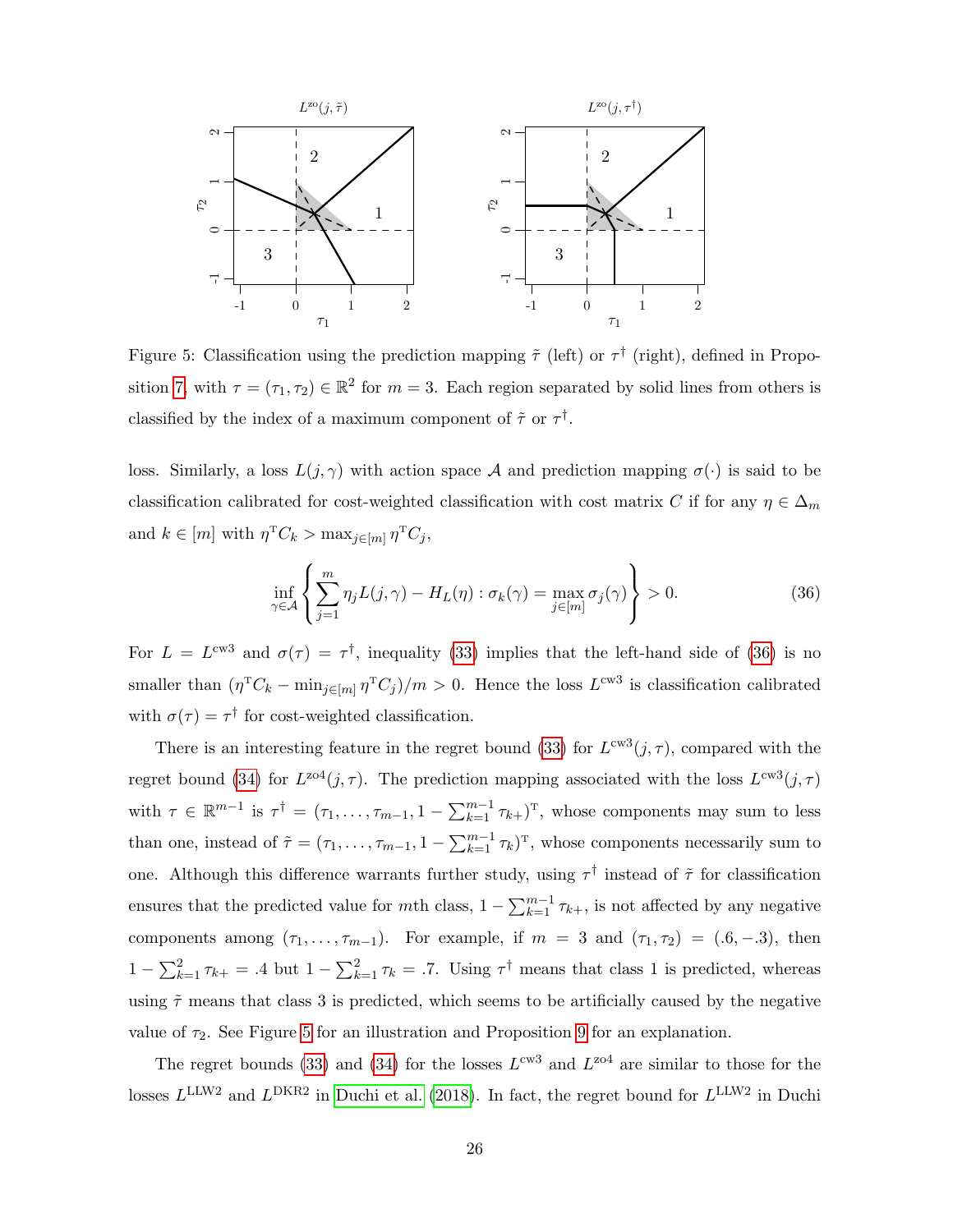et al. can be seen as [\(33\)](#page-25-1) with  $L^{cw}(j, \tau)$  and  $L^{cw}(j, \tau)$  replaced by  $L^{LLW2}(j, \tau)$  and  $L^{cw}(j, \tilde{\tau})$ respectively, because  $L^{\text{LLW2}}$  is  $L^{\text{LLW}}$  multiplied by m after a reparametrization noted earlier. The regret bound for  $L^{DKR2}$  in Duchi et al. can be seen as [\(34\)](#page-25-2) with  $L^{204}(j, \tau)$  and  $L^{20}(j, \tilde{\tau})$ replaced by  $L^{DKR2}(j,\tau)$  and  $L^{zo}(j,\tilde{\tau})$  respectively. Further research is desired to compare these hinge-like losses in both theory and empirical evaluation.

#### <span id="page-27-1"></span>5.3 General characterization and regret bounds

Our new hinge-like losses are explicitly derived to induce the same generalized entropy as the zero-one or cost-weighted classification loss, and shown to achieve comparable regret bounds to those for existing hinge-like losses. In this section, we provide a general result indicating that all losses with the same generalized entropy as the zero-one loss achieve a classification regret bound similarly as in Proposition [7.](#page-25-0) This result relies on a general characterization of such losses in terms of the value manifold defined below.

For a loss  $L(j, \gamma)$  with action space A, the value manifold is defined as  $S_L = \overline{conv}(\mathcal{R}_L)$ , where  $\overline{\text{conv}}$  denotes the closure of the convex hull and

<span id="page-27-3"></span>
$$
\mathcal{R}_L = \{ (L(1,\gamma), \ldots, L(m,\gamma))^{\mathrm{T}} : \gamma \in \mathcal{A} \}.
$$

The concept of the set  $\mathcal{R}_L$  and its convex hull, conv $(\mathcal{R}_L)$ , also plays an important role in [Tewari and Bartlett](#page-40-5) [\(2007\)](#page-40-5), where the admissibility of  $conv(\mathcal{R}_L)$  can be equivalently defined as that of  $\mathcal{S}_L$  because conv( $\mathcal{R}_L$ ) and  $\mathcal{S}_L$  share the same boundary, denoted as  $\partial \mathcal{S}_L$ . Then the generalized entropy of L can be expressed such that for any  $\eta \in \Delta_m$ ,

$$
H_L(\eta) = \inf_{\gamma \in \mathcal{A}} \left\{ \sum_{j=1}^m \eta_j L(j, \gamma) \right\} = \inf_{z \in \mathcal{R}_L} \eta^T z = \inf_{z \in \mathcal{S}_L} \eta^T z,
$$
 (37)

similarly as in [Tewari and Bartlett](#page-40-5) [\(2007\)](#page-40-5), Eq. (7). For the zero-one loss  $L^{20}$ , the value manifold is denoted as

$$
S^{z_0} = \left\{ (z_1, \ldots, z_m)^T : \sum_{j=1}^m z_j = m - 1 \text{ and } 0 \le z_1, \ldots, z_m \le 1 \right\}.
$$

The set  $S^{z_0}$  is an  $(m-1)$ -dimensional polytope in  $\mathbb{R}^m$ , where each vertex is a m-dimensional vector with one component 0 and the remaining 1.

<span id="page-27-0"></span>**Proposition 8.** A loss  $L(j, \gamma)$  induces the same generalized entropy as the zero-one loss, i.e.,  $H_L(\eta) = H^{zo}(\eta) = 1 - \max_{k \in [m]} \eta_k$  for  $\eta \in \Delta_m$  if and only if

<span id="page-27-2"></span>
$$
S^{zo} \subset S_L \subset S^{zo*},\tag{38}
$$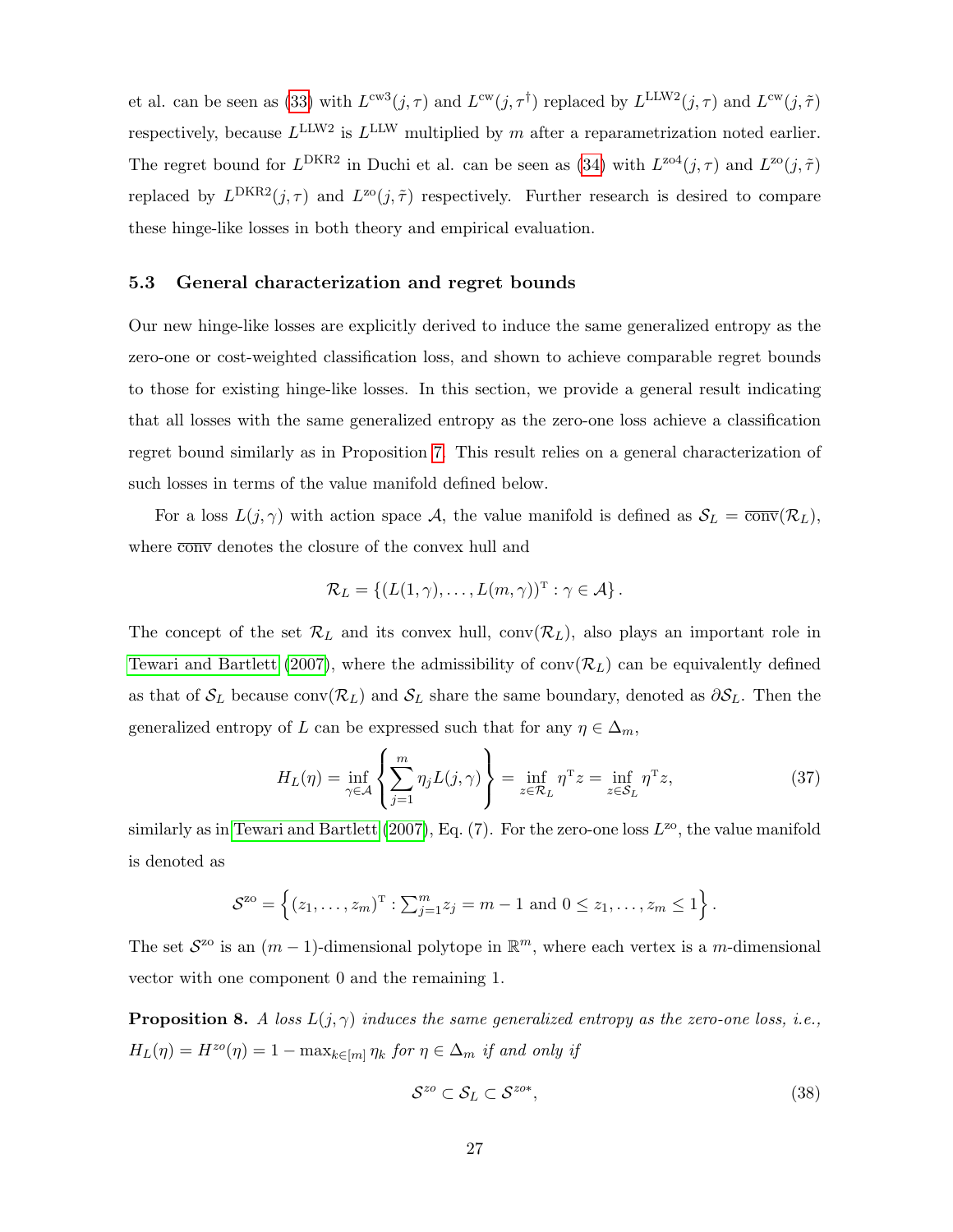

<span id="page-28-1"></span>Figure 6: The boundaries of value manifolds for three-class hinge-like losses  $L^{DKR2}/L^{zo4}$  (left),  $L^{\text{LLW2}}$  (middle) and  $L^{\text{zo3}}$  (right). The triangle polytope in the center of each plot is the value manifold  $S^{z_0}$  for the zero-one loss. The boundary of  $S^{z_0*}$ , defined as  $S^{z_0} + \mathbb{R}^m_+$ , is the same as in the left plot.

where  $S^{zo*} = \{z + b : z \in S^{zo}, b \in \mathbb{R}_+^m\}$ , also denoted as  $S^{zo} + \mathbb{R}_+^m$ .

Figure [6](#page-28-1) shows, in the three-class setting, the value manifolds for the zero-one and several hinge-like losses with the same generalized entropy as the zero-one loss. These value manifolds all satisfy the inclusion property as stated in Proposition [8.](#page-27-0)

The following result establishes a general link from the generalized entropy of the zero-one loss to classification regret bounds. The link involves a particular prediction mapping  $\sigma_L(\gamma)$ , defined from the negative values of a given loss L. Such a prediction mapping is also exploited to study classification calibration in [Tewari and Bartlett](#page-40-5) [\(2007\)](#page-40-5), with an additional assumption that the value manifold  $S_L$  is symmetric.

<span id="page-28-0"></span>**Proposition 9.** Suppose that a loss  $L(j, \gamma)$  with action space A induces the same generalized entropy as the zero-one loss. Then for  $\eta \in \Delta_m$  and  $\gamma \in \mathcal{A}$ ,  $m^{-1}B_{L^{z_o}}(\eta, \sigma_L(\gamma)) \le B_L(\eta, \gamma)$ , that is,

<span id="page-28-2"></span>
$$
\frac{1}{m}\left\{\sum_{j=1}^{m}\eta_j L^{zo}(j,\sigma_L(\gamma)) - H^{zo}(\eta)\right\} \le \sum_{j=1}^{m}\eta_j L(j,\gamma) - H_L(\eta),\tag{39}
$$

where  $\sigma_L(\gamma) = (-L(1,\gamma), \ldots, -L(m,\gamma))^T$ . Moreover, the loss  $L(j,\gamma)$ , with the prediction mapping  $\sigma_L$ , is classification calibrated for the zero-one loss.

Proposition [9](#page-28-0) provides a theoretical support for our approach in constructing hinge-like losses with the same generalized entropy as the zero-one loss in Section [5.1.](#page-19-2) The regret bound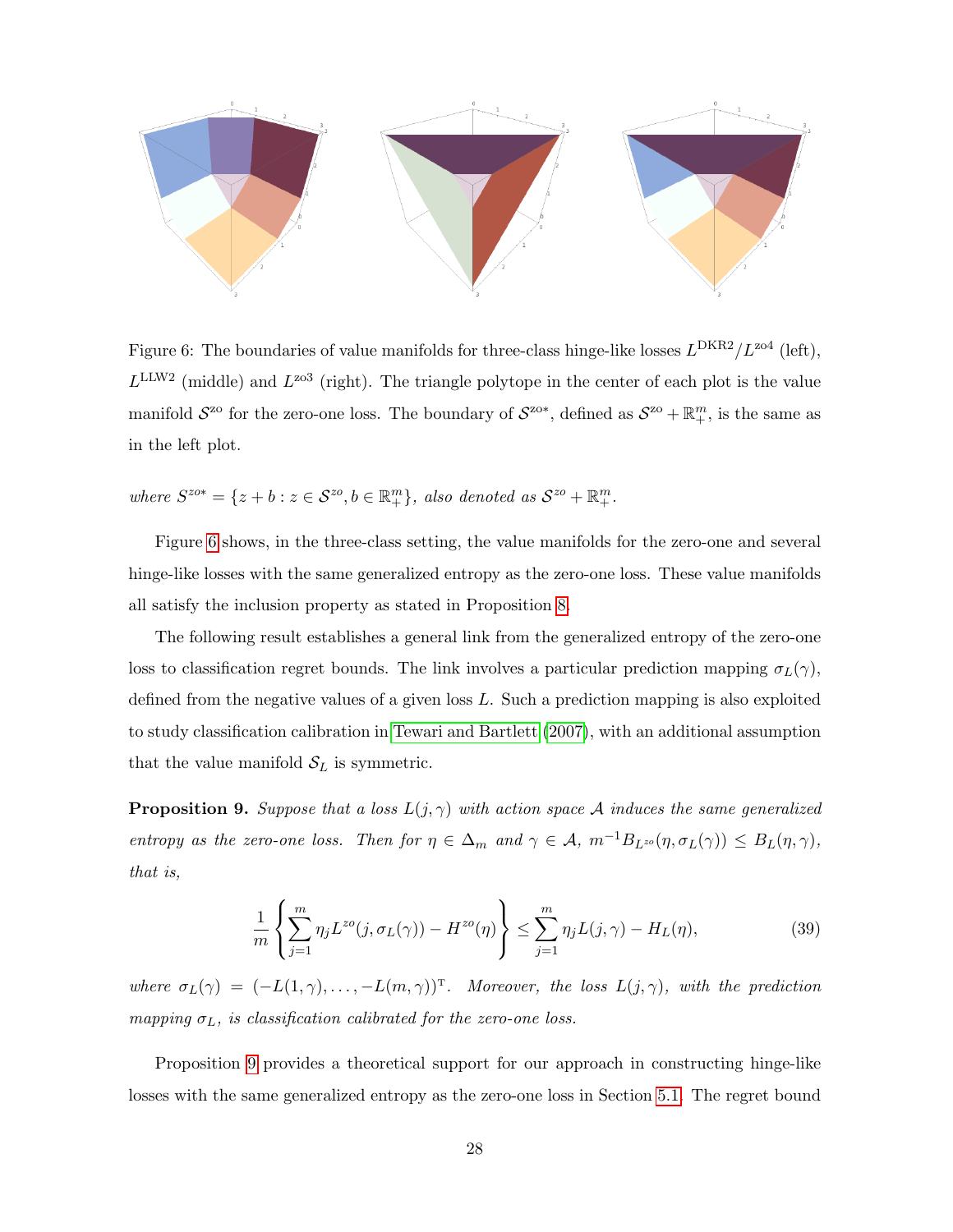[\(39\)](#page-28-2) implies classification calibration similarly as discussed in Section [5.2.](#page-24-1) Hence our result gives a more concrete sufficient condition for achieving classification calibration than in [Tewari](#page-40-5) [and Bartlett](#page-40-5) [\(2007\)](#page-40-5), Section 4.

By the nature of the zero-one loss, the regret bound [\(39\)](#page-28-2) remains valid with  $\sigma_L(\gamma)$  replaced by another prediction mapping  $\sigma(\gamma)$  subject to the monotonicity property that the components in  $\sigma(\gamma)$  are in the same order as in  $\sigma_L(\gamma)$  for any  $\gamma \in \mathcal{A}$ . Then the regret bounds for  $L^{203}$ , as a special case of  $L^{cw3}$ , and  $L^{zo4}$  in Proposition [7](#page-25-0) can be deduced from [\(39\)](#page-28-2), because the monotonicity property is satisfied by the prediction mappings  $\tau^{\dagger}$  and  $\tilde{\tau}$  used in [\(33\)](#page-25-1) and [\(34\)](#page-25-2). See the Supplement for details. Possible extensions of Proposition [9](#page-28-0) to cost-weighted classification can be studied in future work.

# <span id="page-29-0"></span>6 Regret bounds for proper scoring rules

We return to proper scoring rules and derive classification regret bounds, which compare the regrets of the losses with those of the corresponding zero-one and cost-weighted classification losses, similarly as in Proposition [7](#page-25-0) for hinge-like losses. All such bounds are also called surrogate regret bounds, in the sense that the a proper scoring rule or a hinge-like loss can be considered a surrogate criterion for the zero-one or cost-weighted classification loss. Similarly as discussed in Section [5.2,](#page-24-1) these results provide a quantitative guarantee on classification calibration [\(Zhang, 2004a;](#page-40-4) [Tewari and Bartlett, 2007\)](#page-40-5).

Compared with hinge-like losses, a potential gain in using proper scoring rules is that classification regret bounds can be obtained with respect to a range of cost-weighted classification losses with different cost matrices C for a proper scoring rule, defined independently of C. The cost matrix is involved only to convert an action (in the form of a probability vector) from the scoring rule to a prediction for the cost-weighted classification loss. See Corollary [3.](#page-36-0) In contrast, for the regret bound [\(33\)](#page-25-1), the hinge-like loss  $L^{cw3}$  depends on the cost-matrix C used in the classification loss  $L^{\text{cw}}$ . A similar observation is made by [Reid and Williamson](#page-39-7) [\(2011,](#page-39-7) Corollary 28) in two-class settings.

A general basis for deriving regret bounds, applicable to not just scoring rules but arbitrary losses  $L(j, \gamma)$  with an action space  $\mathcal{A} \subset \mathbb{R}^m$ , can be seen as

<span id="page-29-1"></span>
$$
\psi(B^{z\circ}(\eta,\gamma)) \le B_L(\eta,\gamma),\tag{40}
$$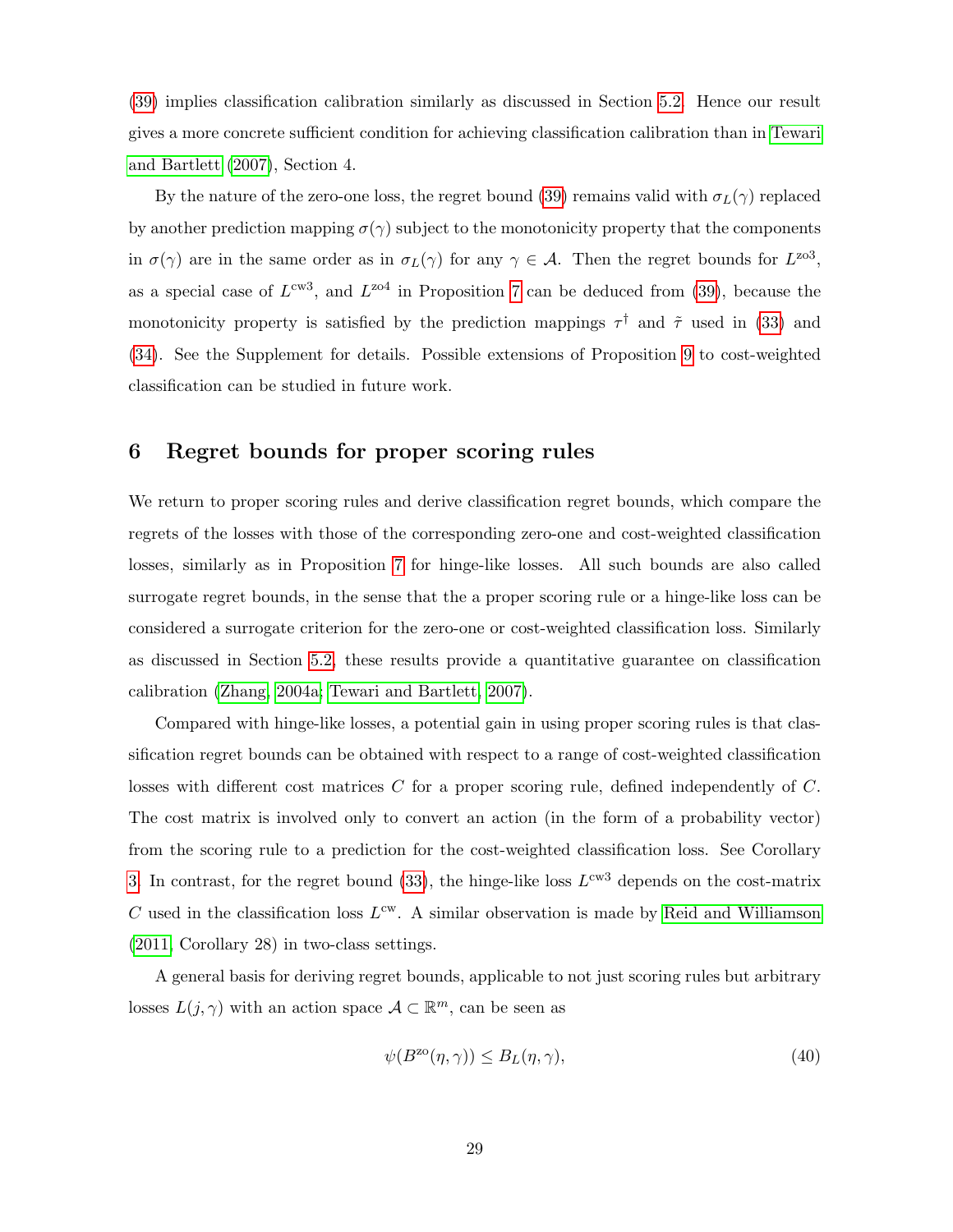where  $B^{z\alpha}(\eta, \gamma) = B_{L^{z\alpha}}(\eta, \gamma)$ , the regret of the zero-one loss  $L^{z\alpha}(\eta, \gamma)$ , and

$$
\psi(t) = \inf_{\eta' \in \Delta_m, \gamma' \in \mathcal{A}: B^{\text{zo}}(\eta', \gamma') = t} B_L(\eta', \gamma'), \quad t \ge 0.
$$

In fact, [\(40\)](#page-29-1) is a tautology from the definition of  $\psi$ . Various regret bounds can be obtained by identifying convenient lower bounds of  $\psi$ . In the two-class setting, the regret for the zero-one loss is  $B^{z\circ}(\eta, \gamma) = |2\eta_1 - 1| \mathbb{1}\{(2\eta_1 - 1)(\gamma_1 - \gamma_2) \leq 0\}$  for  $\eta = (\eta_1, \eta_2)^T \in \Delta_2$  and  $\gamma = (\gamma_1, \gamma_2)^T$ . For  $t > 0$ ,  $B^{z0}(\eta, \gamma) = t$  means  $\eta_1 = (1 \pm t)/2$ , and hence  $\psi(t)$  can be simplified as

$$
\psi^{\text{BJM}}(t) = \min\left\{\inf_{\gamma':t(\gamma'_1 - \gamma'_2) \le 0} B_L^1\left(\frac{1+t}{2}, \gamma'\right), \inf_{\gamma':t(\gamma'_1 - \gamma'_2) \ge 0} B_L^1\left(\frac{1-t}{2}, \gamma'\right)\right\},\,
$$

where  $B_L^1(\eta_1, \gamma)$  denotes  $B_L(\eta, \gamma)$  as a function of  $(\eta_1, \gamma)$ . Moreover,  $\psi^{\text{BJM}}(t)$  at  $t = 0$  also satisfies  $\psi^{\text{BJM}}(0) = 0 \leq \psi(0)$ . Therefore, [\(40\)](#page-29-1) holds with  $\psi$  replaced by  $\psi^{\text{BJM}}$ :

<span id="page-30-0"></span>
$$
\psi^{\text{BJM}}(B^{\text{zo}}(\eta,\gamma)) \le B_L(\eta,\gamma). \tag{41}
$$

In the multi-class setting, the regret  $B^{z\alpha}(\eta, \gamma)$  does not admit a direct simplification. Nevertheless, our results below for proper scoring rules can be seen as further manipulation of [\(40\)](#page-29-1) by exploiting the fact that the regret [\(8\)](#page-7-2) is a Bregman divergence due to the canonical representation [\(7\)](#page-7-0) for proper scoring rules.

**Remark 3.** Replacing  $\psi^{\text{BJM}}$  in [\(41\)](#page-30-0) by the greatest convex lower bound on  $\psi^{\text{BJM}}$  (or the Fenchel biconjugate of  $\psi^{\text{BJM}}$ ) recovers the regret bound in [Bartlett et al.](#page-38-2) [\(2006,](#page-38-2) Theorem 1) in the symmetric case where  $L(1, \gamma) = L(2, -\gamma)$ . In general, there is a benefit from such a modification in the setting where covariates are restored, instead of being lifted out in most of our discussion. For a regret bound in the form  $\phi(B^{z\alpha}(\eta, \gamma)) \leq B_L(\eta, \gamma)$ , if  $\phi$  is convex, then application of Jensen's inequality gives

$$
\begin{aligned} &\phi\big[E\{B^{\text{zo}}(\eta(X),\gamma(X))\}\big] \le E\big[\phi\{B^{\text{zo}}(\eta(X),\gamma(X))\}\big] \\ &\le E\{B_L(\eta(X),\gamma(X))\}, \end{aligned}
$$

where  $E\{B^{\text{zo}}(\eta(X), \gamma(X))\}$  and  $E\{B_L(\eta(X), \gamma(X))\}$  are the average regret over X.

## <span id="page-30-1"></span>6.1 Zero-one classification

Before presenting our general regret bounds for proper scoring rules with respect to costweighted classification in Sections [6.2–](#page-33-0)[6.3,](#page-35-1) we demonstrate novel implications of our general results in the simple but important setting of zero-one classification.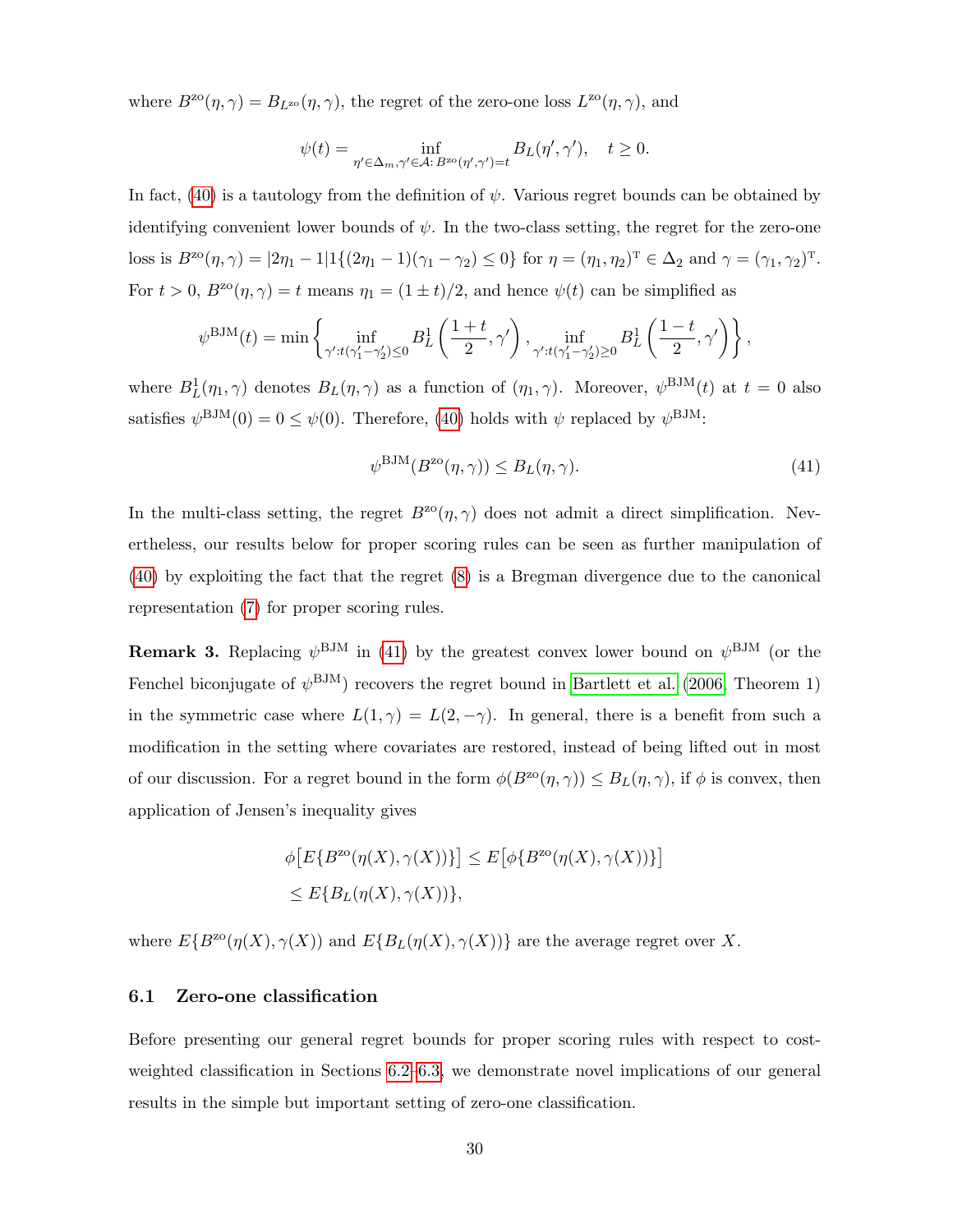For a proper scoring rule  $L(j, q)$ , an application of our regret bound [\(53\)](#page-35-2) or [\(57\)](#page-37-0) with respect to the zero-one loss with  $C_0 = 1_m$  shows that for any  $\eta, q \in \Delta_m$ ,

<span id="page-31-4"></span><span id="page-31-1"></span>
$$
\underline{\psi}\left(B^{\text{zo}}(\eta, q)\right) \le B_L(\eta, q),\tag{42}
$$

where  $\psi(\cdot)$  is defined as

$$
\underline{\psi}(t) = \inf_{\substack{\eta', q' \in \Delta_m : \|\eta' - q'\|_{\infty} = t, \\ \max_{j \in [m]} q'_j \le 1/2}} B_L(\eta', q'), \quad t \ge 0.
$$
\n(43)

For a vector  $b = (b_1, \ldots, b_m)^T$ ,  $||b||_{\infty}$  denotes  $\max_{j \neq k \in [m]} (|b_j| + |b_k|)$ . Inequality [\(42\)](#page-31-1) can be seen to extend the two-class regret bound [\(41\)](#page-30-0) in Bartlett et al. (2006) to multi-class settings for proper scoring rules. Unlike the two-class setting, additional effort is needed to find a simple meaningful lower bound of  $\psi$  in the multi-class setting. Our current approach involves deriving a lower bound on the regret (or Bregman divergence)  $B_L$  by the  $L_1$  norm, such that for any  $\eta, q \in \Delta_m$ ,

$$
B_L(\eta, q) = H_L(q) - H_L(\eta) - (q - \eta)^T \partial H_L(q) \ge \frac{\kappa_L}{2} \|\eta - q\|_1^2,
$$
\n(44)

where  $\kappa_L > 0$  is a constant depending on L, and  $||b||_1 = \sum_{j=1}^m |b_j|$  is the L<sub>1</sub> norm for any vector  $b = (b_1, \ldots, b_m)^T$ . Hence [\(44\)](#page-31-2) can be interpreted as saying that  $-H_L$  is strongly convex with respect to the  $L_1$  norm with modulus  $\kappa_L$ . Because  $\|\eta - q\|_1 \ge \|\eta - q\|_{\infty}$ , the regret bound [\(42\)](#page-31-1) together with [\(44\)](#page-31-2) implies that for any  $\eta, q \in \Delta_m$ ,

<span id="page-31-3"></span><span id="page-31-2"></span>
$$
\frac{\kappa_L}{2} \left( B^{\text{zo}}(\eta, q) \right)^2 \le B_L(\eta, q). \tag{45}
$$

In general, the preceding discussion shows that a lower bound on the Bregman divergence  $B_L(\eta, q)$  by some norm of  $\eta - q$  can be translated into a corresponding regret bound.

Our current approach does not exploit the restriction that  $\max_{j\in[m]} q'_j \leq 1/2$  in the definition of  $\psi$ . Hence it is interesting to study how our results here can be improved. On the other hand, such an improvement, even if achieved, may be limited. See the later discussion on regret bounds for the pairwise exponential loss.

Our approach leads to the following result for two classes of proper scoring rules discussed in Section [4:](#page-14-0) a class of pairwise losses  $(23)$  with  $f_0$  associated with a Beta family of weight functions as studied in [Buja et al.](#page-38-1) [\(2005\)](#page-38-1), and a class of simultaneous losses [\(25\)](#page-17-0). In all these cases, inequalities [\(44\)](#page-31-2) can be of independent interest.

<span id="page-31-0"></span>**Proposition 10.** Inequalities  $(44)$  and  $(45)$  hold for the following proper scoring rules.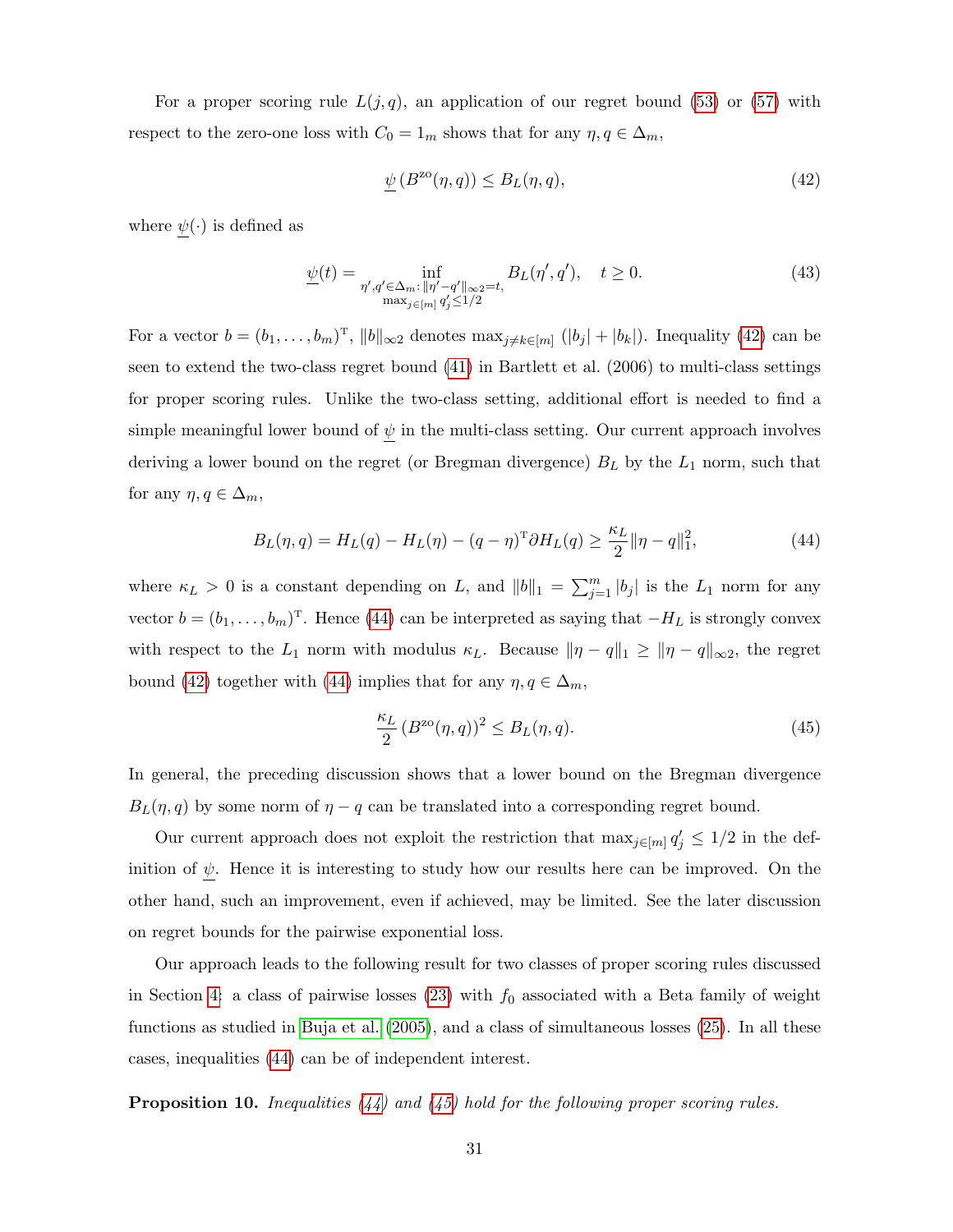- (i) Consider a pairwise loss  $L = L_1^{pw,s}$  $\begin{array}{l} F^{w,s}_{f_0} \;\; in \,\, (23), \,\, with \,\, a \,\, univariate \,\, function \,\, f_0 \,\, defined \,\, such \end{array}$  $\begin{array}{l} F^{w,s}_{f_0} \;\; in \,\, (23), \,\, with \,\, a \,\, univariate \,\, function \,\, f_0 \,\, defined \,\, such \end{array}$  $\begin{array}{l} F^{w,s}_{f_0} \;\; in \,\, (23), \,\, with \,\, a \,\, univariate \,\, function \,\, f_0 \,\, defined \,\, such \end{array}$ that [\(21\)](#page-14-2) holds with a weight function  $w(q_1) = 2^{2\nu} q_1^{\nu-1} q_2^{\nu-1}$  for  $(q_1, q_2)^T \in \Delta_2$ . If  $\nu \le 0$ , then [\(44\)](#page-31-2) and [\(45\)](#page-31-3) are valid with  $\kappa_L = 2$ .
- (ii) Consider a simultaneous loss  $L = L_{\beta}$  in [\(25\)](#page-17-0). Then [\(44\)](#page-31-2) and [\(45\)](#page-31-3) are valid with

$$
\kappa_L = \begin{cases} (1 - \beta) m^{(1 - 1/\beta)(2\beta - 1)} 2^{2 - 2\beta}, & \text{if } \beta \in [1/2, 1), \\ (1 - \beta) 2^{1/\beta - 1}, & \text{if } \beta \in (0, 1/2]. \end{cases}
$$

The bounds from the two segments both give  $\kappa_L = 1$  at  $\beta = 1/2$ .

We discuss several specific examples. The standard likelihood loss  $L(j, q) = -\log q_j$  is equivalent to the simultaneous loss  $L_\beta$  in the limit of  $\beta \to 1$  after properly rescaled. In this case, Pinsker's inequality states that [\(44\)](#page-31-2) holds with  $\kappa_L = 1$  [\(Cover and Thomas, 1991,](#page-38-12) Lemma 12.6.1):

$$
\sum_{j=1}^{m} \eta_j \log(\eta_j/q_j) \ge \frac{1}{2} \left( \sum_{j=1}^{m} |\eta_j - q_j| \right)^2.
$$
 (46)

The resulting regret bound  $(45)$  for the standard likelihood loss L then gives

<span id="page-32-1"></span><span id="page-32-0"></span>
$$
\frac{1}{2} (B^{z\circ}(\eta, q))^2 \le B_L(\eta, q). \tag{47}
$$

This surrogate regret bound for the multinomial likelihood appears new, even though the Bregman divergence bound [\(46\)](#page-32-0) is known. In the Supplement, we verify that [\(46\)](#page-32-0) can be recovered from [\(44\)](#page-31-2) using Proposition [10\(](#page-31-0)ii).

The pairwise exponential loss associated with multi-class boosting is defined equivalently as  $L_e^{pw,s}(j,q) = 2(L_{1/2} - 1) = 2\sum_{k \in [m], k \neq j} \sqrt{q_k/q_j}$  in Section [2.2.](#page-6-0) The two inequalities [\(44\)](#page-31-2) obtained from Proposition [10,](#page-31-0) part (i) with  $\nu = -1/2$  and part (ii) with  $\beta = 1/2$ , are equivalent to each other and both lead to

$$
H_{L_{1/2}}(q) - H_{L_{1/2}}(\eta) - (q - \eta)^{\mathrm{T}} \partial H_{L_{1/2}}(q) \ge \frac{1}{2} ||\eta - q||_1^2, \tag{48}
$$

where  $H_{1/2}(q) = ||q||_{1/2}$  and  $L_{1/2}(j,q) = (||q||_{1/2}/q_j)^{1/2} = \sum_{k=1}^{m} \sqrt{q_k/q_j}$ . The resulting regret bound [\(45\)](#page-31-3) for the rescaled pairwise exponential loss  $L_{1/2}$  gives

<span id="page-32-3"></span><span id="page-32-2"></span>
$$
\frac{1}{2} \left( B^{z\circ}(\eta, q) \right)^2 \le B_{L_{1/2}}(\eta, q). \tag{49}
$$

The two bounds [\(47\)](#page-32-1) and [\(49\)](#page-32-2) for the likelihood and rescaled pairwise exponential losses happen to be of the same form, due to the scaling used. For the two-class exponential loss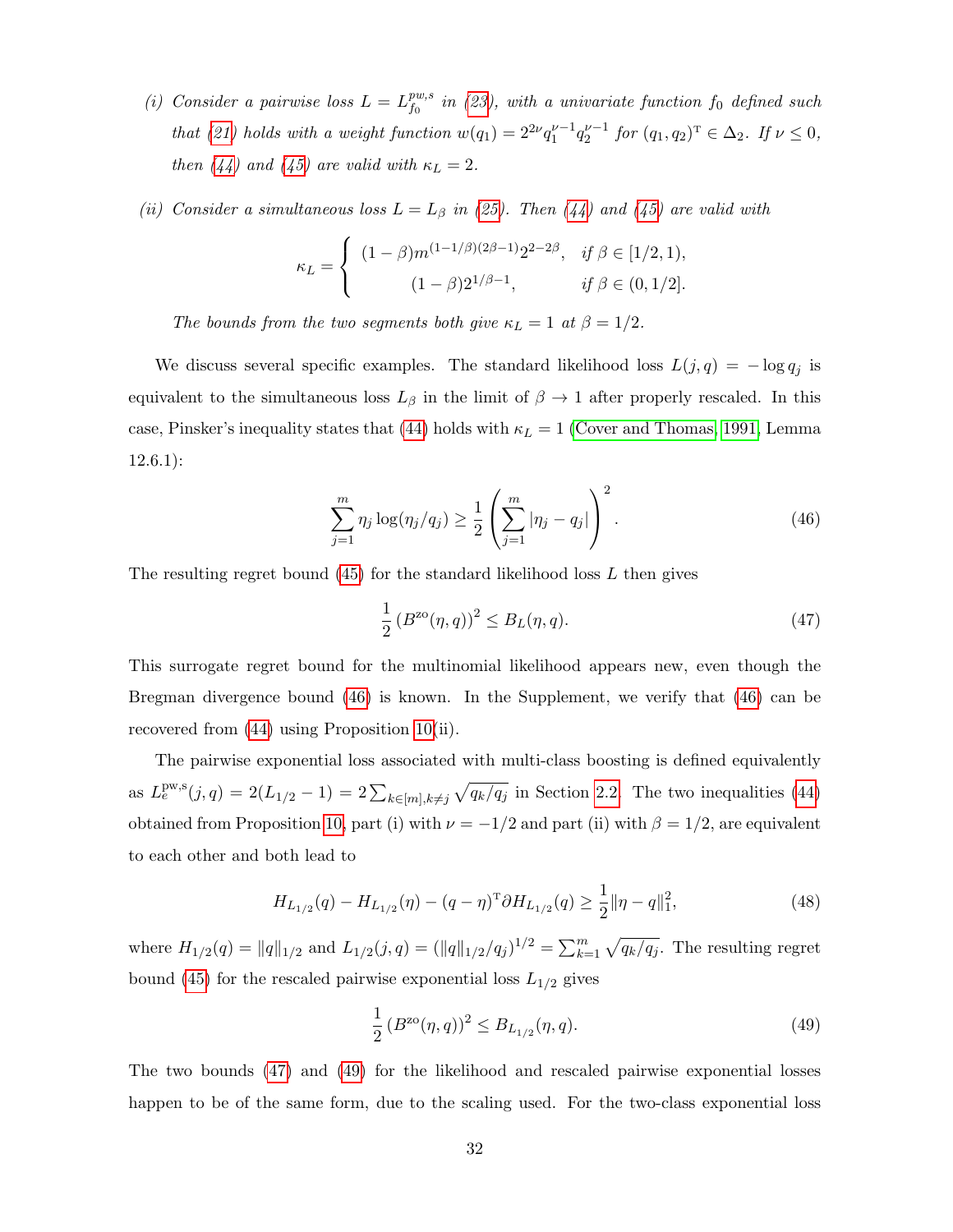defined as  $L_e = L_{1/2} - 1$ , the existing regret bound [\(41\)](#page-30-0), corresponding to an exact calculation of  $\psi$  by the proof of [\(58\)](#page-37-1) later, is

$$
1-\sqrt{1-(B^{\rm zo}(\eta,q))^2}\leq B_{L_{1/2}}(\eta,q),
$$

which is slightly stronger than  $(49)$  because  $1 -$ √  $\overline{1-\delta^2} \geq \delta^2/2$  for  $\delta \in [0,1]$ , but  $(1-\delta^2)$ √  $\sqrt{1-\delta^2}/(\delta^2/2) \rightarrow 1$  as  $\delta \rightarrow 0$ . Therefore, our result [\(49\)](#page-32-2) provides a reasonable extension of existing regret bounds to multi-class pairwise exponential losses.

A notable proper scoring rule which is not informed by Proposition [10](#page-31-0) for  $m \geq 3$  is the simultaneous exponential loss  $L_0^r$  as used in [Zou et al.](#page-40-1) [\(2008\)](#page-40-1), even though the loss  $L_0^r$  is equivalent to the exponential loss for  $m = 2$ . See the Supplement for details.

Remark 4. Inequality [\(44\)](#page-31-2) on the Bregman divergence in general differs from generalized Pinsker inequalities relating (two-distribution) f-divergences to the total variation studied in [Reid and Williamson](#page-39-7) [\(2011\)](#page-39-7), Section 7.2, for binary experiments. For the pairwise exponential loss, the Bregman divergence on the left-hand side of [\(48\)](#page-32-3) can be calculated as  $(\sum_{j\in [m]}\sqrt{q_j})(\sum_{j\in [m]}\eta_j/\sqrt{q_j}) - (\sum_{j\in [m]}\sqrt{\eta_j})^2$ , which is apparently not any f-divergence between probability vectors  $\eta$  and  $q$ . An exception is the classical Pinsker inequality [\(46\)](#page-32-0): the Kullback–Liebler divergence on the left-hand side of [\(46\)](#page-32-0) is both an f-divergence with  $f(t) = t \log t$  and a Bregman divergence with  $H_L(\eta) = -\sum_{j \in [m]} \eta_j \log \eta_j$ .

Remark 5. In the two-class setting, a scoring rule satisfying inequality [\(44\)](#page-31-2) is called a strongly proper loss, and surrogate regret bounds are obtained for strongly proper losses with respect to the area under the curve (AUC) in [Agarwal](#page-38-13) [\(2013\)](#page-38-13). It is interesting to investigate possible extensions of such results to the multi-class setting.

## <span id="page-33-0"></span>6.2 Cost-transformed losses

We study two types of classification regret bounds with respect to a general cost-weighted classification loss as defined in Section [2.3.](#page-7-3) This subsection deals with the first type where a classification regret bound is derived for a loss, allowed to depend on a pre-specified cost matrix C, similarly as the hinge-like loss  $L^{cw3}$  in [\(30\)](#page-21-2). An action of the loss is directly taken as a prediction for the cost-weighted classification loss. See the next subsection on the second type of classification regret bounds.

For a general loss  $L(j, \gamma)$  (not just scoring rules), define a cost-transformed loss, depending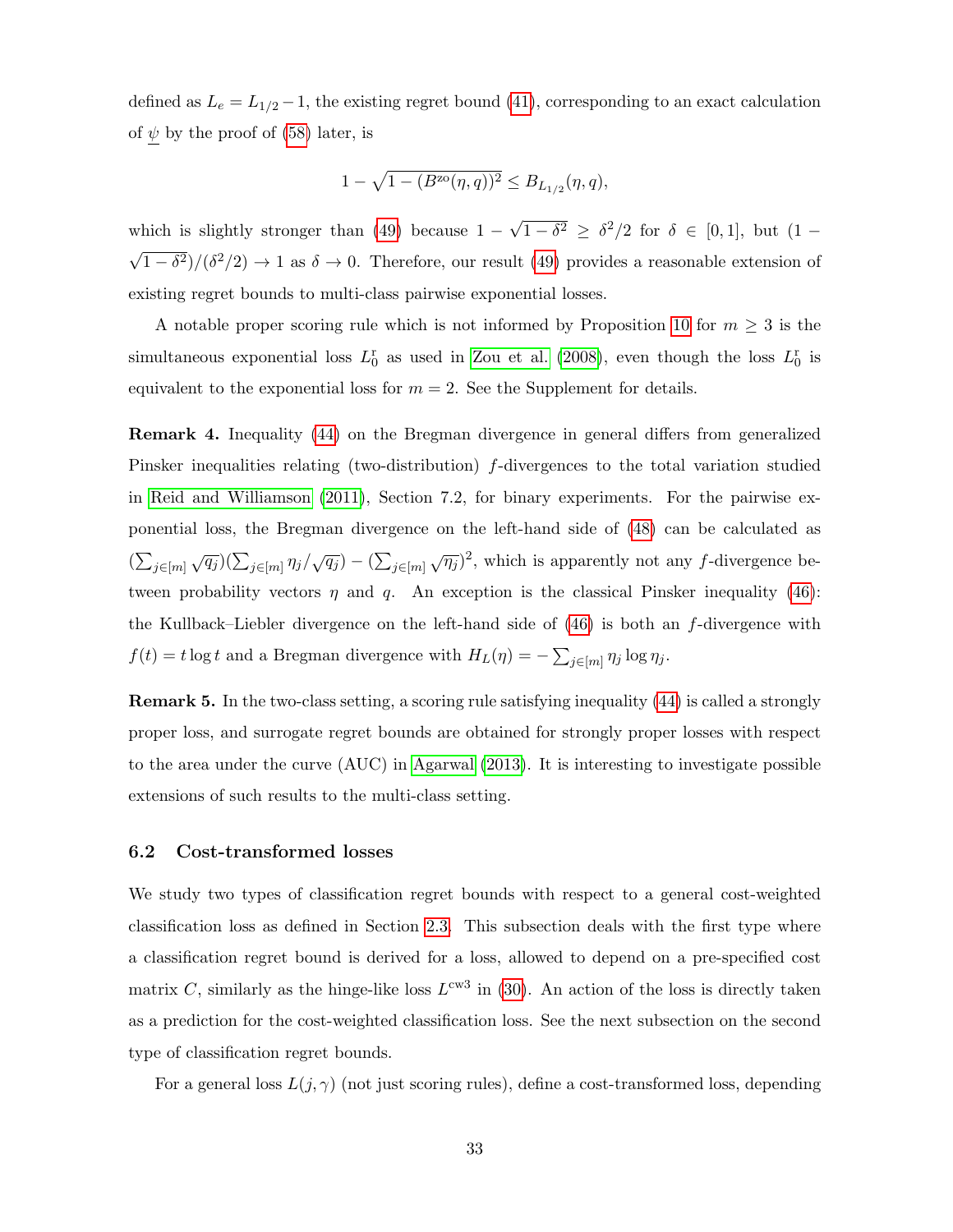on a cost matrix  $C$ , as

<span id="page-34-1"></span>
$$
\tilde{L}(j,\gamma) = c_{jM}L(j,\gamma) + \sum_{k \in [m], k \neq j} (c_{jM} - c_{jk}) \{ L(k,\gamma) - 1 \},\tag{50}
$$

where  $c_{jM} = \max_{k \in [m]} c_{jk}$ . In the special case where  $C = 1_m 1_m^T - I_m$  for the zero-one loss, the transformed loss  $\tilde{L}(j, \gamma)$  reduces to the original loss  $L(j, \gamma)$ . A motivation for this construction is that the cost-weighted classification loss can also be obtained in this way from the zero-one loss:  $L^{cw}(j,\gamma) = \tilde{L}^{zo}(j,\gamma)$ . In general, the risk and regret of the transformed loss can be related to those of the original loss as follows.

<span id="page-34-2"></span>**Lemma 4.** The risks of the losses  $\tilde{L}(j, \gamma)$  and  $L(j, \gamma)$  satisfy

$$
R_{\tilde{L}}(\eta, \gamma) = (\mathbf{1}_m^{\mathrm{T}} \tilde{\eta}) R_L(\tilde{\tilde{\eta}}, \gamma) - D(\eta),
$$

where  $D(\eta) = \sum_{j \in [m]} \sum_{k \in [m], k \neq j} \eta_j(c_{jM} - c_{jk}), \ \tilde{\eta} = \tilde{\eta}/(1_m^{\text{T}} \tilde{\eta}) \in \Delta_m$ , and  $\tilde{\eta} = (\tilde{\eta}_1, \dots, \tilde{\eta}_m)^{\text{T}}$  $\in \mathbb{R}^m_+$  with

$$
\tilde{\eta}_j = c_{jM}\eta_j + \sum_{k \in [m], k \neq j} (c_{kM} - c_{kj})\eta_k.
$$

Moreover, the regrets of  $\tilde{L}$  and  $L$  satisfy  $B_{\tilde{L}}(\eta, \gamma) = (1_m^{\text{T}}\tilde{\eta}) B_L(\tilde{\tilde{\eta}}, \gamma)$ .

For a scoring rule  $L(j, q)$  with actions defined as probability vectors  $q \in \Delta_m$ , there is a simple upper bound on the regret of the associated zero-one loss  $L^{zo}(j, q)$ , which is instrumental to our derivation of classification regret bounds.

<span id="page-34-0"></span>**Lemma 5.** For any  $\eta, q \in \Delta_m$ , it holds that

$$
B^{zo}(\eta, q) \le \|\eta - q\|_{\infty 2},
$$

where  $||b||_{\infty} = \max_{j \neq k \in [m]} (|b_j| + |b_k|)$  for any vector  $b = (b_1, \ldots, b_m)^T$ . The bound is tight for any  $m \geq 2$  in that there exist  $\eta, q \in \Delta_m$  for which the bound becomes exact.

Combining the preceding two lemmas and invoking a similar argument as indicated by [\(40\)](#page-29-1) leads to the following regret bound, depending on the action q.

<span id="page-34-3"></span>**Proposition 11.** For a scoring rule  $L(j, q)$ , define a nondecreasing function  $\psi_q$ :

$$
\psi_q(t) = \inf_{\eta' \in \Delta_m : ||\eta' - q||_{\infty 2} \ge t} B_L(\eta', q), \quad t \ge 0.
$$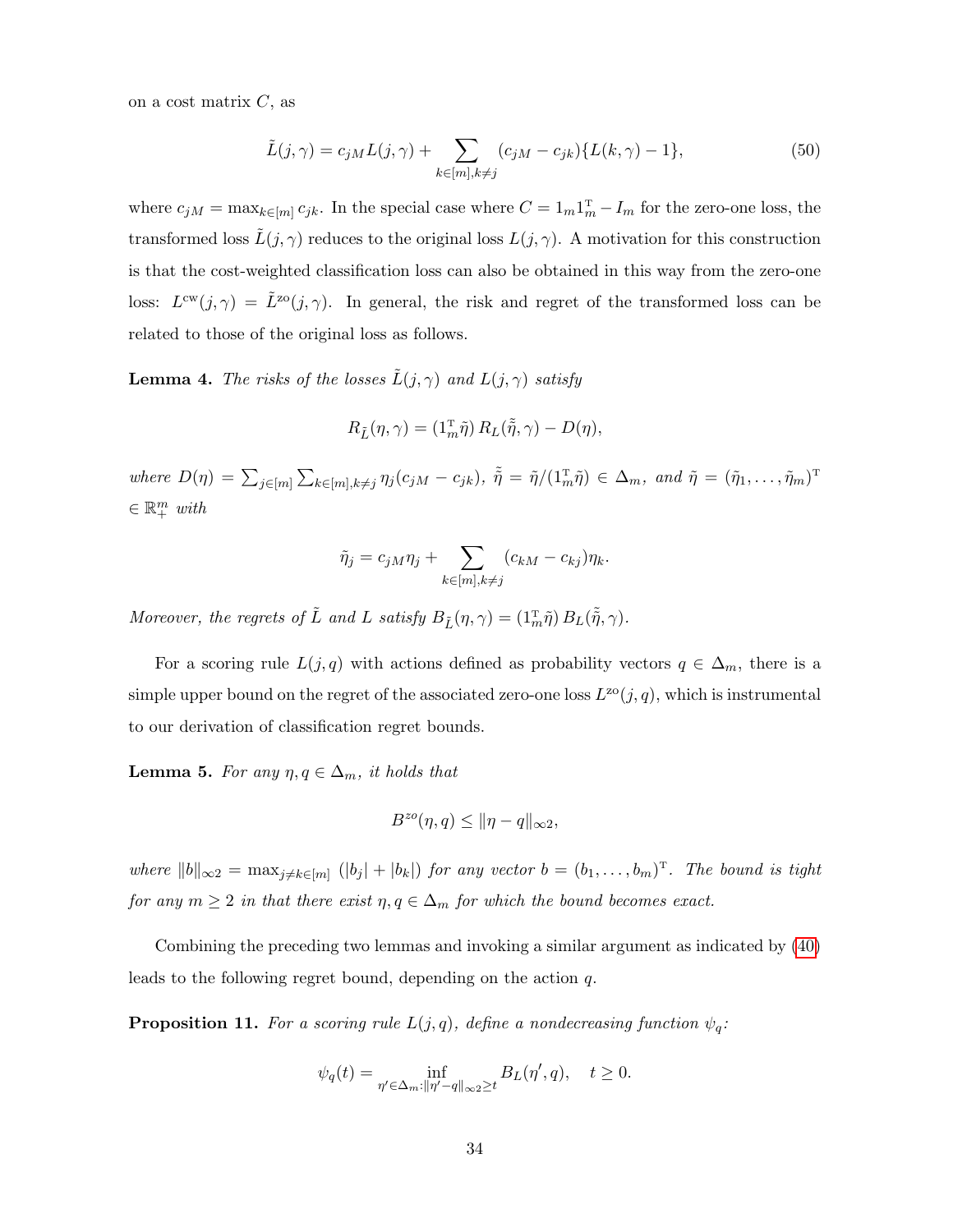Then the regrets of the cost-weighted classification loss  $L^{cw}(j, q)$  and the cost-transformed scoring rule  $\tilde{L}(j,q)$  satisfy

<span id="page-35-3"></span>
$$
\psi_q\left(\frac{B^{cw}(\eta, q)}{1_m^{\mathrm{T}}\tilde{\eta}}\right) \le \frac{B_{\tilde{L}}(\eta, q)}{1_m^{\mathrm{T}}\tilde{\eta}},\tag{51}
$$

where  $B^{cw} = B_{L^{cw}}$ , and  $\tilde{\eta}$  is defined, depending on  $\eta$  and C, as in Lemma [4.](#page-34-2)

A cost-transformed loss [\(50\)](#page-34-1) from a proper scoring rule can be easily shown to remain a proper scoring rule. In this case, a uniform regret bound can be obtained from [\(51\)](#page-35-3), by taking an infimum over q and incorporating simplification due to the representation of the regret  $(8)$ as a Bregman divergence for a proper scoring rule.

<span id="page-35-5"></span>**Corollary 2.** For a proper scoring rule  $L(j, q)$ , the regrets of  $L^{cw}(j, q)$  and  $\tilde{L}(j, q)$  satisfy

<span id="page-35-4"></span>
$$
\underline{\psi}\left(\frac{B^{cw}(\eta,q)}{\mathbf{1}_m^{\mathrm{T}}\tilde{\eta}}\right) \le \frac{B_{\tilde{L}}(\eta,q)}{\mathbf{1}_m^{\mathrm{T}}\tilde{\eta}},\tag{52}
$$

where  $\psi$  is defined in [\(43\)](#page-31-4), and  $\tilde{\eta}$  is defined, depending on  $\eta$  and C, in Lemma [4.](#page-34-2)

It is instructive to examine the regret bound [\(52\)](#page-35-4) in the special case of class-weighted costs, where  $C = C_0 \mathbb{1}_m^T - \text{diag}(C_0)$  with  $C_0 = (c_{10}, \ldots, c_{m0})^T$ . The cost-transformed loss  $\tilde{L}$  reduces to  $\tilde{L}(j, q) = c_{j0}L(j, q)$ . The regret bound [\(52\)](#page-35-4) becomes

<span id="page-35-2"></span>
$$
\psi\left(\frac{B^{\text{cw}0}(\eta,q)}{C_0^{\text{T}}\eta}\right) \le \frac{B_{\tilde{L}}(\eta,q)}{C_0^{\text{T}}\eta},\tag{53}
$$

where  $B^{\text{cw0}} = B_{L^{\text{cw0}}}$ . We defer a discussion of these results until after Corollary [3.](#page-36-0)

### <span id="page-35-1"></span>6.3 Cost-independent losses

We derive a different type of classification regret bounds than in the preceding subsection. Here a loss used for training is defined independently of any cost matrix, but an action of the loss can be converted after training to a prediction, depending on the cost matrix  $C$ , for the cost-weighted classification loss. For scoring rules, our derivation relies on the following extension of Lemma [5](#page-34-0) on the regret of the cost-weighted classification loss, where a prediction is linearly converted from a probability vector.

<span id="page-35-0"></span>**Lemma 6.** For any  $\eta, q \in \Delta_m$ , it holds that

$$
B^{cw}(\eta, \overline{C}^{\mathrm{T}}q) \leq \|\overline{C}^{\mathrm{T}}(\eta - q)\|_{\infty 2},
$$

where  $C = C_M 1_m^T - C$  and  $C_M = (c_{1M}, \ldots, c_{mM})^T$  with  $c_{jM} = \max_{k \in [m]} c_{jk}$  for  $j \in [m]$  as defined in the transformed loss  $(50)$ .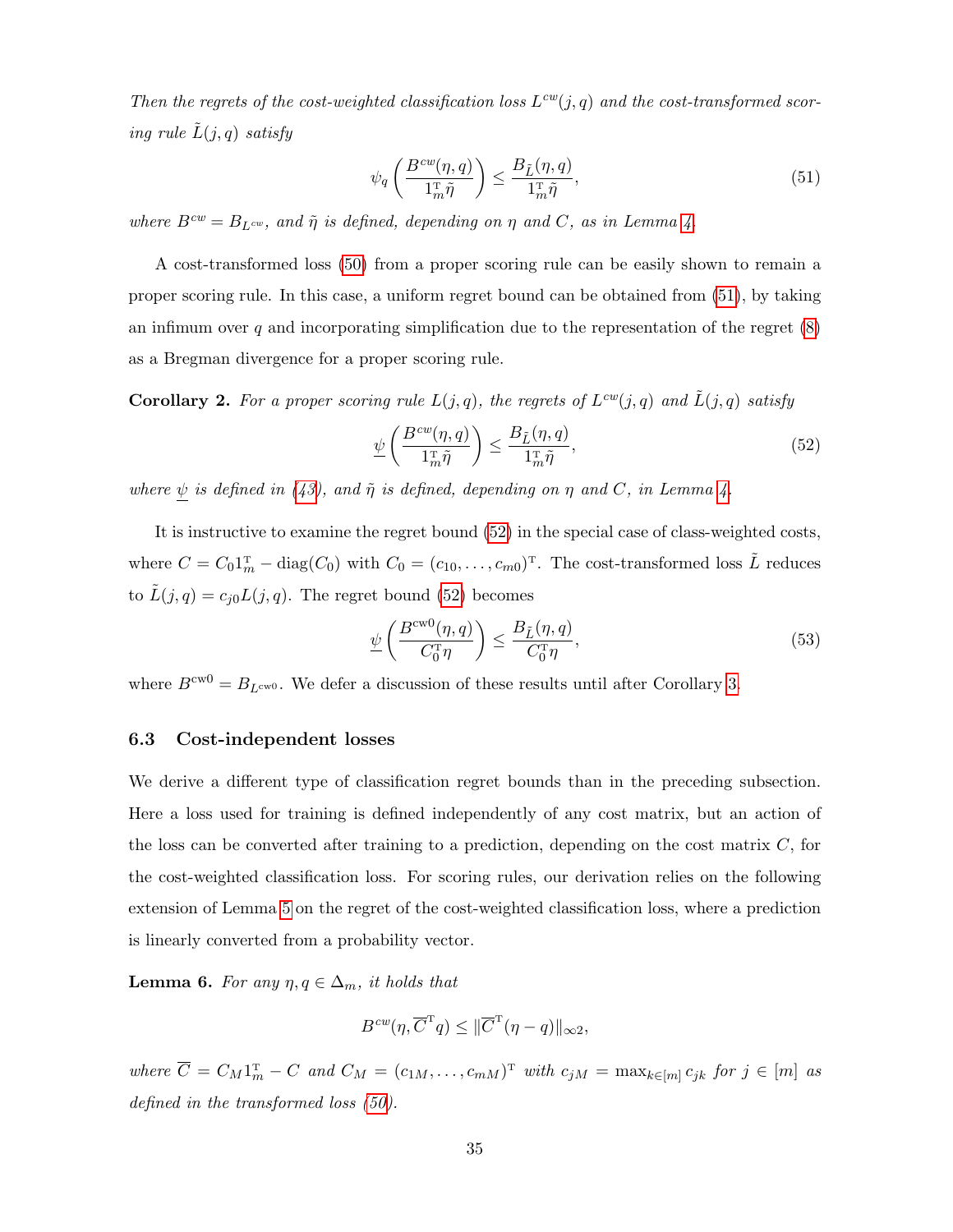By a similar argument as indicated by [\(40\)](#page-29-1), we obtain a regret bound which compares the regret of a scoring rule  $L(j, q)$  with that of the cost-weighted classification loss with a prediction depending on both  $q$  and  $C$  as in Lemma [6.](#page-35-0)

<span id="page-36-4"></span>**Proposition 12.** For a scoring rule  $L(j, q)$ , define a nondecreasing function  $\psi_q^C$ :

$$
\psi_q^C(t) = \inf_{\eta' \in \Delta_m : ||\overline{C}^{\mathrm{T}}(\eta' - q)||_{\infty 2} \ge t} B_L(\eta', q), \quad t \ge 0.
$$

Then the regrets of the cost-weighted classification loss  $L^{cw}(j, \overline{C}^T q)$  and the scoring rule  $L(j, q)$ satisfy

<span id="page-36-1"></span>
$$
\psi_q^C\left(B^{cw}(\eta, \overline{C}^T q)\right) \le B_L(\eta, q). \tag{54}
$$

For a *proper* scoring rule  $L(j, q)$ , the regret bound [\(54\)](#page-36-1) can be strengthened (see the Supplement for a proof) such that for each  $w \in \mathcal{W}_{\eta,q}$ ,

<span id="page-36-2"></span>
$$
\psi_{q^w}^C \left( B^{\text{cw}}(\eta, \overline{C}^{\text{T}} q) \right) \leq B_L(\eta, q), \tag{55}
$$

where  $q^w = (1 - w)\eta + wq$  and

$$
\mathcal{W}_{\eta,q} = \left\{ w \in [0,1] : \overline{C}_k^{\mathrm{T}} q^w = \max_j (\overline{C}_j^{\mathrm{T}} q^w) \text{ for } k = \operatorname{argmax}_j (\overline{C}_j^{\mathrm{T}} q) \right\} \ni 1.
$$

By definition,  $w \in \mathcal{W}_{\eta,q}$  means that using  $q^w$  yields the same classification as using q. Moreover, a uniform regret bound can be obtained from [\(55\)](#page-36-2) by minimizing over  $q^w$  with  $w \in \mathcal{W}_{\eta,q}$  such that  $\max_{j \in [m]} \overline{C}_j^{\mathrm{T}} q^w \leq 1_m^{\mathrm{T}} \overline{C}^{\mathrm{T}} q^w / 2.$ 

<span id="page-36-0"></span>**Corollary 3.** For a proper scoring rule  $L(j, q)$ , define

$$
\underline{\psi}^C(t)=\inf_{\substack{\eta',q'\in\Delta_m:\|\overline{C}^{\mathrm{T}}(\eta'-q')\|_{\infty^2}=t,\\ \max_{j\in[m]}(\overline{C}_j^{\mathrm{T}}q')\leq 1_m^{\mathrm{T}}\overline{C}^{\mathrm{T}}q'/2}}B_L(\eta',q'),\quad t\geq 0.
$$

Then the regrets of  $L^{cw}(j,\overline{C}^T q)$  and  $L(j,q)$  satisfy

<span id="page-36-3"></span>
$$
\underline{\psi}^C \left( B^{cw}(\eta, \overline{C}^T q) \right) \leq B_L(\eta, q). \tag{56}
$$

In the special case of class-weighted costs, corresponding to  $C = C_0 1_m^T - \text{diag}(C_0)$  with  $C_0 = (c_{10}, \ldots, c_{m0})^{\mathrm{T}}$ , define

$$
\underline{\psi}^{C_0}(t) = \inf_{\substack{\eta', q' \in \Delta_m : ||C_0 \circ (\eta' - q')||_{\infty 2} = t, \\ \max_{j \in [m]} (c_{j0} q'_j) \le C_0^T q'/2}} B_L(\eta', q'), \quad t \ge 0,
$$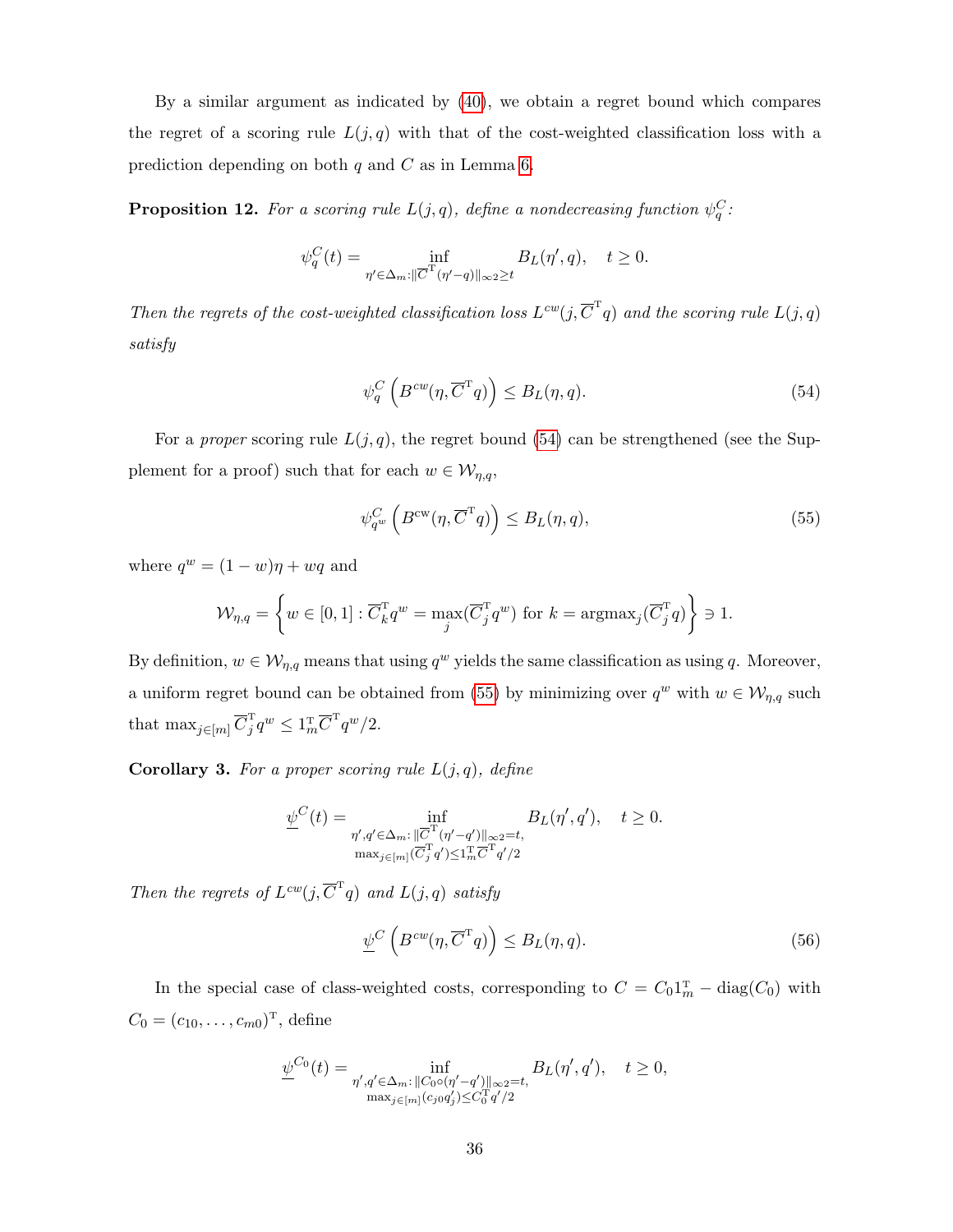where  $\circ$  denotes the component-wise product between two vectors. The regret bound [\(56\)](#page-36-3) for proper scoring rules reduces to

<span id="page-37-0"></span>
$$
\underline{\psi}^{C_0} \left( B^{\text{cw0}}(\eta, C_0 \circ q) \right) \leq B_L(\eta, q). \tag{57}
$$

It is interesting to compare the two regret bounds [\(53\)](#page-35-2) and [\(57\)](#page-37-0). On one hand, for the zero-one loss with  $C_0 = 1_m$ , both of these bounds lead to the regret bound [\(42\)](#page-31-1) discussed in Section [6.1.](#page-30-1) On the other hand, the two bounds [\(53\)](#page-35-2) and [\(57\)](#page-37-0) in general serve different purposes. The bound [\(53\)](#page-35-2) compares the regrets of the transformed scoring rule  $\tilde{L}$  depending on  $C_0$  and the classification loss  $L^{\text{cw0}}$  with the prediction always set to q. To use  $\tilde{L}$ , a different round of training is required for a different choice of  $C_0$ . The bound [\(57\)](#page-37-0) relates the regrets of the original scoring rule L, independent of  $C_0$ , and the classification loss  $L^{\text{cw}0}$  with the prediction defined as  $C_0 \circ q$ . Only one round of training is needed to determine q when using L, and then the prediction can be adjusted from  $q$  according to the choice of  $C_0$ . Hence the bound [\(57\)](#page-37-0) can be potentially more useful than [\(53\)](#page-35-2).

For binary classification with  $m = 2$ , the regret bound [\(57\)](#page-37-0) for proper scoring rules can be shown to recover Theorem 25 in [Reid and Williamson](#page-39-7) [\(2011\)](#page-39-7). For a *proper* scoring rule  $L(j, q)$ and any  $\eta, q \in \Delta_2$ , it holds that

<span id="page-37-1"></span>
$$
\min \left\{ \psi^{\text{RW}}(\delta), \psi^{\text{RW}}(-\delta) \right\} \le B_L(\eta, q), \tag{58}
$$

where  $\delta = B^{\text{cw0}}(\eta, C_0 \circ q), \psi^{\text{RW}}(\delta) = B_L^1((c_{20} + \delta)/(c_{10} + c_{20}), c_{20}/(c_{10} + c_{20}))$ , and  $B_L^1(\eta_1, q_1) =$  $B_L(\eta, q)$  with  $\eta = (\eta_1, \eta_2)^T$  and  $q = (q_1, q_2)^T$ , that is,  $B_L^1(\eta_1, q_1)$  is  $B_L(\eta, q)$  treated as a function of  $(\eta_1, q_1)$  only. See the Supplement for details.

# 7 Conclusion

In this article, we are mainly concerned with constructing losses and establishing corresponding regret bounds in multi-class settings. Various topics are of interest for further research. Large sample theory can be studied regarding estimation and approximation errors, similarly as in [Zhang](#page-40-2) [\(2004b\)](#page-40-2) and [Bartlett et al.](#page-38-2) [\(2006\)](#page-38-2), by taking advantage of our multi-class regret bounds. Computational algorithms need to be developed for implementing our new hinge-like losses and, in connection with boosting algorithms, for implementing composite losses based on new proper scoring rules. Numerical experiments are also desired to evaluate empirical performance of new methods.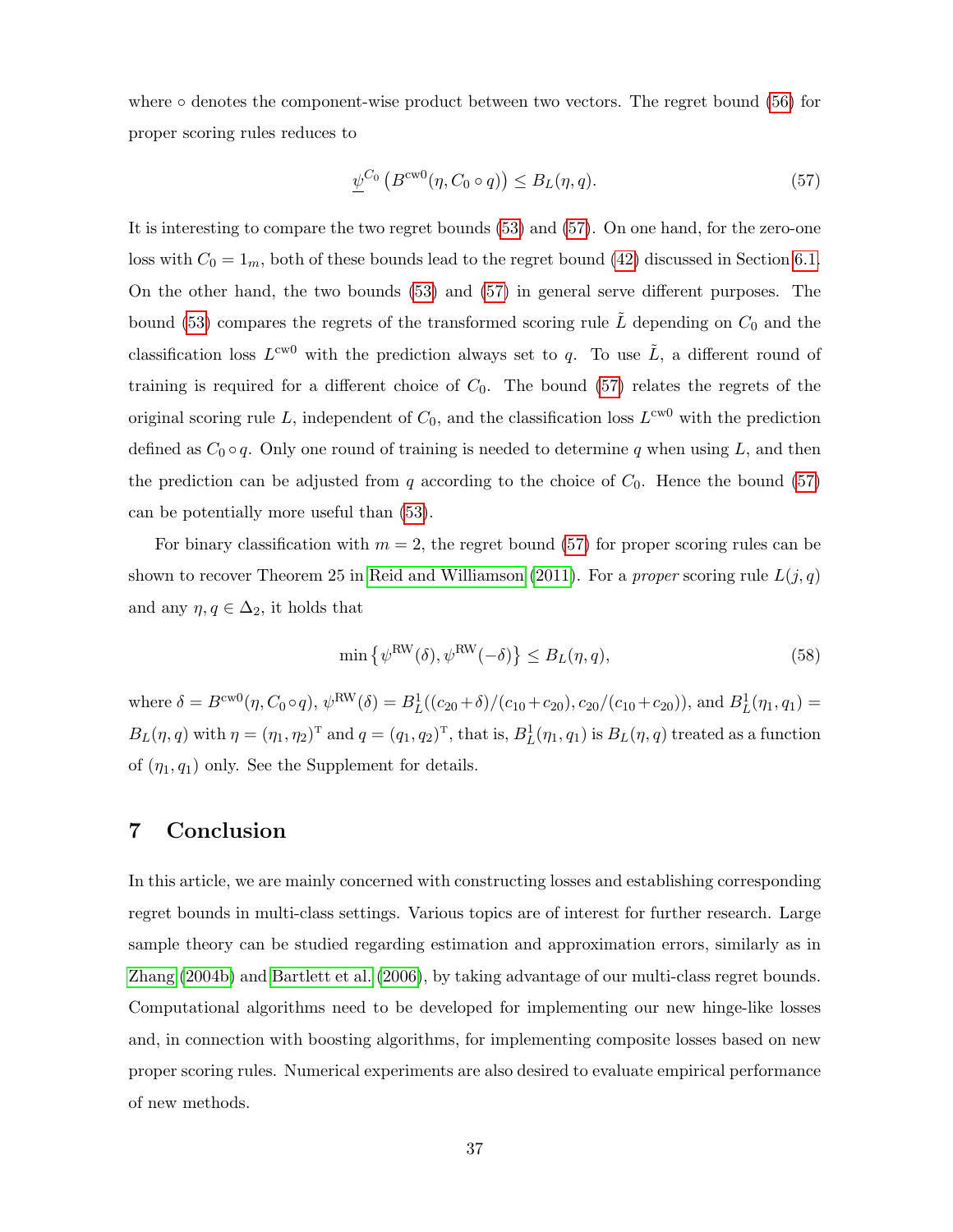# References

- <span id="page-38-13"></span>Agarwal, S. (2013), "Surrogate regret bounds for the area under the ROC curve via strongly proper losses," in Proceedings of the 26th Annual Conference on Learning Theory, pp. 338– 353.
- <span id="page-38-7"></span>Ali, S. M. and Silvey, S. D. (1966), "A general class of coefficients of divergence of one distribution from another," Journal of the Royal Statistical Society, Ser. B, 28, 131–142.
- <span id="page-38-2"></span>Bartlett, P. L., Jordan, M. I., and McAuliffe, J. D. (2006), "Convexity, classification, and risk bounds," Journal of the American Statistical Association, 101, 138–156.
- <span id="page-38-14"></span>Bot, R. I. and Wanka, G. (2008), "The conjugate of the pointwise maximum of two convex functions revisited," Journal of Global Optimization, 41, 625–632.
- <span id="page-38-9"></span><span id="page-38-1"></span>Boyd, S. and Vandenberghe, L. (2004), Convex Optimization, Cambridge University Press.
- Buja, A., Stuetzle, W., and Shen, Y. (2005), "Loss functions for binary class probability estimation and classification: Structure and applications," Technical report, University of Pennsylvania.
- <span id="page-38-12"></span><span id="page-38-4"></span>Cover, T. M. and Thomas, J. A. (1991), Elements of Information Theory, Wiley.
- Crammer, K. and Singer, Y. (2001), "On the algorithmic implementation of multiclass kernelbased vector machines," Journal of Machine Learning Research, 2, 265–292.
- <span id="page-38-8"></span>Csiszár, I. (1967), "Information-type measures of difference of probability distributions and indirect observation," Studia Scientiarum Mathematicarum Hungarica, 2, 299–318.
- <span id="page-38-0"></span>DeGroot, M. H. (1962), "Uncertainty, information, and sequential experiments," Annals of Mathematical Statistics, 33, 404–419.
- <span id="page-38-3"></span>Duchi, J., Khosravi, K., and Ruan, F. (2018), "Multiclass classification, information, divergence and surrogate risk," Annals of Statistics, 46, 3246–3275.
- <span id="page-38-11"></span>Freund, Y. and Schapire, R. E. (1997), "A decision-theoretic generalization of on-line learning and an application to boosting," Journal of Computer and System Sciences, 55, 119–139.
- <span id="page-38-10"></span>Friedman, J., Hastie, T., and Tibshirani, R. (2000), "Additive logistic regression: a statistical view of boosting" (with discussion), Annals of Statistics, 28, 337–407.
- <span id="page-38-5"></span>García-García, D. and Williamson, R. C. (2012), "Divergences and risks for multiclass experiments," in Proceedings of the 25th Annual Conference on Learning Theory, pp. 28.1–28.20.
- <span id="page-38-6"></span>Gneiting, T. and Raftery, A. E. (2007), "Strictly proper scoring rules, prediction, and estima-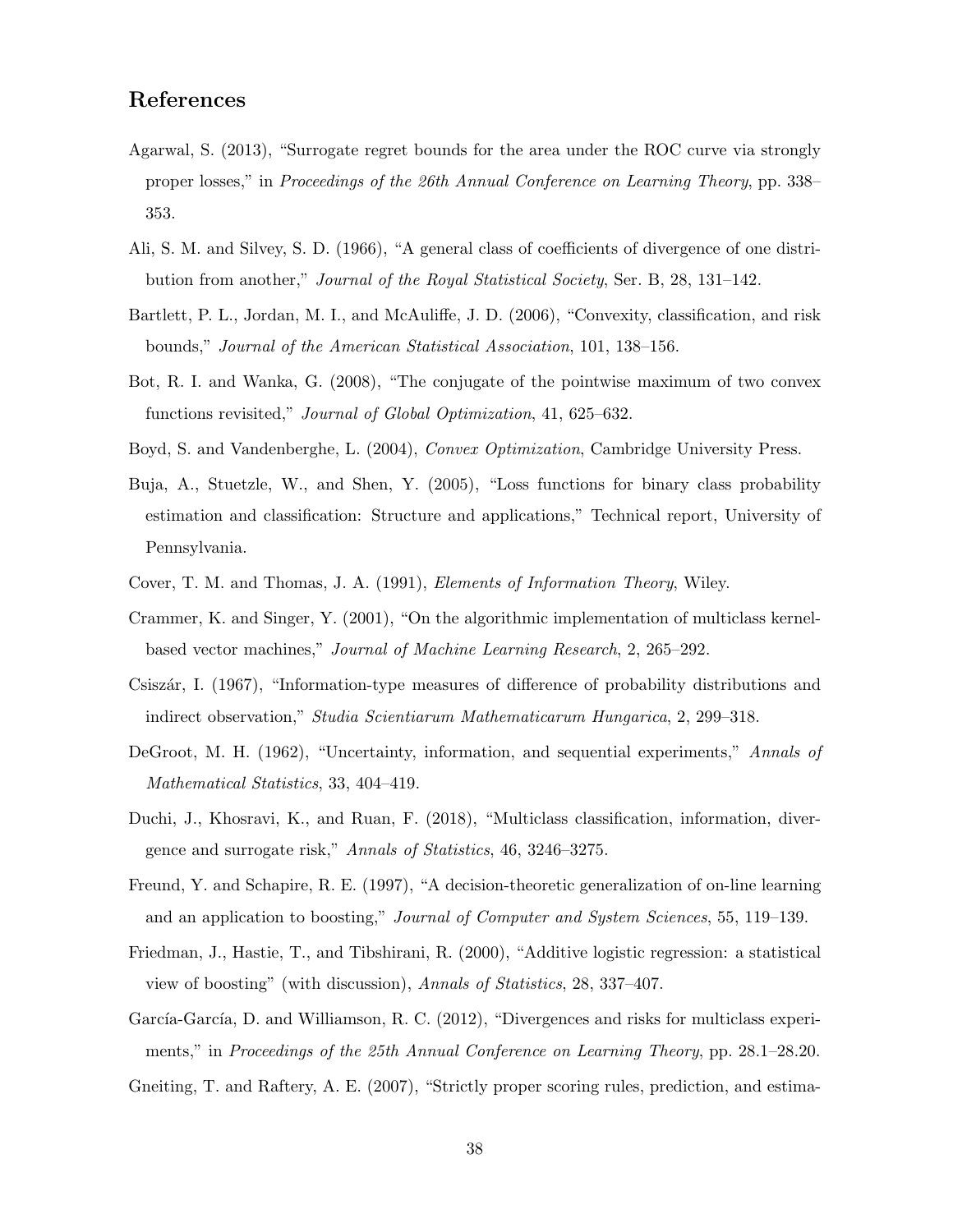tion," Journal of the American statistical Association, 102, 359–378.

- <span id="page-39-9"></span>Good, I. (1952), "Rational decisions," Journal of the Royal Statistical Society, Ser. B, 14, 107–114.
- <span id="page-39-12"></span>Good, I. (1971), Comment on "Measuring information and uncertainty" by Robert J. Buehler, in Foundations of Statistical Inference, eds. V.P. Godambe and D.A. Sprott, Holt, Rinehart and Winston, 337–339.
- <span id="page-39-10"></span>Goodfellow, I., Pouget-Abadie, J., Mirza, M., Xu, B., Warde-Farley, D., Ozair, S., Courville, A., and Bengio, Y. (2014), "Generative adversarial nets," in Advances in Neural Information Processing Systems 27, pp. 2672–2680.
- <span id="page-39-0"></span>Grünwald, P. D. and Dawid, A. P. (2004), "Game theory, maximum entropy, minimum discrepancy and robust Bayesian decision theory," Annals of Statistics, 32, 1367–1433.
- <span id="page-39-6"></span>Györfi, L. and Nemetz, T. (1978), "f-dissimilarity: A generalization of the affinity of several distributions," Annals of the Institute of Statistical Mathematics, 30, 105–113.
- <span id="page-39-4"></span>Lee, Y., Lin, Y., and Wahba, G. (2004), "Multicategory support vector machines: Theory and application to the classification of microarray data and satellite radiance data," Journal of the American Statistical Association, 99, 67–81.
- <span id="page-39-3"></span>Lin, Y. (2002), "Support vector machines and the Bayes rule in classification," Data Mining and Knowledge Discovery, 6, 259–275.
- <span id="page-39-2"></span>Mukherjee, I. and Schapire, R. E. (2013), "A theory of multiclass boosting," Journal of Machine Learning Research, 14, 437–497.
- <span id="page-39-5"></span>Nguyen, X., Wainwright, M. J., and Jordan, M. I. (2009), "On surrogate loss functions and f-divergences," Annals of Statistics, 37, 876–904.
- <span id="page-39-11"></span>Nowozin, S., Cseke, B., and Tomioka, R. (2016), "f-GAN: Training generative neural samplers using variational divergence minimization," in Advances in Neural Information Processing Systems 29, pp. 271–279.
- <span id="page-39-8"></span>Ramaswamy, H. G. and Agarwal, S. (2016), "Convex calibration dimension for multiclass loss matrices," Journal of Machine Learning Research, 17, 1–45.
- <span id="page-39-7"></span>Reid, M. D. and Williamson, R. C. (2011), "Information, divergence and risk for binary experiments," Journal of Machine Learning Research, 12, 731–817.
- <span id="page-39-1"></span>Savage, L. J. (1971), "Elicitation of personal probabilities and expectations," Journal of the American Statistical Association, 66, 783–801.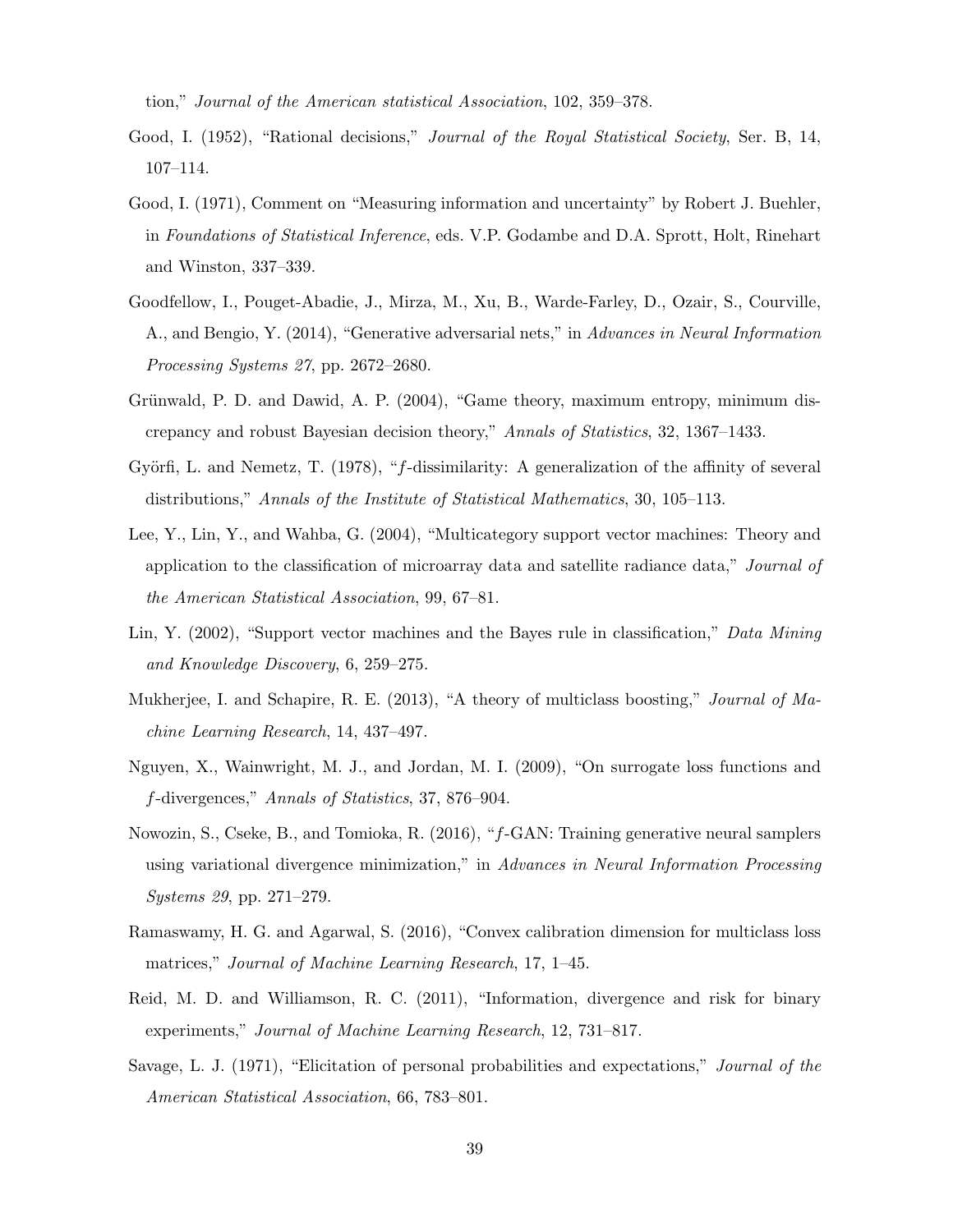- <span id="page-40-12"></span><span id="page-40-9"></span>Schapire, R. E. and Freund, Y. (2012), *Boosting: Foundations and Algorithms*, MIT Press.
- Schapire, R. E. and Singer, Y. (1999), "Improved boosting algorithms using confidence-rated predictions," Machine learning, 37, 297–336.
- <span id="page-40-8"></span>Schervish, M. J. (1989), "A general method for comparing probability assessors," Annals of Statistics, 17, 1856–1879.
- <span id="page-40-7"></span>Scott, C. (2012), "Calibrated asymmetric surrogate losses," *Electronic Journal of Statistics*, 6, 958–992.
- <span id="page-40-6"></span>Steinwart, I. (2007), "How to compare different loss functions and their risks," Constructive Approximation, 26, 225–287.
- <span id="page-40-10"></span>Tan, Z. (2020), "Regularized calibrated estimation of propensity scores with model misspecification and high-dimensional data," Biometrika, 107, 137–158.
- <span id="page-40-11"></span>Tan, Z., Song, Y., and Ou, Z. (2019), "Calibrated adversarial algorithms for generative modelling," Stat, 8, e224.
- <span id="page-40-5"></span>Tewari, A. and Bartlett, P. L. (2007), "On the consistency of multiclass classification methods," Journal of Machine Learning Research, 8, 1007–1025.
- <span id="page-40-3"></span>Weston, J. and Watkins, C. (1998), "Multi-class support vector machines," Technical report CSD-TR-98-04, Department of Computer Science, Royal Holloway College, University of London.
- <span id="page-40-0"></span>Williamson, R. C., Vernet, E., and Reid, M. D. (2016), "Composite multiclass losses," *Journal* of Machine Learning Research, 17, 7860–7911.
- <span id="page-40-4"></span>Zhang, T. (2004a), "Statistical analysis of some multi-category large margin classification methods," Journal of Machine Learning Research, 5, 1225–1251.
- <span id="page-40-2"></span>Zhang, T. (2004b), "Statistical behavior and consistency of classification methods based on convex risk minimization," Annals of Statistics, 32, 56–85.
- <span id="page-40-1"></span>Zou, H., Zhu, J., and Hastie, T. (2008), "New multicategory boosting algorithms based on multicategory Fisher-consistent losses," Annals of Applied Statistics, 2, 1290–1306.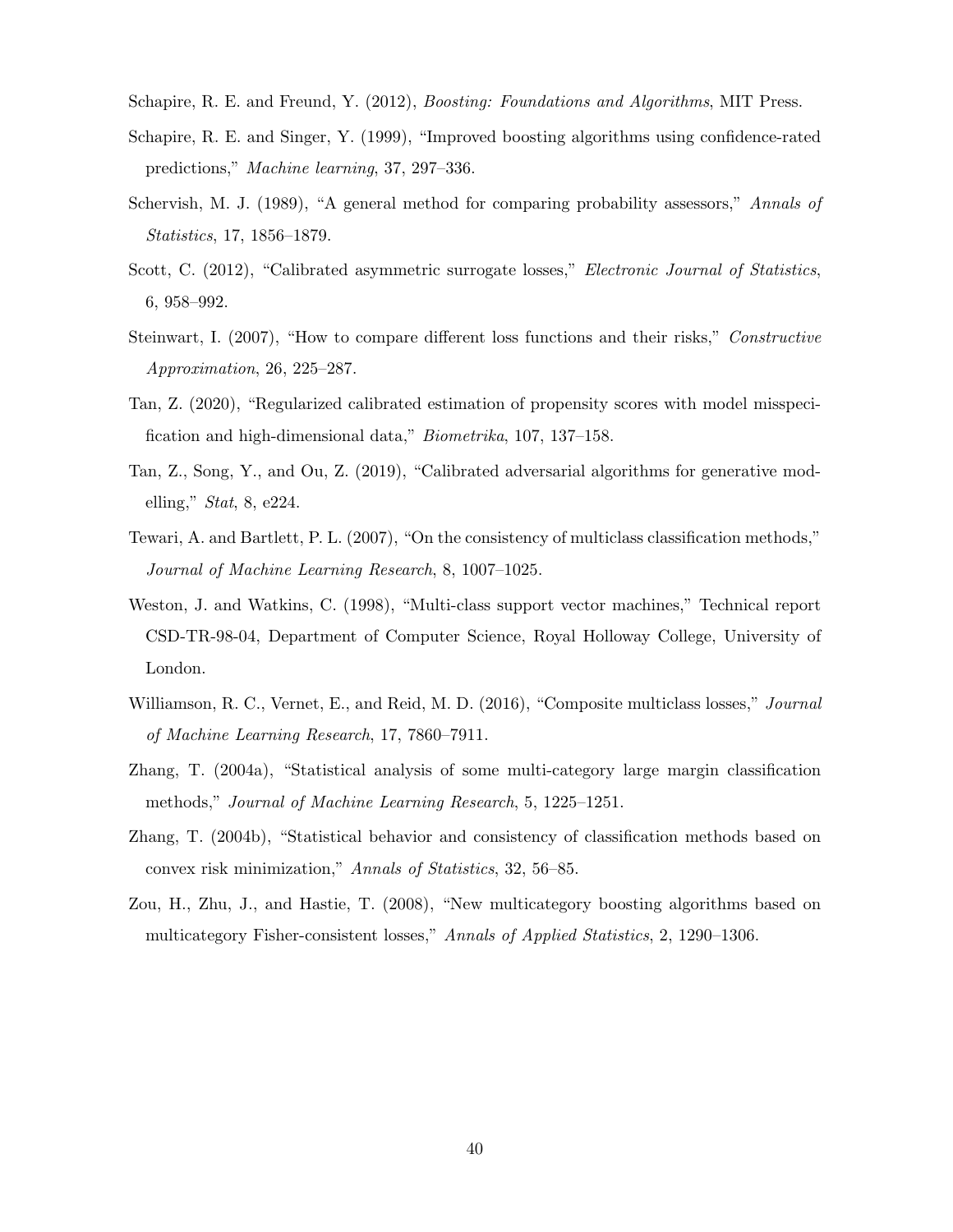# Supplementary Material for "On Loss Functions and Regret Bounds for Multi-category Classification"

Zhiqiang Tan and Xinwei Zhang

# I Technical details

## I.1 Preparation

For a convex function  $\psi$  defined on a convex domain  $\Omega$ , the Bregman divergence is defined as

$$
B_{\psi}(x, y) = \psi(x) - \psi(y) - (x - y)^{\mathrm{T}} \partial \psi(y),
$$

where  $\partial \psi$  is a sub-gradient of  $\psi$ . The symmetrized Bregman divergence is

$$
B_{\psi}(x, y) + B_{\psi}(y, x) = (y - x)^{\mathrm{T}} \{ \partial \psi(y) - \partial \psi(x) \}.
$$

The following lemma shows that the Bregman divergence is nondecreasing as the first (or second) argument, x or y, moves away from the other argument, y or x, along a straight line, while the second (or respectively first) argument remains fixed.

**Lemma S1.** For any  $x, y \in \Omega$  and  $w \in [0, 1]$ , we have

$$
B_{\psi}(x, y) \ge B_{\psi}(x^w, y),\tag{S1}
$$

$$
B_{\psi}(x, y) \ge B_{\psi}(x, x^w). \tag{S2}
$$

where  $x^w = (1 - w)x + wy$ .

**Proof.** If  $w = 0$  or 1, then [\(S1\)](#page-1-0) and [\(S2\)](#page-1-1) hold trivially. In the following, assume  $w \in (0, 1)$ . To show [\(S1\)](#page-1-0), direct calculation yields

$$
B_{\psi}(x, y) - B_{\psi}(x^w, y) = \psi(x) - \psi(x^w) - (x - x^w)^T \partial \psi(y)
$$
  
= 
$$
B_{\psi}(x, x^w) + (x - x^w)^T \{\partial \psi(x^w) - \partial \psi(y)\}
$$
  
= 
$$
B_{\psi}(x, x^w) + \frac{w}{1 - w}(x^w - y)^T \{\partial \psi(x^w) - \partial \psi(y)\}.
$$

Hence [\(S1\)](#page-1-0) follows because  $(x^w - y)^T \{ \partial \psi(x^w) - \partial \psi(y) \}$  is the symmetrized Bregman divergence between  $x^w$  and  $y$ . From the preceding equations, we see

$$
B_{\psi}(x, y) - B_{\psi}(x, x^{w}) = B_{\psi}(x^{w}, y) + \frac{w}{1 - w}(x^{w} - y)^{T} \{ \partial \psi(x^{w}) - \partial \psi(y) \}.
$$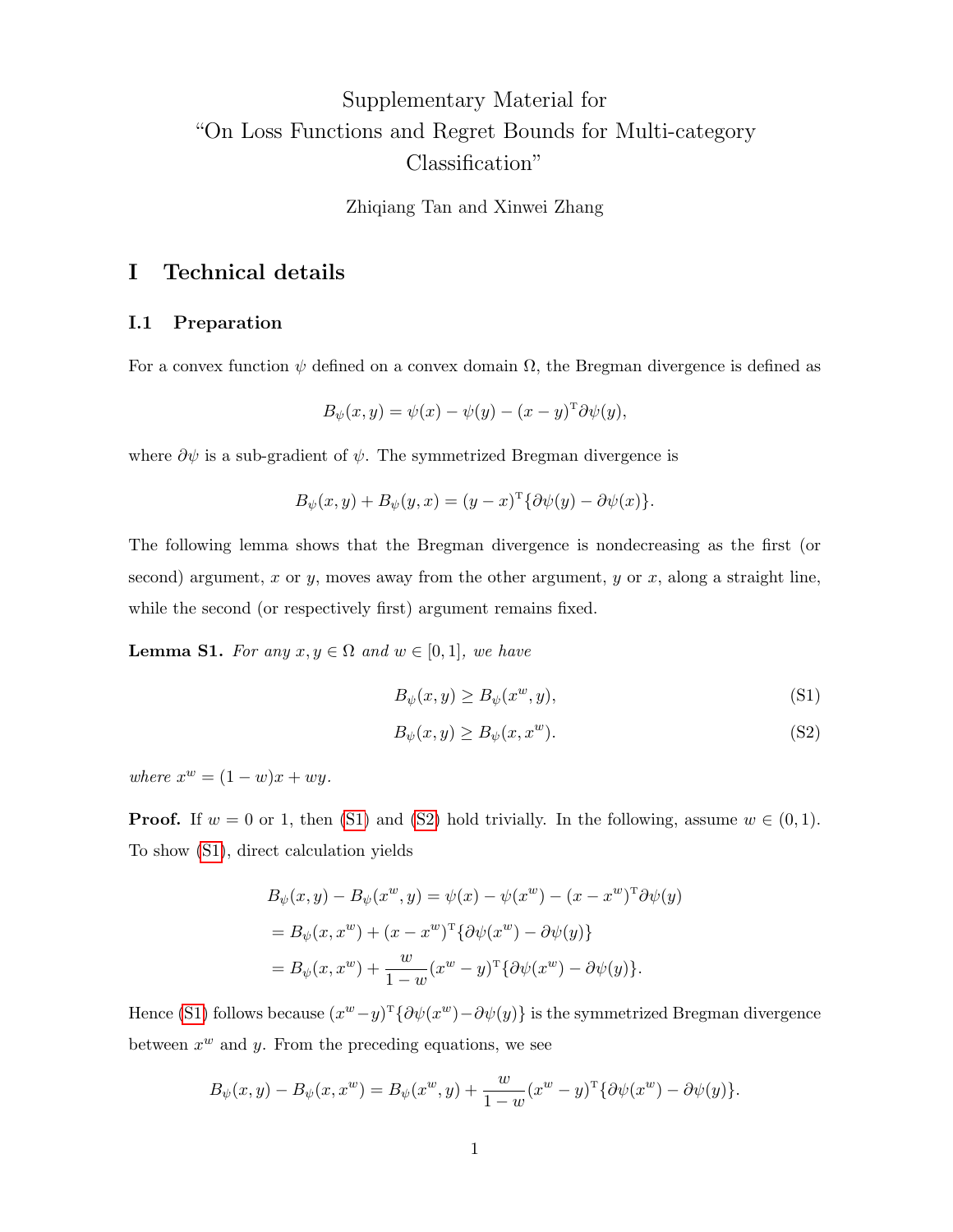Hence [\(S2\)](#page-1-1) follows because  $(x^w - y)^T {\partial \psi(x^w) - \partial \psi(y)} \ge 0$  again.

## I.2 Proofs of results in Section [3](#page-9-2)

**Proof of Proposition [2.](#page-12-0)** Denote by  $\partial^{\dagger} f$  the set of all sub-gradients of f. For any  $u \in \overline{\mathbb{R}}_+^{m-1}$ + and  $s = \partial f(u) \in \partial^{\dagger} f(u)$ , Fenchel's conjugacy property implies that  $f^*(s) = u^{\mathrm{T}} s - f(u)$  and hence  $s \in \text{dom}(f^*)$ . Moreover, we have

$$
\sum_{j=1}^{m} \eta_j L_{f2}(j, u) = \sum_{j=1}^{m-1} \eta_j(-\partial_j f(u)) + \eta_m(u^{\mathrm{T}} \partial f(u) - f(u))
$$
  
= 
$$
\sum_{j=1}^{m-1} (-\eta_j s_j) + \eta_m f^*(s) = \sum_{j=1}^{m} \eta_j L_f(j, s).
$$

Therefore,

$$
\inf_{u \in \overline{\mathbb{R}}_+^{m-1}} \left\{ \sum_{j=1}^m \eta_j L_{f2}(j, u) \right\} \ge \inf_{s \in \text{dom}(f^*)} \left\{ \sum_{j=1}^m \eta_j L_f(j, s) \right\} = H_f(\eta).
$$

Next, we show the reverse inequality. For any  $\eta \in \Delta_m$ , denote  $u^{\eta} = (\eta_1/\eta_m, \ldots, \eta_{m-1}/\eta_m)^T$ and  $s^{\eta} = \partial f(u^{\eta}) \in \partial^{\dagger} f(u^{\eta})$ . Then

$$
H_f(\eta) = -\eta_m f(u^{\eta}) = -\eta_m \left\{ \sum_{j=1}^{m-1} u_j^{\eta} s_j^{\eta} - f^*(s^{\eta}) \right\}
$$
  
= 
$$
\sum_{j=1}^{m-1} (-\eta_j s_j^{\eta}) + \eta_m f^*(s^{\eta}) = \sum_{j=1}^{m-1} \eta_j (-\partial_j f(u^{\eta})) + \eta_m (u^{\eta \tau} \partial f(u^{\eta}) - f(u^{\eta})),
$$

where Fenchel's conjugacy property,  $u^{\eta T} s^{\eta} = f(u^{\eta}) + f^*(s^{\eta})$ , is used in the last equalities on the first and second lines. Hence  $H_f(\eta) \geq \inf_{u \in \overline{\mathbb{R}}_+^{m-1}} \{\sum_{j=1}^m \eta_j L_{f2}(j, u)\}.$ 

**Proof of equation [\(19\)](#page-13-1).** By definition,  $H_f(q) = -q_m f(q_1/q_m, \ldots, q_{m-1}/q_m)$ . The subgradient of  $-H_f$  can be calculated as

$$
-\partial_j H_f(q_1,\ldots,q_m) = \begin{cases} \partial_j f(u^q), & \text{if } j \in [m-1], \\ f(u^q) - \sum_{j=1}^{m-1} \frac{q_j}{q_m} \partial_j f(u^q), & \text{if } j = m, \end{cases}
$$

where  $u^q = (q_1/q_m, \ldots, q_{m-1}/q_m)^T$ . Substituting these expressions into  $H_f(q) - \sum_{j=1}^m (q_j -$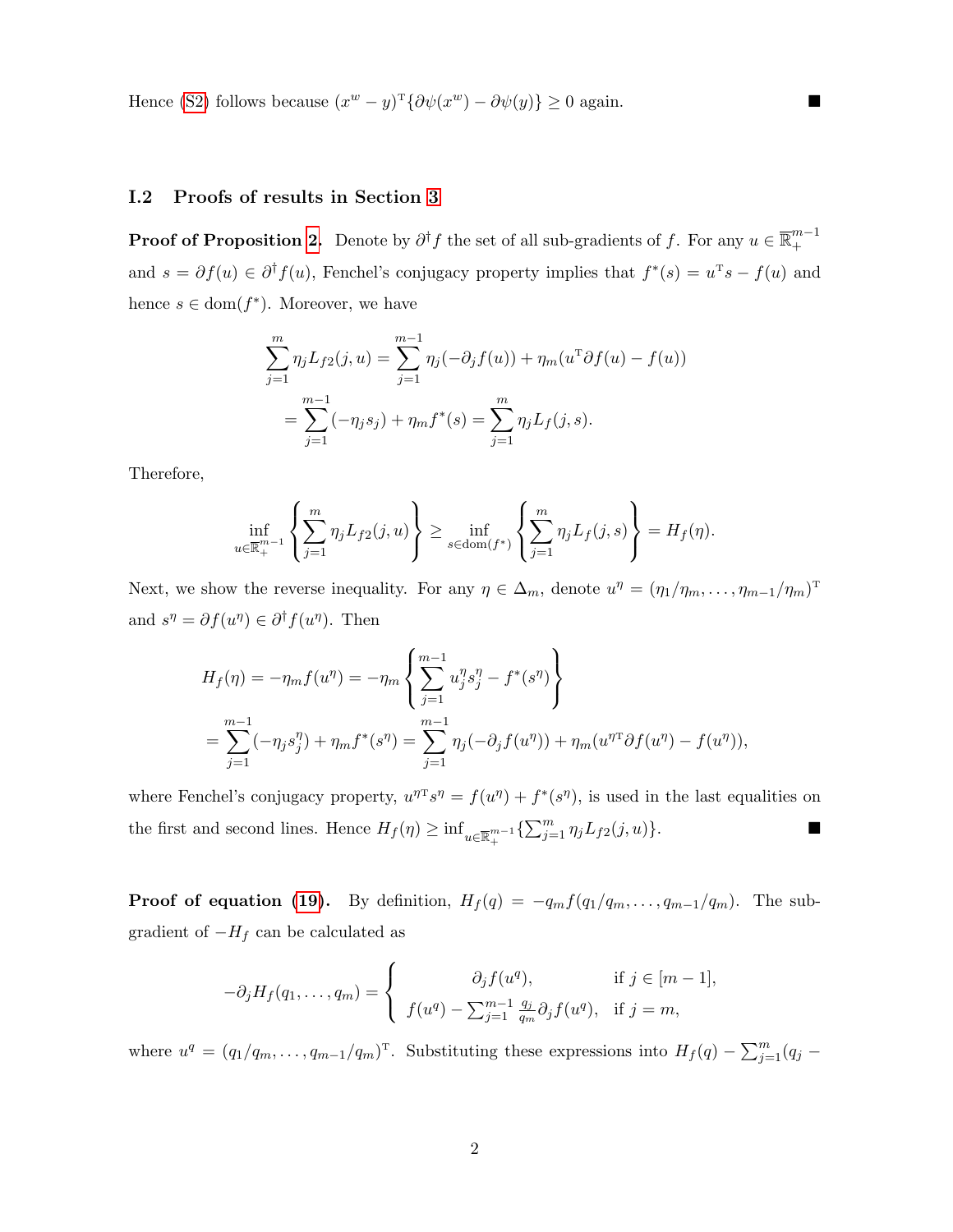$\eta_j$ ) $\partial_j H_f(q)$  yields the second equality in Eq. [\(19\)](#page-13-1):

$$
H_f(q) - \sum_{j=1}^m (q_j - \eta_j) \partial_j H_f(q)
$$
  
=  $-q_m f(u^q) + \sum_{j=1}^{m-1} (q_j - \eta_j) \partial_j f(u^q) + (q_m - \eta_m) \left\{ f(u^q) - \sum_{j=1}^{m-1} \frac{q_j}{q_m} \partial_j f(u^q) \right\}$   
=  $- \sum_{j=1}^{m-1} \eta_j \partial_j f(u^q) + \eta_m \left\{ -f(u^q) + \sum_{j=1}^{m-1} \frac{q_j}{q_m} \partial_j f(u^q) \right\}.$ 

▅

#### I.3 Proofs of results in Section [4](#page-14-0)

Proof of equation [\(23\)](#page-16-0). By manipulating the summation, we have

$$
L_{f_0}^{\text{pw},s}(j,q) = \sum_{l,k \in [m], k \neq l} \left[ -\mathbb{1}_k(j)\partial f_0(\frac{q_k}{q_l}) + \mathbb{1}_l(j) \left\{ \frac{q_k}{q_l} \partial f_0(\frac{q_k}{q_l}) - f_0(\frac{q_k}{q_l}) \right\} \right]
$$
  
= 
$$
\sum_{l \in [m]} \sum_{k \in [m], k \neq l} \left\{ -\mathbb{1}_k(j)\partial f_0(\frac{q_k}{q_l}) \right\} + \sum_{k \in [m]} \sum_{l \in [m], l \neq k} \mathbb{1}_l(j) \left\{ \frac{q_k}{q_l} \partial f_0(\frac{q_k}{q_l}) - f_0(\frac{q_k}{q_l}) \right\}
$$
  
= 
$$
\sum_{l \in [m], j \neq l} \left\{ -\partial f_0(\frac{q_j}{q_l}) \right\} + \sum_{k \in [m], j \neq k} \left\{ \frac{q_k}{q_j} \partial f_0(\frac{q_k}{q_j}) - f_0(\frac{q_k}{q_j}) \right\},
$$

which yields the desired result.

**Convexity of two-class composite losses.** Consider a logistic link  $q^{h_0} = (q_1^{h_0}, q_2^{h_0})^T$ , where  $q_1^{h_0} = \{1 + \exp(-h_0)\}^{-1}$  or equivalently  $q_1^{h_0}/q_2^{h_0} = \exp(h_0)$ . Then it can be easily shown that the three composite losses,  $L_{\ell}(j, q^{h_0})$ ,  $L_{e}(j, q^{h_0})$ , and  $L_{c}(j, q^{h_0})$ , are convex in  $h_0$ , with the following gradients:

$$
\frac{\mathrm{d}}{\mathrm{d}h_0} L_\ell(j, q^{h_0}) = -\left\{ \mathbb{1}_1(j) - q_1^{h_0} \right\},\
$$
  

$$
\frac{\mathrm{d}}{\mathrm{d}h_0} L_e(j, q^{h_0}) = -\left\{ \mathbb{1}_1(j) - q_1^{h_0} \right\} (q_2^{h_0} q_1^{h_0})^{-1/2},\
$$
  

$$
\frac{\mathrm{d}}{\mathrm{d}h_0} L_c(j, q^{h_0}) = -\left\{ \mathbb{1}_1(j)/q_1^{h_0} - 1 \right\}/2.
$$

The corresponding weight functions are in the Beta family,  $w(q_1) = 2^{\nu_1 + \nu_2} q_1^{\nu_1 - 1} q_2^{\nu_2 - 1}$ , with  $(\nu_1, \nu_2) = (0, 0), (-1/2, -1/2)$  and  $(-1, 0)$  respectively. As discussed in [Buja et al.](#page-38-1) [\(2005,](#page-38-1) Section 15), a proper scoring rule with a logistic link and  $w(q_1)$  in the Beta family is convex in  $h_0$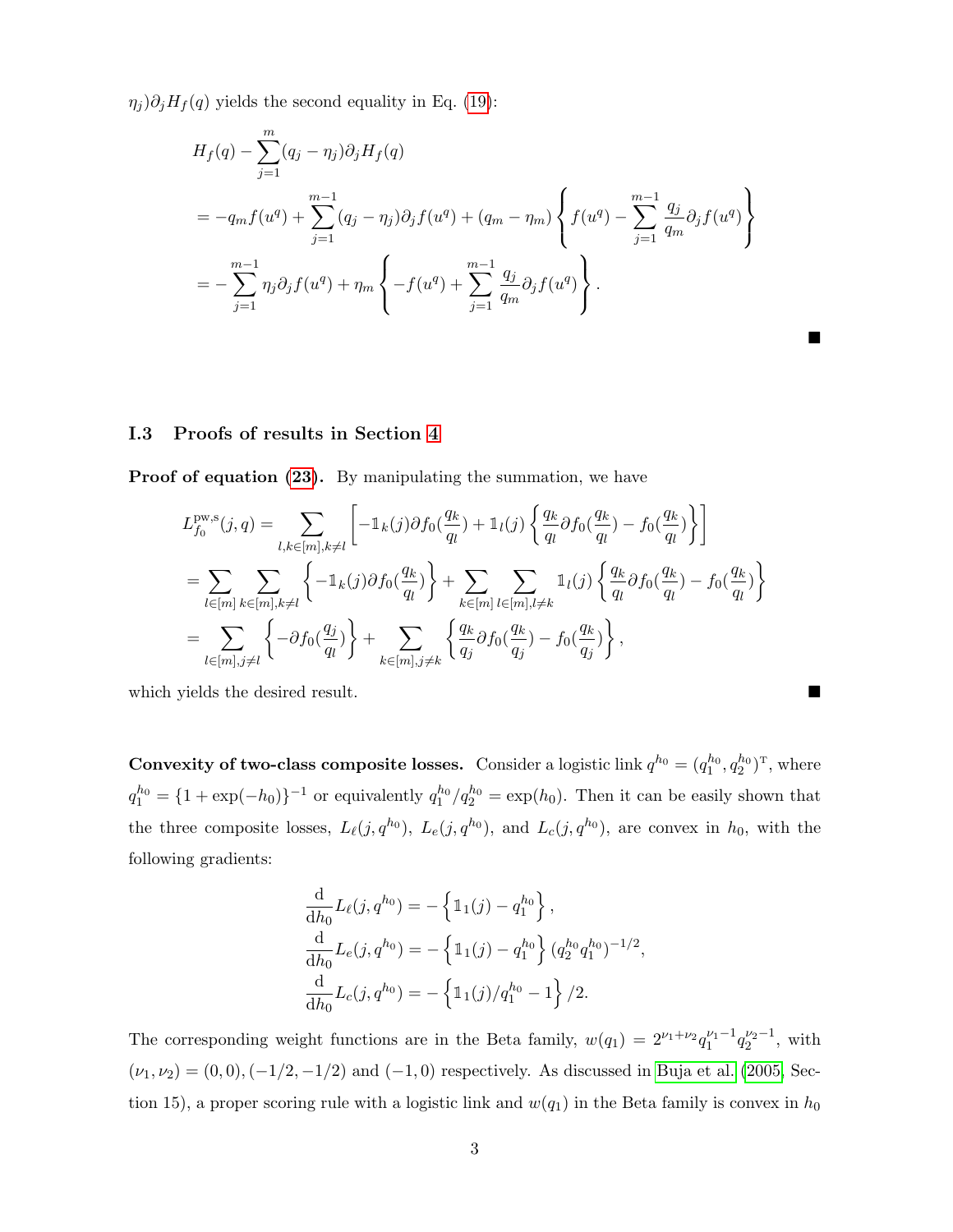if and only if  $\nu_1, \nu_2 \in [-1, 0]$ . Hence the likelihood and calibration losses are at the boundary of achieving convexity in  $h_0$ .

Proof of Proposition [4.](#page-17-1) The scoring rules are obtained directly from Proposition 3. First, we show the three limits of  $H_\beta$  for  $\beta = 0, 1, \infty$ .

(*i*) Rewrite  $H_\beta(q)$  as

$$
H_{\beta}(q) = \frac{\exp\{\frac{1}{\beta}\log(1+\frac{\sum_{j=1}^{m}(q_j^{\beta}-1)}{m})\} - m^{-\frac{1}{\beta}}}{m^{-1} - m^{-\frac{1}{\beta}}}.
$$

Using  $\log(1 + x)/x \to 1$  as  $x \to 0$ , we have

$$
\lim_{\beta \to 0+} H_{\beta}(q) = \lim_{\beta \to 0+} \frac{\exp\left\{ \frac{\sum_{j=1}^m (q_j^{\beta} - 1)}{\beta m} \right\} - m^{-\frac{1}{\beta}}}{m^{-1} - m^{-\frac{1}{\beta}}} = m \left( \prod_{j=1}^m q_j \right)^{\frac{1}{m}},
$$

where the last step holds because  $\lim_{\beta \to 0+} (q_j^{\beta} - 1)/\beta = \log q_j$  by L'Hopital's rule.

(*iii*) Rewrite  $H_\beta(q)$  as

$$
H_{\beta}(q) = \frac{\exp\{\frac{1}{\beta}\log(\sum_{j=1}^{m} q_j^{\beta})\} - 1}{\exp\{(\frac{1}{\beta} - 1)\log m\} - 1}.
$$

Using  $(e^x - 1)/x \to 1$  as  $x \to 0$ , we obtain

$$
\lim_{\beta \to 1} H_{\beta}(q) = \lim_{\beta \to 1} \frac{\log(\sum_{j=1}^{m} q_j^{\beta})}{(1 - \beta) \log m}.
$$

Applying L'Hopital's rule yields

$$
\lim_{\beta \to 1} H_{\beta}(q) = \lim_{\beta \to 1} \frac{-\sum_{j=1}^{m} q_j^{\beta} \log q_j}{(\log m)(q_1^{\beta} + \cdots + q_m^{\beta})} = \frac{-\sum_{j=1}^{m} q_j \log q_j}{\log m}.
$$

(*iv*) The result follows from the standard limit of  $L^p$ -norm,  $\lim_{p\to\infty} ||x||_p = ||x||_{\infty}$ , where  $||x||_p = \left(\sum_{j=1}^m |x_j|^p\right)^{1/p}$  and  $||x||_{\infty} = \max_{j \in [m]} |x_j|$  for  $x \in \mathbb{R}^m$ .

Finally, we show that the composite loss  $L^r_\beta(j, q^h)$  is convex in h for  $\beta \in [0, 1]$ . The case  $\beta = 0$  or 1 can be verified directly, corresponding to the simultaneous exponential or likelihood composite loss. For  $\beta \in (0,1)$ , the unscaled composite loss  $L_{\beta}(j, q^h)$  is

$$
L_{\beta}(j,q^h) = \left\{1 + \sum_{i \neq j} \exp(\beta(h_i - h_j))\right\}^{\frac{1}{\beta} - 1}.
$$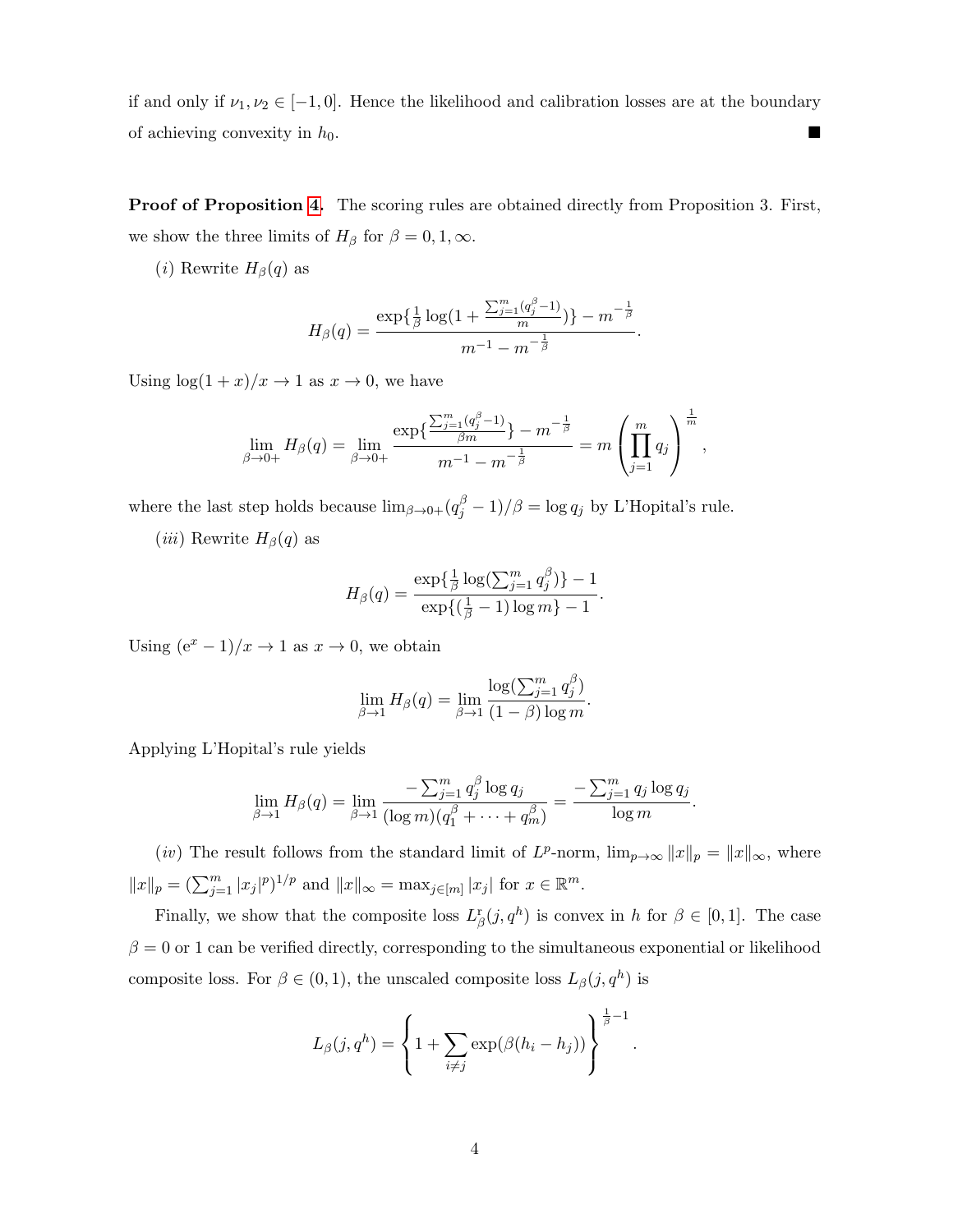It suffices to show that for  $\beta \in (0,1)$ , the function

$$
g(x) = \left\{ 1 + \sum_{i=1}^{m-1} \exp(\beta x_i) \right\}^{\frac{1}{\beta} - 1}
$$

is convex in  $x \in \mathbb{R}^{m-1}$ . Rewrite  $g(x)$  as

$$
g(x) = \exp\left[\left(\frac{1}{\beta} - 1\right) \log \left\{1 + \sum_{i=1}^{m-1} \exp(\beta x_i)\right\}\right].
$$

Note that  $\log\{1 + \sum_{i=1}^{m-1} \exp(\beta x_i)\}\$ is convex in x [\(Boyd and Vandenberghe, 2004,](#page-38-9) Example 3.14). The convexity of  $g(x)$  follows by the scalar composition rule in [Boyd and Vanden](#page-38-9)[berghe](#page-38-9) [\(2004,](#page-38-9) Section 3.2.4).

## I.4 Proofs of results in Sections [5.1–](#page-19-2)[5.2](#page-24-1)

**Proof of Lemma [2.](#page-20-1)** Note that  $f^{\text{cw}}(t) = \max_{k \in [m]} (-C_k^{\text{T}}\tilde{t})$ , that is, the maximum of m functions  $-C_1^{\text{T}}\tilde{t}$ , ...,  $-C_m^{\text{T}}\tilde{t}$ . By a direct extension of Eq. (1) in [Bot and Wanka](#page-38-14) [\(2008\)](#page-38-14) to allow multiple functions, we have

$$
f^{\text{cw}*}(s) = \min_{\lambda \in \Delta_m} f_{\lambda}^*(s),
$$

where  $f_{\lambda} = -(C\lambda)^{\mathrm{T}}\tilde{t}$ . For each  $\lambda \in \Delta_m$ , direct calculation yields

$$
f_{\lambda}^*(s) = \sup_{t \in \mathbb{R}^{m-1}_+} \left\{ st + (C\lambda)^{\mathrm{T}} \tilde{t} \right\} = \begin{cases} (C\lambda)_m, & \text{if } s_j \leq -(C\lambda)_j, j \in [m-1], \\ \infty, & \text{otherwise.} \end{cases}
$$

The desired result then follows.

**Proof of Lemma [3.](#page-20-0)** We need to show that for  $\eta \in \Delta_m$ ,

$$
H^{\text{cw}}(\eta) = \inf_{\lambda \in \Delta_m} \left\{ \sum_{j=1}^{m-1} \eta_j(C\lambda)_j + \eta_m(C\lambda)_m \right\}.
$$

Although this can be directly established, we give a proof based on Proposition [1.](#page-11-0) In fact, applying Proposition [1](#page-11-0) with  $f = f^{\text{cw}}$  yields

$$
H^{\text{cw}}(\eta) = \inf_{s \in \text{dom}(f^{\text{cw}*})} \left\{ \sum_{j=1}^{m-1} \eta_j(-s_j) + \eta_m f^{\text{cw}*}(s) \right\}
$$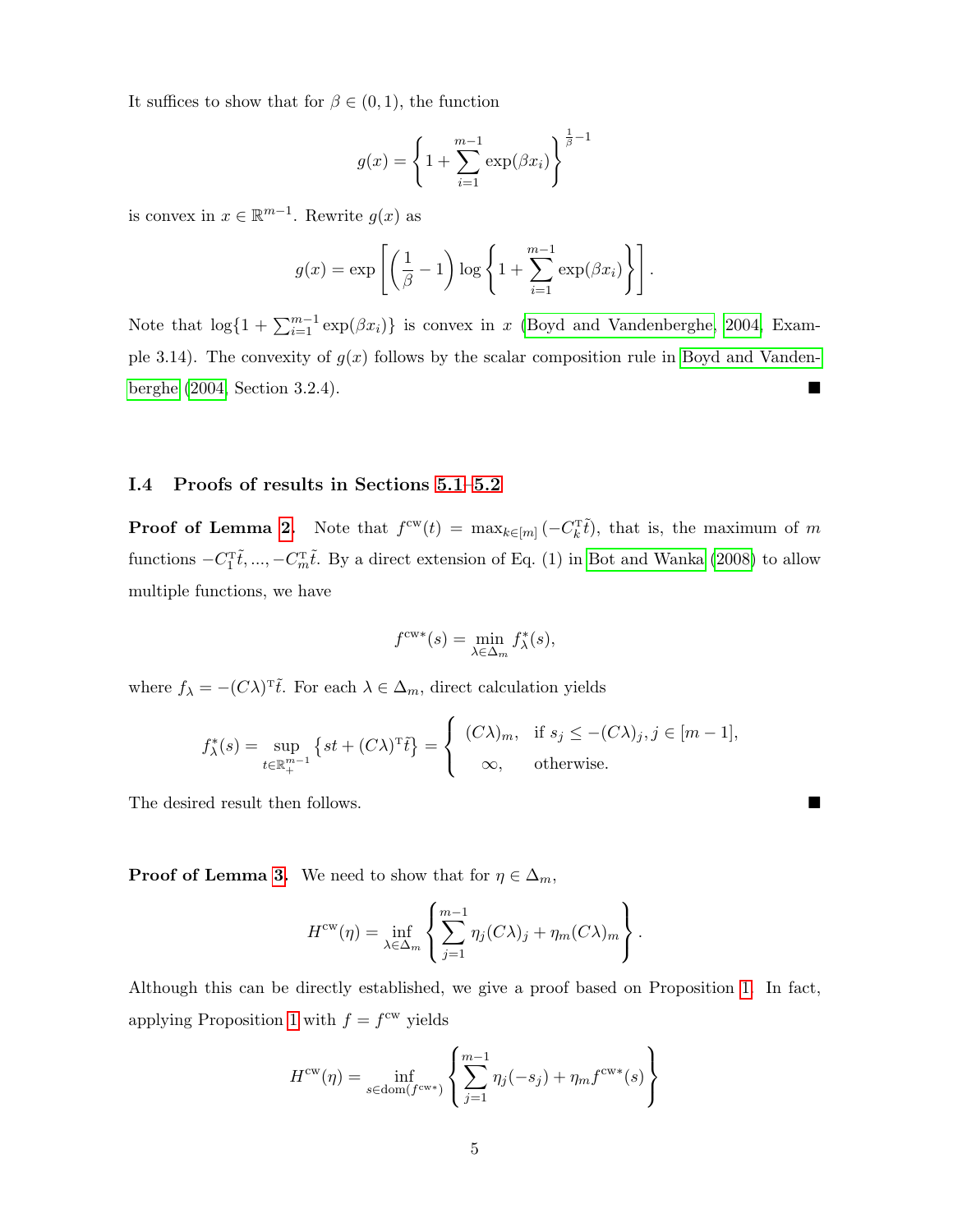For each  $s \in \text{dom}(f^{\text{cw}*})$ , there exists some  $\lambda^s \in \Delta_m$  such that  $s_j \leq -(C\lambda^s)_j, j \in [m-1]$  and hence by Lemma [2,](#page-20-1)

$$
\sum_{j=1}^{m-1} \eta_j(-s_j) + \eta_m f^{cw*}(s) \ge \sum_{j=1}^{m-1} \eta_j(C\lambda^s)_j + \eta_m(C\lambda^s)_m.
$$

Therefore,

$$
H^{\text{cw}}(\eta) \ge \inf_{\lambda \in \Delta_m} \left\{ \sum_{j=1}^{m-1} \eta_j(C\lambda)_j + \eta_m(C\lambda)_m \right\}.
$$

The reverse inequality can be obtained by using the fact that for each  $\lambda \in \Delta_m$ , the vector  $s^{\lambda}$ is contained in dom( $f^{\text{cw}*}$ ) with  $s_j^{\lambda} = -(C\lambda)_j$ .

**Proof of Proposition [5.](#page-21-0)** We need to show that for  $\eta \in \Delta_m$ ,

<span id="page-46-0"></span>
$$
H^{\text{cw}}(\eta) = \inf_{\tau \in \mathbb{R}^{m-1}} \left\{ \sum_{j=1}^{m} \eta_j L^{\text{cw3}}(j, \tau) \right\}.
$$
 (S3)

In fact, Lemma [3](#page-20-0) implies that for  $\eta \in \Delta_m$ ,

<span id="page-46-1"></span>
$$
H^{\text{cw}}(\eta) = \inf_{\lambda \in \Delta_m} \left\{ \sum_{j=1}^m \eta_j L^{\text{cw2}}(j, \lambda) \right\},\,
$$

where by definition

$$
L^{cw2}(j,\lambda) = \begin{cases} (C\lambda)_j = c_{jm}\lambda_m + \sum_{k \in [m-1], k \neq j} c_{jk}\lambda_k, & \text{if } j \in [m-1],\\ (C\lambda)_m = \sum_{k \in [m-1]} c_{mk}\lambda_k, & \text{if } j = m,\end{cases}
$$
(S4)

It suffices to show that

- (i)  $L^{cw3}$  is an extension of  $L^{cw2}$  from  $\Delta_m$  to  $\mathbb{R}^{m-1}$ , and
- (ii) the minimum in [\(S3\)](#page-46-0) is achieved at  $\tau \in \mathbb{R}^{m-1}$  such that  $\tilde{\tau} \in \Delta_m$ , where  $\tilde{\tau} = (\tau_1, \ldots, \tau_{m-1}, 1-\tau_m)$  $\sum_{k=1}^{m-1} \tau_k$ <sup>T</sup>.

For the extension in (i),  $L^{cw2}(j,\lambda)$  is considered a function of j and  $(\lambda_1,\ldots,\lambda_{m-1})^T$ , with  $\lambda_m = 1 - \sum_{j=1}^{m-1} \lambda_j$ , such that  $\lambda \in \Delta_m$ .

Result (i) is immediate by comparison of [\(30\)](#page-21-2) with [\(S4\)](#page-46-1). For any  $\tau \in \mathbb{R}^{m-1}$  such that  $\tilde{\tau} \in \Delta_m$ , we have  $\tau_{k+} = \tau_k$  for  $k \in [m-1]$ ,  $\tau_{m+}^{(j)} = \tau_m^{(j)} = 1 - \sum_{k \in [m-1]} \tau_k$  for any  $j \in [m-1]$ , and hence  $L^{cw3}(j,\tau) = L^{cw2}(j,\tilde{\tau})$  for  $j \in [m-1]$  or  $j = m$ .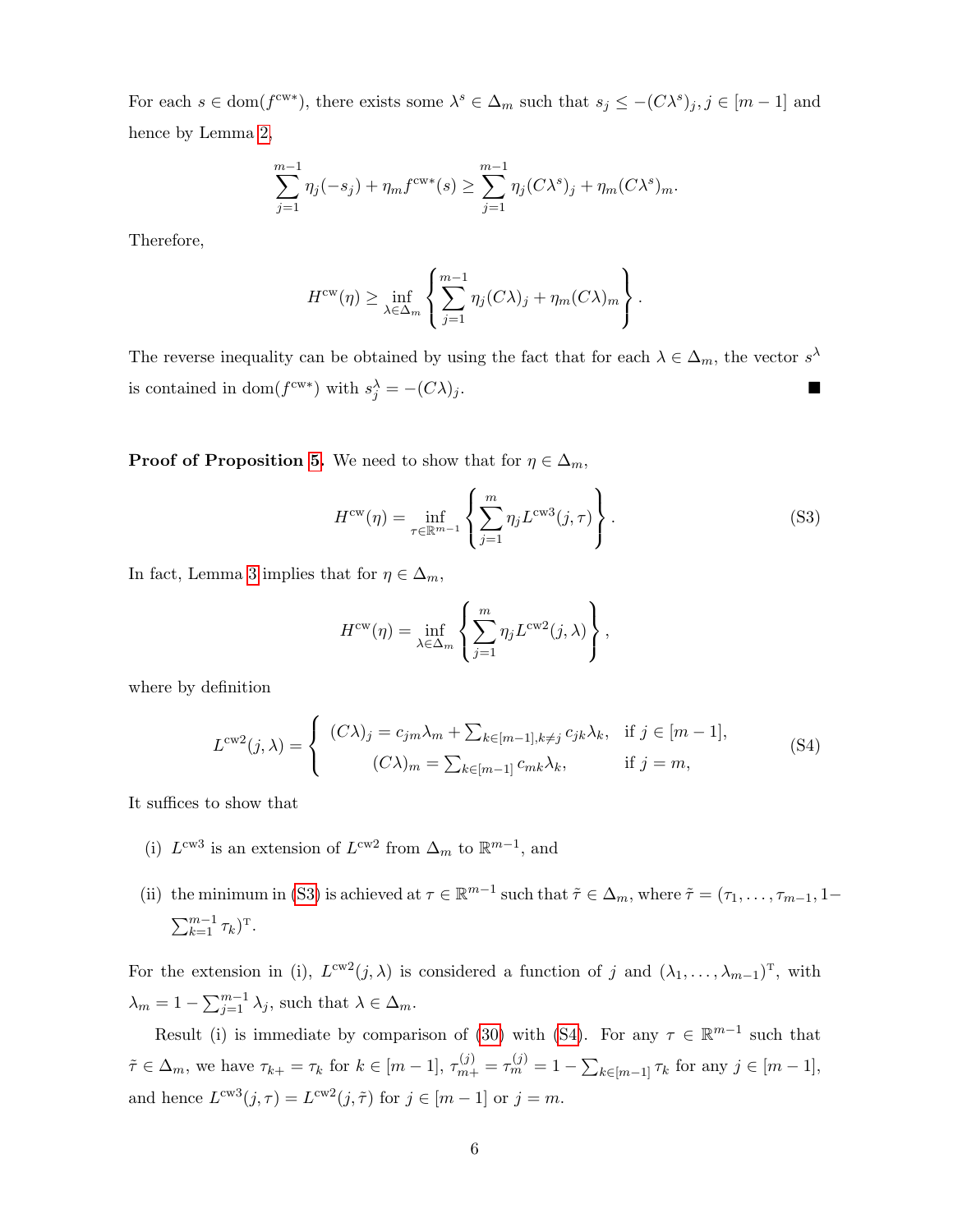For result (ii), we distinguish two cases. First, we show that for any  $\tau \in \mathbb{R}^{m-1}$  with one or more negative components and  $j \in [m]$ ,

<span id="page-47-0"></span>
$$
L^{\text{cw3}}(j,\tau') \le L^{\text{cw3}}(j,\tau),\tag{S5}
$$

where  $\tau'$  is obtained from  $\tau$  by setting all negative components of  $\tau$  to 0. In fact, by examining [\(30\)](#page-21-2), we have  $L^{cw3}(m, \tau') = L^{cw3}(m, \tau)$ , because  $\tau'_{k+} = \tau_{k+}$  for each  $k \in [m-1]$ . Moreover,  $L^{cw3}(j, \tau') \leq L^{cw3}(j, \tau)$ , by noting that  $\tau'_j \geq \tau_j$  and  $(\tau')_m^{(j)} \leq \tau_m^{(j)}$  for  $j \in [m-1]$ , where  $(\tau')_m^{(j)}$ is defined by [\(31\)](#page-21-3) with  $\tau$  replaced by  $\tau'$ .

Second, we show that for any  $\tau \in \mathbb{R}^{m-1}$  (i.e., all components of  $\tau$  are nonnegative) with  $\sum_{k=1}^{m-1} \tau_k > 1$  and  $j \in [m]$ ,

<span id="page-47-1"></span>
$$
L^{\text{cw3}}(j,\tau'') \le L^{\text{cw3}}(j,\tau),\tag{S6}
$$

where  $\tau'' = (\tau_1'', \ldots, \tau_{m-1}'')^T \in \mathbb{R}^{m-1}_+$  with  $\tau_k'' = (\tau_k - b)_+$  and  $b > 0$  chosen such that  $\sum_{k=1}^{m-1} \tau_k'' =$ 1. This choice of b exists, because  $\sum_{k=1}^{m-1} (\tau_k - b)_+$  is continuous in b, attaining a value > 1 at  $b = 0$  but a value  $\lt 1$  at a sufficiently large b. By examining [\(30\)](#page-21-2), we have  $L^{cw3}(m, \tau'') \leq$  $L^{cw3}(m,\tau)$  because  $\tau_k'' \leq \tau_k$  for each  $k \in [m-1]$ . Moreover,  $L^{cw3}(j,\tau'') \leq L^{cw3}(j,\tau)$  for  $j \in [m-1]$ , by noting that  $(\tau'')_m^{(j)} = 1 - \sum_{k \in [m-1]} \tau''_k = 0$ ,  $\tau_m^{(j)} = 1 - \sum_{k \in [m-1]} \tau_k < 0$ , and hence  $(\tau'')_{m+}^{(j)} = \tau_{m+}^{(j)} = 0.$ 

By combining the preceding two steps, the minimum in [\(S3\)](#page-46-0) is achieved at some  $\tau \in \mathbb{R}^{m-1}_+$ with  $\sum_{k=1}^{m-1} \tau_k \leq 1$ , that is, satisfying  $\tilde{\tau} \in \Delta_m$ .

**Proof of Proposition [7\(](#page-25-0)i).** Note that  $H_{L^{cw}}(\eta) = H_{L^{cw}}(\eta)$  by Proposition [5.](#page-21-0) Then inequality [\(33\)](#page-25-1) is equivalent to

<span id="page-47-2"></span>
$$
\frac{1}{m}R_{L^{cw}}(\eta, \tau^{\dagger}) + \frac{m-1}{m}H_{L^{cw}}(\eta) \le R_{L^{cw3}}(\eta, \tau),\tag{S7}
$$

where  $\tau^{\dagger} = (\tau_1, \ldots, \tau_{m-1}, 1 - \sum_{k=1}^{m-1} \tau_{k+})^{\mathrm{T}}$ . We distinguish three cases.

In the first case, suppose that  $\tau \in \mathbb{R}^{m-1}$  with one or more negative components. We show that for any  $\eta \in \Delta_m$ ,

$$
R_{L^{\text{cw}}}(\eta, {\tau'}^{\dagger}) = R_{L^{\text{cw}}}(\eta, \tau^{\dagger}), \quad R_{L^{\text{cw3}}}(\eta, \tau') \leq R_{L^{\text{cw3}}}(\eta, \tau),
$$

where  $\tau'$  is obtained from  $\tau$  by setting all negative components of  $\tau$  to 0. The second inequality follows from [\(S5\)](#page-47-0) directly. To see the first equality, note that a maximum component among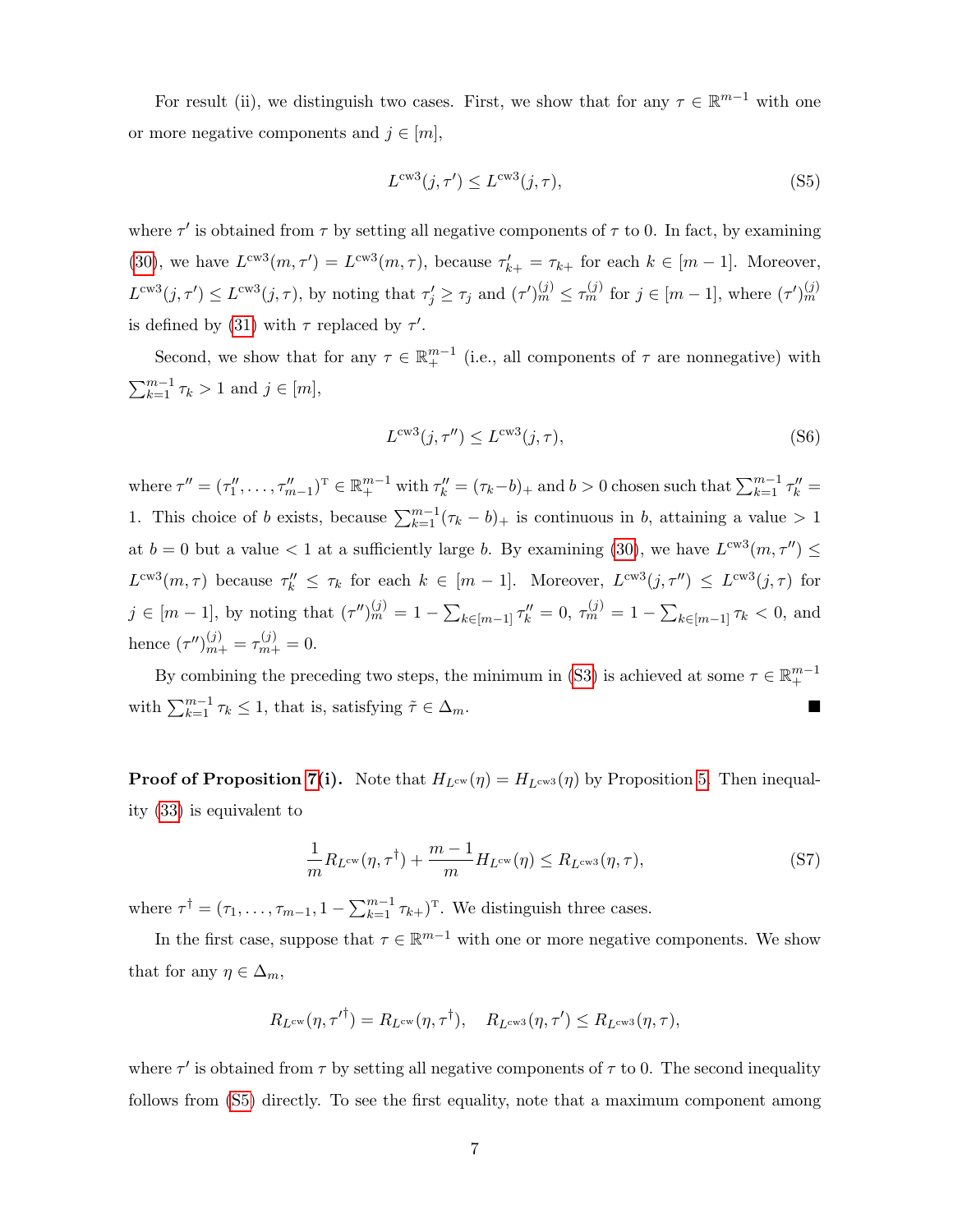$\tau^{\dagger} = (\tau_1, \ldots, \tau_{m-1}, \tau_m^{\dagger})^{\mathrm{T}}$  must be positive; otherwise,  $\tau_j \leq 0$  for each  $j \in [m-1]$  and hence  $\tau_m^{\dagger} = 1$ , a contradiction. A maximum component among  $\tau'^{\dagger} = (\tau'_1, \ldots, \tau'_{m-1}, \tau'_{m}^{\dagger})^{\text{T}}$  must also be positive. But for  $j \in [m-1]$ , we have  $\tau'_j = \tau_j$  whenever  $\tau'_j$  or  $\tau_j$  is positive. Moreover, we have  $\tau'_{m} = \tau_{m}^{\dagger}$ , regardless of the signs of  $\tau'_{m}$  and  $\tau_{m}^{\dagger}$ , because  $\tau'_{k+} = \tau_{k+}$  for each  $k \in [m-1]$ . Therefore,  $\operatorname{argmax}_{j \in [m]} (\tau')_j^{\dagger}$ <sup>†</sup><sub>j</sub> and  $\arg \max_{j \in [m]} \tau_j^{\dagger}$  $j$  can be set to be same, and the first equality above holds.

In the second case, suppose that  $\tau \in \mathbb{R}^{m-1}_+$  (i.e., all components of  $\tau$  are nonnegative) with  $\sum_{k=1}^{m-1} \tau_k > 1$ . We show that for any  $\eta \in \Delta_m$ ,

$$
R_{L^{\text{cw}}}(\eta, \tau^{\prime\prime \dagger}) = R_{L^{\text{cw}}}(\eta, \tau^{\dagger}), \quad R_{L^{\text{cws}}}(\eta, \tau^{\prime\prime}) \leq R_{L^{\text{cws}}}(\eta, \tau),
$$

where  $\tau'' = (\tau_1'', \ldots, \tau_{m-1}'')^T \in \mathbb{R}^{m-1}$  are defined as in Proof of Proposition [5.](#page-21-0) The second inequality follows from [\(S6\)](#page-47-1) directly. To see the first equality, note that  $\arg\max_{j\in[m]} (\tau'')_j^{\dagger}$ j and  $\operatorname{argmax}_{j \in [m]} \tau_j^{\dagger}$  must lie in the set  $[m-1]$  because  $(\tau'')^{\dagger}_m = 1 - \sum_{k \in [m-1]} \tau''_k = 0$  and  $\tau_m^{\dagger} = 1 - \sum_{k \in [m-1]} \tau_k < 0$ . But the first  $m-1$  components of  $\tau''$ ,  $(\tau'')_j^{\dagger} = \tau''_j = (\tau_j - b)_+$ for  $j \in [m-1]$ , are ordered in the same way as those of  $\tau$ . Hence  $\arg \max_{j \in [m]} (\tau'')_j^{\dagger}$  $j$  and  $\mathrm{argmax}_{j \in [m]} \tau_j^{\dagger}$  $j$  can be set to be same, and the desired equality holds.

From the preceding discussion, it suffices to show [\(S7\)](#page-47-2) in the third case where  $\tau \in \mathbb{R}^{m-1}_+$ with  $\sum_{k=1}^{m-1} \tau_k^{\dagger} \leq 1$ , and hence  $\tau^{\dagger} = (\tau_1^{\dagger})$  $\tau_1^{\dagger}, \ldots, \tau_n^{\dagger}$  $\frac{1}{m-1}, 1-\sum_{j\in [m-1]} \tau_j^\dagger$  $(\frac{1}{j})^T \in \Delta_m$ . Let  $k =$  $\operatorname{argmin}_{j \in [m]} \eta^{\mathrm{T}} C_j$  and  $l = \operatorname{argmax}_{j \in [m]} \tau_j^{\dagger}$ <sup>t</sup>, Then  $\tau_l^{\dagger} \geq m^{-1}$  and

$$
R_{L^{\text{cw}}}(\eta, \tau^{\dagger}) = \eta^{\text{T}} C_l, \quad H_{L^{\text{cw}}}(\eta) = \eta^{\text{T}} C_k.
$$

Moreover, direct calculation yields

$$
R_{L^{\text{cws}}}(\eta,\tau) = \sum_{j=1}^{m} \eta^{\text{T}} C_j \tau_j^{\dagger} \geq \tau_l^{\dagger} \eta^{\text{T}} C_l + (1 - \tau_l^{\dagger}) \eta^{\text{T}} C_k.
$$

The right-hand side above is non-decreasing in  $\tau_l^{\dagger}$  $\eta^{\mathrm{T}}C_l \geq \eta^{\mathrm{T}}C_k$ , and hence is no smaller than its value at  $\tau_l^{\dagger} = m^{-1}$ , that is, the left-hand side of [\(S7\)](#page-47-2).

**Proof of equivalence between**  $L^{\text{LLW}}$  and  $L^{\text{LLW2}}$ . Suppose that  $\tau_k = (1 + \gamma_k)/m$  for  $k \in [m-1]$ . Then it is immediate  $L^{\text{LLW2}}(m, \tau) = L^{\text{LLW}}(m, \gamma)/m$ . Moreover, because  $0 =$  $\sum_{k=1}^{m} \gamma_k = \gamma_m + \sum_{k=1}^{m-1} (m\tau_k - 1)$ , we have

$$
1 + \gamma_m = m - m \sum_{k=1}^{m-1} \tau_k.
$$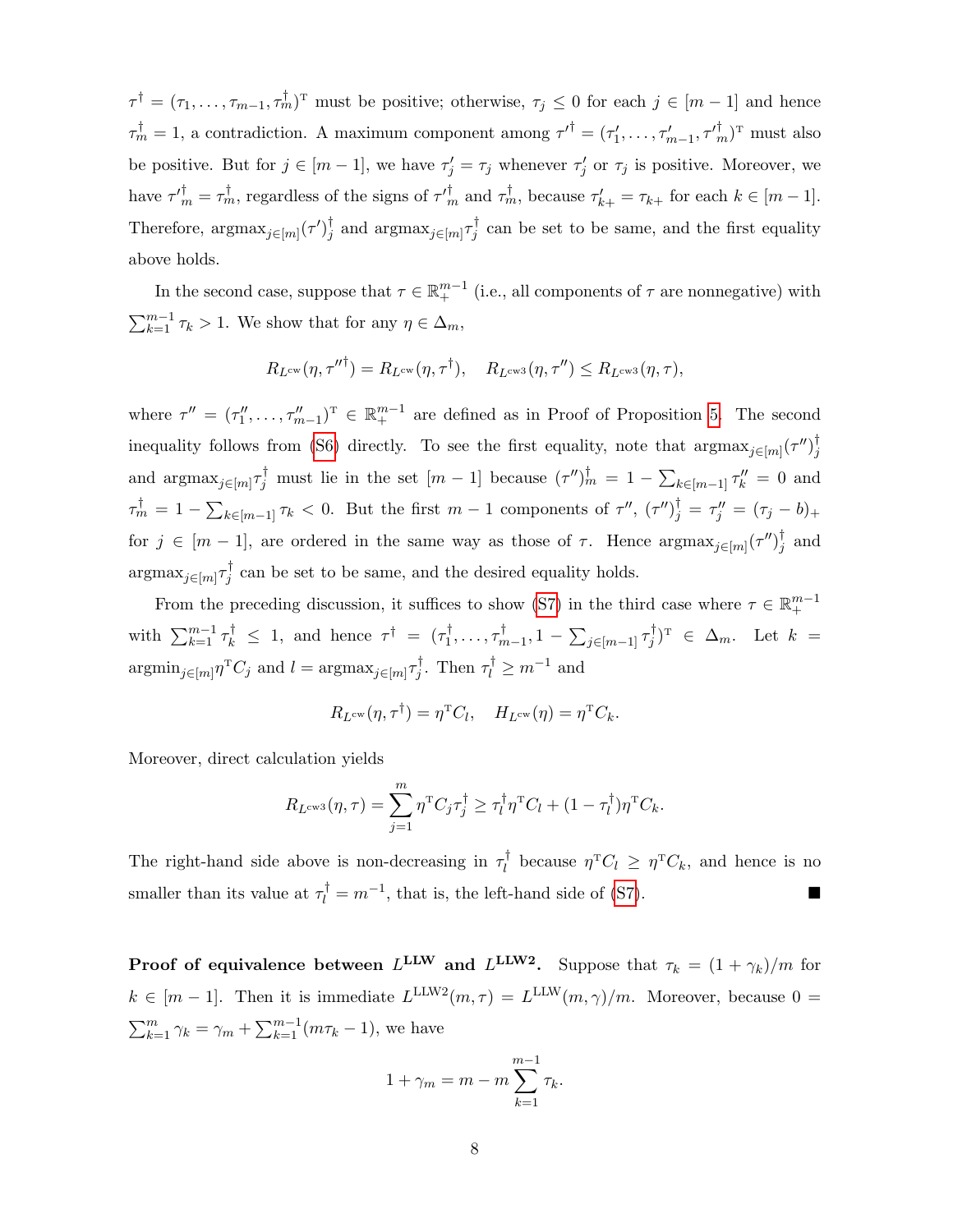Substituting this into the definition of  $L^{\text{LLW}}$  and using  $1 + \gamma_k = m\tau_k$  for  $k \in [m-1]$  yields  $L^{\text{LLW2}}(j,\tau) = L^{\text{LLW}}(j,\gamma)/m$  for  $j \in [m-1]$ .

**Comparison between**  $L^{203}$  and  $L^{LLW2}$ . On one hand, the two losses  $L^{203}$  and  $L^{LLW2}$  share some similar properties. It can be verified that, similarly to  $L^{203}$ ,  $L^{LLW2}$  is a convex extension of  $L^{\text{zo2}}$  in [\(29\)](#page-21-1), considered a function of j and  $(\lambda_1, ..., \lambda_{m-1})^T$  with  $\lambda_m = 1 - \sum_{k=1}^m \lambda_k$ . Moreover, by Proposition [5](#page-21-0) and [Duchi et al.](#page-38-3) [\(2018,](#page-38-3) Example 5), the losses  $L^{203}$  and  $L^{LLW2}$ lead to the same generalized entropy  $H^{z_0}$ . Our result, Proposition [7,](#page-25-0) also yields a classification regret bound for  $L^{203}$ , similar to that for  $L^{LLW2}$  in [Duchi et al.](#page-38-3) [\(2018\)](#page-38-3). On the other hand, there are interesting differences between  $L^{203}$  and  $L^{LLW2}$ . While  $L^{203}(j, \tau)$  and  $L^{LLW2}(j, \tau)$ are aligned with  $L^{202}(j, \tilde{\tau})$  for  $\tilde{\tau} = (\tau_1, \ldots, \tau_{m-1}, 1 - \sum_{k=1}^{m-1} \tau_k)^T \in \Delta_m$ , the loss  $L^{203}$  stays uniformly lower than  $L^{\text{LLW2}}$ ,

$$
0 \le L^{\text{zo3}}(j,\tau) \le L^{\text{LLW2}}(j,\tau), \quad j \in [m], \tau \in \mathbb{R}^{m-1},
$$

because  $L^{203}(j,\tau)$  can be written as  $\sum_{k\in[m-1],k\neq j}\tau_{k+}+(1-\tau_j-\sum_{k\in[m-1],k\neq j}\tau_{k+})$  for  $j \in [m-1]$ . Hence the loss  $L^{zo3}$  is a tighter convex extension than  $L^{LLW2}$ . Another remarkable difference is that  $L^{203}(j, \tau)$  appears to be geometrically simpler with fewer non-differentiable ridges than  $L^{\text{LLW2}}(j, \tau)$  for  $j \in [m-1]$ . See Figure [3](#page-22-0) for an illustration in the three-class setting. Further research is needed on whether the aforementioned differences can be translated into advantages in classification performance.

**Proof of Proposition [6.](#page-23-0)** We need to show that for  $\eta \in \Delta_m$ ,

<span id="page-49-1"></span><span id="page-49-0"></span>
$$
H^{20}(\eta) = \inf_{\tau \in \mathbb{R}^{m-1}} \left\{ \sum_{j=1}^{m} \eta_j L^{204}(j, \tau) \right\}.
$$
 (S8)

Similarly as in the proof of Proposition [5,](#page-21-0) it suffices to show that

- (i)  $L^{204}$  is an extension of  $L^{202}$  from  $\Delta_m$  to  $\mathbb{R}^{m-1}$ , and
- (ii) the minimum in [\(S8\)](#page-49-0) is achieved at  $\tau \in \mathbb{R}^{m-1}$  such that  $\tilde{\tau} \in \Delta_m$ , where  $\tilde{\tau} = (\tau_1, \ldots, \tau_{m-1}, 1-\tau_m)$  $\sum_{k=1}^{m-1} \tau_k$ <sup>T</sup>.

We use the following equivalent expressions for  $S_{\tau}^{(j)}$ :

$$
S_{\tau}^{(j)} = \max\left\{0, \tilde{\tau}_j - 1, \frac{-\tilde{\tau}_j(m-1)}{m-1}, \frac{-\tilde{\tau}_j(m-1) - \tilde{\tau}_j(m-2)}{m-2}, \dots, \frac{-\tilde{\tau}_j(m-1) - \dots - \tilde{\tau}_j(2)}{2}\right\}.
$$
 (S9)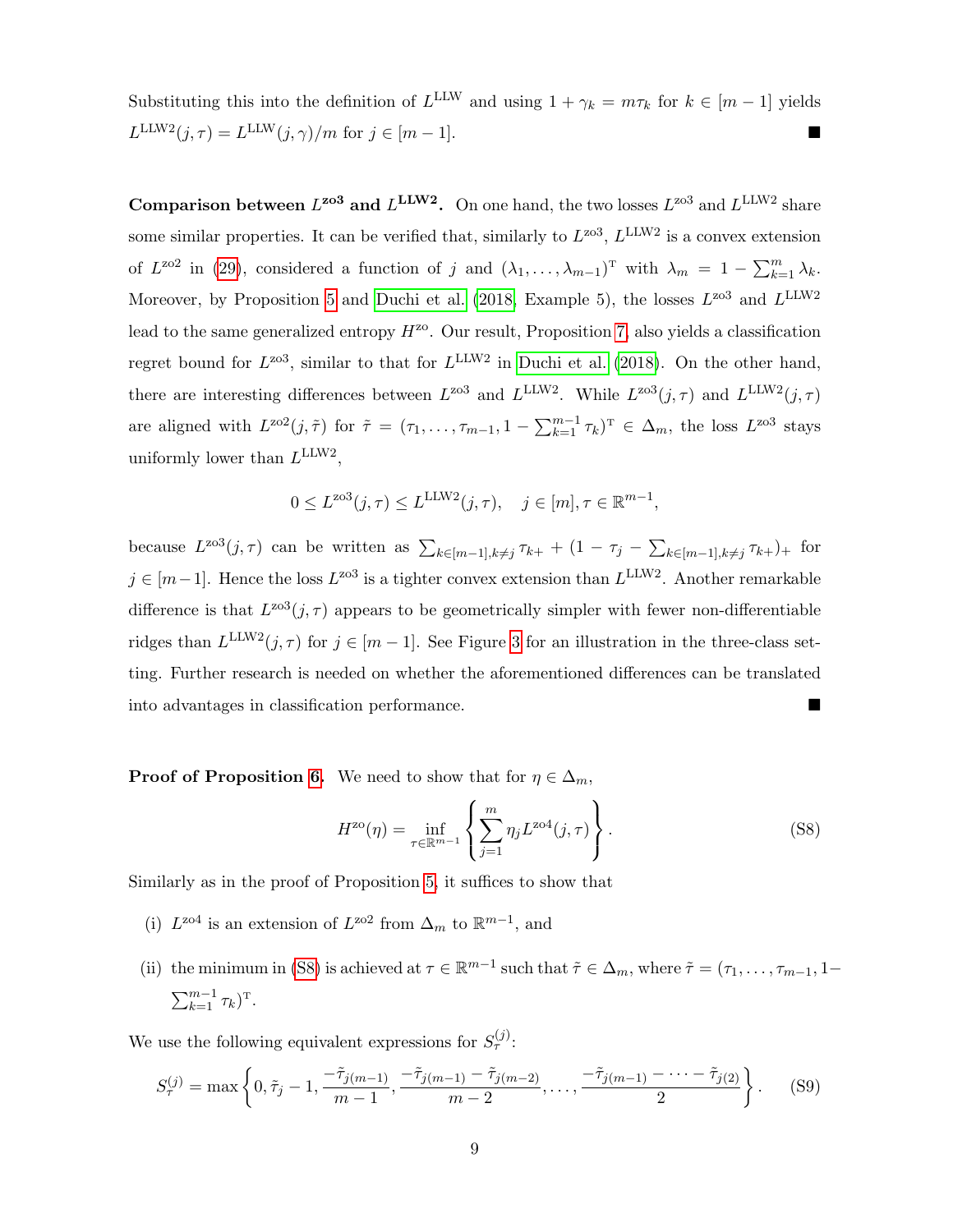and, if  $m_{\tau}^{(j)} \geq 1$ ,

<span id="page-50-0"></span>
$$
S_{\tau}^{(j)} = \max\left\{\tilde{\tau}_j - 1, \max_{m_{\tau}^{(j)} \le l \le m-2} \frac{-\sum_{k=1}^{l} \tilde{\tau}_{j(m-k)}}{m-l}\right\},\tag{S10}
$$

where  $m_{\tau}^{(j)} = \#\{k \in [m] : k \neq j, \tilde{\tau}_k \leq 0\}$ . The first expression is immediate because  $\sum_{k=1}^{m} \tilde{\tau}_k =$ 1. The second expression follows because  $\{\tilde{\tau}_{j(m-k)} : 1 \leq k \leq m_{\tau}^{(j)}\}$ , the smallest  $m_{\tau}^{(j)}$  components among  $\tilde{\tau}$  excluding  $\tilde{\tau}_j$ , are  $\{\tilde{\tau}_k : \tilde{\tau}_k \leq 0, k \neq j, k \in [m]\},$  and  $-\sum_{k=1}^l \tilde{\tau}_{j(m-k)}/(m-l)$  is nonnegative and nondecreasing in  $1 \leq l \leq m_{\tau}^{(j)}$ .

Result (i) can be directly verified. For any  $\tau \in \mathbb{R}^{m-1}$  such that  $\tilde{\tau} \in \Delta_m$ , we have  $S_{\tau}^{(j)} = 0$ for  $j \in [m]$  by examining the expression [\(S9\)](#page-49-1), and hence  $L^{z04}(j, \tau) = L^{z02}(j, \tilde{\tau}) = 1 - \tilde{\tau}_j$  for  $j \in [m]$  by the definitions [\(32\)](#page-23-1) and [\(29\)](#page-21-1).

For result (ii), we show that for any  $\tau \in \mathbb{R}^{m-1}$  with one or more negative components in  $\tilde{\tau}$ , there exists  $\tau' = (\tau'_1, \ldots, \tau'_{m-1})^T \in \mathbb{R}^{m-1}$  such that  $\tilde{\tau}' = (\tau'_1, \ldots, \tau'_{m-1}, 1 - \sum_{k=1}^{m-1} \tau'_k)^T \in \Delta_m$ and for  $j \in [m]$ ,

<span id="page-50-1"></span>
$$
L^{\text{zo4}}(j,\tau') \le L^{\text{zo4}}(j,\tau). \tag{S11}
$$

Then the minimum in [\(S8\)](#page-49-0) is achieved at some  $\tau \in \mathbb{R}^{m-1}$  with  $\tilde{\tau} \in \Delta_m$ .

First, let  $\tau'' = (\tilde{\tau}_1'', \ldots, \tilde{\tau}_{m-1}'')^T$  and  $\tilde{\tau}'' = (\tilde{\tau}_1'', \ldots, \tilde{\tau}_m'')^T$  with

$$
\tilde{\tau}_j'' = \begin{cases}\n\tilde{\tau}_j - b, & \text{if } \tilde{\tau}_j \ge 0, \\
\tilde{\tau}_j + \frac{m_{\tau}^+}{m_{\tau}} b, & \text{if } \tilde{\tau}_j < 0,\n\end{cases}
$$

for  $j \in [m]$ , where  $m_{\tau}^- = \#\{k \in [m] : \tilde{\tau}_k < 0\} \geq 1$ ,  $m_{\tau}^+ = \#\{k \in [m] : \tilde{\tau}_k \geq 0\} = m - m_{\tau}^-$ , and  $b > 0$  is determined such that  $\max{\lbrace \tilde{\tau}_k + (m^+_{\tau}/m^-_{\tau})b : k \in [m], \tilde{\tau}_k < 0 \rbrace}$  equals  $\min(0, \min{\lbrace \tilde{\tau}_k - b : k \rbrace})$  $k \in [m], \tilde{\tau}_k \geq 0$ . Then the following properties hold:

- (a)  $\sum_{k=1}^{m} \tilde{\tau}'_k = \sum_{k=1}^{m} \tilde{\tau}_k = 1.$
- (b) The ordering among components of  $\tilde{\tau}''$  remains the same as that among  $\tilde{\tau}$ .
- (c) If  $\tilde{\tau}_k \leq 0$  then  $\tilde{\tau}_k'' \leq 0$  for  $k \in [m]$ .

It can be shown that  $L^{204}(j, \tau'') \leq L^{204}(j, \tau)$  for  $j \in [m]$ , depending on the sign of  $\tilde{\tau}_j$ .

• Suppose  $\tilde{\tau}_j \geq 0$ . Then  $m_{\tau}^- \leq m_{\tau}^{(j)}$  by definition, and  $m_{\tau}^{(j)} \leq m_{\tau''}^{(j)}$  $_{\tau^{\prime\prime}}^{(J)}$  by property (c). For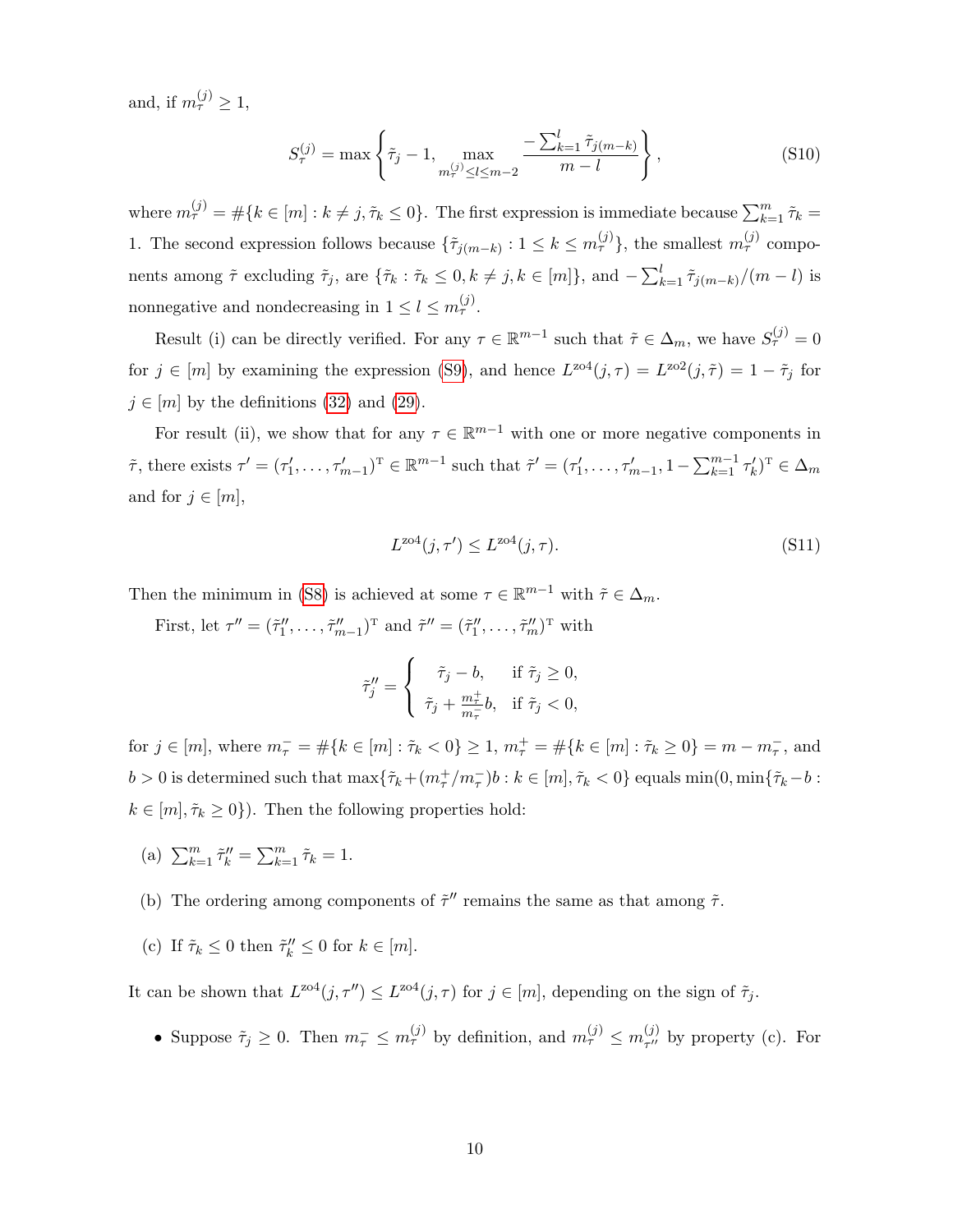$m_{\tau}^{-} \leq l \leq m-2$ , by property (b),

$$
1 - \tilde{\tau}_j'' - \frac{\sum_{k=1}^l \tilde{\tau}_{j(m-k)}''}{m-l} - \left\{ 1 - \tilde{\tau}_j - \frac{\sum_{k=1}^l \tilde{\tau}_{j(m-k)}}{m-l} \right\}
$$
  
= 
$$
-(\tilde{\tau}_j'' - \tilde{\tau}_j) - \frac{\sum_{k=1}^{m} (\tilde{\tau}_{j(m-k)}'' - \tilde{\tau}_{j(m-k)}) + \sum_{k=1+m}^l (\tilde{\tau}_{j(m-k)}'' - \tilde{\tau}_{j(m-k)})}{m-l}
$$
  
= 
$$
b - \frac{m_{\tau}^+ b - (l - m_{\tau}^-)b}{m-l} = 0.
$$

By combining the preceding properties with [\(S10\)](#page-50-0),

<span id="page-51-0"></span>
$$
L^{z04}(j,\tau) = \max\left\{0, 1 - \tilde{\tau}_j + \max_{m_{\tau}^{(j)} \le l \le m-2} \frac{-\sum_{k=1}^{l} \tilde{\tau}_{j(m-k)}}{m-l}\right\},\tag{S12}
$$

<span id="page-51-1"></span>
$$
L^{204}(j,\tau'') = \max\left\{0, 1 - \tilde{\tau}_j'' + \max_{\substack{m,\{j\} \le l \le m-2}} \frac{-\sum_{k=1}^l \tilde{\tau}_{j(m-k)}''}{m-l}\right\}.
$$
 (S13)

we see that  $L^{z \circ 4}(j, \tau'') = L^{z \circ 4}(j, \tau)$ .

• Suppose  $\tilde{\tau}_j < 0$  and  $m_{\tau}^- \geq 2$ . Then  $1 \leq m_{\tau}^- - 1 \leq m_{\tau}^{(j)}$  by definition, and  $m_{\tau}^{(j)} \leq m_{\tau''}^{(j)}$  $\tau^{\prime\prime}$ by property (c). For  $m_{\tau}^- - 1 \leq l \leq m - 2$ , by property (b),

$$
\begin{split} & 1 - \tilde{\tau}''_j - \frac{\sum_{k=1}^l \tilde{\tau}''_{j(m-k)}}{m-l} - \left\{ 1 - \tilde{\tau}_j - \frac{\sum_{k=1}^l \tilde{\tau}_{j(m-k)}}{m-l} \right\} \\ & = -(\tilde{\tau}''_j - \tilde{\tau}_j) - \frac{\sum_{k=1}^{m^-_{\tau}-1} (\tilde{\tau}''_{j(m-k)} - \tilde{\tau}_{j(m-k)}) + \sum_{k=m_{\tau}}^l (\tilde{\tau}''_{j(m-k)} - \tilde{\tau}_{j(m-k)})}{m-l} \\ & = -\frac{m^+_{\tau}}{m^+_{\tau}} b - \frac{(m^+_{\tau} b - \frac{m^+_{\tau}}{m^-_{\tau}} b) - (l - m^-_{\tau} + 1)b}{m-l} = -\left(\frac{m^+_{\tau}}{m^-_{\tau}} + 1\right) b + \frac{(\frac{m^+_{\tau}}{m^-_{\tau}} + 1)b}{m-l} < 0. \end{split}
$$

Hence  $L^{204}(j, \tau'') \leq L^{204}(j, \tau)$  by the expressions [\(S12\)](#page-51-0)–[\(S13\)](#page-51-1).

• Suppose  $\tilde{\tau}_j < 0$  and  $m_{\tau}^- = 1$ . Then  $\tilde{\tau}_k \geq 0$  for  $k \in [m]$  and  $k \neq j$ , and hence  $L^{204}(j, \tau) =$  $1-\tilde{\tau}_j$  by [\(S9\)](#page-49-1). Moreover,  $\tilde{\tau}_j'' \leq 0$  and  $\tilde{\tau}_k'' \geq -b$  for  $k \in [m]$  and  $k \neq j$ , and hence by (S9) applied to  $\tau''$ ,

$$
L^{\text{zo4}}(j, \tau'') \le 1 - \tilde{\tau}_j'' + (m - 2)b/2
$$
  
=  $1 - \tilde{\tau}_j - (m - 1)b + (m - 2)b/2 \le L^{\text{zo4}}(j, \tau).$ 

If  $\tilde{\tau}''$  has no negative components, then  $\tilde{\tau}'' \in \Delta_m$  and [\(S11\)](#page-50-1) holds with  $\tau' = \tau''$ . Otherwise, the preceding mapping from  $\tilde{\tau}$  to  $\tilde{\tau}''$ , denoted as  $\mathcal{F}(\cdot)$ , can be iteratively applied. Let  $\tilde{\tau}^{(0)} = \tilde{\tau}$ and for  $i = 1, 2, ...,$  if  $\tilde{\tau}^{(i-1)}$  has one or more negative components, then let  $\tilde{\tau}^{(i)} = \mathcal{F}(\tilde{\tau}^{(i-1)})$ . It suffices to show that this process necessarily terminates after finite steps. The final iteration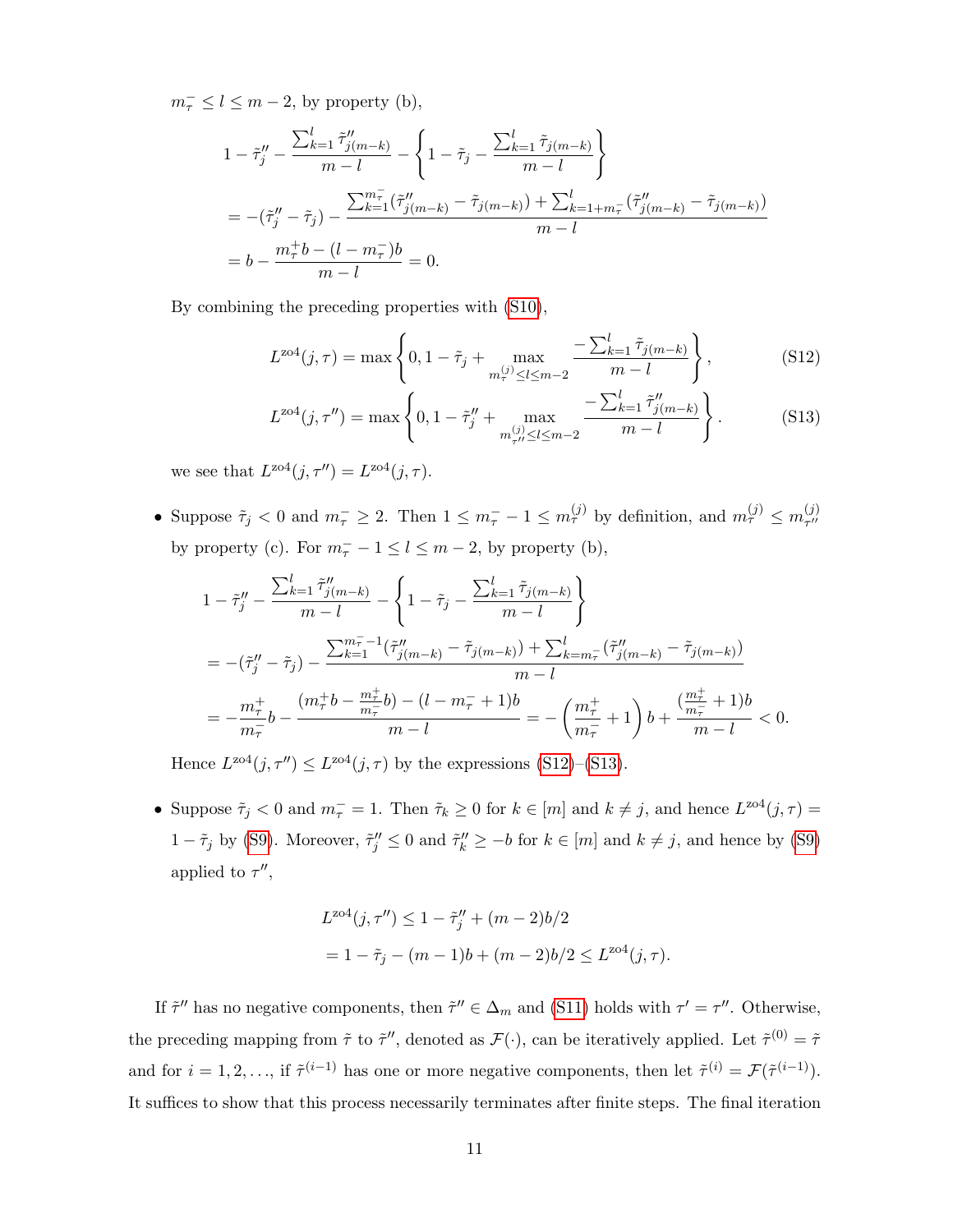$\tilde{\tau}^{(i)}$  has no negative components and hence  $\tilde{\tau}^{(i)} \in \Delta_m$ . The first  $m-1$  components of  $\tilde{\tau}^{(i)}$  can be taken as the desired  $\tau'$  in [\(S11\)](#page-50-1).

Denote the set of  $m_{\tau}^-$  negative components of  $\tilde{\tau}$  (or equivalently the  $m_{\tau}^-$  smallest components of  $\tilde{\tau}$ ) as  $0 > \tilde{\tau}_{j1} \geq \ldots \geq \tilde{\tau}_{j,m_{\tau}}$ . By property (b),  $\tilde{\tau}_{j1}^{(i)} \geq \ldots \geq \tilde{\tau}_{j,n_{\tau}}^{(i)}$  $j_{,m_{\tau}}^{(i)}$  remain the smallest  $m_{\tau}^-$  components of  $\tilde{\tau}^{(i)}$  for each  $i \geq 1$ . It suffices to show that  $\tilde{\tau}_{i1}^{(i)}$  $j_1^{(i)}$  becomes 0 for a certain finite  $i \geq 1$ . Then the number of negative components of  $\tilde{\tau}^{(i)}$  decreases to  $m_{\tau}^- - 1$  or smaller. Applying this argument repeatedly shows that  $\tilde{\tau}^{(i)}$ .  $j_{j,m_{\tau}}^{(i)}$  necessarily becomes 0 (or equivalently the number of negative components of  $\tilde{\tau}^{(i)}$  decreases to 0) for a certain finite *i*, hence proving the finite-termination of the iterations.

Return to the mapping from  $\tilde{\tau}$  to  $\tilde{\tau}'' = \tilde{\tau}^{(1)}$ . By the choice of b,  $\tilde{\tau}_{j1}''$  either equals 0 or  $\tilde{\tau}_k''$ for some  $k \in [m]$  such that  $\tilde{\tau}_k \geq 0$  but  $\tilde{\tau}_k'' < 0$ . In the latter case, the number of negative components of  $\tilde{\tau}''$  increases to at least  $m_{\tau}^- + 1$ . Applying this argument repeatedly shows that  $\tilde{\tau}^{(i)}_{i1}$  $j_1^{(i)}$  necessarily equals 0 for some  $i \leq m - m_{\tau}^{-}$ . Otherwise, the number of negative components of  $\tilde{\tau}_{j1}^{(i)}$  would be m, which contradicts the fact that all the components of  $\tilde{\tau}^{(i)}$  sum up to 1, by property (a).

**Proof of Proposition [7\(](#page-25-0)ii).** Because  $L^{204}$  induces the same generalized entropy as the zero-one loss by Proposition [6,](#page-23-0) the result can be obtained from Proposition [9.](#page-28-0) Alternatively, the following gives a direct proof, building on the proof of Proposition [6.](#page-23-0)

The main steps of the proof are similar as in the proof of Proposition [7\(](#page-25-0)i). First, note that  $H_{L^{z\alpha}}(\eta) = H_{L^{z\alpha}}(\eta)$  by Proposition [6.](#page-23-0) Then inequality [\(34\)](#page-25-2) is equivalent to

<span id="page-52-0"></span>
$$
\frac{1}{m}R_{L^{20}}(\eta,\tilde{\tau}) + \frac{m-1}{m}H_{L^{20}}(\eta) \le R_{L^{204}}(\eta,\tau). \tag{S14}
$$

Second, for any  $\tau \in \mathbb{R}^{m-1}$  with one or more negative components in  $\tilde{\tau}$ , there exists  $\tau' =$  $(\tau'_1, \ldots, \tau'_{m-1})^T \in \mathbb{R}^{m-1}$  such that  $\tilde{\tau}' = (\tau'_1, \ldots, \tau'_{m-1}, 1 - \sum_{k=1}^{m-1} \tau'_k)^T \in \Delta_m$  and for any  $\eta \in \Delta_m$ ,

$$
R_{L^{\rm zo}}(\eta,\tilde{\tau}')=R_{L^{\rm zo}}(\eta,\tilde{\tau}),\quad R_{L^{\rm zo4}}(\eta,\tau')\leq R_{L^{\rm zo4}}(\eta,\tau).
$$

The second equality follows from [\(S11\)](#page-50-1) directly. Moreover, in the proof of (S11),  $\tilde{\tau}'$  is obtained from  $\tilde{\tau}$  by iteratively applying the mapping  $\mathcal{F}(\cdot)$  from  $\tilde{\tau}$  to  $\tilde{\tau}''$ . By property (b), the ordering among components of  $\tilde{\tau}$  is preserved (although not strictly preserved) under the mapping. Hence  $\argmax_{j\in[m]} \tilde{\tau}_j''$  and, through iterations,  $\argmax_{j\in[m]} \tilde{\tau}_j'$  can all be set to be same as  $\operatorname{argmax}_{j \in [m]} \tilde{\tau}_j$ . The first equality holds.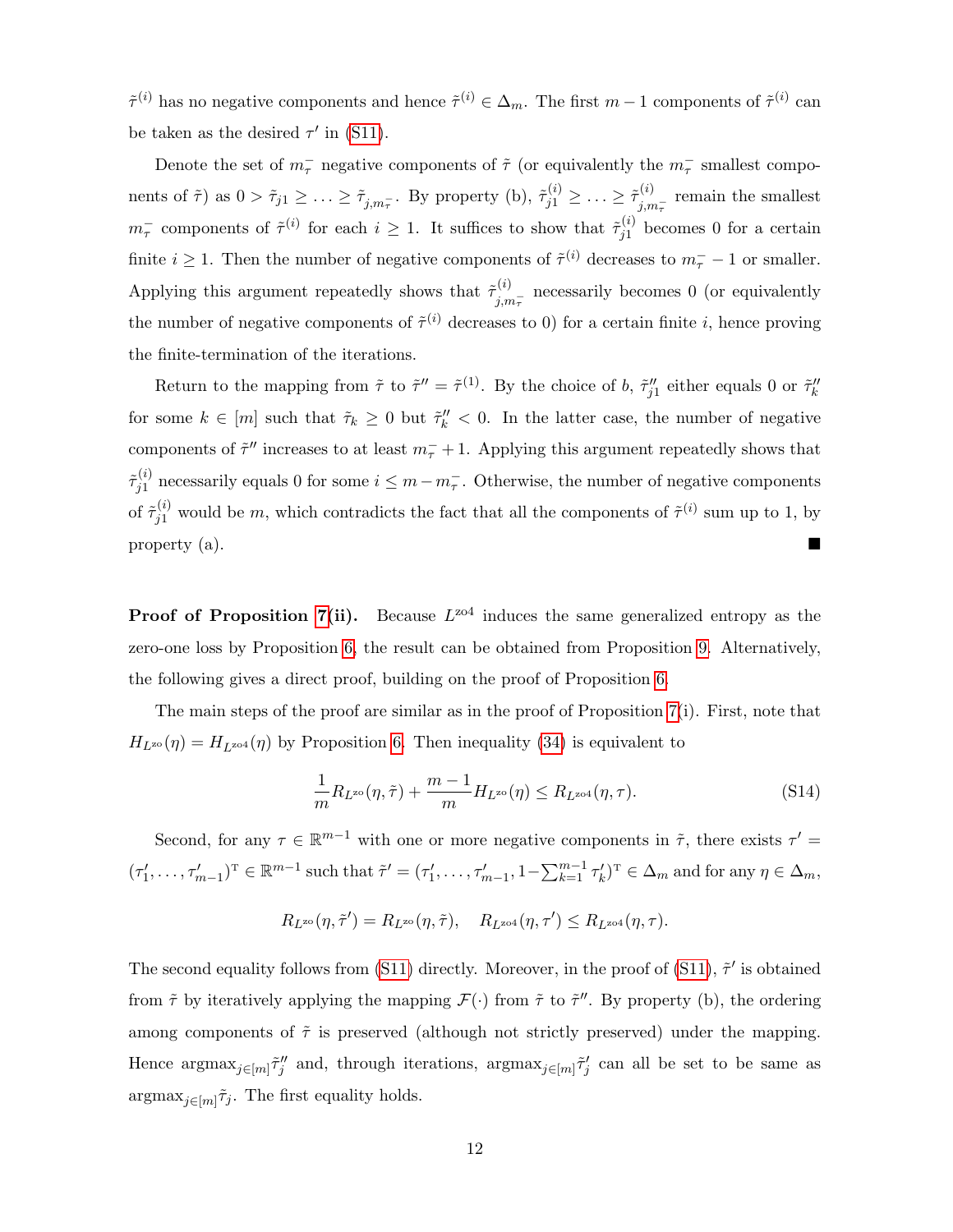Finally, it suffices to show [\(S14\)](#page-52-0) for  $\tau \in \mathbb{R}^{m-1}$  with  $\tilde{\tau} \in \Delta_m$ . Let  $k = \operatorname{argmax}_{j \in [m]} \eta_j$  and  $l = \operatorname{argmax}_{j \in [m]} \tilde{\tau}_j$ . Then  $\tilde{\tau}_l \geq m^{-1}$ . Direct calculation yields

$$
R_{L^{z\alpha 4}}(\eta,\tau) = \sum_{j \in [m]} \eta_j(1-\tau_j) = 1 - \sum_{j \in [m]} \eta_j \tilde{\tau}_j,
$$

and

$$
\frac{1}{m}R_{L^{x_0}}(\eta, \tilde{\tau}) + \frac{m-1}{m}H_{L^{x_0}}(\eta)
$$
\n
$$
= \frac{1}{m}(1 - \eta_l) + \frac{m-1}{m}(1 - \eta_k) = 1 - \left(\frac{1}{m}\eta_l + \frac{m-1}{m}\eta_k\right).
$$

Inequality [\(S14\)](#page-52-0) can be obtained by comparing the above two expressions:  $\sum_{j\in [m]} \eta_j \tilde{\tau}_j$  is upper-bounded by  $\eta_l \tilde{\tau}_l + \eta_k(1 - \tilde{\tau}_l)$ , which is nonincreasing in  $\tilde{\tau}_l$  with  $\eta_l \leq \eta_k$ , and hence is no greater than its value at  $\tilde{\tau}_l = m^{-1}$ . .

**Comparison between**  $L^{204}$  and  $L^{DKR2}$ . The comparison is similar to that between  $L^{203}$ and  $L^{\text{LLW2}}$ . On one hand, it can be verified that  $L^{\text{DKR2}}$  is a convex extension of  $L^{\text{zo2}}$  similarly to  $L^{\text{zo4}}$ , and by Proposition [6](#page-23-0) and [Duchi et al.](#page-38-3) [\(2018,](#page-38-3) Example 3), both  $L^{\text{zo3}}$  and  $L^{\text{DKR2}}$  lead to the same generalized entropy  $H^{zo}$ . Our result, Proposition [7,](#page-25-0) also gives a classification regret bound for  $L^{204}$ , similar to that for  $L^{DKR2}$  in [Duchi et al.](#page-38-3) [\(2018\)](#page-38-3). On the other hand, there are interesting differences between  $L^{204}$  and  $L^{DKR2}$ . While  $L^{204}(j, \tau)$  and  $L^{DKR2}(j, \tau)$  coincide with  $L^{202}(j, \tilde{\tau})$  provided  $\tilde{\tau} \in \Delta_m$ , the loss  $L^{204}$  gives a tighter convex extension than  $L^{DKR2}$ .

$$
0 \le L^{\text{zo4}}(j,\tau) \le L^{\text{DKR2}}(j,\tau), \quad j \in [m], \tau \in \mathbb{R}^{m-1},
$$

because  $S_{\tau}^{(j)} \leq S_{\tilde{\tau}}$  for  $j \in [m]$ , with  $S_{\tau}^{(j)}$  being the maximum of m numbers which are respectively no greater than those in the definition of  $S_{\tilde{\tau}}$ . Moreover,  $L^{z04}(j,\tau)$  appears to be geometrically simpler with fewer non-differentiable ridges than  $L^{DKR2}(j, \tau)$  for  $j \in [m]$ . See Figure [4](#page-24-0) for an illustration in the three-class setting.

## I.5 Proofs of results in Section [5.3](#page-27-1)

**Proof of Proposition [8.](#page-27-0)** Denote by  $v_1, \ldots, v_m$  the vertices of  $S^{z_0}$ , where  $v_j \in \mathbb{R}^m$  has jth component 0 and the remaining components 1. For two vectors  $x, y \in \mathbb{R}^m$ , write  $x \preceq z$  if  $x_j \leq y_j$  for  $j \in [m]$ .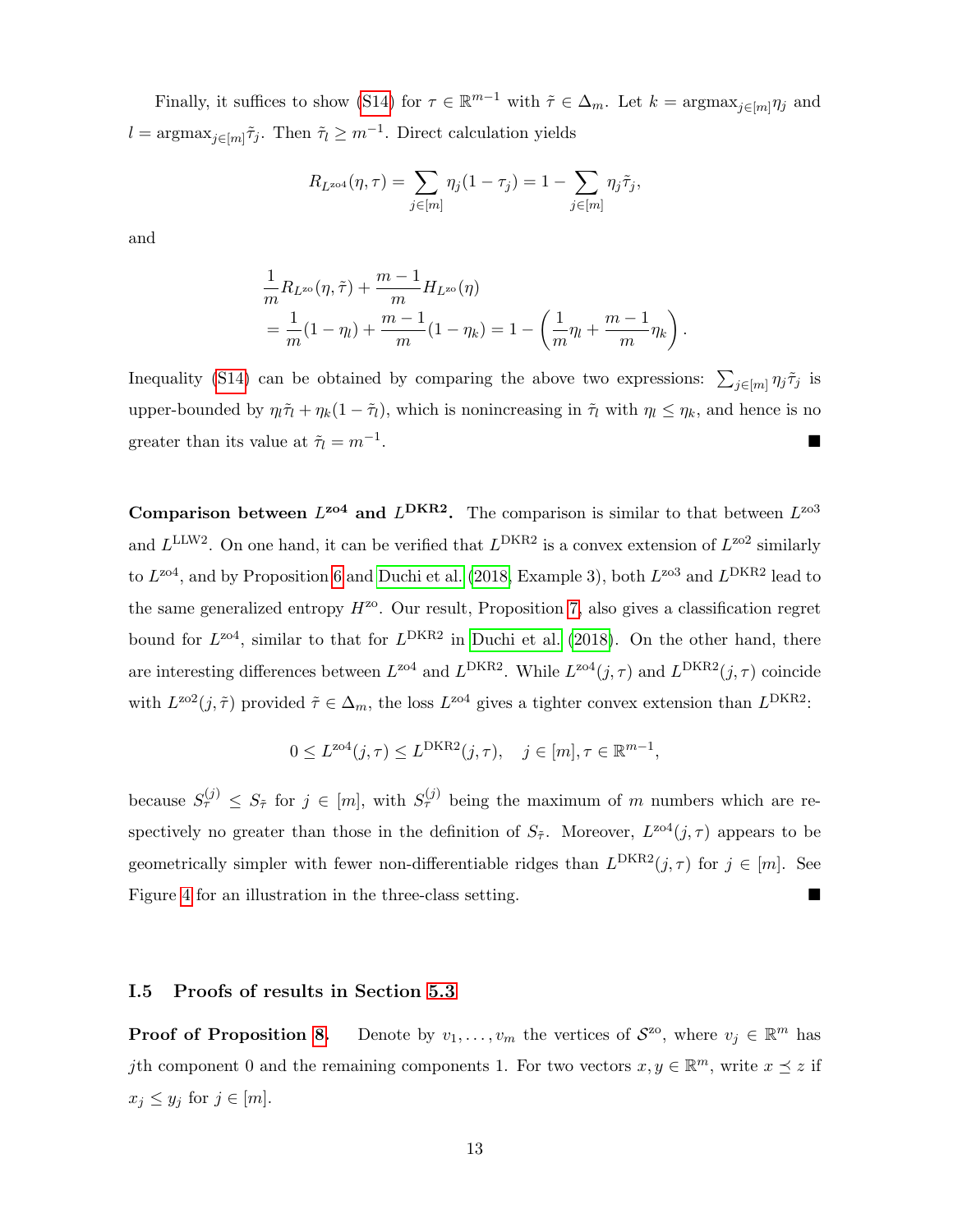First, suppose that the inclusion property [\(38\)](#page-27-2) holds. Then by [\(37\)](#page-27-3), we have for  $\eta \in \Delta_m$ ,

$$
H_L(\eta) = \inf_{z \in S_L} \eta^T z = \inf_{z \in S^{\text{zo}}} \eta^T z
$$
  
= 
$$
\inf_{\lambda \in \Delta_m} \sum_{j \in [m]} \lambda_j \eta^T v_j = \inf_{\lambda \in \Delta_m} \sum_{j \in [m]} \lambda_j (1 - \eta_j) = 1 - \max_{j \in [m]} \eta_j.
$$

The equality  $\inf_{z \in S_L} \eta^T z = \inf_{z \in S_{\alpha}} \eta^T z$  on the first line can be shown as follows. On one hand,  $\inf_{z \in S_L} \eta^T z \leq \inf_{z \in S^{\text{zo}}} \eta^T z$  because  $S_L \supset S^{\text{zo}}$ . On the other hand,  $\inf_{z \in S_L} \eta^T z \geq$  $\inf_{z \in S^{\text{zos}}} \eta^{\text{T}} z \ge \inf_{z \in S^{\text{zos}}} \eta^{\text{T}} z$  because  $\mathcal{S}_L \subset S^{\text{zos}}$  and for any  $z \in S^{\text{zos}}$  there exists  $\tilde{z} \in S^{\text{zos}}$ such that  $\tilde{z} \preceq z$  by the definition of  $S^{z\alpha*}$ .

Next, suppose that  $H_L(\eta) = 1 - \max_{j \in [m]} \eta_j$  for  $\eta \in \Delta_m$ . We show that the inclusion property [\(38\)](#page-27-2) holds. To argue by contradiction, there are two possible alternative cases if [\(38\)](#page-27-2) does not hold.

In the first case,  $S^{z_0} \subset S_L$  but  $S_L \not\subset S^{z_0*}$ . Then there exists a point  $x \in S_L$  but  $x \not\in S^{z_0*}$ . The set  $S^{z_{0}*}$  is easily seen to be closed and convex. By the support hyperplane theorem, there exists a hyperplane which strictly separates x and  $S^{z0*}$ , that is, there exists some  $\eta \in \mathbb{R}^m$ and  $b \in \mathbb{R}$  such that  $\eta^T x < b$ , but  $\eta^T z > b$  for all  $z \in \mathcal{S}^{z_0*}$ . The coefficient vector  $\eta$  must be nonzero,  $\eta \neq 0$ , and have all nonnegative components,  $\eta \in \mathbb{R}^m_+$ . Otherwise, suppose that, for example,  $\eta_1 < 0$  and fix some point  $\tilde{z} \in \mathcal{S}^{z_0}$ . Define  $\tilde{z}_k = \tilde{z} + ke_1$ , where  $e_1 = (1, 0, \ldots, 0)^T$ . Then  $\tilde{z}_k \in \mathcal{S}^{\text{z}_0*}$  for all k, but  $\eta^T \tilde{z}_k = \eta^T \tilde{z} + k \eta_1 \to -\infty$  as  $k \to \infty$ , which contradicts the fact that  $\eta^T z > b$  for all  $z \in \mathcal{S}^{z_0*}$ . Hence  $\eta$  can be normalized such that  $\eta \in \Delta_m$ . But then

$$
\inf_{z \in S_L} \eta^{\mathrm{T}} z \le \eta^{\mathrm{T}} x < \inf_{z \in S^{\mathrm{ZO*}}} \eta^{\mathrm{T}} z = \inf_{z \in S^{\mathrm{ZO}}} \eta^{\mathrm{T}} z = 1 - \max_{k \in [m]} \eta_k,
$$

a contradiction to the assumption that  $H_L(\eta) = 1 - \max_{j \in [m]} \eta_j$ .

In the second case,  $S^{z_0} \not\subset S_L$ . Then there exists a vertex of  $S^{z_0}$  which is not contained in  $S_L$ ; otherwise  $S^{z_0} \subset S_L$  by the convexity of  $S_L$ . Without loss of generality, assume that  $v_1 \notin S_L$ . Then  $v_1 \notin \mathcal{S}_L + \mathbb{R}^m_+$ . Otherwise, there exist some  $x \in \mathcal{S}_L$  and  $y \notin \{0\} \in \mathbb{R}^m_+$  such that  $v_1 = x + y$ . Then  $\sum_{j\in [m]}(x_j+y_j)=m-1$ , which contradicts the fact that  $\sum_{j\in [m]}(x_j+y_j) > \sum_{j\in [m]}x_j \geq$  $m-1$ . The second equality holds because  $\inf_{z \in S_L} \sum_{j \in [m]} z_j = m-1$  by the assumption that  $H_L(1_m/m) = \inf_{z \in S_L}(1_m^T/m)z = 1 - 1/m$  for  $1_m/m = (1/m, ..., 1/m)^T \in \Delta_m$ . The set  $\mathcal{S}_L + \mathbb{R}^m_+$  is closed and convex. By the support hyperplane theorem, there exists a hyperplane which strictly separates  $v_1$  and  $S_L + \mathbb{R}^m_+$ , that is, there exists some  $\eta \in \mathbb{R}^m$  and  $b \in \mathbb{R}$  such that  $\eta^T v_1 < b$ , but  $\eta^T z > b$  for all  $z \in \mathcal{S}_L + \mathbb{R}^m_+$ . Similarly as in the first case,  $\eta$  must be nonzero,  $\eta \neq 0$ , and have all nonnegative components,  $\eta \in \mathbb{R}^m_+$ . Hence  $\eta$  can be normalized such that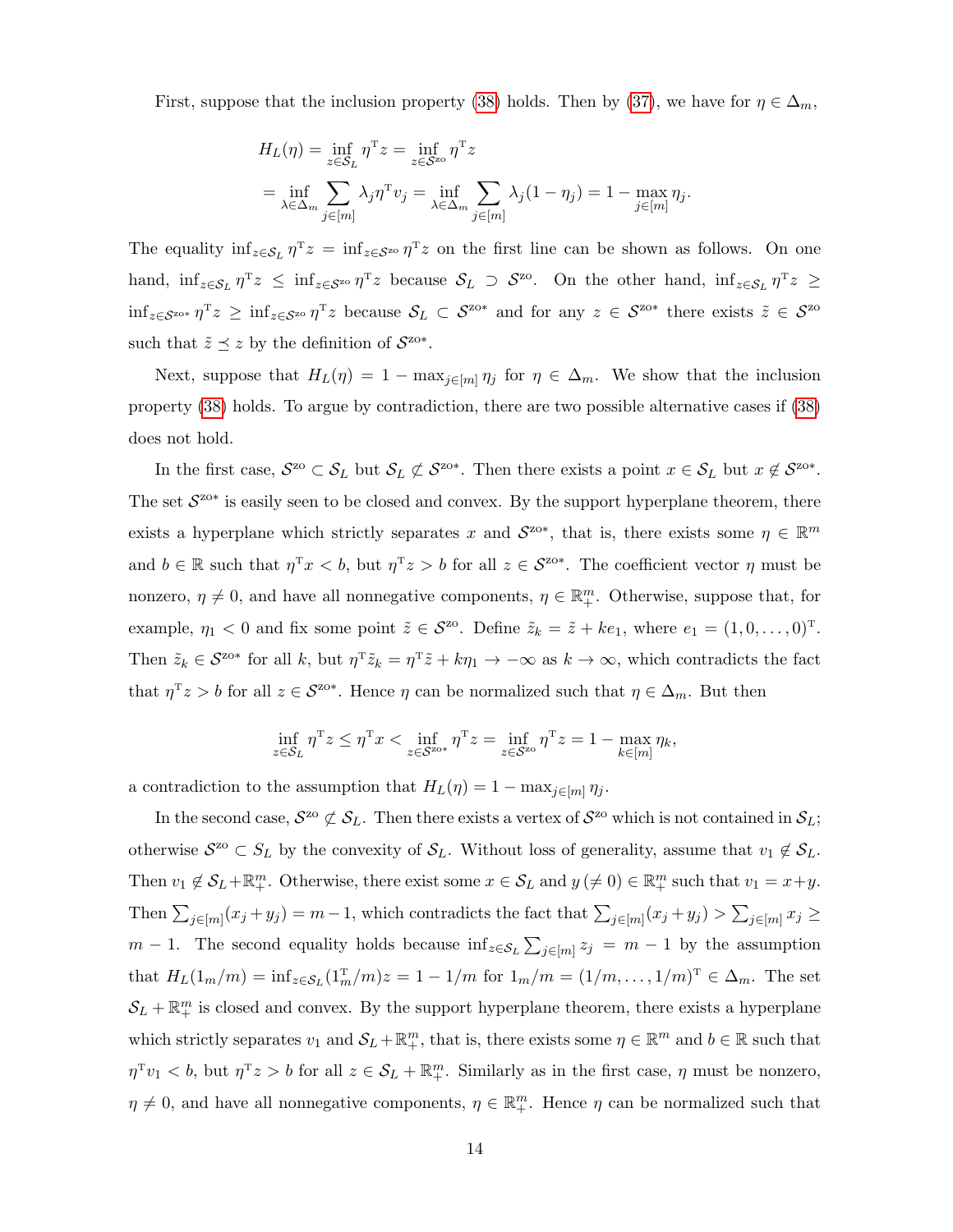$\eta \in \Delta_m$ . But then

$$
\inf_{z \in S_L} \eta^{\mathrm{T}} z \ge \inf_{z \in S_L + \mathbb{R}_+^m} \eta^{\mathrm{T}} z > \eta^{\mathrm{T}} v_1 \ge \inf_{z \in S^{\mathrm{zo}}} \eta^{\mathrm{T}} z = 1 - \max_{k \in [m]} \eta_k,
$$

again a contradiction to the assumption that  $H_L(\eta) = 1 - \max_{j \in [m]} \eta_j$ .

Combining the preceding two cases shows that  $(38)$  holds as desired.

**Proof of Proposition [9.](#page-28-0)** Note that  $H_L(\eta) = H_{L^{20}}(\eta)$  by assumption. Inequality [\(39\)](#page-28-2) reduces to

$$
\frac{1}{m}R_{L^{\rm zo}}(\eta,\sigma_L(\gamma))+\frac{m-1}{m}H_{L^{\rm zo}}(\eta)\leq R_L(\eta,\gamma).
$$

By definition,  $\sigma_L(\gamma) = (-L(1,\gamma), \ldots, -L(m,\gamma))^T$ . The preceding inequality can be stated such that for  $\eta \in \Delta_m$  and  $z = (L(1, \gamma), \ldots, L(m, \gamma))^T \in \mathcal{R}_L$ ,

<span id="page-55-0"></span>
$$
\frac{1}{m}(1-\eta_l) + \frac{m-1}{m}(1-\eta_k) \le \eta^{\mathrm{T}} z,\tag{S15}
$$

where  $l = \operatorname{argmin}_{j \in [m]} z_j$ , and  $k = \operatorname{argmax}_{j \in [m]} \eta_j$ . In the following, we show that [\(S15\)](#page-55-0) holds for  $\eta \in \Delta_m$  and  $z \in \mathcal{S}_L$ . The notation  $\preceq$  is used as in the proof of Proposition [8.](#page-27-0)

First, we show that for any  $z \in S_L$ , there exists some  $\tilde{z} \in S^{\text{zo}}$  such that

<span id="page-55-1"></span>
$$
\tilde{z} \preceq z, \quad \operatorname{argmin}_{j \in [m]} \tilde{z}_j = \operatorname{argmin}_{j \in [m]} z_j,\tag{S16}
$$

which means that  $\operatorname{argmin}_{j \in [m]} \tilde{z}_j$  can be set to be same as  $\operatorname{argmin}_{j \in [m]} z_j$ . Because  $S_L \subset S^{\text{z}_0*}$ by Proposition [8,](#page-27-0) it suffices to show that for any  $z \in \mathcal{S}^{z\circ*}$ , there exists  $\tilde{z} \in \mathcal{S}^{z\circ}$  such that [\(S16\)](#page-55-1) holds. Without loss of generality, assume that  $z_1 \geq z_2 \geq \cdots \geq z_m$ . Let  $b = \sup \{b' \geq 0 : b' \geq 0\}$  $z-b' e_m \in \mathcal{S}^{\text{z}_0*}$ , such that  $z'=z-b e_m \in \partial \mathcal{S}^{\text{z}_0*}$ . Then  $z'\preceq z$  and the mth component of z,  $z'_m$ , remains a minimum component of  $z'$ . By the definition of  $S^{z_{0}*}$ , there exists some  $\tilde{z} \in S^{z_{0}}$ satisfying  $\tilde{z} \preceq z'$ . For any such point  $\tilde{z}$ , we have

- (i)  $\tilde{z}_m = z'_m$  and
- (ii)  $\tilde{z}_j \geq z'_m$  for  $j \in [m-1]$ ,

which then imply that [\(S16\)](#page-55-1) is satisfied. Property (i) follows because if  $\tilde{z}_m < z'_m$ , then by the definition of  $S^{z_{0}*}$ ,  $z' - (z'_{m} - \tilde{z}_{m})e_{m} = \tilde{z} + (z' - \tilde{z} - (z'_{m} - \tilde{z}_{m})e_{m}) \in S^{z_{0}*}$ , but this contradicts the definition of b. To show property (ii), suppose that there exists  $\tilde{z} \in \mathcal{S}^{z_0}$  such that  $\tilde{z} \preceq z$ and  $\tilde{z}_j < z'_m$  for some  $j \in [m-1]$ . Let  $\tilde{\tilde{z}} = (\tilde{z}_1, \ldots, \tilde{z}_{j-1}, \tilde{z}_m, \tilde{z}_{j+1}, \ldots, \tilde{z}_j)^T$ , by exchanging the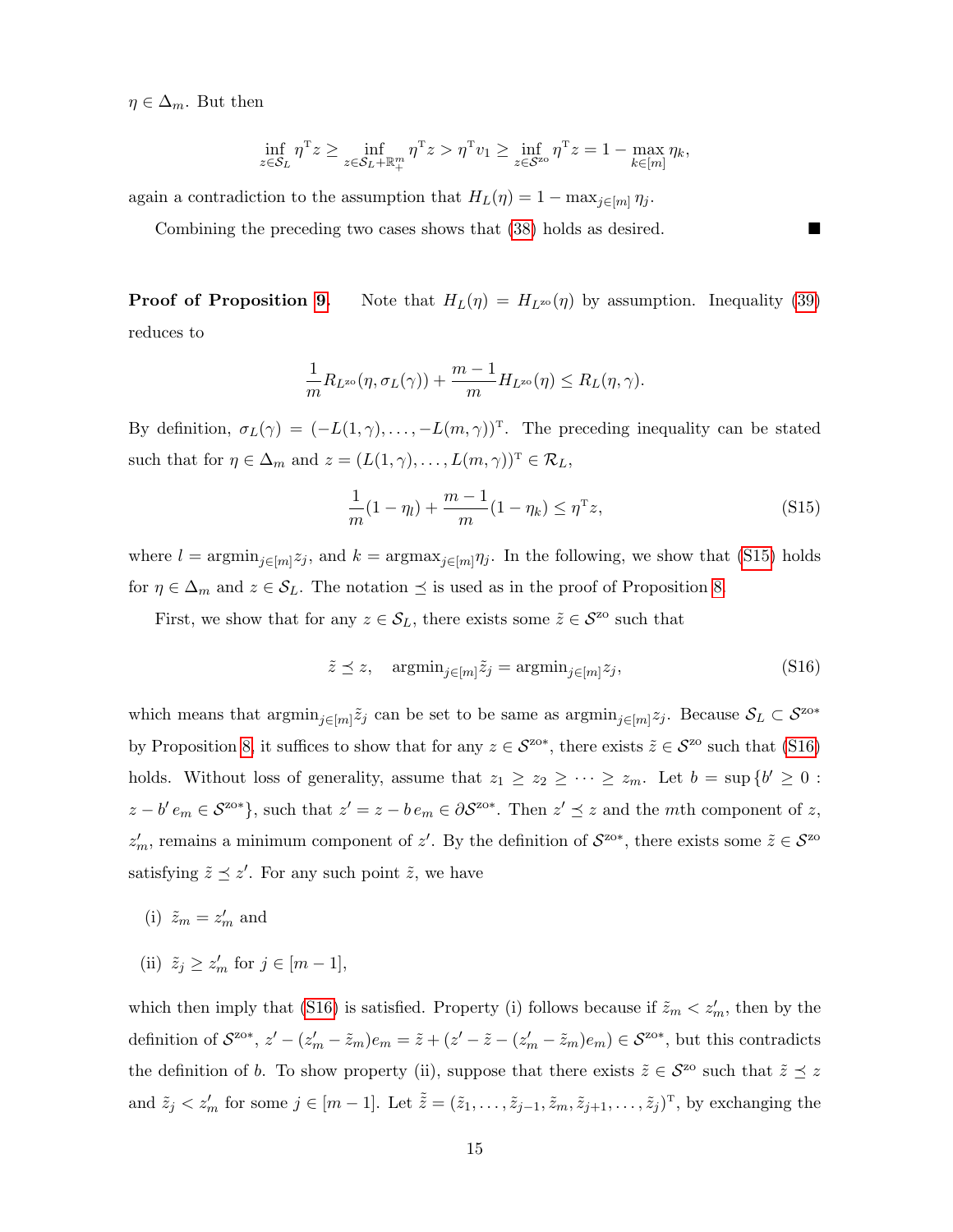jth and mth components of  $\tilde{z}$ . Then  $\tilde{\tilde{z}} \in \mathcal{S}^{z_0}$  by symmetry of  $\mathcal{S}^{z_0}$ . Moreover,  $\tilde{\tilde{z}} \preceq z'$ , because  $\tilde{\tilde{z}}_j = \tilde{z}_m = z'_m \leq z'_j$  by property (i) and  $\tilde{\tilde{z}}_m = \tilde{z}_j < z'_m$  for  $j \in [m-1]$ . Then  $\tilde{\tilde{z}}$  must also satisfy property (i), i.e.,  $\tilde{\tilde{z}}_m = z'_m$ , a contradiction.

By the preceding result, it suffices to show that [\(S15\)](#page-55-0) holds for any  $\eta \in \Delta_m$  and  $\tilde{z} \in \mathcal{S}^{z_0}$ . This can be obtained as follows:

$$
\eta^{\mathrm{T}} \tilde{z} = 1 - \sum_{j \in [m]} \eta_j (1 - \tilde{z}_j) = 1 - \eta_l (1 - \tilde{z}_l) - \sum_{j \neq l} \eta_j (1 - \tilde{z}_j)
$$
  
\n
$$
\geq 1 - \eta_l (1 - \tilde{z}_l) - \sum_{j \neq l} \eta_k (1 - \tilde{z}_j) = 1 - \eta_l + (\eta_l - \eta_k) \tilde{z}_l,
$$
  
\n
$$
\geq 1 - \eta_l + \frac{m - 1}{m} (\eta_l - \eta_k).
$$

The second line above uses the fact that  $\eta_k = \max_{j \in [m]} \eta_j$ ,  $(0 \leq) \tilde{z}_j \leq 1$  for  $j \in [m]$ , and  $\sum_{j\in[m]} \tilde{z}_j = m-1$ . The last line holds because  $1-\eta_l + (\eta_l - \eta_k)\tilde{z}_l$  is non-increasing in  $\tilde{z}_l$  with  $\eta_l \leq \eta_k$ , and hence is no smaller than its value at  $\tilde{z}_l = \frac{m-1}{m}$  $\frac{n-1}{m}$ , where  $\tilde{z}_l = \min_{j \in [m]} \tilde{z}_j \leq \frac{m-1}{m}$ m with  $\sum_{j \in [m]} \tilde{z}_j = m - 1$ .

**Simplification of prediction mapping**  $\sigma_L$ **.** We show that for each of the four losses,  $L^{\text{LLW2}}$ ,  $L^{\text{DKR2}}$ ,  $L^{\text{zo3}}$ , and  $L^{\text{zo4}}$ , the prediction mapping  $\sigma_L$  in Proposition [9](#page-28-0) is monotonically related to that in the corresponding regret bound discussed in Section [5.2.](#page-24-1)

The loss  $L^{\text{LLW2}}$  can be written as

$$
L^{\text{LLW2}}(j,\tau) = \sum_{k \in [m], k \neq j} \tilde{\tau}_{k+} = -\tilde{\tau}_j + \sum_{k \in [m]} \tilde{\tau}_{k+}, \quad j \in [m],
$$

where  $\tilde{\tau} = (\tau_1, \ldots, \tau_{m-1}, 1 - \sum_{k=1}^{m-1} \tau_k)^T$ . Hence if  $\tilde{\tau}_j \leq \tilde{\tau}_k$ , then  $L^{\text{LLW2}}(j, \tau) \geq L^{\text{LLW2}}(k, \tau)$ . Similarly, it is easily seen that if  $\tilde{\tau}_j \leq \tilde{\tau}_k$ , then  $L^{DKR2}(j, \tau) \geq L^{DKR2}(k, \tau)$ .

The loss  $L^{203}$  can be written as

$$
L^{\text{zo3}}(j,\tau) = \begin{cases} \max\left(1 - \tau_j, 1 - \tau_m^{\dagger} - \tau_{j+}\right), & \text{if } j \in [m-1], \\ 1 - \tau_m^{\dagger}, & \text{if } j = m, \end{cases}
$$

where  $\tau^{\dagger} = (\tau_1, \ldots, \tau_{m-1}, 1 - \sum_{k=1}^{m-1} \tau_{k+})^{\mathrm{T}}$ . For  $j, k \in [m-1]$ , if  $\tau_j \leq \tau_k$ , then  $L^{203}(j, \tau) \geq$  $L^{203}(k,\tau)$  trivially. For  $j \in [m-1]$ , if  $\tau_j \leq \tau_m^{\dagger}$ , then  $L^{203}(j,\tau) \geq 1 - \tau_j \geq L^{203}(m,\tau)$ , and if  $\tau_j \ge \tau_m^{\dagger}$ , then  $L^{203}(j, \tau) \le 1 - \tau_m^{\dagger} = L^{203}(m, \tau)$ .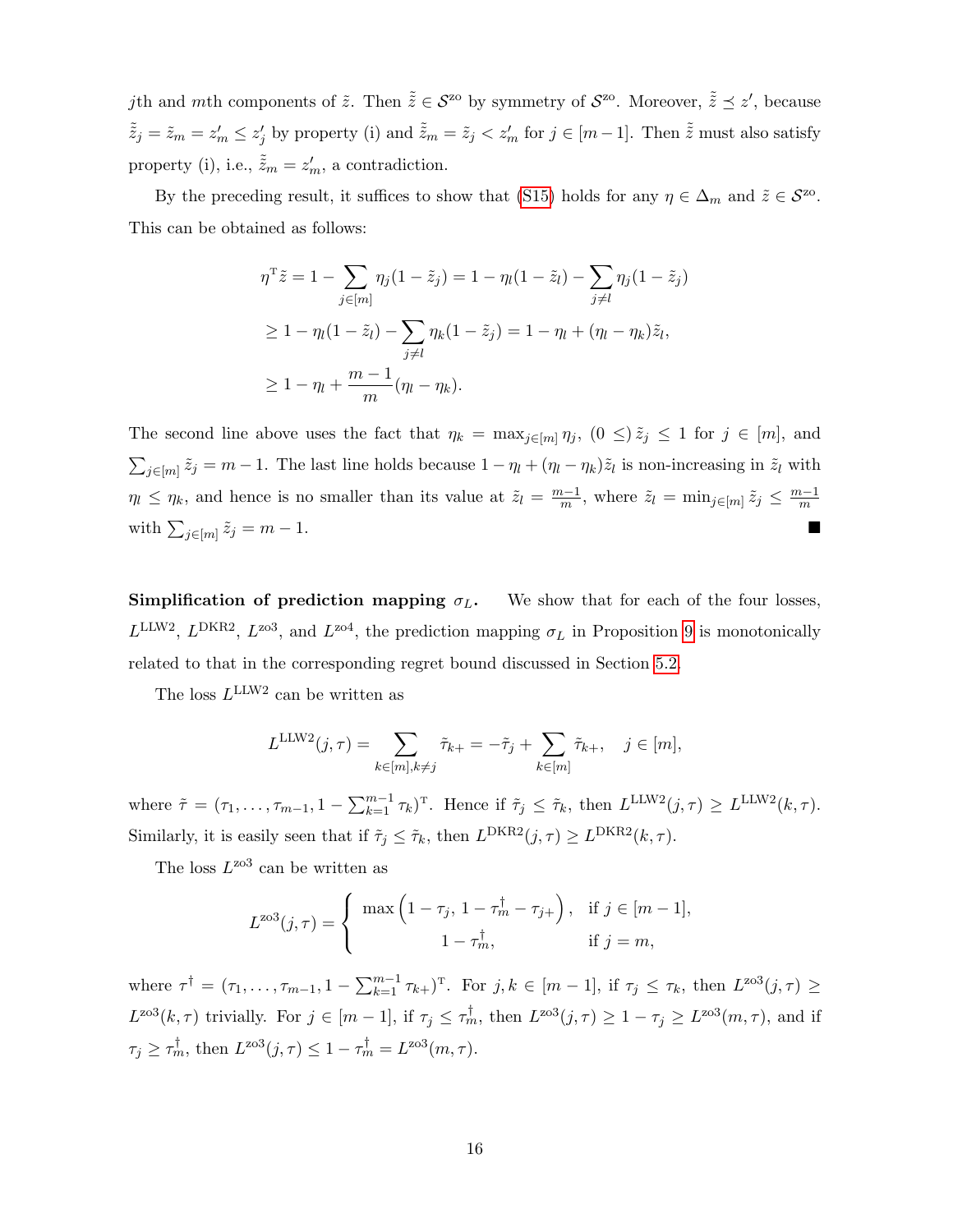The loss  $L^{z04}$  can be written as

$$
L^{z04}(j,\tau) = \max\left\{0, \frac{1+\tilde{\tau}_{j(1)}-\tilde{\tau}_j}{2}, \dots, \frac{m-2+(\tilde{\tau}_{j(1)}-\tilde{\tau}_j)+\dots+(\tilde{\tau}_{j(m-2)}-\tilde{\tau}_j)}{m-1}, \frac{m-1+(\tilde{\tau}_{j(1)}-\tilde{\tau}_j)+\dots+(\tilde{\tau}_{j(m-1)}-\tilde{\tau}_j)}{m}\right\}, \quad j \in [m],
$$

where  $\tilde{\tau}_{j(1)} \geq \cdots \geq \tilde{\tau}_{j(m-1)}$  are the sorted components of  $\tilde{\tau}$  excluding  $\tilde{\tau}_j$ . Without loss of generality, assume that  $\tilde{\tau}_1 \geq \ldots \geq \tilde{\tau}_m$ . Then

$$
L^{zof}(j,\tau) = \max \left\{ 0, \frac{1+\tilde{\tau}_1 - \tilde{\tau}_j}{2}, \dots, \frac{j-1+(\tilde{\tau}_1 - \tilde{\tau}_j) + \dots + (\tilde{\tau}_{j-1} - \tilde{\tau}_j)}{j}, \dots, \frac{j+(\tilde{\tau}_1 - \tilde{\tau}_j) + \dots + (\tilde{\tau}_{j-1} - \tilde{\tau}_j) + (\tilde{\tau}_{j+1} - \tilde{\tau}_j)}{j+1}, \dots, \frac{m-1+(\tilde{\tau}_1 - \tilde{\tau}_j) + \dots + (\tilde{\tau}_{j-1} - \tilde{\tau}_j) + (\tilde{\tau}_{j+1} - \tilde{\tau}_j) + (\tilde{\tau}_m - \tilde{\tau}_j)}{m} \right\}.
$$

Denote the *i*th term in the curly brackets above as  $\ell_i(j, \tau)$  for  $i = 1, \ldots, m$ , that is,  $\ell_1(j, \tau) = 0$ and for  $i = 2, \ldots, m$ ,

$$
\ell_i(j,\tau) = \begin{cases} \frac{i-1+\sum_{h=1}^{i-1} (\tilde{\tau}_h - \tilde{\tau}_j)}{i}, & \text{if } i < j, \\ \frac{i-1+\sum_{h=1}^{i} (\tilde{\tau}_h - \tilde{\tau}_j)}{i}, & \text{if } i \ge j. \end{cases}
$$

For  $j > k$  with  $\tilde{\tau}_j \leq \tilde{\tau}_k$ , if  $i < k$  or  $i \geq j$ , then  $\ell_i(j, \tau) \geq \ell_i(k, \tau)$ , and if  $k \leq i < j$ , then

$$
\ell_i(j,\tau) = \frac{i - 1 + \sum_{h=1}^{i-1} (\tilde{\tau}_h - \tilde{\tau}_j)}{i}
$$
  
 
$$
\geq \frac{i - 1 + \sum_{h=1}^{i-1} (\tilde{\tau}_h - \tilde{\tau}_k)}{i} \geq \frac{i - 1 + \sum_{h=1}^{i} (\tilde{\tau}_h - \tilde{\tau}_k)}{i} = \ell_i(k,\tau),
$$

where the second inequality follows because  $\tilde{\tau}_i \leq \tilde{\tau}_k$ . In summary, if  $\tilde{\tau}_j \leq \tilde{\tau}_k$ , then  $\ell_i(j, \tau) \geq$  $\ell_i(k, \tau)$  for  $i = 1, \ldots, m$ , and hence  $L^{\text{zo4}}(j, \tau) \ge L^{\text{zo4}}(k, \tau)$ .

## I.6 Proofs of results in Section [6.1](#page-30-1)

Proof of Proposition [10.](#page-31-0) We use the fact that for a twice differentiable generalized entropy  $H_L$ , the Bregman divergence can be written as a double integral of a quadratic form based on the Hessian matrix of  $\nabla^2 H_L$ :

<span id="page-57-0"></span>
$$
B_L(\eta, q) = -\int_0^1 \int_0^1 (\eta - q)^{\mathrm{T}} \nabla^2 H_L(q + ts(\eta - q)) (\eta - q) t \, ds \, dt, \quad \eta, q \in \Delta_m. \tag{S17}
$$

Identity [\(S17\)](#page-57-0) follows from a second-order Taylor expansion with an integral remainder for the univariate function  $H_L(q + t(\eta - q))$  with  $t \in [0, 1]$ .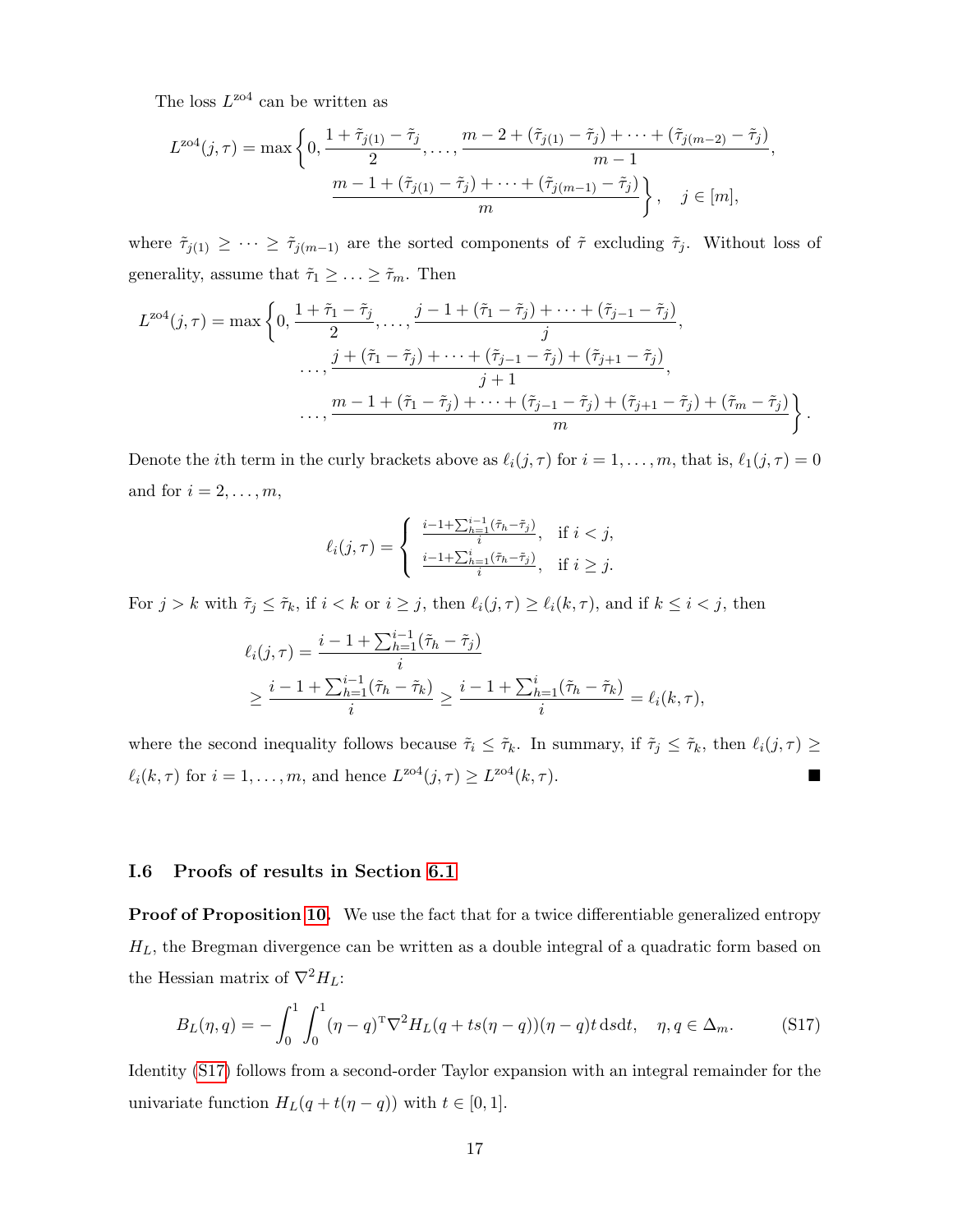(i) By definition [\(5\)](#page-6-2), the generalized entropy corresponding to the pairwise (symmetrized) loss L in [\(23\)](#page-16-0) is  $H_L(q) = -\sum_{i=1}^m \sum_{j \neq i} q_i f_0(q_j/q_i)$ . See also Supplement Table S1. The firstorder and second-order derivatives of  $H(q)$  are

$$
\frac{\partial H}{\partial q_i} = -\sum_{j \neq i} \left\{ f_0(\frac{q_j}{q_i}) - \frac{q_j}{q_i} f'_0(\frac{q_j}{q_i}) + f'_0(\frac{q_i}{q_j}) \right\},
$$
  

$$
\frac{\partial^2 H}{\partial q_i^2} = -\sum_{j \neq i} \left\{ \frac{q_j^2}{q_i^3} f''_0(\frac{q_j}{q_i}) + \frac{1}{q_j} f''_0(\frac{q_i}{q_j}) \right\},
$$
  

$$
\frac{\partial^2 H}{\partial q_j \partial q_i} = \frac{q_j}{q_i^2} f''_0(\frac{q_j}{q_i}) + \frac{q_i}{q_j^2} f''_0(\frac{q_i}{q_j}), \quad j \neq i.
$$

By the relationship  $w(q_1) = f''_0(u^q)/q_2^3$ , we obtain  $f''_0(u^q) = 2^{2\nu}q_1^{\nu-1}q_2^{\nu+2}$  from  $w(q_1) =$  $2^{2\nu}q_1^{\nu-1}q_2^{\nu-1}$ . Then the quadratic form  $-x^{\mathrm{T}}\nabla^2 H_L(\tilde{\eta})x$  with  $x = \eta - q$  and  $\tilde{\eta} = q + ts(\eta - q) \in \Delta_m$ can be written as

$$
-x^{\mathrm{T}}\nabla^2 H_L(\tilde{\eta})x = \sum_{i=1}^m \sum_{j=1}^m \left[ \left\{ \frac{\tilde{\eta}_j^2}{\tilde{\eta}_i^3} f_0''(\frac{\tilde{\eta}_j}{\tilde{\eta}_i}) + \frac{1}{\tilde{\eta}_j} f_0''(\frac{\tilde{\eta}_i}{\tilde{\eta}_j}) \right\} x_i^2 - \left\{ \frac{\tilde{\eta}_j}{\tilde{\eta}_i^2} f_0''(\frac{\tilde{\eta}_j}{\tilde{\eta}_i}) + \frac{\tilde{\eta}_i}{\tilde{\eta}_j^2} f_0''(\frac{\tilde{\eta}_i}{\tilde{\eta}_j}) \right\} x_i x_j \right]
$$
  
= 
$$
2^{2\nu} \sum_{i=1}^m \sum_{j=1}^m \frac{(\tilde{\eta}_i \tilde{\eta}_j)^\nu}{(\tilde{\eta}_i + \tilde{\eta}_j)^{2\nu+1}} (\tilde{\eta}_j^{\frac{1}{2}} \tilde{\eta}_i^{-\frac{1}{2}} x_i - \tilde{\eta}_i^{\frac{1}{2}} \tilde{\eta}_j^{-\frac{1}{2}} x_j)^2.
$$

With  $\nu \leq 0$ , note that  $(\tilde{\eta}_i \tilde{\eta}_j)^{\nu} / (\tilde{\eta}_i + \tilde{\eta}_j)^{2\nu+1} \geq 2^{-2\nu}$  because  $\tilde{\eta}_i \tilde{\eta}_j \leq 2^{-2} (\tilde{\eta}_i + \tilde{\eta}_j)^2$  and  $\eta_i + \eta_j \leq 1$ for each pair  $(i, j)$ . Hence we have

$$
-x^{\mathrm{T}}\nabla^{2}H_{L}(\tilde{\eta})x \geq \sum_{i=1}^{m} \sum_{j=1}^{m} (\tilde{\eta}_{j}^{\frac{1}{2}}\tilde{\eta}_{i}^{-\frac{1}{2}}x_{i} - \tilde{\eta}_{i}^{\frac{1}{2}}\tilde{\eta}_{j}^{-\frac{1}{2}}x_{j})^{2}
$$
  

$$
= 2\left\{ (\sum_{i=1}^{m} \tilde{\eta}_{i}^{-1}x_{i}^{2})(\sum_{j=1}^{m} \tilde{\eta}_{j}) - (\sum_{i=1}^{m} x_{i})^{2} \right\} \geq 2||x||_{1}^{2},
$$

where the last inequality follows because  $(\sum_{i=1}^m \tilde{\eta}_i^{-1} x_i^2)(\sum_{j=1}^m \tilde{\eta}_j) \ge (\sum_{i=1}^m |x_i|)^2$  by the Cauchy-Schwartz inequality and  $\sum_i x_i = \sum_i p_i - \sum_i \eta_i = 0$ . Combining this lower bound with [\(S17\)](#page-57-0) and integrating over s and t yield  $\kappa_L = 2$ .

(ii a) Suppose  $\beta \in [1/2, 1]$ . The generalized entropy corresponding to the simultaneous loss L in [\(25\)](#page-17-0) is  $H(q) = ||q||_{\beta}$ . The first-order and second-order derivatives are

$$
\frac{\partial H}{\partial q_i} = q_i^{\beta - 1} ||q||_{\beta}^{1 - \beta},
$$
  
\n
$$
\frac{\partial^2 H}{\partial q_i^2} = -(1 - \beta) (\sum_{j \neq i} q_j^{\beta} q_i^{\beta - 2}) ||q||_{\beta}^{1 - 2\beta},
$$
  
\n
$$
\frac{\partial^2 H}{\partial q_i \partial q_j} = (1 - \beta) (q_j q_i)^{\beta - 1} ||q||_{\beta}^{1 - 2\beta}, \quad j \neq i.
$$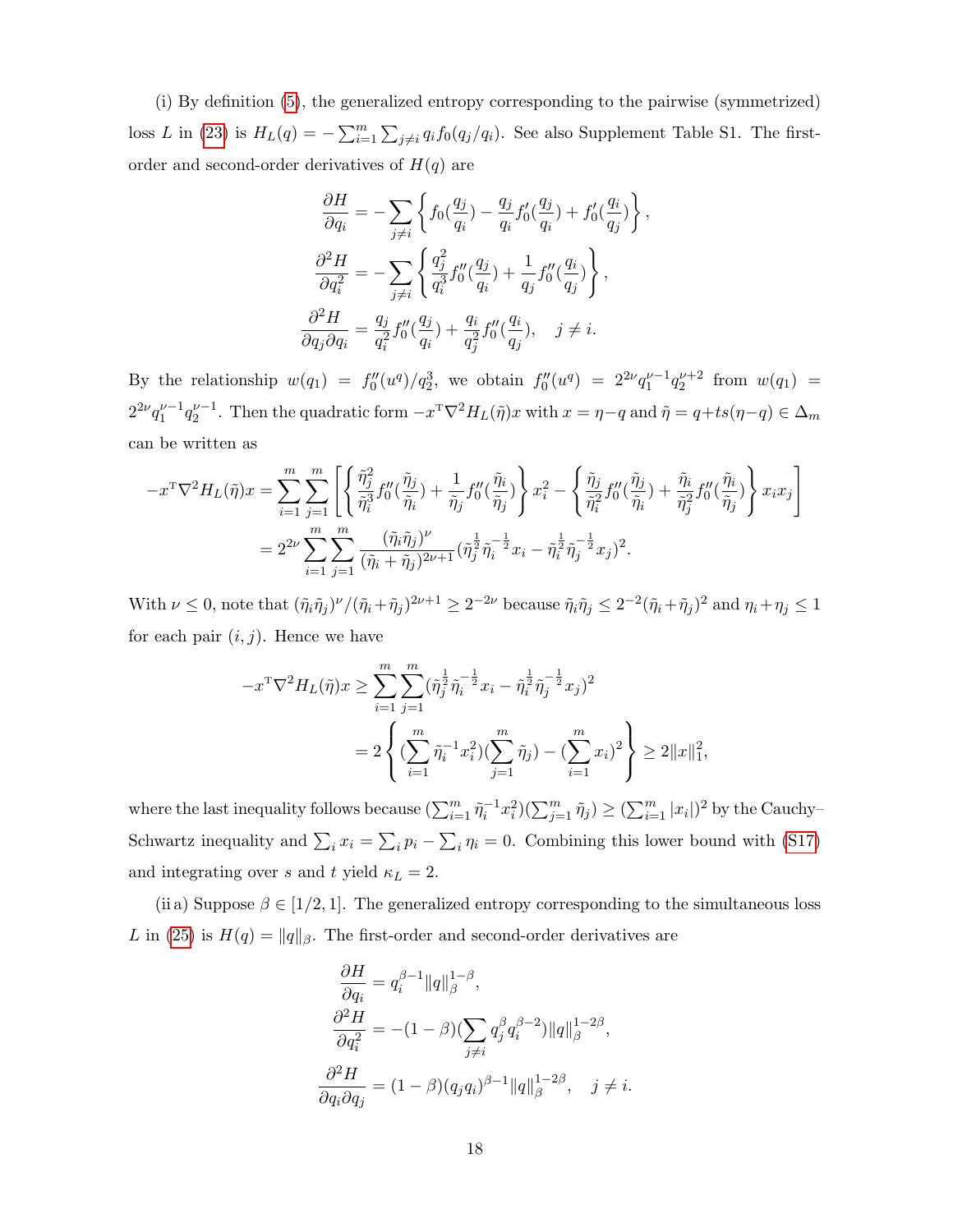The quadratic form  $-x^T \nabla^2 H_L(\tilde{\eta})x$  with  $x = \eta - q$  and  $\tilde{\eta} = q + ts(\eta - q) \in \Delta_m$  can be written as

$$
-x^{\mathrm{T}}\nabla^2 H_L(\tilde{\eta})x = \frac{1-\beta}{2} \left\{ \sum_{i=1}^m \sum_{j=1}^m \|\tilde{\eta}\|_{\beta}^{1-2\beta} (\tilde{\eta}_i \tilde{\eta}_j)^{\beta-1} (\tilde{\eta}_j^{\frac{1}{2}} \tilde{\eta}_i^{-\frac{1}{2}} x_i - \tilde{\eta}_i^{\frac{1}{2}} \tilde{\eta}_j^{-\frac{1}{2}} x_j)^2 \right\}.
$$

With  $\beta \in [1/2, 1)$  and hence  $\beta - 1 < 0$ , it holds that  $(\tilde{\eta}_i \tilde{\eta}_j)^{\beta - 1} \geq 2^{2 - 2\beta}$  by inverting the inequality  $\tilde{\eta}_i \tilde{\eta}_j \leq 2^{-2} (\tilde{\eta}_i + \tilde{\eta}_j)^2 \leq 2^{-2}$ . In addition,  $\|\tilde{\eta}\|_{\beta}$  is concave and attains the maximum  $m^{1-1/\beta}$  over  $\Delta_m$  when  $\tilde{\eta}_i = 1/m$  for  $i \in [m]$ . Because  $1 - 2\beta \leq 0$ , it follows that the minimum of  $\|\tilde{\eta}\|_{\beta}^{1-2\beta}$  $\beta^{1-2\beta}$  over  $\Delta_m$  is  $m^{(1-1/\beta)(2\beta-1)}$ . Then the quadratic form is lower bounded by

$$
-x^{\mathrm{T}}\nabla^{2}H_{L}(\tilde{\eta})x \geq \frac{1-\beta}{2}m^{\frac{(\beta-1)(2\beta-1)}{\beta}}2^{2-2\beta}\left\{\sum_{i=1}^{m}\sum_{j=1}^{m}(\tilde{\eta}_{j}^{\frac{1}{2}}\tilde{\eta}_{i}^{-\frac{1}{2}}x_{i}-\tilde{\eta}_{i}^{\frac{1}{2}}\tilde{\eta}_{j}^{-\frac{1}{2}}x_{j})^{2}\right\}
$$
  

$$
= (1-\beta)m^{\frac{(\beta-1)(2\beta-1)}{\beta}}2^{2-2\beta}\left\{(\sum_{i=1}^{m}\tilde{\eta}_{i}^{-1}x_{i}^{2})(\sum_{j=1}^{m}\tilde{\eta}_{j})-(\sum_{i=1}^{m}x_{i})^{2}\right\}
$$
  

$$
\geq (1-\beta)m^{\frac{(\beta-1)(2\beta-1)}{\beta}}2^{2-2\beta}\|x\|_{1}^{2},
$$

where the last inequality follows similarly as in the proof of (i), by the Cauchy—Schwartz inequality and  $\sum_i x_i = 0$ . Integration of [\(S17\)](#page-57-0) with the preceding lower bound yields  $\kappa_L =$  $(1-\beta)m^{(1-1/\beta)(2\beta-1)}2^{2-2\beta}.$ 

(ii b) Suppose  $\beta \in (0, 1/2]$ . The generalized entropy, derivatives and quadratic form remain the same as in (iia). With  $\beta \in (0, 1/2]$  and hence  $1 - 2\beta > 0$ , we have

$$
\|\tilde{\eta}\|_{\beta}^{1-2\beta}(\tilde{\eta}_i\tilde{\eta}_j)^{\beta-1}\geq (\tilde{\eta}_i^{\beta}+\tilde{\eta}_j^{\beta})^{\frac{1-2\beta}{\beta}}(\tilde{\eta}_i\tilde{\eta}_j)^{\beta-1}=\left\{\frac{(\tilde{\eta}_i\tilde{\eta}_j)^{\beta}}{(\tilde{\eta}_i^{\beta}+\tilde{\eta}_j^{\beta})^2}\right\}^{1-\frac{1}{\beta}}(\tilde{\eta}_i^{\beta}+\tilde{\eta}_j^{\beta})^{-\frac{1}{\beta}}\geq 2^{\frac{1}{\beta}-1}.
$$

The first inequality holds trivially. The second inequality holds because  $1-1/\beta < 0$ ,  $(\eta_i \eta_j)^\beta \le$  $2^{-2}(\eta_i^\beta + \eta_j^\beta$  $(\tilde{\eta}_i^{\beta}+\tilde{\eta}_j^{\beta})$  $j^{(\beta)}$  $j^{-1/\beta}$  is lower bounded by  $2^{1-1/\beta}$ . Similarly as in (ii a), the quadratic form is lower bounded by

$$
-x^{\mathrm{T}}\nabla^2 H_L(\tilde{\eta})x \ge (1-\beta)2^{\frac{1}{\beta}-1} \left\{ \left( \sum_{i=1}^m \tilde{\eta}_i^{-1} x_i^2 \right) \left( \sum_{j=1}^m \tilde{\eta}_j \right) - \left( \sum_{i=1}^m x_i \right)^2 \right\} \ge (1-\beta)2^{\frac{1}{\beta}-1} \|x\|_1^2,
$$

where the last inequality follows from the Cauchy—Schwartz inequality and  $\sum_i x_i = 0$ . Inte-gration of [\(S17\)](#page-57-0) with the preceding lower bound yields  $\kappa_L = (1 - \beta)2^{1/\beta - 1}$ . .

**Discussion on the multinomial likelihood loss.** The standard likelihood loss  $L(j, q)$  =  $-\log q_i$  is equivalent to [\(25\)](#page-17-0) in the limit of  $\beta \rightarrow 1$  after properly rescaled. By Proposi-tion [10\(](#page-31-0)ii), inequality [\(44\)](#page-31-2) can be shown to hold for the rescaled entropy  $H^{\rm r}_{\beta}$  in [\(26\)](#page-17-2) with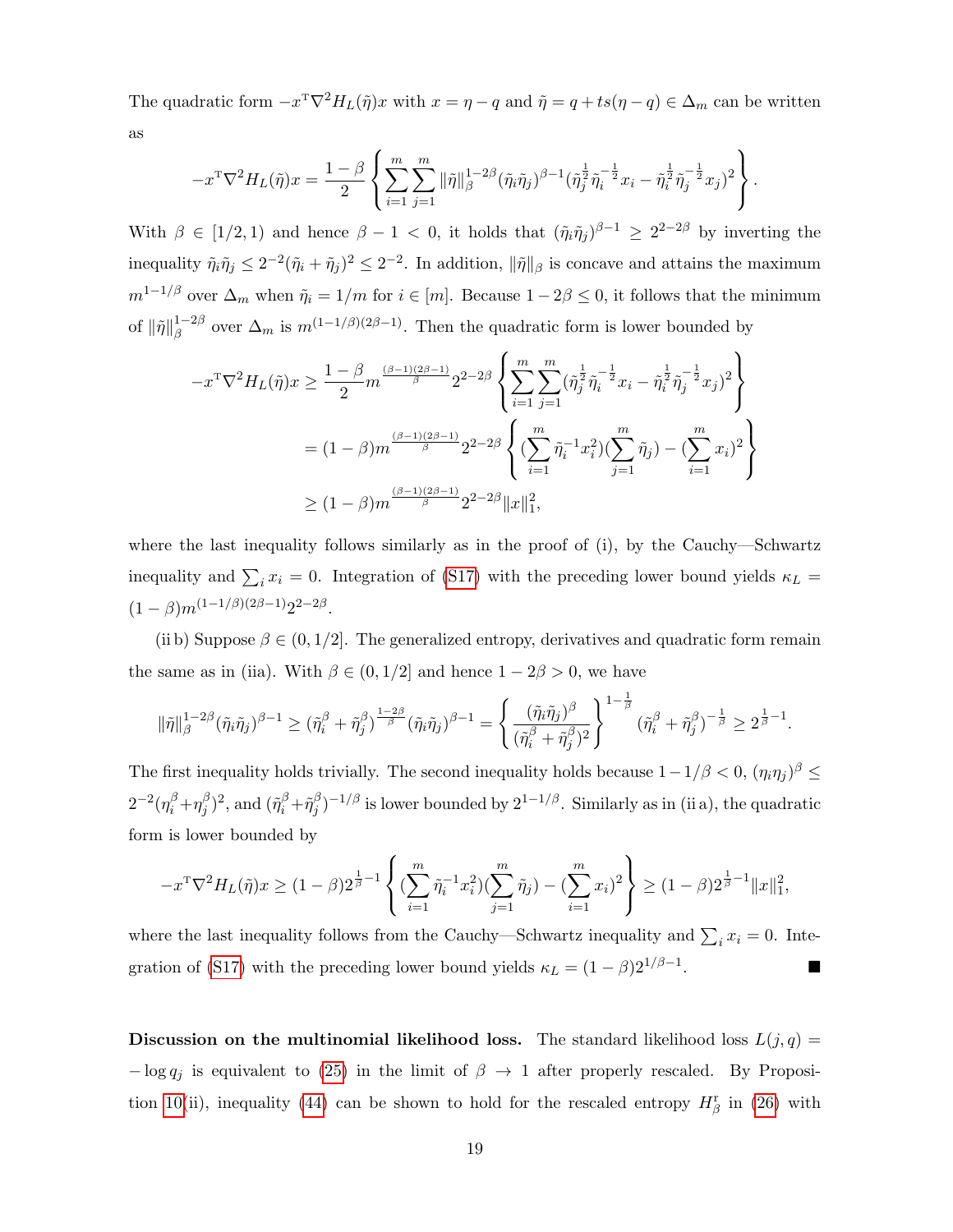$\kappa_L = \kappa_\beta/(m^{1/\beta - 1} - 1)$ , where  $\kappa_\beta = (1 - \beta)m^{(1 - 1/\beta)(2\beta - 1)}2^{2 - 2\beta}$  if  $\beta \in [1/2, 1)$ . Then [\(46\)](#page-32-0) can be recovered from [\(44\)](#page-31-2) as  $\beta \rightarrow 1$ , because

$$
\lim_{\beta \to 1} \frac{\kappa_{\beta}}{m^{1/\beta - 1} - 1} = \lim_{\beta \to 1} \frac{1 - \beta}{m^{1/\beta - 1} - 1} = (\log m)^{-1}.
$$

 $\blacksquare$ 

Discussion on simultaneous exponential loss. The simultaneous exponential loss  $L_0^r$  as used in [Zou et al.](#page-40-1) [\(2008\)](#page-40-1) can be obtained from [\(25\)](#page-17-0) in the limit of  $\beta \rightarrow 0+$  after properly rescaled, by Proposition [4\(](#page-17-1)i). However, for  $m \geq 3$ , the corresponding modulus  $\kappa_L$  from Proposition [10\(](#page-31-0)ii) for  $L^{\mathbf{r}}_{\beta}$  as  $\beta \to 0+$  gives 0:

$$
\lim_{\beta \to 0+} \frac{(1-\beta)2^{1/\beta-1}}{m^{1/\beta-1}-1} = 0.
$$

The limit above gives 1 for  $m = 2$ , in agreement with the relationship  $L_0^r = L_{1/2} - 1$  with  $m = 2$ . Our further calculation (not shown) suggests that a uniform bound in the form of [\(44\)](#page-31-2) might not be feasible on the associated Bregman divergence. Hence an alternative approach would be needed to analyze  $\psi$  and deduce a concrete meaningful implication from regret bound [\(42\)](#page-31-1) for the simultaneous exponential loss  $L_0^r$ .

## I.7 Proofs of results in Sections [6.2–](#page-33-0)[6.3](#page-35-1)

Proof of Lemma [4.](#page-34-2) By definition,

$$
R_{\tilde{L}}(\eta, \gamma) = \sum_{j \in [m]} \eta_j c_{jM} L(j, \gamma) + \sum_{j \in [m]} \eta_j \sum_{k \in [m], k \neq j} (c_{jM} - c_{jk}) \{L(k, \gamma) - 1\}
$$
  
= 
$$
\sum_{j \in [m]} \eta_j c_{jM} L(j, \gamma) + \sum_{j \in [m]} \eta_j \sum_{k \in [m], k \neq j} (c_{jM} - c_{jk}) L(k, \gamma) - D(\eta),
$$

where  $D(\eta) = \sum_{j \in [m]} \sum_{k \in [m], k \neq j} \eta_j(c_{jM} - c_{jk})$ . By an exchange of indices j and k, the second term above is  $\sum_{k\in[m]} \eta_k \sum_{j\in[m],j\neq k} (c_{kM} - c_{kj}) L(j,\gamma)$ . Substituting this into the preceding expression for  $R_{\tilde{L}}(\eta,\gamma)$  yields

$$
R_{\tilde{L}}(\eta, \gamma) = \sum_{j \in [m]} L(j, \gamma) \tilde{\eta}_j - D(\eta) = (1_m^{\mathrm{T}} \tilde{\eta}) R_L(\tilde{\tilde{\eta}}, \gamma) - D(\eta).
$$

The generalized entropy from  $\tilde{L}$  is

$$
H_{\tilde{L}}(\eta) = \inf_{\gamma} R_{\tilde{L}}(\eta, \gamma) = (1_m^{\mathrm{T}} \tilde{\eta}) \inf_{\gamma} R_L(\tilde{\tilde{\eta}}, \gamma) - D(\eta) = (1_m^{\mathrm{T}} \tilde{\eta}) H_L(\tilde{\tilde{\eta}}) - D(\eta).
$$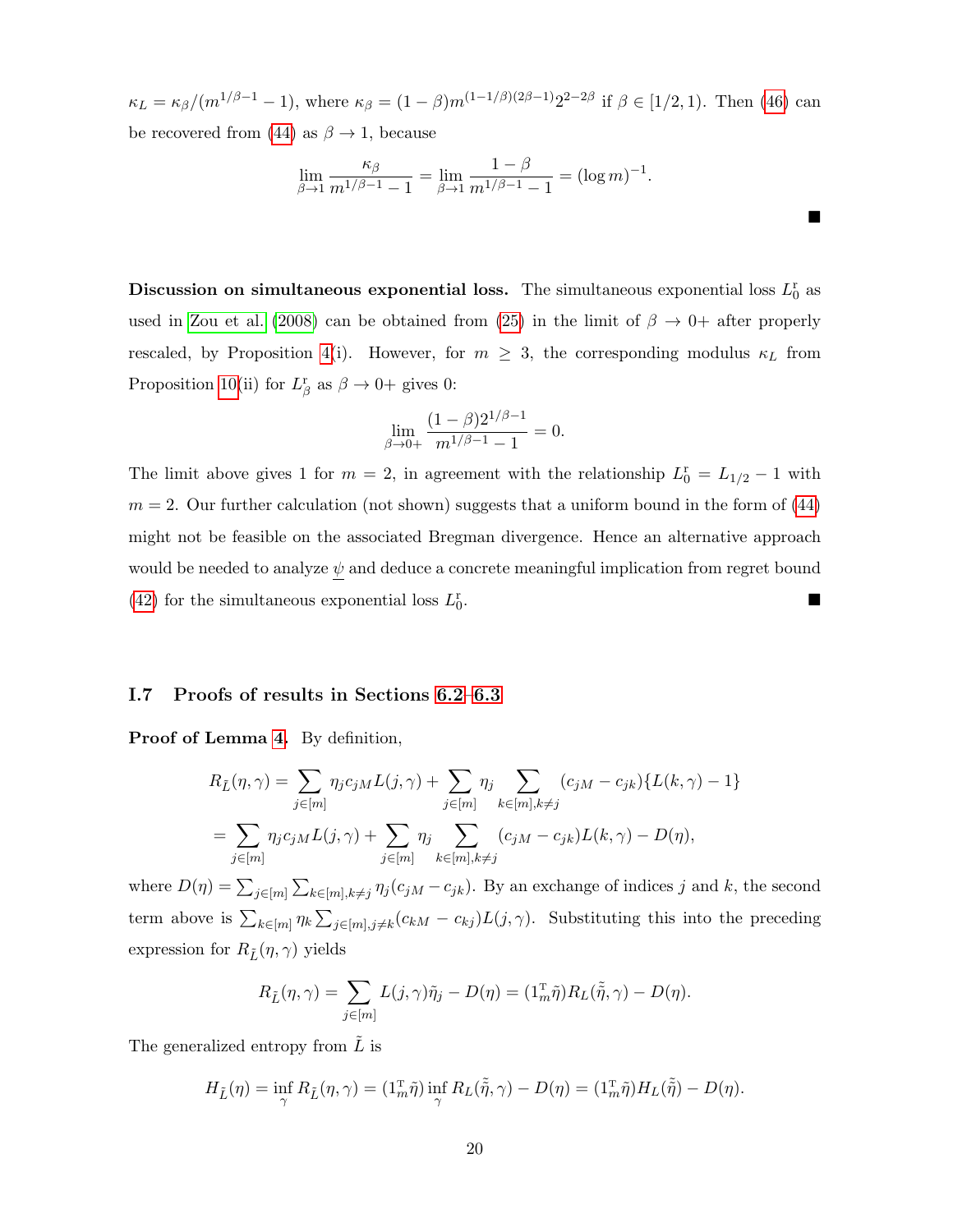The desired result on  $B_{\tilde{L}}(\eta, \gamma)$  then follows.

Proof of Lemmas [5](#page-34-0) and [6.](#page-35-0) The bound in Lemma [5](#page-34-0) is a special case of Lemma [6](#page-35-0) with  $C = 1_m 1_m^{\mathrm{T}} - I_m$ . If  $\eta = (\eta_1, \eta_2, 0, \dots, 0)^{\mathrm{T}}$  and  $q = (1/2, 1/2, 0, \dots, 0)^{\mathrm{T}}$ , then the bound becomes exact:  $B^{z\alpha}(\eta, q) = |2\eta_1 - 1| = |\eta_1 - q_1| + |\eta_2 - q_2|$  with  $\eta_1 + \eta_2 = 1$ .

For Lemma [6,](#page-35-0) let  $l = \text{argmax}_{j \in [m]}(\overline{C}_j^{\mathrm{T}} \eta)$  and  $k = \text{argmax}_{j \in [m]}(\overline{C}_j^{\mathrm{T}} q)$ , where  $\overline{C} = (\overline{C}_1, \ldots, \overline{C}_m)$ is a column representation of  $\overline{C}$ . By definition,  $\overline{C}_j = C_j - C_M$  and  $\overline{C}_j^{\mathrm{T}} \eta = C_M^{\mathrm{T}} \eta - C_j^{\mathrm{T}} \eta$  for  $j \in [m]$ . Direct calculation yields

$$
B^{\text{cw}}(\eta, \overline{C}^{\text{T}}q) = R_{L^{\text{cw}}}(\eta, \overline{C}^{\text{T}}q) - H^{\text{cw}}(\eta)
$$

$$
= C_k^{\text{T}} \eta - C_l^{\text{T}} \eta = \overline{C}_l^{\text{T}} \eta - \overline{C}_k^{\text{T}} \eta.
$$

Then  $B^{cw}(\eta, \overline{C}^T q) = \overline{C}_l^T \eta - \overline{C}_k^T \eta \leq \overline{C}_l^T \eta - \overline{C}_l^T q + \overline{C}_k^T q - \overline{C}_k^T \eta$  because  $\overline{C}_l^T q \leq \overline{C}_k^T q$  by definition. Hence  $B^{\text{cw}}(\eta, \overline{C}^{\text{T}} q) \leq |\overline{C}_l^{\text{T}} \eta - \overline{C}_l^{\text{T}} q| + |\overline{C}_k^{\text{T}} q - \overline{C}_k^{\text{T}} \eta| \leq |\overline{C}^{\text{T}} (\eta - q)|_{\infty 2}$ .

**Proof of Proposition [11.](#page-34-3)** Note that  $L^{cw}(j, \gamma) = \tilde{L}^{zo}(j, \gamma)$  by direct calculation. Applying Lemma [4](#page-34-2) to L and  $L^{z_0}$  shows that for any  $\eta, q \in \Delta_m$ ,

<span id="page-61-1"></span><span id="page-61-0"></span>
$$
B_{\tilde{L}}(\eta, q) = (1_m^{\mathrm{T}} \tilde{\eta}) B_L(\tilde{\tilde{\eta}}, q), \tag{S18}
$$

$$
B^{\text{cw}}(\eta, q) = (1_m^{\text{T}} \tilde{\eta}) B^{\text{zo}}(\tilde{\tilde{\eta}}, q), \tag{S19}
$$

where  $\tilde{\eta}$  and  $\tilde{\tilde{\eta}}$  are defined as in Lemma [4.](#page-34-2) The desired result then follows because  $B^{zo}(\tilde{\tilde{\eta}}, q) \leq$  $\|\tilde{\tilde{\eta}} - q\|_{\infty 2}$  by Lemma [5,](#page-34-0)  $\psi_q(\|\tilde{\tilde{\eta}} - q\|_{\infty 2}) \leq B_L(\tilde{\tilde{\eta}}, q)$  by definition, and  $\psi_q(\cdot)$  is nondecreasing.  $\blacksquare$ 

**Proof of Corollary [2.](#page-35-5)** Applying [\(57\)](#page-37-0) with  $C_0 = 1_m$  and  $\eta$  replaced by  $\tilde{\tilde{\eta}}$  yields

$$
\underline{\psi}\left(B^{\text{zo}}(\tilde{\tilde{\eta}},q)\right) \leq B_L(\tilde{\tilde{\eta}},q).
$$

Combining this with [\(S18\)](#page-61-0) and [\(S19\)](#page-61-1) gives the desired result.

Proof of Proposition [12.](#page-36-4) The desired result is obtained by combining the following observations:  $B^{cw}(\eta, \overline{C}^T q) \leq \|\overline{C}^T (\eta - q)\|_{\infty 2}$  by Lemma [6,](#page-35-0)  $\psi_q^C(\|\overline{C}^T (\eta - q)\|_{\infty 2}) \leq B_L(\eta, q)$  by definition, and  $\psi_q^C(\cdot)$  is nondecreasing.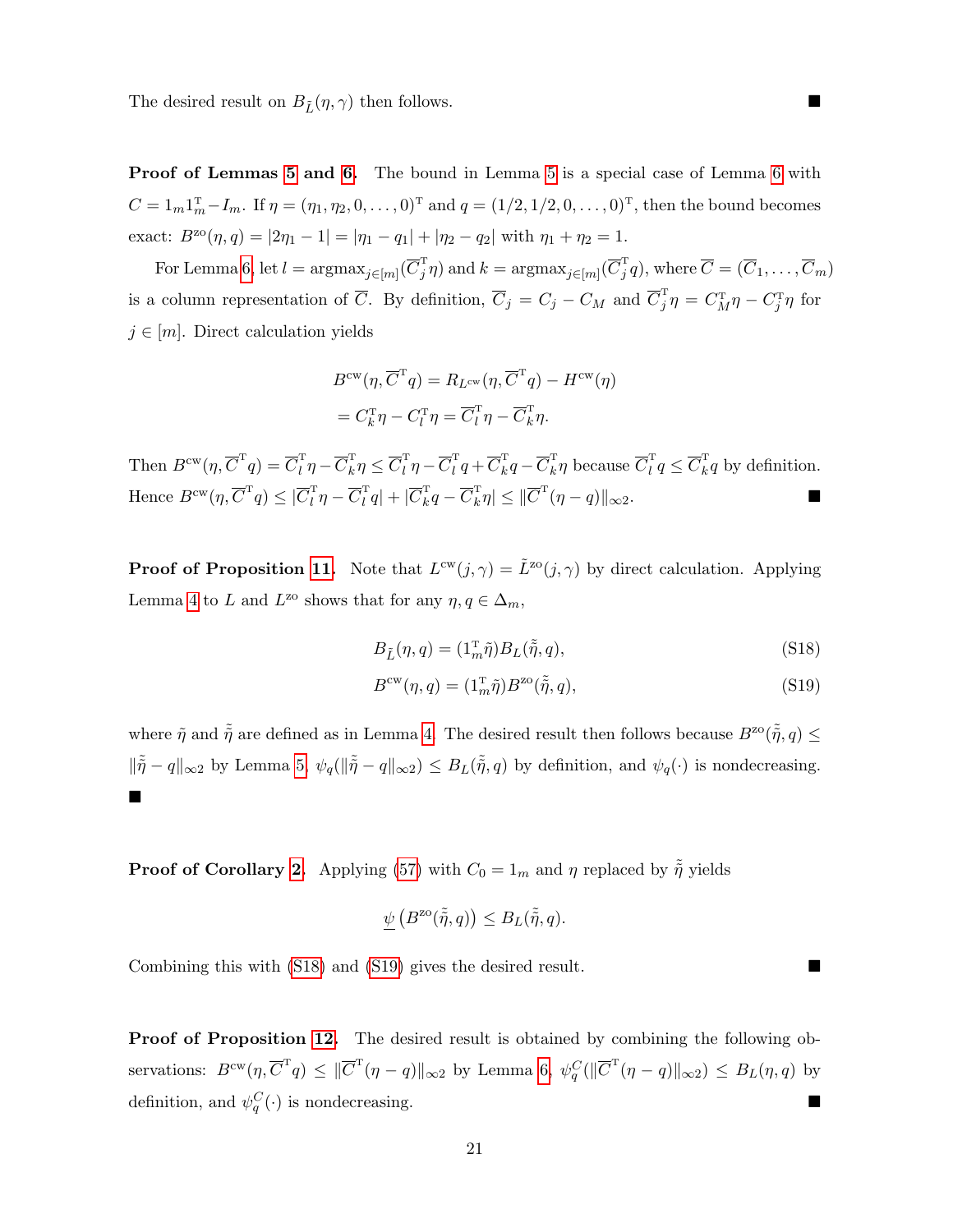**Proof of inequality [\(55\)](#page-36-2).** For any  $w \in \mathcal{W}_{\eta,q}$ ,  $\arg\max_{j\in[m]}(\overline{C}_j^{\mathrm{T}}q^w)$  can be set to be same as argma $\lim_{j\in[m]}(\overline{C}_j^{\mathrm{T}}q)$  and hence  $B^{\mathrm{cw}}(\eta,\overline{C}^{\mathrm{T}}q^w) = B^{\mathrm{cw}}(\eta,\overline{C}^{\mathrm{T}}q)$ . Then inequality [\(54\)](#page-36-1) with q replaced by  $q^w$  shows that  $\psi_{q^w}^C(B^{\text{cw}}(\eta,\overline{C}^Tq)) \leq B_L(\eta,q^w)$ . The desired result then follows because  $B_L(\eta, q^w) \le B_L(\eta, q)$  by the representation of  $B_L(\eta, q)$  as the Bregman divergence [\(8\)](#page-7-2) and inequality [\(S2\)](#page-1-1) in Lemma [S1.](#page-10-3)

**Proof of Corollary [3.](#page-36-0)** By the representation of  $B_L(\eta, q)$  as the Bregman divergence [\(8\)](#page-7-2) and inequality [\(S1\)](#page-1-0) in Lemma [S1,](#page-10-3)  $\psi_q^C(t)$  in Proposition [12](#page-36-4) can be equivalently defined with  $\eta' \in \Delta_m$  restricted such that  $\|\overline{C}^{\mathrm{T}}(\eta'-q)\|_{\infty} = t$ .

We distinguish three cases. Let  $k = \text{argmax}_{j \in [m]}(\overline{C}_j^{\text{T}} q)$ . First, if  $\overline{C}_k^{\text{T}} q > 1_m^{\text{T}} \overline{C}^{\text{T}} q/2$  and  $\overline{C}_k^{\mathrm{T}} \eta > 1_m^{\mathrm{T}} \overline{C}^{\mathrm{T}} \eta/2$ , then  $k = \mathrm{argmax}_{j \in [m]} (\overline{C}_j^{\mathrm{T}} \eta)$  and hence  $B^{\mathrm{cw}}(\eta, \overline{C}^{\mathrm{T}} q) = 0$  and [\(56\)](#page-36-3) holds trivially. Second, if  $\overline{C}_k^{\rm T} q > 1_m^{\rm T} \overline{C}^{\rm T} q/2$  and  $\overline{C}_k^{\rm T} \eta \leq 1_m^{\rm T} \overline{C}^{\rm T} \eta/2$ , then [\(55\)](#page-36-2) holds with some  $w \in \mathcal{W}_{\eta,q}$  such that  $\overline{C}_k^{\mathrm{T}} q^w = 1_m^{\mathrm{T}} \overline{C}^{\mathrm{T}} q^w/2$  and hence  $\max_{j \in [m]} (\overline{C}_j^{\mathrm{T}} q^w) = 1_m^{\mathrm{T}} \overline{C}^{\mathrm{T}} q^w/2$ , because  $\overline{C}_k^{\mathrm{T}} q^w/(1_m^{\mathrm{T}} \overline{C}^{\mathrm{T}} q^w)$  is continuous in  $w \in [0,1]$ , while taking a value  $\leq 1/2$  at  $w = 0$  and  $> 1/2$ at  $w = 1$  by assumption. Third, if  $\overline{C}_k^{\mathrm{T}} q \leq 1_{m}^{\mathrm{T}} \overline{C}^{\mathrm{T}} q/2$ , then [\(55\)](#page-36-2) holds with  $w = 1 \in \mathcal{W}_{\eta,q}$ . In the latter two cases, inequality [\(56\)](#page-36-3) can be shown as follows:

$$
\underline{\psi}^C\left(B^{\mathrm{cw}}(\eta, \overline{C}^{\mathrm{T}} q)\right) \leq \psi_{q^w}^C\left(B^{\mathrm{cw}}(\eta, \overline{C}^{\mathrm{T}} q)\right) \leq B_L(\eta, q).
$$

The first inequality holds because  $\psi^C(t) \leq \psi_{q^w}^C(t)$  with  $q^w$  satisfying  $\max_{j \in [m]} (\overline{C}_j^T q^w) \leq$  $1_m^{\text{T}}\overline{C}^{\text{T}}q^w/2$ . The second inequality holds by [\(55\)](#page-36-2) with  $w \in \mathcal{W}_{\eta,q}$ .

**Proof of inequality [\(58\)](#page-37-1).** For  $\eta, q \in \Delta_2$ , we have  $||C_0 \circ (\eta - q)||_{\infty^2} = (c_{10} + c_{20})|\eta_1 - \eta_1|$ , where  $\eta = (\eta_1, \eta_2)^T$  and  $q = (q_1, q_2)^T$ . Moreover,  $\max_{j=1,2} (c_{j0}q_j) \leq C_0^T q/2$  for  $q \in \Delta_2$  leads to a single probability vector  $q = (c_{20}, c_{10})^T/(c_{10} + c_{20})$ . From these expressions,  $\psi^{C_0}(t)$  can be simplified as  $\psi^{C_0}(t) = \min{\{\psi^{\text{RW}}(-t), \psi^{\text{RW}}(t)\}}$ .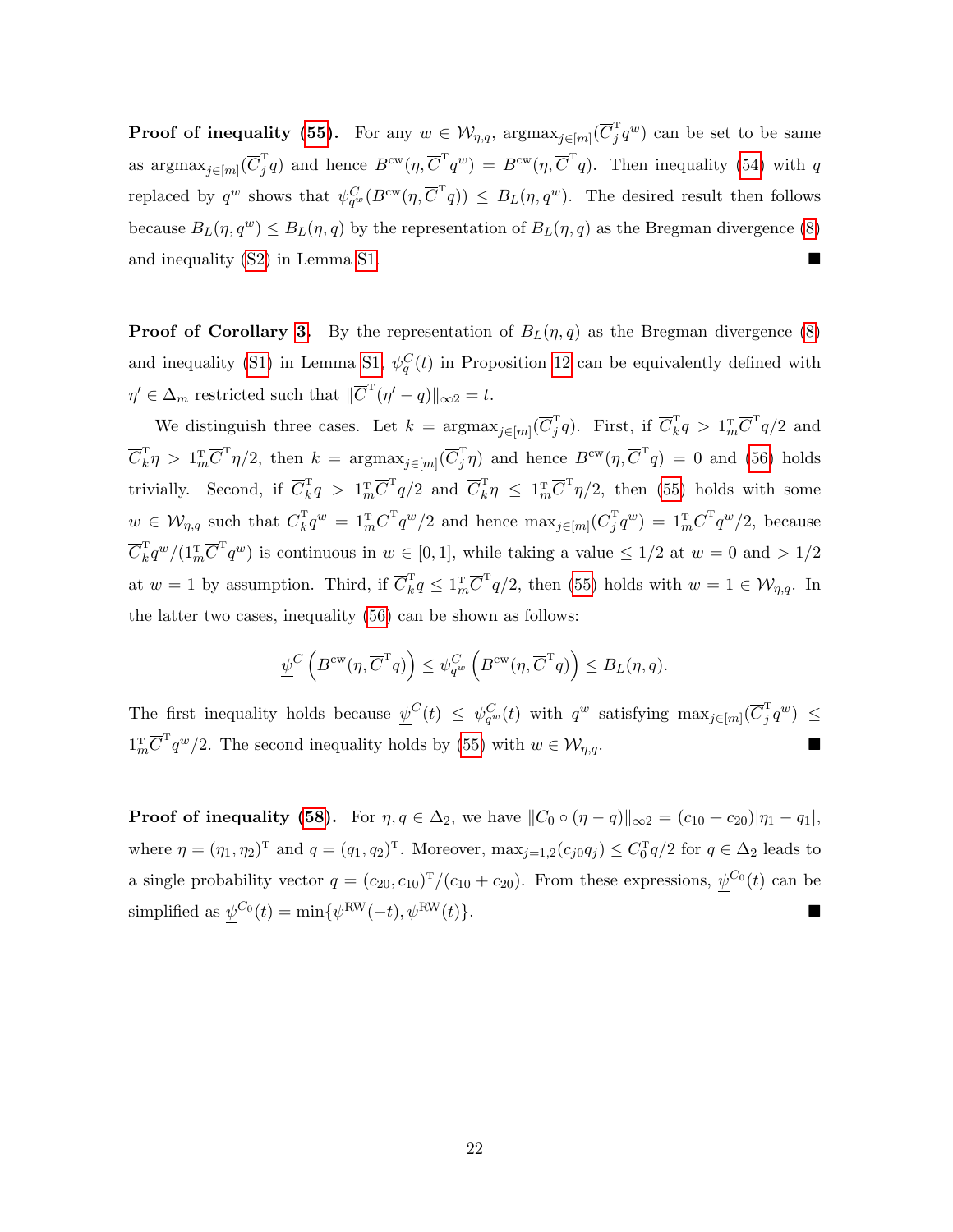| Name                                           | Loss $L(j, q)$                                                                                                                                               | Dissimilarity function $f(t)$                                                                       | Generalized Entropy $H(\eta)$                                                                     |
|------------------------------------------------|--------------------------------------------------------------------------------------------------------------------------------------------------------------|-----------------------------------------------------------------------------------------------------|---------------------------------------------------------------------------------------------------|
| Two CLASS LOSS                                 |                                                                                                                                                              |                                                                                                     |                                                                                                   |
| Likelihood                                     | $-1_{\{j=1\}} \log q_1 - 1_{\{j=2\}} \log q_2$                                                                                                               | $t \log t - (t + 1) \log(t + 1)$                                                                    | $-\eta_1 \log \eta_1 - \eta_2 \log \eta_2$                                                        |
| Exponential                                    | $\mathbbm{1}_{\{j=1\}}\sqrt{\tfrac{q_2}{q_1}+\mathbbm{1}_{\{j=2\}}}\sqrt{\tfrac{q_1}{q_2}}$                                                                  | $(\sqrt{t}-1)^2$                                                                                    | $-(\sqrt{\eta_1}-\sqrt{\eta_2})^2$                                                                |
| Calibration $_a$                               | $\mathbbm{1}_{\{j=1\}}\frac{q_2}{2q_1}+\mathbbm{1}_{\{j=2\}}\frac{1}{2}(\log\frac{q_1}{q_2}-1)$                                                              | $-\frac{1}{2}\log t$                                                                                | $\frac{\eta_2}{2} \log \frac{\eta_1}{\eta_2}$                                                     |
| Calibration <sub>s</sub>                       | $-1$ + $1_{\{j=2\}\frac{1}{2}}$ (log $\frac{q_1}{q_2}$ + $\frac{q_1}{q_2}$ - 1)<br>$\mathbbm{1}_{\{j=1\}}\frac{1}{2}(\log \frac{q_2}{q_1}+\frac{q_2}{q_1}$ . | $\frac{1}{2}(t \log t - \log t)$                                                                    | $\frac{1}{2}(\eta_1 \log \frac{\eta_2}{\eta_1} + \eta_2 \log \frac{\eta_1}{\eta_2})$              |
| MULTI-CLASS PAIRWISE ASYMMETRIC                |                                                                                                                                                              |                                                                                                     |                                                                                                   |
| Likelihood                                     | $\mathbbm{1}_{\{j \in [m-1]\}} \log(1 + \tfrac{q_m}{q_j}) + \mathbbm{1}_{\{j = m\}} \sum_{i=1}^{m-1} \log(1 + \tfrac{q_i}{q_m})$                             | $\sum_{i=1}^{m-1} \{t_i \log t_i - (1+t_i) \log(1+t_i)\}$                                           | $\sum_{i=1}^{m-1}(\eta_m\log\frac{\eta_m}{\eta_i+\eta_m}+\eta_i\log\frac{\eta_i}{\eta_i+\eta_m})$ |
| Exponential                                    | $1\!\!1_{\{j\in[m-1]\}}(\sqrt{\tfrac{q_m}{q_j}}-1)+1\!\!1_{\{j=m\}}\sum_{i=1}^{m-1}(\sqrt{\tfrac{q_i}{q_m}}-1)$                                              | $\sum_{i=1}^{m-1}(\sqrt{t_i}-1)^2$                                                                  | $-\sum_{i=1}^{m-1}(\sqrt{\eta_i}-\sqrt{\eta_m})^2$                                                |
| Calibration                                    | $\mathbbm{1}_{\{j \in [m-1]\}}\frac{g_m}{2q_j} + \mathbbm{1}_{\{j=m\}}\sum_{i=1}^{m-1}\frac{1}{2}(\log \frac{q_i}{q_m}-1)$                                   | $-\sum_{i=1}^{m-1}\frac{1}{2}\log t_i$                                                              | $\sum_{i=1}^{m-1}\frac{\eta_m}{2}\log\frac{n_i}{\eta_m}$                                          |
| MULTI-CLASS PAIRWISE SYMMETRIC                 |                                                                                                                                                              |                                                                                                     |                                                                                                   |
| Likelihood                                     | $\sum_{i\neq j} 2\log(1+\frac{q_i}{q_j})$                                                                                                                    | $\sum_{i=1}^m\sum_{j\neq i}2t_i\log(1+\frac{t_j}{t_i})$                                             | $\sum_{i=1}^m \sum_{j\neq i} 2\eta_i \log(1+\frac{\eta_j}{\eta_i})$                               |
| Exponential                                    | $\sum_{i\neq j} 2(\sqrt{\frac{q_i}{q_j}}-1)$                                                                                                                 | $\sum_{i=1}^m \sum_{j\neq i} (\sqrt{t_i} - \sqrt{t_j})^2$                                           | $-\sum_{i=1}^m\sum_{j\neq i}(\sqrt{\eta_i}-\sqrt{\eta_j})^2$                                      |
| Calibration                                    | $\sum_{i\neq j}\frac{1}{2}(\log \frac{q_i}{q_j}+\frac{q_i}{q_j}-1)$                                                                                          | $-\sum_{i=1}^m\sum_{j\neq i}\frac{t_i}{2}\log\frac{t_j}{t_i}$                                       | $\sum_{i=1}^m\sum_{j\neq i}\frac{n_i}{2}\log\frac{n_j}{\eta_i}$                                   |
| MULTI-CLASS SIMULTANEOUS                       |                                                                                                                                                              |                                                                                                     |                                                                                                   |
| $L_\beta$ Family                               | $(m^{\frac{1}{\beta}-1}-1)^{-1}[\{(1+\sum_{i\neq j}(\frac{q_i}{q_j})^{\beta}\}^{\frac{1}{\beta}-1}-1]$                                                       | $-(m^{\frac{1}{\beta}-1}-1)^{-1}\{1+\sum_{i=1}^{m-1}t_{i}^{\beta})^{\frac{1}{\beta}}-t_{\bullet}\}$ | $(m^{\frac{1}{\beta}-1}-1)^{-1}\{(\sum_{i=1}^m\eta_i^\beta)^{\frac{1}{\beta}}-1\}$                |
| Pairwise $\text{Exp}(\beta=0)$                 | $(\prod_{i\neq j}\frac{q_i}{q_i})^{\frac{1}{m}}$                                                                                                             | $-m(\prod_{i=1}^{m-1}t_i)^{\frac{1}{m}}$                                                            | $m(\prod_{i=1}^m \eta_i)^{\frac{1}{m}}$                                                           |
| Simulteneous $\text{Exp}(\beta = \frac{1}{2})$ | $(m-1)^{-1} \sum_{i \neq j} \sqrt{\frac{q_i}{q_j}}$                                                                                                          | $-(m-1)^{-1}\{(1+\sum_{i=1}^{m-1}\sqrt{t_i})^2-t_\bullet\}$                                         | $(m-1)^{-1}\{(\sum_{i=1}^m\sqrt{\eta_i})^2-1\}$                                                   |
| Multinomial $\text{Lik}(\beta = 1)$            | $-(\log m)^{-1}\log(q_j)$                                                                                                                                    | $(\log m)^{-1} \sum_{i=1}^{m} t_i \log \frac{t_i}{t_o}$                                             | $-(\log m)^{-1} \sum_{i=1}^{m} \eta_i \log \eta_i$                                                |
|                                                |                                                                                                                                                              |                                                                                                     |                                                                                                   |

Note:  $t_m = 1$  and  $t_{\bullet} = \sum_{i=1}^{m} t_i$ . Calibration<sub>a</sub> and Calibration<sub>s</sub> are the asymmetric and symmetric versions. Note:  $t_m = 1$  and  $t_{\bullet} = \sum_{i=1}^m t_i$ . Calibration<sub>a</sub> and Calibration<sub>s</sub> are the asymmetric and symmetric versions. Table  $\mathrm{S1(a)}\colon$  Examples of losses, dissimilarity functions, and generalized entropies Table S1(a): Examples of losses, dissimilarity functions, and generalized entropies